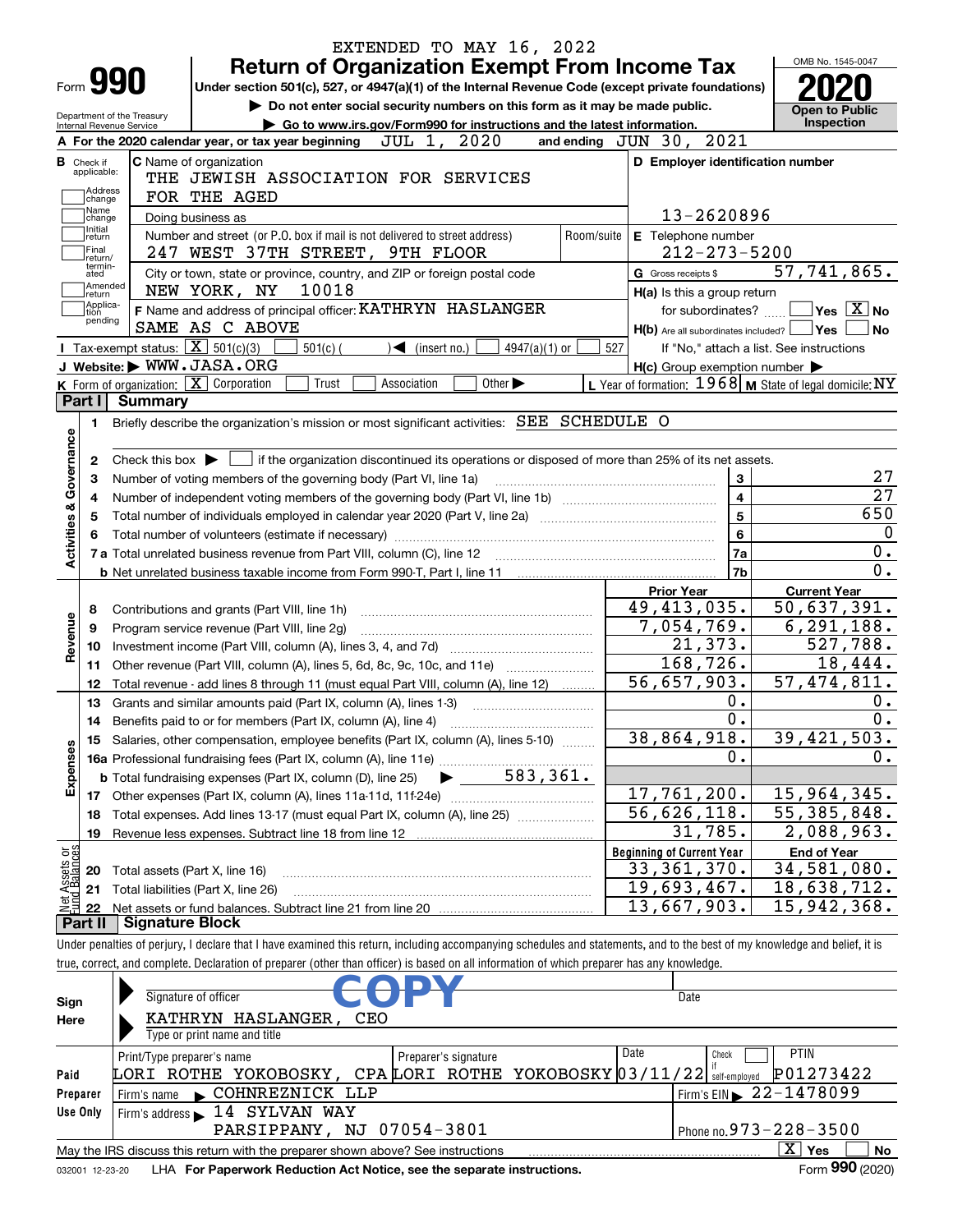|              | 13-2620896<br>FOR THE AGED<br>Form 990 (2020)<br><b>Part III   Statement of Program Service Accomplishments</b>                                                                         | Page 2                                    |
|--------------|-----------------------------------------------------------------------------------------------------------------------------------------------------------------------------------------|-------------------------------------------|
|              |                                                                                                                                                                                         | $\overline{\mathbf{X}}$                   |
| 1.           | Briefly describe the organization's mission:                                                                                                                                            |                                           |
|              | JASA'S MISSION IS TO SUSTAIN AND ENRICH THE LIVES OF THE AGING IN THE                                                                                                                   |                                           |
|              | NEW YORK METROPOLITAN AREA SO THAT THEY CAN REMAIN IN THE COMMUNITY                                                                                                                     |                                           |
|              | WITH DIGNITY AND AUTONOMY.                                                                                                                                                              |                                           |
| $\mathbf{2}$ | Did the organization undertake any significant program services during the year which were not listed on the                                                                            |                                           |
|              | prior Form 990 or 990-EZ?<br>If "Yes," describe these new services on Schedule O.                                                                                                       | $\overline{\ }$ Yes $\overline{\rm X}$ No |
| 3            | Did the organization cease conducting, or make significant changes in how it conducts, any program services?                                                                            | $\Box$ Yes $\Box$ No                      |
| 4            | If "Yes," describe these changes on Schedule O.<br>Describe the organization's program service accomplishments for each of its three largest program services, as measured by expenses. |                                           |
|              | Section 501(c)(3) and 501(c)(4) organizations are required to report the amount of grants and allocations to others, the total expenses, and                                            |                                           |
| 4a           | revenue, if any, for each program service reported.<br>) (Revenue \$9,961,703.)<br>$42$ , $600$ , $592$ or including grants of \$                                                       |                                           |
|              | COMPREHENSIVE SENIOR SERVICES - JASA PROVIDES VITAL SERVICES TO THE<br>AGING THROUGH A SPECTRUM OF COMPREHENSIVE, COMMUNITY BASED, SOCIAL                                               |                                           |
|              | SERVICES - FROM EDUCATIONAL PROGRAMS FOR ACTIVE SENIORS TO ASSISTING                                                                                                                    |                                           |
|              | THE MOST FRAIL AND HOMEBOUND ELDERLY. JASA SERVES OLDER ADULTS OF ALL                                                                                                                   |                                           |
|              | BACKGROUNDS AND IS COMMITTED TO CREATING INNOVATIVE PROGRAMS TO MEET                                                                                                                    |                                           |
|              | THE EVOLVING AND EXPANDING NEEDS OF THE AGING. MOST JASA SERVICES                                                                                                                       |                                           |
|              | OPERATE MONDAY - FRIDAY, 250 DAYS PER YEAR, ON AN ANNUAL BASIS -                                                                                                                        |                                           |
|              | 750,000 MEALS ARE DELIVERED TO OVER 2,000 INDIVIDUALS THROUGH JASA'S                                                                                                                    |                                           |
|              | HOME DELIVERED MEALS PROGRAM; 500,000 MEALS WERE SERVED AT JASA'S                                                                                                                       |                                           |
|              | SENIOR CENTERS; 10,000 SENIORS ATTEND JASA'S SENIOR CENTERS,                                                                                                                            |                                           |
|              | BENEFITTING FROM A HOT MEAL AND A VARIETY OF PROGRAMS; 8,600 CALLS ARE<br>ANSWERED BY TRAINED SOCIAL WORKERS AT JASA'S INFORMATION AND REFERRAL                                         |                                           |
|              |                                                                                                                                                                                         |                                           |
| 4b.          |                                                                                                                                                                                         |                                           |
|              |                                                                                                                                                                                         |                                           |
|              |                                                                                                                                                                                         |                                           |
|              |                                                                                                                                                                                         |                                           |
|              |                                                                                                                                                                                         |                                           |
|              |                                                                                                                                                                                         |                                           |
|              |                                                                                                                                                                                         |                                           |
|              |                                                                                                                                                                                         |                                           |
|              |                                                                                                                                                                                         |                                           |
|              |                                                                                                                                                                                         |                                           |
|              |                                                                                                                                                                                         |                                           |
|              |                                                                                                                                                                                         |                                           |
| 4с           | (Code:<br>) (Expenses \$<br>including grants of \$<br>) (Revenue \$                                                                                                                     |                                           |
|              |                                                                                                                                                                                         |                                           |
|              |                                                                                                                                                                                         |                                           |
|              |                                                                                                                                                                                         |                                           |
|              |                                                                                                                                                                                         |                                           |
|              |                                                                                                                                                                                         |                                           |
|              |                                                                                                                                                                                         |                                           |
|              |                                                                                                                                                                                         |                                           |
|              | Other program services (Describe on Schedule O.)<br>(Revenue \$<br>(Expenses \$                                                                                                         |                                           |
|              | including grants of \$                                                                                                                                                                  |                                           |
| 4d<br>4е     | 42,600,592.<br>Total program service expenses                                                                                                                                           | Form 990 (2020)                           |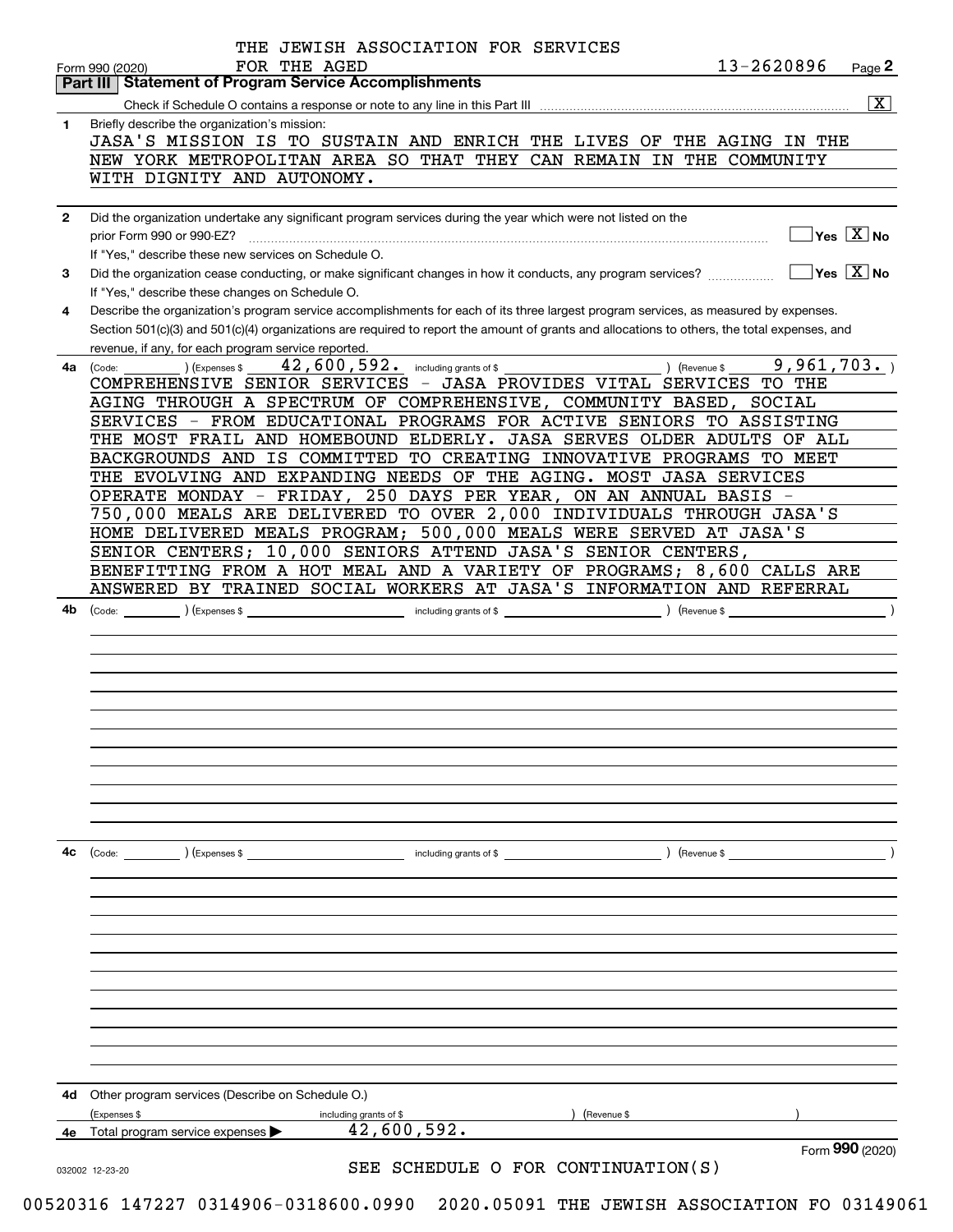|     |                                                                                                                                       |                 | Yes | No          |
|-----|---------------------------------------------------------------------------------------------------------------------------------------|-----------------|-----|-------------|
| 1.  | Is the organization described in section 501(c)(3) or 4947(a)(1) (other than a private foundation)?                                   |                 |     |             |
|     |                                                                                                                                       | 1               | х   |             |
| 2   |                                                                                                                                       | $\mathbf{2}$    | X   |             |
| 3   | Did the organization engage in direct or indirect political campaign activities on behalf of or in opposition to candidates for       |                 |     |             |
|     |                                                                                                                                       | 3               |     | X.          |
| 4   | Section 501(c)(3) organizations. Did the organization engage in lobbying activities, or have a section 501(h) election in effect      |                 |     |             |
|     |                                                                                                                                       | 4               |     | x           |
| 5   | Is the organization a section 501(c)(4), 501(c)(5), or 501(c)(6) organization that receives membership dues, assessments, or          |                 |     |             |
|     |                                                                                                                                       | 5               |     | x           |
| 6   | Did the organization maintain any donor advised funds or any similar funds or accounts for which donors have the right to             |                 |     |             |
|     | provide advice on the distribution or investment of amounts in such funds or accounts? If "Yes," complete Schedule D, Part I          | 6               |     | x           |
| 7   | Did the organization receive or hold a conservation easement, including easements to preserve open space,                             |                 |     |             |
|     |                                                                                                                                       | 7               |     | x           |
| 8   | Did the organization maintain collections of works of art, historical treasures, or other similar assets? If "Yes," complete          |                 |     |             |
|     |                                                                                                                                       | 8               |     | x           |
| 9   | Did the organization report an amount in Part X, line 21, for escrow or custodial account liability, serve as a custodian for         |                 |     |             |
|     | amounts not listed in Part X; or provide credit counseling, debt management, credit repair, or debt negotiation services?             |                 | х   |             |
|     |                                                                                                                                       | 9               |     |             |
| 10  | Did the organization, directly or through a related organization, hold assets in donor-restricted endowments                          |                 | х   |             |
|     | If the organization's answer to any of the following questions is "Yes," then complete Schedule D, Parts VI, VII, VIII, IX, or X      | 10              |     |             |
| 11  | as applicable.                                                                                                                        |                 |     |             |
|     | a Did the organization report an amount for land, buildings, and equipment in Part X, line 10? If "Yes," complete Schedule D,         |                 |     |             |
|     |                                                                                                                                       | 11a             | x   |             |
|     | <b>b</b> Did the organization report an amount for investments - other securities in Part X, line 12, that is 5% or more of its total |                 |     |             |
|     |                                                                                                                                       | 11b             | x   |             |
|     | c Did the organization report an amount for investments - program related in Part X, line 13, that is 5% or more of its total         |                 |     |             |
|     |                                                                                                                                       | 11c             |     | х           |
|     | d Did the organization report an amount for other assets in Part X, line 15, that is 5% or more of its total assets reported in       |                 |     |             |
|     |                                                                                                                                       | 11d             | X   |             |
|     | e Did the organization report an amount for other liabilities in Part X, line 25? If "Yes," complete Schedule D, Part X               | 11e             | х   |             |
| f   | Did the organization's separate or consolidated financial statements for the tax year include a footnote that addresses               |                 |     |             |
|     | the organization's liability for uncertain tax positions under FIN 48 (ASC 740)? If "Yes," complete Schedule D, Part X                | 11f             | х   |             |
|     | 12a Did the organization obtain separate, independent audited financial statements for the tax year? If "Yes," complete               |                 |     |             |
|     |                                                                                                                                       | 12a             |     | x           |
|     | <b>b</b> Was the organization included in consolidated, independent audited financial statements for the tax year?                    |                 |     |             |
|     | If "Yes," and if the organization answered "No" to line 12a, then completing Schedule D, Parts XI and XII is optional                 | 12 <sub>b</sub> | х   |             |
| 13  |                                                                                                                                       | 13              |     | $\mathbf X$ |
| 14a | Did the organization maintain an office, employees, or agents outside of the United States?                                           | 14a             |     | X           |
|     | <b>b</b> Did the organization have aggregate revenues or expenses of more than \$10,000 from grantmaking, fundraising, business,      |                 |     |             |
|     | investment, and program service activities outside the United States, or aggregate foreign investments valued at \$100,000            |                 |     |             |
|     |                                                                                                                                       | 14b             |     | x           |
| 15  | Did the organization report on Part IX, column (A), line 3, more than \$5,000 of grants or other assistance to or for any             |                 |     |             |
|     |                                                                                                                                       | 15              |     | X,          |
| 16  | Did the organization report on Part IX, column (A), line 3, more than \$5,000 of aggregate grants or other assistance to              |                 |     |             |
|     |                                                                                                                                       | 16              |     | X,          |
| 17  | Did the organization report a total of more than \$15,000 of expenses for professional fundraising services on Part IX,               |                 |     |             |
|     |                                                                                                                                       | 17              |     | X           |
| 18  | Did the organization report more than \$15,000 total of fundraising event gross income and contributions on Part VIII, lines          |                 |     | x           |
|     | Did the organization report more than \$15,000 of gross income from gaming activities on Part VIII, line 9a? If "Yes."                | 18              |     |             |
| 19  |                                                                                                                                       |                 |     | X           |
|     |                                                                                                                                       | 19<br>20a       |     | $\mathbf x$ |
| 20a | b If "Yes" to line 20a, did the organization attach a copy of its audited financial statements to this return?                        | 20 <sub>b</sub> |     |             |
| 21  | Did the organization report more than \$5,000 of grants or other assistance to any domestic organization or                           |                 |     |             |
|     |                                                                                                                                       | 21              |     | x           |
|     |                                                                                                                                       |                 |     |             |

032003 12-23-20

Form (2020) **990**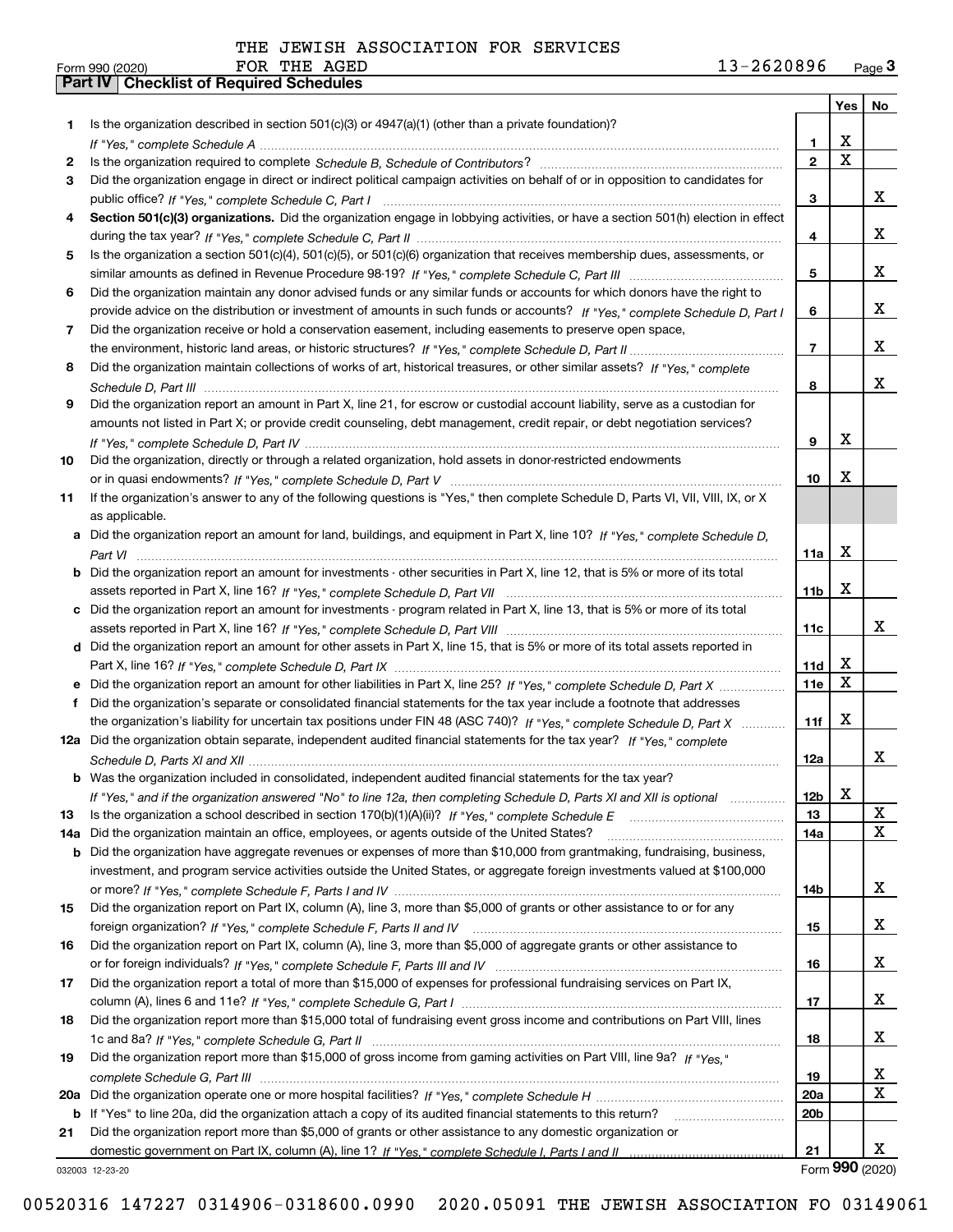*(continued)*

FOR THE AGED

| Form 990 (2020) |                                                       | FOR THE AGED |  | 13-2620896 | Page 4 |
|-----------------|-------------------------------------------------------|--------------|--|------------|--------|
|                 | Part IV   Checklist of Required Schedules (continued) |              |  |            |        |

|               |                                                                                                                              |                 | Yes $ $ | No                      |
|---------------|------------------------------------------------------------------------------------------------------------------------------|-----------------|---------|-------------------------|
| 22            | Did the organization report more than \$5,000 of grants or other assistance to or for domestic individuals on                |                 |         |                         |
|               |                                                                                                                              | 22              |         | x                       |
| 23            | Did the organization answer "Yes" to Part VII, Section A, line 3, 4, or 5 about compensation of the organization's current   |                 |         |                         |
|               | and former officers, directors, trustees, key employees, and highest compensated employees? If "Yes," complete               |                 |         |                         |
|               |                                                                                                                              | 23              | х       |                         |
|               | 24a Did the organization have a tax-exempt bond issue with an outstanding principal amount of more than \$100,000 as of the  |                 |         |                         |
|               | last day of the year, that was issued after December 31, 2002? If "Yes," answer lines 24b through 24d and complete           |                 |         |                         |
|               |                                                                                                                              | 24a             |         | x                       |
|               | <b>b</b> Did the organization invest any proceeds of tax-exempt bonds beyond a temporary period exception?                   | 24 <sub>b</sub> |         |                         |
|               | c Did the organization maintain an escrow account other than a refunding escrow at any time during the year to defease       |                 |         |                         |
|               |                                                                                                                              | 24c             |         |                         |
|               |                                                                                                                              | 24d             |         |                         |
|               | 25a Section 501(c)(3), 501(c)(4), and 501(c)(29) organizations. Did the organization engage in an excess benefit             |                 |         |                         |
|               |                                                                                                                              | 25a             |         | x                       |
|               | b Is the organization aware that it engaged in an excess benefit transaction with a disqualified person in a prior year, and |                 |         |                         |
|               | that the transaction has not been reported on any of the organization's prior Forms 990 or 990-EZ? If "Yes," complete        |                 |         |                         |
|               |                                                                                                                              |                 |         | X                       |
|               | Schedule L, Part I                                                                                                           | 25b             |         |                         |
| 26            | Did the organization report any amount on Part X, line 5 or 22, for receivables from or payables to any current              |                 |         |                         |
|               | or former officer, director, trustee, key employee, creator or founder, substantial contributor, or 35%                      |                 |         | X                       |
|               | controlled entity or family member of any of these persons? If "Yes," complete Schedule L, Part II                           | 26              |         |                         |
| 27            | Did the organization provide a grant or other assistance to any current or former officer, director, trustee, key employee,  |                 |         |                         |
|               | creator or founder, substantial contributor or employee thereof, a grant selection committee member, or to a 35% controlled  |                 |         |                         |
|               | entity (including an employee thereof) or family member of any of these persons? If "Yes," complete Schedule L, Part III     | 27              |         | x                       |
| 28            | Was the organization a party to a business transaction with one of the following parties (see Schedule L, Part IV            |                 |         |                         |
|               | instructions, for applicable filing thresholds, conditions, and exceptions):                                                 |                 |         |                         |
|               | a A current or former officer, director, trustee, key employee, creator or founder, or substantial contributor? If           |                 |         |                         |
|               |                                                                                                                              | 28a             |         | x                       |
|               |                                                                                                                              | 28b             |         | $\overline{\mathtt{x}}$ |
|               | c A 35% controlled entity of one or more individuals and/or organizations described in lines 28a or 28b? If                  |                 |         |                         |
|               |                                                                                                                              | 28c             |         | X                       |
| 29            |                                                                                                                              | 29              | X       |                         |
| 30            | Did the organization receive contributions of art, historical treasures, or other similar assets, or qualified conservation  |                 |         |                         |
|               |                                                                                                                              | 30              |         | х                       |
| 31            | Did the organization liquidate, terminate, or dissolve and cease operations? If "Yes," complete Schedule N, Part I           | 31              |         | $\overline{\mathtt{x}}$ |
| 32            | Did the organization sell, exchange, dispose of, or transfer more than 25% of its net assets? If "Yes," complete             |                 |         |                         |
|               |                                                                                                                              | 32              |         | x                       |
| 33            | Did the organization own 100% of an entity disregarded as separate from the organization under Regulations                   |                 |         |                         |
|               |                                                                                                                              | 33              |         | x                       |
| 34            | Was the organization related to any tax-exempt or taxable entity? If "Yes," complete Schedule R, Part II, III, or IV, and    |                 |         |                         |
|               |                                                                                                                              | 34              | х       |                         |
|               | 35a Did the organization have a controlled entity within the meaning of section 512(b)(13)?                                  | 35a             |         | X                       |
|               | b If "Yes" to line 35a, did the organization receive any payment from or engage in any transaction with a controlled entity  |                 |         |                         |
|               |                                                                                                                              | 35b             |         |                         |
| 36            | Section 501(c)(3) organizations. Did the organization make any transfers to an exempt non-charitable related organization?   |                 |         |                         |
|               |                                                                                                                              | 36              |         | x                       |
| 37            | Did the organization conduct more than 5% of its activities through an entity that is not a related organization             |                 |         |                         |
|               |                                                                                                                              | 37              |         | x                       |
| 38            | Did the organization complete Schedule O and provide explanations in Schedule O for Part VI, lines 11b and 19?               |                 |         |                         |
|               | Note: All Form 990 filers are required to complete Schedule O                                                                | 38              | х       |                         |
| <b>Part V</b> | <b>Statements Regarding Other IRS Filings and Tax Compliance</b>                                                             |                 |         |                         |
|               | Check if Schedule O contains a response or note to any line in this Part V                                                   |                 |         |                         |
|               |                                                                                                                              |                 |         |                         |
|               | 174                                                                                                                          |                 | Yes     | No                      |
|               | 1a<br>0                                                                                                                      |                 |         |                         |
| b             | Enter the number of Forms W-2G included in line 1a. Enter -0- if not applicable<br>1b                                        |                 |         |                         |
|               | c Did the organization comply with backup withholding rules for reportable payments to vendors and reportable gaming         |                 |         |                         |
|               | (gambling) winnings to prize winners?                                                                                        | 1c              | х       |                         |
|               | 032004 12-23-20                                                                                                              |                 |         | Form 990 (2020)         |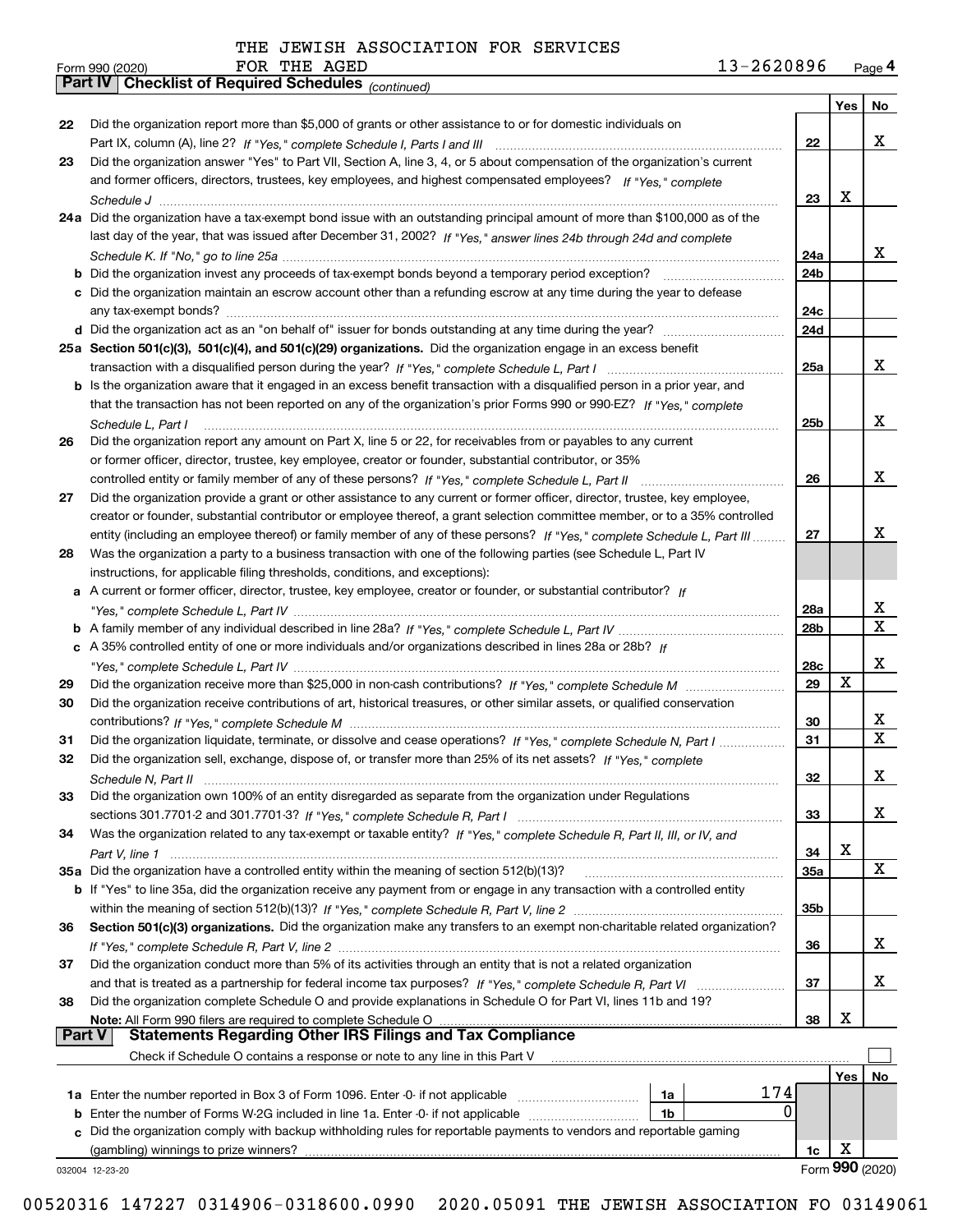|               | 13-2620896<br>FOR THE AGED<br>Form 990 (2020)                                                                                                                                                                                         |                |     | $_{\text{Page}}$ 5 |  |  |  |
|---------------|---------------------------------------------------------------------------------------------------------------------------------------------------------------------------------------------------------------------------------------|----------------|-----|--------------------|--|--|--|
| <b>Part V</b> | Statements Regarding Other IRS Filings and Tax Compliance (continued)                                                                                                                                                                 |                |     |                    |  |  |  |
|               |                                                                                                                                                                                                                                       |                | Yes | No                 |  |  |  |
|               | 2a Enter the number of employees reported on Form W-3, Transmittal of Wage and Tax Statements,                                                                                                                                        |                |     |                    |  |  |  |
|               | 650<br>filed for the calendar year ending with or within the year covered by this return<br>2a                                                                                                                                        |                |     |                    |  |  |  |
| b             |                                                                                                                                                                                                                                       | 2 <sub>b</sub> | х   |                    |  |  |  |
|               |                                                                                                                                                                                                                                       |                |     |                    |  |  |  |
| За            | Did the organization have unrelated business gross income of \$1,000 or more during the year?                                                                                                                                         |                |     |                    |  |  |  |
|               |                                                                                                                                                                                                                                       | 3a<br>3b       |     | х                  |  |  |  |
|               | 4a At any time during the calendar year, did the organization have an interest in, or a signature or other authority over, a                                                                                                          |                |     |                    |  |  |  |
|               |                                                                                                                                                                                                                                       |                |     |                    |  |  |  |
|               |                                                                                                                                                                                                                                       |                |     |                    |  |  |  |
|               | <b>b</b> If "Yes," enter the name of the foreign country $\blacktriangleright$                                                                                                                                                        |                |     |                    |  |  |  |
|               | See instructions for filing requirements for FinCEN Form 114, Report of Foreign Bank and Financial Accounts (FBAR).                                                                                                                   |                |     |                    |  |  |  |
| 5a            | Was the organization a party to a prohibited tax shelter transaction at any time during the tax year?                                                                                                                                 | 5a             |     | x                  |  |  |  |
| b             |                                                                                                                                                                                                                                       | 5 <sub>b</sub> |     | х                  |  |  |  |
| с             |                                                                                                                                                                                                                                       | 5c             |     |                    |  |  |  |
|               | 6a Does the organization have annual gross receipts that are normally greater than \$100,000, and did the organization solicit                                                                                                        |                |     |                    |  |  |  |
|               | any contributions that were not tax deductible as charitable contributions?                                                                                                                                                           | 6a             |     | x                  |  |  |  |
|               | <b>b</b> If "Yes," did the organization include with every solicitation an express statement that such contributions or gifts                                                                                                         |                |     |                    |  |  |  |
|               | were not tax deductible?                                                                                                                                                                                                              | 6b             |     |                    |  |  |  |
| 7             | Organizations that may receive deductible contributions under section 170(c).                                                                                                                                                         |                |     |                    |  |  |  |
| а             | Did the organization receive a payment in excess of \$75 made partly as a contribution and partly for goods and services provided to the payor?                                                                                       | 7a             |     | х                  |  |  |  |
| b             | If "Yes," did the organization notify the donor of the value of the goods or services provided?                                                                                                                                       | 7b             |     |                    |  |  |  |
| с             | Did the organization sell, exchange, or otherwise dispose of tangible personal property for which it was required                                                                                                                     |                |     |                    |  |  |  |
|               |                                                                                                                                                                                                                                       | 7c             |     | х                  |  |  |  |
| d             | 7d                                                                                                                                                                                                                                    |                |     |                    |  |  |  |
| е             | Did the organization receive any funds, directly or indirectly, to pay premiums on a personal benefit contract?                                                                                                                       | 7e             |     | х                  |  |  |  |
| f             | Did the organization, during the year, pay premiums, directly or indirectly, on a personal benefit contract?                                                                                                                          | 7f             |     | х                  |  |  |  |
|               | If the organization received a contribution of qualified intellectual property, did the organization file Form 8899 as required?                                                                                                      | 7g             |     |                    |  |  |  |
| h             | g<br>If the organization received a contribution of cars, boats, airplanes, or other vehicles, did the organization file a Form 1098-C?                                                                                               |                |     |                    |  |  |  |
|               | Sponsoring organizations maintaining donor advised funds. Did a donor advised fund maintained by the                                                                                                                                  | 7h             |     |                    |  |  |  |
| 8             |                                                                                                                                                                                                                                       |                |     |                    |  |  |  |
|               | sponsoring organization have excess business holdings at any time during the year?                                                                                                                                                    | 8              |     |                    |  |  |  |
| 9             | Sponsoring organizations maintaining donor advised funds.                                                                                                                                                                             |                |     |                    |  |  |  |
| а             | Did the sponsoring organization make any taxable distributions under section 4966?                                                                                                                                                    | 9а             |     |                    |  |  |  |
| b             | Did the sponsoring organization make a distribution to a donor, donor advisor, or related person?                                                                                                                                     | 9b             |     |                    |  |  |  |
| 10            | Section 501(c)(7) organizations. Enter:                                                                                                                                                                                               |                |     |                    |  |  |  |
|               | 10a<br>a Initiation fees and capital contributions included on Part VIII, line 12 [111] [12] [11] [12] [11] [12] [11] [12] [11] [12] [11] [12] [11] [12] [11] [12] [11] [12] [11] [12] [11] [12] [11] [12] [11] [12] [11] [12] [11] [ |                |     |                    |  |  |  |
|               | 10b <br>Gross receipts, included on Form 990, Part VIII, line 12, for public use of club facilities                                                                                                                                   |                |     |                    |  |  |  |
| 11            | Section 501(c)(12) organizations. Enter:                                                                                                                                                                                              |                |     |                    |  |  |  |
| a             | Gross income from members or shareholders<br>11a                                                                                                                                                                                      |                |     |                    |  |  |  |
| b             | Gross income from other sources (Do not net amounts due or paid to other sources against                                                                                                                                              |                |     |                    |  |  |  |
|               | 11 <sub>b</sub>                                                                                                                                                                                                                       |                |     |                    |  |  |  |
|               | 12a Section 4947(a)(1) non-exempt charitable trusts. Is the organization filing Form 990 in lieu of Form 1041?                                                                                                                        | 12a            |     |                    |  |  |  |
|               | 12b<br><b>b</b> If "Yes," enter the amount of tax-exempt interest received or accrued during the year                                                                                                                                 |                |     |                    |  |  |  |
| 13            | Section 501(c)(29) qualified nonprofit health insurance issuers.                                                                                                                                                                      |                |     |                    |  |  |  |
| a             | Is the organization licensed to issue qualified health plans in more than one state?                                                                                                                                                  | 13a            |     |                    |  |  |  |
|               | Note: See the instructions for additional information the organization must report on Schedule O.                                                                                                                                     |                |     |                    |  |  |  |
| b             | Enter the amount of reserves the organization is required to maintain by the states in which the                                                                                                                                      |                |     |                    |  |  |  |
|               | 13 <sub>b</sub>                                                                                                                                                                                                                       |                |     |                    |  |  |  |
|               | 13 <sub>c</sub>                                                                                                                                                                                                                       |                |     |                    |  |  |  |
| 14a           | Did the organization receive any payments for indoor tanning services during the tax year?                                                                                                                                            | 14a            |     | X                  |  |  |  |
|               | <b>b</b> If "Yes," has it filed a Form 720 to report these payments? If "No," provide an explanation on Schedule O                                                                                                                    | 14b            |     |                    |  |  |  |
|               | Is the organization subject to the section 4960 tax on payment(s) of more than \$1,000,000 in remuneration or                                                                                                                         |                |     |                    |  |  |  |
| 15            |                                                                                                                                                                                                                                       |                |     | x                  |  |  |  |
|               | excess parachute payment(s) during the year?                                                                                                                                                                                          | 15             |     |                    |  |  |  |
|               | If "Yes," see instructions and file Form 4720, Schedule N.                                                                                                                                                                            |                |     |                    |  |  |  |
| 16            | Is the organization an educational institution subject to the section 4968 excise tax on net investment income?                                                                                                                       | 16             |     | х                  |  |  |  |
|               | If "Yes," complete Form 4720, Schedule O.                                                                                                                                                                                             |                |     |                    |  |  |  |

Form (2020) **990**

032005 12-23-20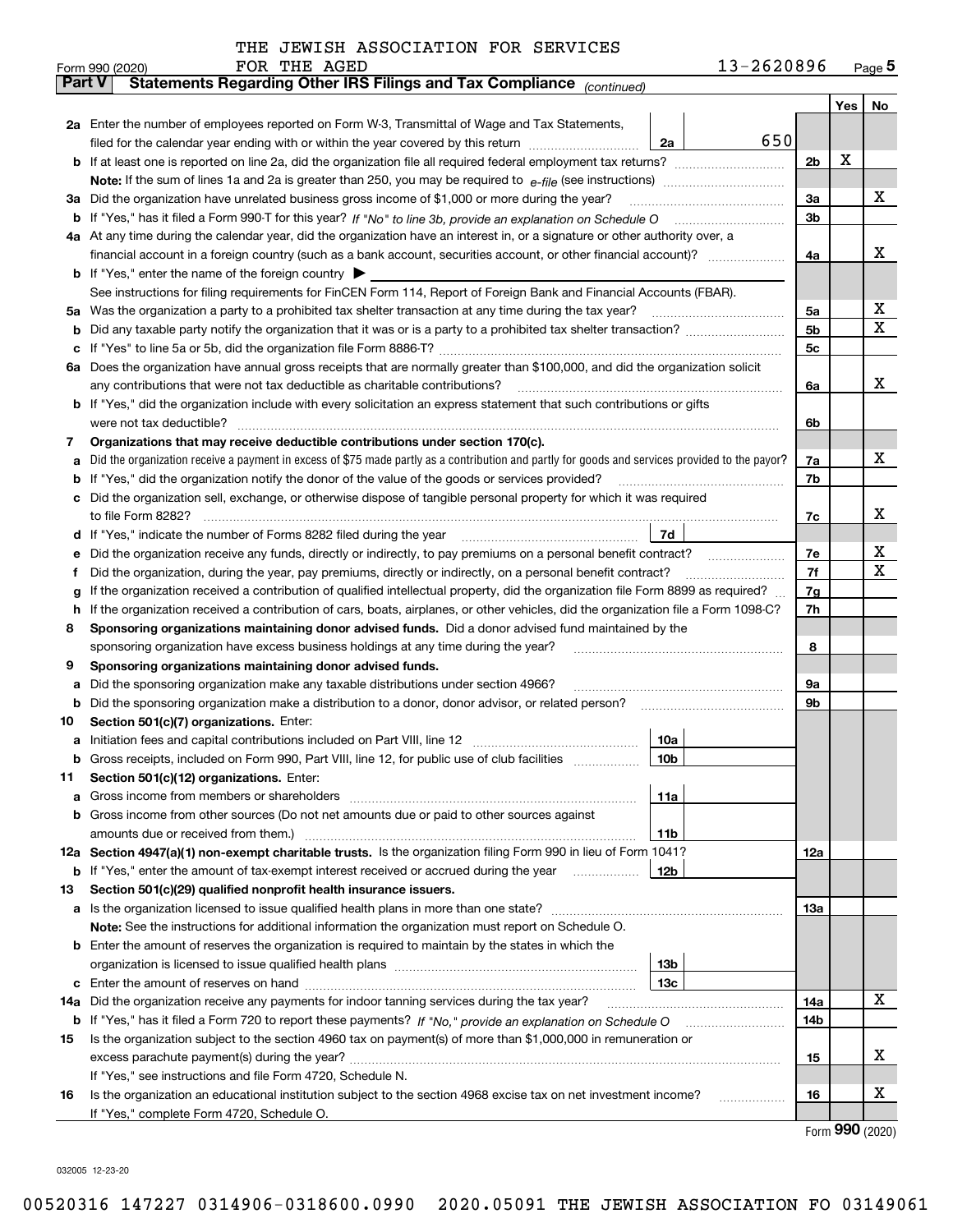FOR THE AGED 13-2620896

|    | THE AGED<br>FOR<br>Form 990 (2020)                                                                                          |    | 13-2620896 |     | $P_{\text{aqe}}$ 6 |
|----|-----------------------------------------------------------------------------------------------------------------------------|----|------------|-----|--------------------|
|    | Part VI Governance, Management, and Disclosure For each "Yes" response to lines 2 through 7b below, and for a "No" response |    |            |     |                    |
|    | to line 8a, 8b, or 10b below, describe the circumstances, processes, or changes on Schedule O. See instructions.            |    |            |     |                    |
|    | Check if Schedule O contains a response or note to any line in this Part VI                                                 |    |            |     |                    |
|    | Section A. Governing Body and Management                                                                                    |    |            |     |                    |
|    |                                                                                                                             |    |            | Yes | <b>No</b>          |
| 1a | Enter the number of voting members of the governing body at the end of the tax year                                         | 1a |            |     |                    |
|    | If there are material differences in voting rights among members of the governing body, or if the governing                 |    |            |     |                    |

|          | body delegated broad authority to an executive committee or similar committee, explain on Schedule O.                                                                                                                                                   |  |                         |             |              |
|----------|---------------------------------------------------------------------------------------------------------------------------------------------------------------------------------------------------------------------------------------------------------|--|-------------------------|-------------|--------------|
| b        | 27<br>Enter the number of voting members included on line 1a, above, who are independent<br>1b                                                                                                                                                          |  |                         |             |              |
| 2        | Did any officer, director, trustee, or key employee have a family relationship or a business relationship with any other                                                                                                                                |  |                         |             |              |
|          | officer, director, trustee, or key employee?                                                                                                                                                                                                            |  |                         |             | х            |
| 3        | Did the organization delegate control over management duties customarily performed by or under the direct supervision                                                                                                                                   |  |                         |             |              |
|          | of officers, directors, trustees, or key employees to a management company or other person?                                                                                                                                                             |  | 3                       |             | х            |
| 4        |                                                                                                                                                                                                                                                         |  | $\overline{\mathbf{4}}$ |             | $\mathbf X$  |
| 5        |                                                                                                                                                                                                                                                         |  | 5                       |             | $\mathbf X$  |
| 6        | Did the organization have members or stockholders?                                                                                                                                                                                                      |  | 6                       |             | $\mathbf{x}$ |
| 7a       | Did the organization have members, stockholders, or other persons who had the power to elect or appoint one or                                                                                                                                          |  |                         |             |              |
|          | more members of the governing body?                                                                                                                                                                                                                     |  | 7a                      |             | X            |
| b        | Are any governance decisions of the organization reserved to (or subject to approval by) members, stockholders, or                                                                                                                                      |  |                         |             |              |
|          | persons other than the governing body?                                                                                                                                                                                                                  |  | 7b                      |             | х            |
| 8        | Did the organization contemporaneously document the meetings held or written actions undertaken during the year by the following:                                                                                                                       |  |                         |             |              |
| a        |                                                                                                                                                                                                                                                         |  | 8a                      | х           |              |
| b        |                                                                                                                                                                                                                                                         |  | 8b                      | $\mathbf x$ |              |
| 9        | Is there any officer, director, trustee, or key employee listed in Part VII, Section A, who cannot be reached at the                                                                                                                                    |  |                         |             |              |
|          |                                                                                                                                                                                                                                                         |  | 9                       |             | x            |
|          | Section B. Policies <sub>(This Section B requests information about policies not required by the Internal Revenue Code.)</sub>                                                                                                                          |  |                         |             |              |
|          |                                                                                                                                                                                                                                                         |  |                         | Yes         | <u>No</u>    |
|          |                                                                                                                                                                                                                                                         |  | 10a                     |             | X            |
|          | <b>b</b> If "Yes," did the organization have written policies and procedures governing the activities of such chapters, affiliates,                                                                                                                     |  |                         |             |              |
|          | and branches to ensure their operations are consistent with the organization's exempt purposes?                                                                                                                                                         |  | 10 <sub>b</sub>         |             |              |
|          | 11a Has the organization provided a complete copy of this Form 990 to all members of its governing body before filing the form?                                                                                                                         |  | 11a                     | X           |              |
| b        | Describe in Schedule O the process, if any, used by the organization to review this Form 990.                                                                                                                                                           |  |                         |             |              |
| 12a      |                                                                                                                                                                                                                                                         |  | 12a                     | х           |              |
| b        | Were officers, directors, or trustees, and key employees required to disclose annually interests that could give rise to conflicts?                                                                                                                     |  | 12 <sub>b</sub>         | X           |              |
| с        | Did the organization regularly and consistently monitor and enforce compliance with the policy? If "Yes," describe                                                                                                                                      |  |                         |             |              |
|          | in Schedule O how this was done <i>manufacture content of the state of the state of the state of the state of the</i>                                                                                                                                   |  | 12c                     | X           |              |
| 13       | Did the organization have a written whistleblower policy?                                                                                                                                                                                               |  | 13                      | $\mathbf X$ |              |
| 14       | Did the organization have a written document retention and destruction policy?                                                                                                                                                                          |  | 14                      | X           |              |
| 15       | Did the process for determining compensation of the following persons include a review and approval by independent                                                                                                                                      |  |                         |             |              |
|          | persons, comparability data, and contemporaneous substantiation of the deliberation and decision?                                                                                                                                                       |  |                         |             |              |
|          | The organization's CEO, Executive Director, or top management official manufactured contains and contained a support of the organization's CEO, Executive Director, or top management official manufactured and contained and                           |  | 15a                     | х<br>X      |              |
| b        |                                                                                                                                                                                                                                                         |  | 15 <sub>b</sub>         |             |              |
|          | If "Yes" to line 15a or 15b, describe the process in Schedule O (see instructions).                                                                                                                                                                     |  |                         |             |              |
|          | 16a Did the organization invest in, contribute assets to, or participate in a joint venture or similar arrangement with a                                                                                                                               |  |                         |             |              |
|          | taxable entity during the year?<br><b>b</b> If "Yes," did the organization follow a written policy or procedure requiring the organization to evaluate its participation                                                                                |  | <b>16а</b>              |             | ▵            |
|          |                                                                                                                                                                                                                                                         |  |                         |             |              |
|          |                                                                                                                                                                                                                                                         |  |                         |             |              |
|          | in joint venture arrangements under applicable federal tax law, and take steps to safeguard the organization's                                                                                                                                          |  |                         |             |              |
|          | exempt status with respect to such arrangements?                                                                                                                                                                                                        |  | 16b                     |             |              |
|          | Section C. Disclosure                                                                                                                                                                                                                                   |  |                         |             |              |
| 17<br>18 | List the states with which a copy of this Form 990 is required to be filed $\blacktriangleright$ NY<br>Section 6104 requires an organization to make its Forms 1023 (1024 or 1024-A, if applicable), 990, and 990-T (Section 501(c)(3)s only) available |  |                         |             |              |

for public inspection. Indicate how you made these available. Check all that apply.

 *(explain on Schedule O)*  $\boxed{\textbf{X}}$  Own website  $\boxed{\phantom{1}}$  Another's website  $\boxed{\phantom{1}}$  Upon request  $\boxed{\phantom{1}}$  Other  $\boxed{\text{X}}$  Upon request

| 19 Describe on Schedule O whether (and if so, how) the organization made its governing documents, conflict of interest policy, and financial |
|----------------------------------------------------------------------------------------------------------------------------------------------|
| statements available to the public during the tax year.                                                                                      |

|  |  |                                                        | 20 State the name, address, and telephone number of the person who possesses the organization's books and records |  |
|--|--|--------------------------------------------------------|-------------------------------------------------------------------------------------------------------------------|--|
|  |  | TRACY L. WELSH, CHIEF OPERATING OFFICER - 212-273-5212 |                                                                                                                   |  |
|  |  | 247 WEST 37TH STREET, 9TH FLOOR, NEW YORK, NY 10018    |                                                                                                                   |  |

032006 12-23-20

X

Form (2020) **990**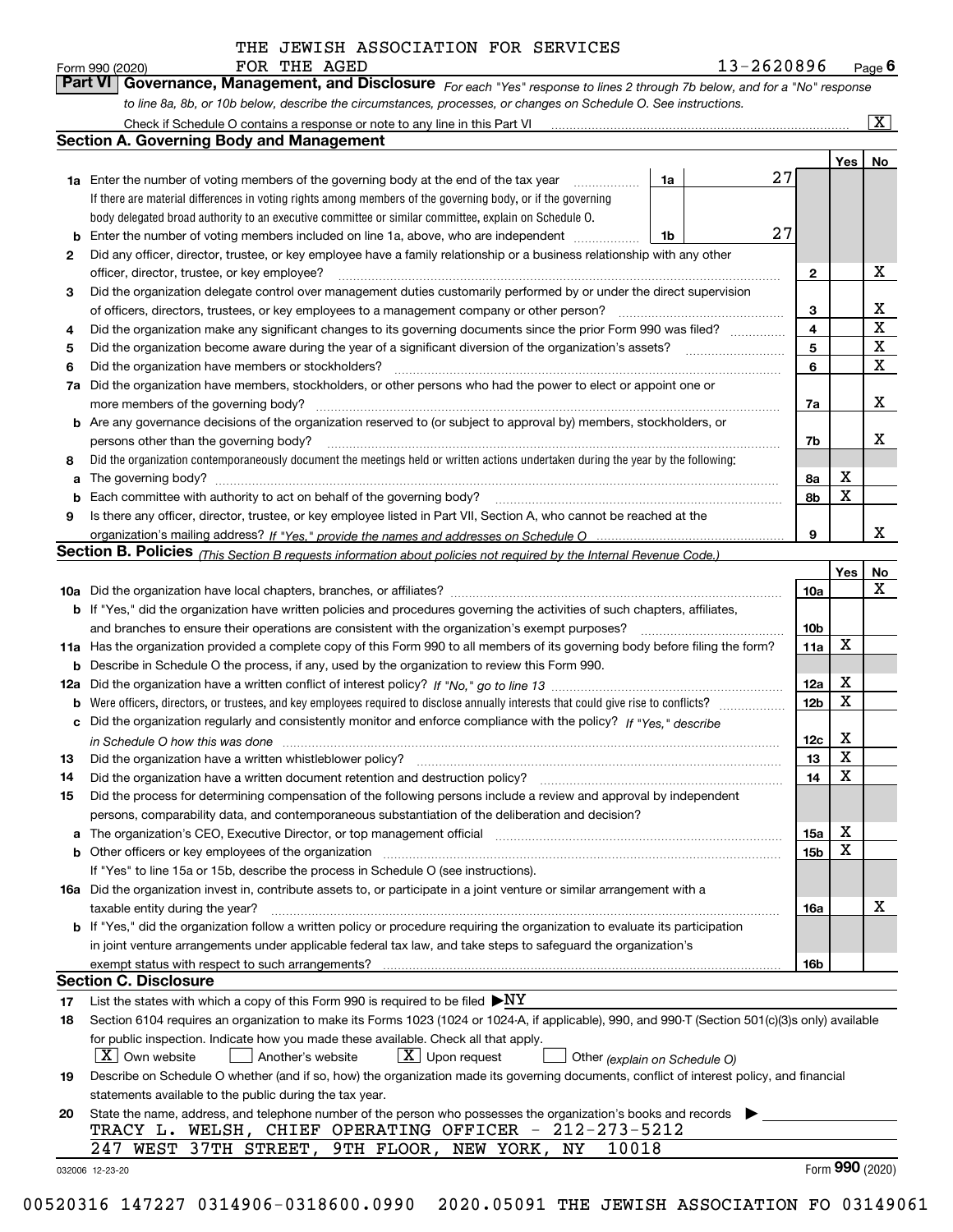|              | THE JEWISH ASSOCIATION FOR SERVICES |  |
|--------------|-------------------------------------|--|
| FOR THE AGED |                                     |  |

 $\frac{13-2620896}{\text{F} \cdot \text{P} \cdot \text{P} \cdot \text{P} \cdot \text{P} \cdot \text{P} \cdot \text{P} \cdot \text{P} \cdot \text{P} \cdot \text{P} \cdot \text{P} \cdot \text{P} \cdot \text{P} \cdot \text{P} \cdot \text{P} \cdot \text{P} \cdot \text{P} \cdot \text{P} \cdot \text{P} \cdot \text{P} \cdot \text{P} \cdot \text{P} \cdot \text{P} \cdot \text{P} \cdot \text{P} \cdot \text{P} \cdot \text{P} \cdot \text{P} \cdot \text{P} \cdot \text{$ 

 $\mathcal{L}^{\text{max}}$ 

| orm 990 (2020) <sup>.</sup> |                                               |  | FOR THE AGED |                                                                                            | 13-2620896 | Page <i>I</i> |
|-----------------------------|-----------------------------------------------|--|--------------|--------------------------------------------------------------------------------------------|------------|---------------|
|                             |                                               |  |              | Part VII Compensation of Officers, Directors, Trustees, Key Employees, Highest Compensated |            |               |
|                             | <b>Employees, and Independent Contractors</b> |  |              |                                                                                            |            |               |

Check if Schedule O contains a response or note to any line in this Part VII

**Section A. Officers, Directors, Trustees, Key Employees, and Highest Compensated Employees**

**1a**  Complete this table for all persons required to be listed. Report compensation for the calendar year ending with or within the organization's tax year. **•** List all of the organization's current officers, directors, trustees (whether individuals or organizations), regardless of amount of compensation.

Enter -0- in columns (D), (E), and (F) if no compensation was paid.

 $\bullet$  List all of the organization's  $\,$ current key employees, if any. See instructions for definition of "key employee."

**•** List the organization's five current highest compensated employees (other than an officer, director, trustee, or key employee) who received reportable compensation (Box 5 of Form W-2 and/or Box 7 of Form 1099-MISC) of more than \$100,000 from the organization and any related organizations.

**•** List all of the organization's former officers, key employees, and highest compensated employees who received more than \$100,000 of reportable compensation from the organization and any related organizations.

**former directors or trustees**  ¥ List all of the organization's that received, in the capacity as a former director or trustee of the organization, more than \$10,000 of reportable compensation from the organization and any related organizations.

See instructions for the order in which to list the persons above.

Check this box if neither the organization nor any related organization compensated any current officer, director, or trustee.  $\mathcal{L}^{\text{max}}$ 

| (A)                            | (B)                  |                               |                                                                  | (C)         |              |                                  |        | (D)                             | (E)             | (F)                         |
|--------------------------------|----------------------|-------------------------------|------------------------------------------------------------------|-------------|--------------|----------------------------------|--------|---------------------------------|-----------------|-----------------------------|
| Name and title                 | Average              |                               | (do not check more than one                                      | Position    |              |                                  |        | Reportable                      | Reportable      | Estimated                   |
|                                | hours per            |                               | box, unless person is both an<br>officer and a director/trustee) |             |              |                                  |        | compensation                    | compensation    | amount of                   |
|                                | week                 |                               |                                                                  |             |              |                                  |        | from                            | from related    | other                       |
|                                | (list any            |                               |                                                                  |             |              |                                  |        | the                             | organizations   | compensation                |
|                                | hours for<br>related |                               |                                                                  |             |              |                                  |        | organization<br>(W-2/1099-MISC) | (W-2/1099-MISC) | from the                    |
|                                | organizations        |                               |                                                                  |             |              |                                  |        |                                 |                 | organization<br>and related |
|                                | below                |                               |                                                                  |             |              |                                  |        |                                 |                 | organizations               |
|                                | line)                | ndividual trustee or director | nstitutional trustee                                             | Officer     | key employee | Highest compensated<br> employee | Former |                                 |                 |                             |
| (1)<br>KATHRYN HASLANGER       | 1.00                 |                               |                                                                  |             |              |                                  |        |                                 |                 |                             |
| CEO                            | 34.00                |                               |                                                                  | X           |              |                                  |        | 424,444.                        | 0.              | 43,698.                     |
| (2)<br>TRACY WELSH             | 1.00                 |                               |                                                                  |             |              |                                  |        |                                 |                 |                             |
| COO                            | 34.00                |                               |                                                                  | X           |              |                                  |        | 294,987.                        | $\mathbf{0}$ .  | 56,737.                     |
| ALLISTER WESSON<br>(3)         | 35.00                |                               |                                                                  |             |              |                                  |        |                                 |                 |                             |
| CHIEF DEVELOPMENT AND COMM     |                      |                               |                                                                  |             |              | X                                |        | 229,287.                        | 0.              | 58,996.                     |
| SHOLOM JOSEPH ELLENBERG<br>(4) | 35.00                |                               |                                                                  |             |              |                                  |        |                                 |                 |                             |
| CHIEF INFORMATION OFFICER      |                      |                               |                                                                  |             |              | X                                |        | 230,871.                        | $\mathbf{0}$ .  | 51,466.                     |
| DONALD MANNING<br>(5)          | $\overline{26.00}$   |                               |                                                                  |             |              |                                  |        |                                 |                 |                             |
| EXECUTIVE DIRECTORY OF REA     | 9.00                 |                               |                                                                  |             |              | X                                |        | 267,248.                        | 0.              | 14,038.                     |
| AMY CHALFY<br>(6)              | 35.00                |                               |                                                                  |             |              |                                  |        |                                 |                 |                             |
| CHIEF PROGRAM OFFICER          |                      |                               |                                                                  |             |              | X                                |        | 223,047.                        | $\mathbf{0}$ .  | 47,697.                     |
| ALAN COHEN<br>(7)              | 35.00                |                               |                                                                  |             |              |                                  |        |                                 |                 |                             |
| SENIOR HEALTH PROGRAMS OFF     |                      |                               |                                                                  |             |              | X                                |        | 220,586.                        | 0.              | 26,593.                     |
| <b>MARTIN SIROKA</b><br>(8)    | 1.00                 |                               |                                                                  |             |              |                                  |        |                                 |                 |                             |
| PERSIDENT                      | 13.00                | $\mathbf x$                   |                                                                  | X           |              |                                  |        | 0.                              | $\mathbf{0}$ .  | $\mathbf 0$ .               |
| <b>RUTH PERELSON</b><br>(9)    | 1.00                 |                               |                                                                  |             |              |                                  |        |                                 |                 |                             |
| VICE PERSIDENT                 | 5.00                 | $\mathbf X$                   |                                                                  | X           |              |                                  |        | 0.                              | $\mathbf 0$ .   | $\mathbf 0$ .               |
| (10) MARK R IMOWITZ            | 1.00                 |                               |                                                                  |             |              |                                  |        |                                 |                 |                             |
| VICE PERSIDENT                 | 9.00                 | $\mathbf x$                   |                                                                  | X           |              |                                  |        | $\mathbf 0$ .                   | $\mathbf 0$ .   | $0_{.}$                     |
| (11) JOSEPH RUBIN              | 1.00                 |                               |                                                                  |             |              |                                  |        |                                 |                 |                             |
| VICE PERSIDENT                 | 5.00                 | $\mathbf X$                   |                                                                  | X           |              |                                  |        | $\mathbf 0$ .                   | $\mathbf 0$ .   | $\mathbf 0$ .               |
| (12) JESSICA FEDER MANTEL      | 1.00                 |                               |                                                                  |             |              |                                  |        |                                 |                 |                             |
| EXECUTIVE VICE PERSIDENT       | 6.00                 | $\mathbf x$                   |                                                                  | X           |              |                                  |        | $\mathbf 0$ .                   | $\mathbf 0$ .   | 0.                          |
| (13) BONNIE D ROSENBERG        | 1.00                 |                               |                                                                  |             |              |                                  |        |                                 |                 |                             |
| <b>TREASURER</b>               | 6.00                 | $\mathbf X$                   |                                                                  | X           |              |                                  |        | 0.                              | $\mathbf 0$ .   | $\mathbf 0$ .               |
| (14) LEONARD BOXER             | 1.00                 |                               |                                                                  |             |              |                                  |        |                                 |                 |                             |
| CHAIR                          | 5.00                 | $\mathbf x$                   |                                                                  | X           |              |                                  |        | $\mathbf 0$ .                   | 0.              | $0_{.}$                     |
| (15) ELEANOR WAGNER            | 1.00                 |                               |                                                                  |             |              |                                  |        |                                 |                 |                             |
| <b>SECRETARY</b>               | 5.00                 | $\mathbf X$                   |                                                                  | $\mathbf X$ |              |                                  |        | $\mathbf 0$ .                   | $\mathbf 0$ .   | 0.                          |
| (16) ERIC LEVINE               | 1.00                 |                               |                                                                  |             |              |                                  |        |                                 |                 |                             |
| VICE PERSIDENT                 | 5.00                 | $\mathbf x$                   |                                                                  | X           |              |                                  |        | 0.                              | 0.              | 0.                          |
| (17) ANDREA LANDES             | 1.00                 |                               |                                                                  |             |              |                                  |        |                                 |                 |                             |
| TRUSTEE                        | 5.00                 | $\mathbf x$                   |                                                                  |             |              |                                  |        | 0.                              | $\mathbf 0$ .   | 0.                          |

032007 12-23-20

Form (2020) **990**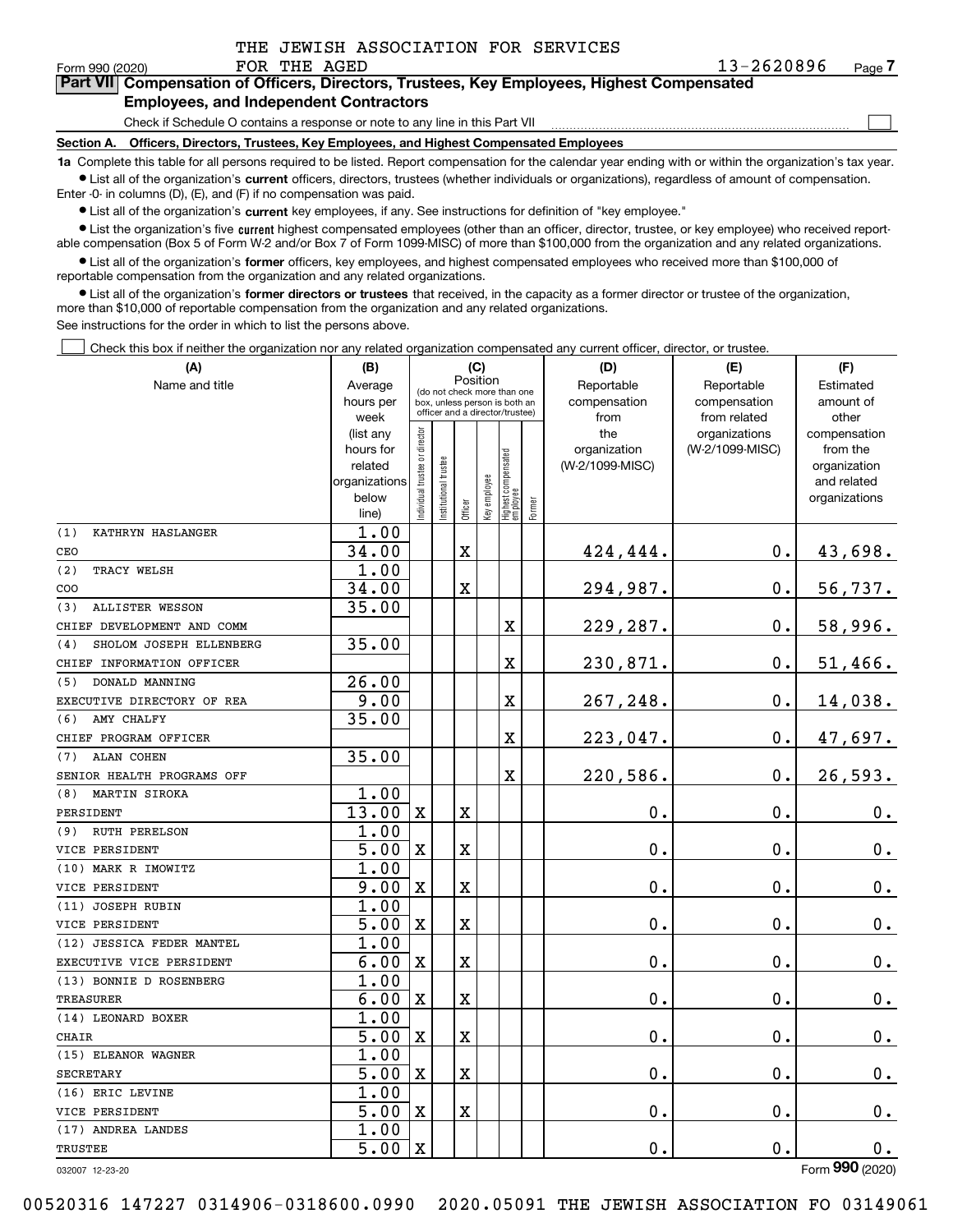| $\Omega$ $\Omega$ |  |
|-------------------|--|

032008 12-23-20

# THE JEWISH ASSOCIATION FOR SERVICES

FOR THE AGED

Form (2020) **990**

| FOR THE AGED<br>Form 990 (2020)                                                                                                                 |                   |                                |                       |          |              |                                                              |        |                         | 13-2620896      |                           |              | Page 8        |
|-------------------------------------------------------------------------------------------------------------------------------------------------|-------------------|--------------------------------|-----------------------|----------|--------------|--------------------------------------------------------------|--------|-------------------------|-----------------|---------------------------|--------------|---------------|
| <b>Part VII</b><br>Section A. Officers, Directors, Trustees, Key Employees, and Highest Compensated Employees (continued)                       |                   |                                |                       |          |              |                                                              |        |                         |                 |                           |              |               |
| (A)                                                                                                                                             | (B)               |                                |                       | (C)      |              |                                                              |        | (D)                     | (E)             |                           |              | (F)           |
| Name and title                                                                                                                                  | Average           |                                |                       | Position |              |                                                              |        | Reportable              | Reportable      |                           |              | Estimated     |
|                                                                                                                                                 | hours per         |                                |                       |          |              | (do not check more than one<br>box, unless person is both an |        | compensation            | compensation    |                           |              | amount of     |
|                                                                                                                                                 | week              |                                |                       |          |              | officer and a director/trustee)                              |        | from                    | from related    |                           |              | other         |
|                                                                                                                                                 | (list any         |                                |                       |          |              |                                                              |        | the                     | organizations   |                           |              | compensation  |
|                                                                                                                                                 | hours for         |                                |                       |          |              |                                                              |        | organization            | (W-2/1099-MISC) |                           |              | from the      |
|                                                                                                                                                 | related           |                                |                       |          |              |                                                              |        | (W-2/1099-MISC)         |                 |                           |              | organization  |
|                                                                                                                                                 | organizations     |                                |                       |          |              |                                                              |        |                         |                 |                           |              | and related   |
|                                                                                                                                                 | below             | Individual trustee or director | Institutional trustee |          | Key employee | Highest compensated<br> employee                             | Former |                         |                 |                           |              | organizations |
|                                                                                                                                                 | line)             |                                |                       | Officer  |              |                                                              |        |                         |                 |                           |              |               |
| (18) CAROL CHINN                                                                                                                                | 1.00              |                                |                       |          |              |                                                              |        |                         |                 |                           |              |               |
| <b>TRUSTEE</b>                                                                                                                                  | $\overline{5.00}$ | $\mathbf x$                    |                       |          |              |                                                              |        | 0.                      |                 | $\mathbf 0$ .             |              | 0.            |
| (19) DAVID HILDES                                                                                                                               | 1.00              |                                |                       |          |              |                                                              |        |                         |                 |                           |              |               |
| <b>TRUSTEE</b>                                                                                                                                  | 9.00              | $\mathbf X$                    |                       |          |              |                                                              |        | 0.                      |                 | $\mathbf 0$ .             |              | 0.            |
| (20) ERIC GREENHUT                                                                                                                              | 1.00              |                                |                       |          |              |                                                              |        |                         |                 |                           |              |               |
| <b>TRUSTEE</b>                                                                                                                                  | 6.00              | $\mathbf X$                    |                       |          |              |                                                              |        | 0.                      |                 | $\mathbf 0$ .             |              | 0.            |
| (21) ILAINA EDISON                                                                                                                              | 1.00              |                                |                       |          |              |                                                              |        |                         |                 |                           |              |               |
| <b>TRUSTEE</b>                                                                                                                                  | $\overline{5.00}$ | $\mathbf X$                    |                       |          |              |                                                              |        | 0.                      |                 | $\mathbf 0$ .             |              | 0.            |
| (22) JUDITH WEST                                                                                                                                | 1.00              |                                |                       |          |              |                                                              |        |                         |                 |                           |              |               |
| <b>TRUSTEE</b>                                                                                                                                  | $\overline{5.00}$ | $\mathbf X$                    |                       |          |              |                                                              |        | 0.                      |                 | 0.                        |              | 0.            |
| (23) LILA ADWAR                                                                                                                                 | 1.00              |                                |                       |          |              |                                                              |        |                         |                 |                           |              |               |
| <b>TRUSTEE</b>                                                                                                                                  | $\overline{5.00}$ | $\mathbf X$                    |                       |          |              |                                                              |        | 0.                      |                 | 0.                        |              | 0.            |
| (24) LINDA ROSENSWEIG                                                                                                                           | 1.00              |                                |                       |          |              |                                                              |        |                         |                 |                           |              |               |
| <b>TRUSTEE</b>                                                                                                                                  | 6.00              | $\mathbf X$                    |                       |          |              |                                                              |        | 0.                      |                 | 0.                        |              | 0.            |
| (25) LORI KLOPER                                                                                                                                | 1.00              |                                |                       |          |              |                                                              |        |                         |                 |                           |              |               |
| <b>TRUSTEE</b>                                                                                                                                  | 5.00              | $\mathbf X$                    |                       |          |              |                                                              |        | 0.                      |                 | $\mathbf 0$ .             |              | 0.            |
| (26) MARK STEIGER                                                                                                                               | 1.00              |                                |                       |          |              |                                                              |        |                         |                 |                           |              |               |
| <b>TRUSTEE</b>                                                                                                                                  | 5.00              | $\mathbf X$                    |                       |          |              |                                                              |        | 0.                      |                 | 0.                        |              | 0.            |
| 1b Subtotal                                                                                                                                     |                   |                                |                       |          |              |                                                              |        | 1,890,470.              |                 | $\overline{\mathbf{0}}$ . |              | 299, 225.     |
| c Total from continuation sheets to Part VII, Section A                                                                                         |                   |                                |                       |          |              |                                                              |        | 0.                      |                 | $\overline{0}$ .          |              | 0.            |
|                                                                                                                                                 |                   |                                |                       |          |              |                                                              |        | 1,890,470.              |                 | $\overline{0}$ .          |              | 299,225.      |
| Total number of individuals (including but not limited to those listed above) who received more than \$100,000 of reportable<br>2               |                   |                                |                       |          |              |                                                              |        |                         |                 |                           |              |               |
|                                                                                                                                                 |                   |                                |                       |          |              |                                                              |        |                         |                 |                           |              | 32            |
| compensation from the organization $\blacktriangleright$                                                                                        |                   |                                |                       |          |              |                                                              |        |                         |                 |                           |              | Yes<br>No     |
|                                                                                                                                                 |                   |                                |                       |          |              |                                                              |        |                         |                 |                           |              |               |
| 3<br>Did the organization list any former officer, director, trustee, key employee, or highest compensated employee on                          |                   |                                |                       |          |              |                                                              |        |                         |                 |                           |              |               |
| line 1a? If "Yes," complete Schedule J for such individual manufactured contained and the 1a? If "Yes," complete Schedule J for such individual |                   |                                |                       |          |              |                                                              |        |                         |                 |                           | 3            | х             |
| For any individual listed on line 1a, is the sum of reportable compensation and other compensation from the organization                        |                   |                                |                       |          |              |                                                              |        |                         |                 |                           |              |               |
|                                                                                                                                                 |                   |                                |                       |          |              |                                                              |        |                         |                 |                           | 4            | х             |
| Did any person listed on line 1a receive or accrue compensation from any unrelated organization or individual for services<br>5                 |                   |                                |                       |          |              |                                                              |        |                         |                 |                           |              |               |
|                                                                                                                                                 |                   |                                |                       |          |              |                                                              |        |                         |                 |                           | 5            | X             |
| <b>Section B. Independent Contractors</b>                                                                                                       |                   |                                |                       |          |              |                                                              |        |                         |                 |                           |              |               |
| Complete this table for your five highest compensated independent contractors that received more than \$100,000 of compensation from<br>1.      |                   |                                |                       |          |              |                                                              |        |                         |                 |                           |              |               |
| the organization. Report compensation for the calendar year ending with or within the organization's tax year.                                  |                   |                                |                       |          |              |                                                              |        |                         |                 |                           |              |               |
| (A)                                                                                                                                             |                   |                                |                       |          |              |                                                              |        | (B)                     |                 |                           | (C)          |               |
| Name and business address                                                                                                                       |                   |                                |                       |          |              |                                                              |        | Description of services |                 |                           | Compensation |               |
| FLAT IRONS TECHNOLOGY SERVICES, LLC, 6525                                                                                                       |                   |                                |                       |          |              |                                                              |        |                         |                 |                           |              |               |
| GUNPARK DRIVE SUITE 370#113, BOULDER, CO                                                                                                        |                   |                                |                       |          |              |                                                              |        | ΙT<br>CONSULTING        |                 |                           |              | 267,371.      |
| NIXON PEABODY LLP                                                                                                                               |                   |                                |                       |          |              |                                                              |        |                         |                 |                           |              |               |
| PO BOX 28012, NEW YORK, NY 10087                                                                                                                |                   |                                |                       |          |              |                                                              |        | LEGAL SERVICES          |                 |                           |              | 163,585.      |
| COHNREZNICK LLP, 1301 AVENUE OF THE                                                                                                             |                   |                                |                       |          |              |                                                              |        |                         |                 |                           |              |               |
| AMERICAS, NEW YORK, NY 10019                                                                                                                    |                   |                                |                       |          |              |                                                              |        | ACCOUNTING SERVICES     |                 |                           |              | 158,500.      |
| FORSYTH STREET ADVISORS LLC                                                                                                                     |                   |                                |                       |          |              |                                                              |        |                         |                 |                           |              |               |
| 588 BROADWAY SUITE 1208, NEW YORK, NY 10012                                                                                                     |                   |                                |                       |          |              |                                                              |        | LEGAL SERVICES          |                 |                           |              | 149,000.      |
| IT SERVICOLOGY, 1716 MAIN STREET SUITE A                                                                                                        |                   |                                |                       |          |              |                                                              |        |                         |                 |                           |              |               |
| #333, LONGMONT, CO 80504                                                                                                                        |                   |                                |                       |          |              |                                                              |        | IT CONSULTING           |                 |                           |              | 141,615.      |
| Total number of independent contractors (including but not limited to those listed above) who received more than<br>$\mathbf{2}$                |                   |                                |                       |          |              |                                                              |        |                         |                 |                           |              |               |
| \$100,000 of compensation from the organization >                                                                                               |                   |                                |                       |          | 7            |                                                              |        |                         |                 |                           |              |               |

SEE PART VII, SECTION A CONTINUATION SHEETS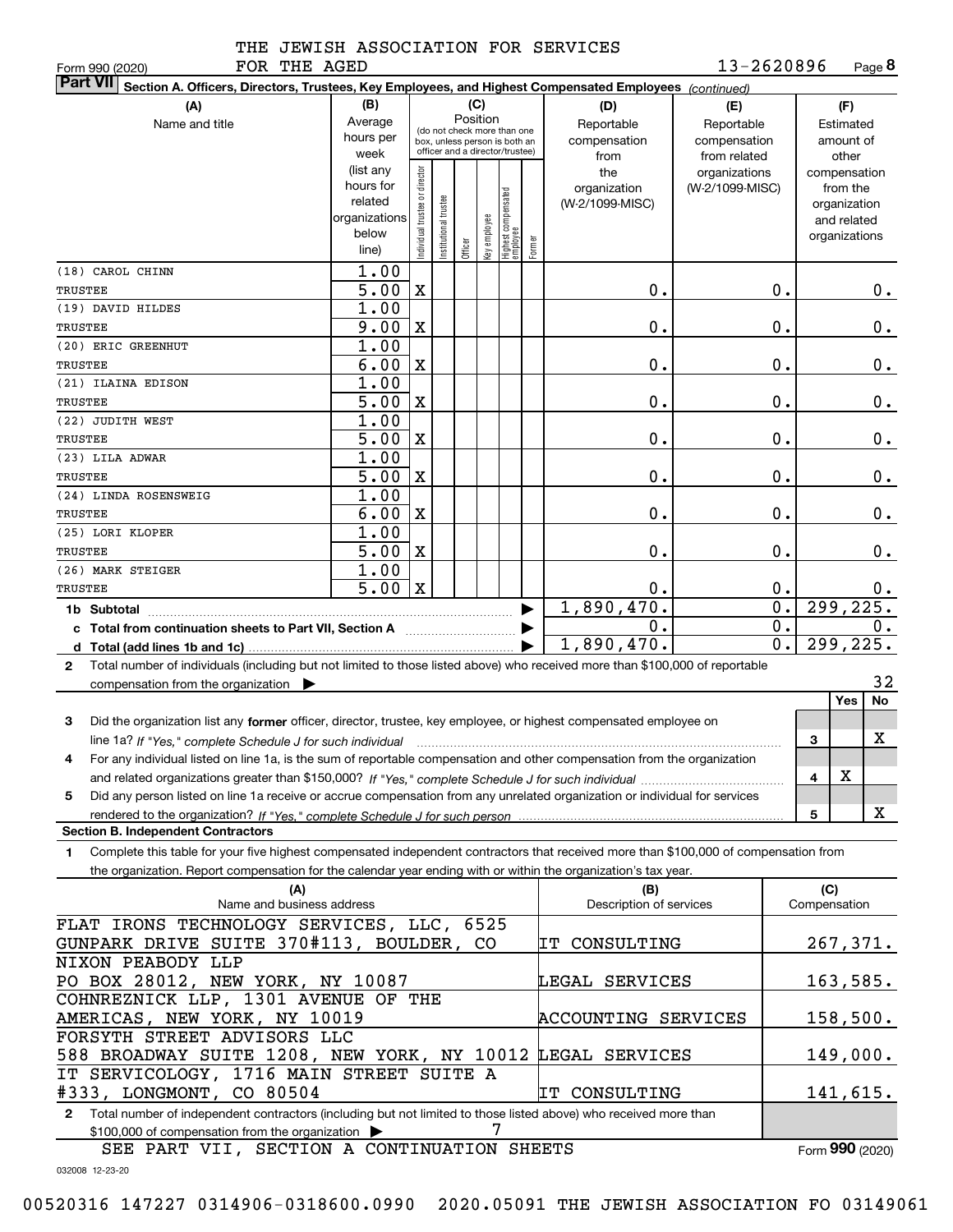| تنبي | u r  |
|------|------|
| ---  | ---- |

### THE JEWISH ASSOCIATION FOR SERVICES FOR THE AGED 200896

| FOR THE AGED<br>Form 990                                                                                        |                        |                                |                       |         |                        |                              |        |                                 | 13-2620896      |                             |
|-----------------------------------------------------------------------------------------------------------------|------------------------|--------------------------------|-----------------------|---------|------------------------|------------------------------|--------|---------------------------------|-----------------|-----------------------------|
| Part VII Section A. Officers, Directors, Trustees, Key Employees, and Highest Compensated Employees (continued) |                        |                                |                       |         |                        |                              |        |                                 |                 |                             |
| (A)                                                                                                             | (D)                    | (E)                            | (F)                   |         |                        |                              |        |                                 |                 |                             |
| Name and title                                                                                                  | Average                |                                |                       |         | Position               |                              |        | Reportable                      | Reportable      | Estimated                   |
|                                                                                                                 | hours                  |                                |                       |         | (check all that apply) |                              |        | compensation                    | compensation    | amount of                   |
|                                                                                                                 | per                    |                                |                       |         |                        |                              |        | from                            | from related    | other                       |
|                                                                                                                 | week                   |                                |                       |         |                        |                              |        | the                             | organizations   | compensation                |
|                                                                                                                 | (list any<br>hours for |                                |                       |         |                        |                              |        | organization<br>(W-2/1099-MISC) | (W-2/1099-MISC) | from the                    |
|                                                                                                                 | related                |                                |                       |         |                        |                              |        |                                 |                 | organization<br>and related |
|                                                                                                                 | organizations          | Individual trustee or director | Institutional trustee |         |                        | Highest compensated employee |        |                                 |                 | organizations               |
|                                                                                                                 | below                  |                                |                       |         | Key employee           |                              |        |                                 |                 |                             |
|                                                                                                                 | line)                  |                                |                       | Officer |                        |                              | Former |                                 |                 |                             |
| (27) MARTIN HALBFINGER                                                                                          | 1.00                   |                                |                       |         |                        |                              |        |                                 |                 |                             |
| TRUSTEE                                                                                                         | 5.00                   | $\mathbf X$                    |                       |         |                        |                              |        | $\mathbf 0$ .                   | 0.              | $\mathbf 0$ .               |
| (28) NANCY POLEVOY                                                                                              | 1.00                   |                                |                       |         |                        |                              |        |                                 |                 |                             |
| TRUSTEE                                                                                                         | 5.00                   | $\mathbf X$                    |                       |         |                        |                              |        | $\mathbf 0$ .                   | 0.              | $\mathbf 0$ .               |
| (29) NISHAMA ARMOUR                                                                                             | 1.00                   |                                |                       |         |                        |                              |        |                                 |                 |                             |
| TRUSTEE                                                                                                         | 4.00                   | $\mathbf X$                    |                       |         |                        |                              |        | $\mathbf 0$ .                   | 0.              | $\mathbf 0$ .               |
| (30) PATRICIA GREEEN                                                                                            | 1.00                   |                                |                       |         |                        |                              |        |                                 |                 |                             |
| TRUSTEE                                                                                                         | 5.00                   | $\mathbf X$                    |                       |         |                        |                              |        | $\mathbf 0$ .                   | 0.              | $\mathbf 0$ .               |
| (31) PINCHAS LEV                                                                                                | 1.00                   |                                |                       |         |                        |                              |        |                                 |                 |                             |
| TRUSTEE                                                                                                         | 5.00                   | $\mathbf X$                    |                       |         |                        |                              |        | $\mathbf 0$ .                   | 0.              | $\mathbf 0$ .               |
| (32) SABINE CHARLES                                                                                             | 1.00                   |                                |                       |         |                        |                              |        |                                 |                 |                             |
| <b>TRUSTEE</b>                                                                                                  | 5.00                   | $\mathbf X$                    |                       |         |                        |                              |        | $\mathbf 0$ .                   | 0.              | 0.                          |
| (33) SAUL B KATZ                                                                                                | 1.00                   |                                |                       |         |                        |                              |        |                                 |                 |                             |
| TRUSTEE                                                                                                         | 5.00                   | $\mathbf X$                    |                       |         |                        |                              |        | $\mathbf 0$ .                   | 0.              | 0.                          |
| (34) SHARON MAKOWSKY                                                                                            | 1.00                   |                                |                       |         |                        |                              |        |                                 |                 |                             |
| TRUSTEE                                                                                                         | 5.00                   | $\mathbf X$                    |                       |         |                        |                              |        | $\mathbf 0$ .                   | 0.              | 0.                          |
|                                                                                                                 |                        |                                |                       |         |                        |                              |        |                                 |                 |                             |
|                                                                                                                 |                        |                                |                       |         |                        |                              |        |                                 |                 |                             |
|                                                                                                                 |                        |                                |                       |         |                        |                              |        |                                 |                 |                             |
|                                                                                                                 |                        |                                |                       |         |                        |                              |        |                                 |                 |                             |
|                                                                                                                 |                        |                                |                       |         |                        |                              |        |                                 |                 |                             |
|                                                                                                                 |                        |                                |                       |         |                        |                              |        |                                 |                 |                             |
|                                                                                                                 |                        |                                |                       |         |                        |                              |        |                                 |                 |                             |
|                                                                                                                 |                        |                                |                       |         |                        |                              |        |                                 |                 |                             |
|                                                                                                                 |                        |                                |                       |         |                        |                              |        |                                 |                 |                             |
|                                                                                                                 |                        |                                |                       |         |                        |                              |        |                                 |                 |                             |
|                                                                                                                 |                        |                                |                       |         |                        |                              |        |                                 |                 |                             |
|                                                                                                                 |                        |                                |                       |         |                        |                              |        |                                 |                 |                             |
|                                                                                                                 |                        |                                |                       |         |                        |                              |        |                                 |                 |                             |
|                                                                                                                 |                        |                                |                       |         |                        |                              |        |                                 |                 |                             |
|                                                                                                                 |                        |                                |                       |         |                        |                              |        |                                 |                 |                             |
|                                                                                                                 |                        |                                |                       |         |                        |                              |        |                                 |                 |                             |
|                                                                                                                 |                        |                                |                       |         |                        |                              |        |                                 |                 |                             |
|                                                                                                                 |                        |                                |                       |         |                        |                              |        |                                 |                 |                             |
|                                                                                                                 |                        |                                |                       |         |                        |                              |        |                                 |                 |                             |
|                                                                                                                 |                        |                                |                       |         |                        |                              |        |                                 |                 |                             |
|                                                                                                                 |                        |                                |                       |         |                        |                              |        |                                 |                 |                             |
|                                                                                                                 |                        |                                |                       |         |                        |                              |        |                                 |                 |                             |
|                                                                                                                 |                        |                                |                       |         |                        |                              |        |                                 |                 |                             |
|                                                                                                                 |                        |                                |                       |         |                        |                              |        |                                 |                 |                             |
|                                                                                                                 |                        |                                |                       |         |                        |                              |        |                                 |                 |                             |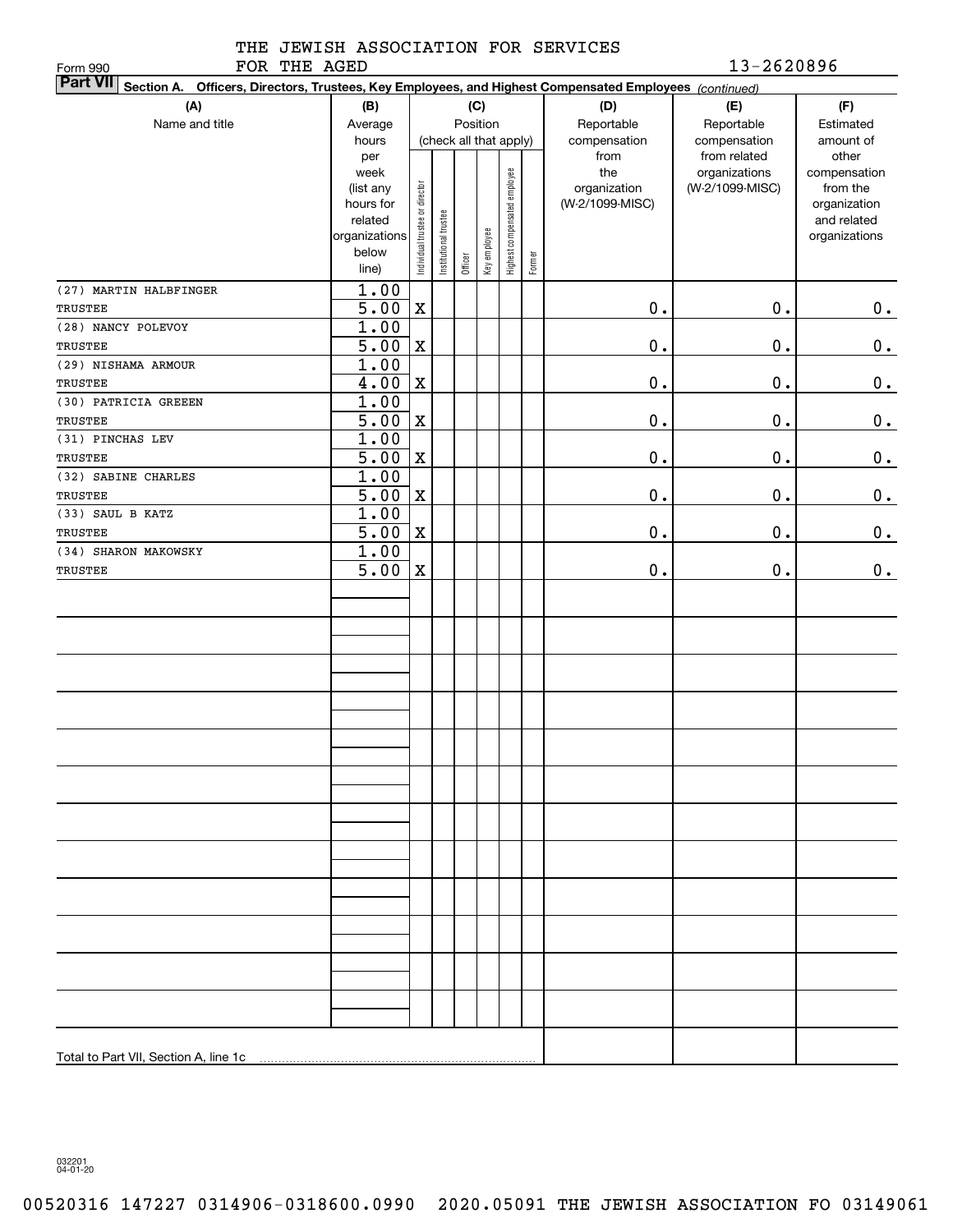|  |  | THE JEWISH ASSOCIATION FOR SERVICES |  |  |
|--|--|-------------------------------------|--|--|
|--|--|-------------------------------------|--|--|

|                                          |     |   | Form 990 (2020)                                                                  |      | FOR THE AGED |                |                      |                      |                                              | 13-2620896                                       | Page 9                                                          |
|------------------------------------------|-----|---|----------------------------------------------------------------------------------|------|--------------|----------------|----------------------|----------------------|----------------------------------------------|--------------------------------------------------|-----------------------------------------------------------------|
| <b>Part VIII</b>                         |     |   | <b>Statement of Revenue</b>                                                      |      |              |                |                      |                      |                                              |                                                  |                                                                 |
|                                          |     |   | Check if Schedule O contains a response or note to any line in this Part VIII    |      |              |                |                      |                      |                                              |                                                  |                                                                 |
|                                          |     |   |                                                                                  |      |              |                |                      | (A)<br>Total revenue | (B)<br>Related or exempt<br>function revenue | $\overline{C}$<br>Unrelated<br>Ibusiness revenue | (D)<br>Revenue excluded<br>from tax under<br>sections 512 - 514 |
|                                          |     |   | 1 a Federated campaigns                                                          |      |              | 1a             | 3,078,450.           |                      |                                              |                                                  |                                                                 |
| Gifts, Grants<br>uilar Amounts           |     |   | <b>b</b> Membership dues                                                         |      |              | 1 <sub>b</sub> |                      |                      |                                              |                                                  |                                                                 |
|                                          |     |   | c Fundraising events                                                             |      |              | 1 <sub>c</sub> |                      |                      |                                              |                                                  |                                                                 |
|                                          |     |   | d Related organizations                                                          |      |              | 1 <sub>d</sub> | 1,748,441.           |                      |                                              |                                                  |                                                                 |
|                                          |     |   | e Government grants (contributions)                                              |      |              | 1e             | 38, 171, 431.        |                      |                                              |                                                  |                                                                 |
|                                          |     |   | f All other contributions, gifts, grants, and                                    |      |              |                |                      |                      |                                              |                                                  |                                                                 |
| Contributions, Gift<br>and Other Similar |     |   | similar amounts not included above                                               |      |              | 1f             | 7,639,069.           |                      |                                              |                                                  |                                                                 |
|                                          |     |   | g Noncash contributions included in lines 1a-1f                                  |      |              | $1g$ \$        | 83,528.              |                      |                                              |                                                  |                                                                 |
|                                          |     |   |                                                                                  |      |              |                |                      | 50,637,391.          |                                              |                                                  |                                                                 |
|                                          |     |   |                                                                                  |      |              |                | <b>Business Code</b> |                      |                                              |                                                  |                                                                 |
|                                          | 2 a |   | PROGRAM SERVICE FEES                                                             |      |              |                | 624200               | 6, 156, 251.         | 6,156,251.                                   |                                                  |                                                                 |
|                                          |     | b | CLIENT FEES                                                                      |      |              |                | 624210               | 134,937.             | 134,937.                                     |                                                  |                                                                 |
|                                          |     | c |                                                                                  |      |              |                |                      |                      |                                              |                                                  |                                                                 |
|                                          |     | d |                                                                                  |      |              |                |                      |                      |                                              |                                                  |                                                                 |
| Program Service<br>Revenue               |     | е |                                                                                  |      |              |                |                      |                      |                                              |                                                  |                                                                 |
|                                          |     |   | f All other program service revenue                                              |      |              |                |                      |                      |                                              |                                                  |                                                                 |
|                                          |     | g |                                                                                  |      |              |                |                      | 6,291,188.           |                                              |                                                  |                                                                 |
|                                          | З   |   | Investment income (including dividends, interest, and                            |      |              |                |                      | 38,127.              |                                              |                                                  | 38,127.                                                         |
|                                          | 4   |   | Income from investment of tax-exempt bond proceeds                               |      |              |                | ▶                    |                      |                                              |                                                  |                                                                 |
|                                          | 5   |   |                                                                                  |      |              |                |                      |                      |                                              |                                                  |                                                                 |
|                                          |     |   |                                                                                  |      |              | (i) Real       | (ii) Personal        |                      |                                              |                                                  |                                                                 |
|                                          |     |   | <b>6 a</b> Gross rents                                                           | l 6a |              |                |                      |                      |                                              |                                                  |                                                                 |
|                                          |     |   | Less: rental expenses                                                            | 6b   |              |                |                      |                      |                                              |                                                  |                                                                 |
|                                          |     |   | c Rental income or (loss)                                                        | 6c   |              |                |                      |                      |                                              |                                                  |                                                                 |
|                                          |     |   | d Net rental income or (loss)                                                    |      |              |                |                      |                      |                                              |                                                  |                                                                 |
|                                          |     |   | <b>7 a</b> Gross amount from sales of                                            |      |              | (i) Securities | (ii) Other           |                      |                                              |                                                  |                                                                 |
|                                          |     |   | assets other than inventory                                                      | 7a   |              | 756,715.       |                      |                      |                                              |                                                  |                                                                 |
|                                          |     |   | <b>b</b> Less: cost or other basis                                               |      |              |                |                      |                      |                                              |                                                  |                                                                 |
|                                          |     |   | and sales expenses                                                               | 7b   |              | 267,054.       |                      |                      |                                              |                                                  |                                                                 |
| evenue                                   |     |   | c Gain or (loss)                                                                 | 7c   |              | 489,661.       |                      |                      |                                              |                                                  |                                                                 |
| č                                        |     |   |                                                                                  |      |              |                |                      | 489,661.             |                                              |                                                  | 489,661.                                                        |
| Other                                    |     |   | 8 a Gross income from fundraising events (not                                    |      |              |                |                      |                      |                                              |                                                  |                                                                 |
|                                          |     |   | including \$                                                                     |      |              | of             |                      |                      |                                              |                                                  |                                                                 |
|                                          |     |   | contributions reported on line 1c). See                                          |      |              |                |                      |                      |                                              |                                                  |                                                                 |
|                                          |     |   |                                                                                  |      |              | 8a<br>8b       |                      |                      |                                              |                                                  |                                                                 |
|                                          |     |   | <b>b</b> Less: direct expenses<br>c Net income or (loss) from fundraising events |      |              |                |                      |                      |                                              |                                                  |                                                                 |
|                                          |     |   | 9 a Gross income from gaming activities. See                                     |      |              |                |                      |                      |                                              |                                                  |                                                                 |
|                                          |     |   |                                                                                  |      |              | 9a             |                      |                      |                                              |                                                  |                                                                 |
|                                          |     |   |                                                                                  |      |              | 9 <sub>b</sub> |                      |                      |                                              |                                                  |                                                                 |
|                                          |     |   | c Net income or (loss) from gaming activities                                    |      |              |                | ▶                    |                      |                                              |                                                  |                                                                 |
|                                          |     |   | 10 a Gross sales of inventory, less returns                                      |      |              |                |                      |                      |                                              |                                                  |                                                                 |
|                                          |     |   |                                                                                  |      |              | 10a            |                      |                      |                                              |                                                  |                                                                 |
|                                          |     |   | <b>b</b> Less: cost of goods sold                                                |      |              | 10b            |                      |                      |                                              |                                                  |                                                                 |
|                                          |     |   | c Net income or (loss) from sales of inventory                                   |      |              |                |                      |                      |                                              |                                                  |                                                                 |
|                                          |     |   |                                                                                  |      |              |                | <b>Business Code</b> |                      |                                              |                                                  |                                                                 |
| Miscellaneous<br>Revenue                 |     |   | 11 a MISCELLANEOUS INCOME                                                        |      |              |                | 900099               | 18,444.              | 18,444.                                      |                                                  |                                                                 |
|                                          |     | b |                                                                                  |      |              |                |                      |                      |                                              |                                                  |                                                                 |
|                                          |     | c |                                                                                  |      |              |                |                      |                      |                                              |                                                  |                                                                 |
|                                          |     |   |                                                                                  |      |              |                |                      |                      |                                              |                                                  |                                                                 |
|                                          |     |   |                                                                                  |      |              |                | ▶                    | 18,444.              |                                              |                                                  |                                                                 |
|                                          | 12  |   |                                                                                  |      |              |                |                      | 57, 474, 811.        | 6,309,632.                                   | 0.                                               | 527,788.                                                        |

032009 12-23-20

Form (2020) **990**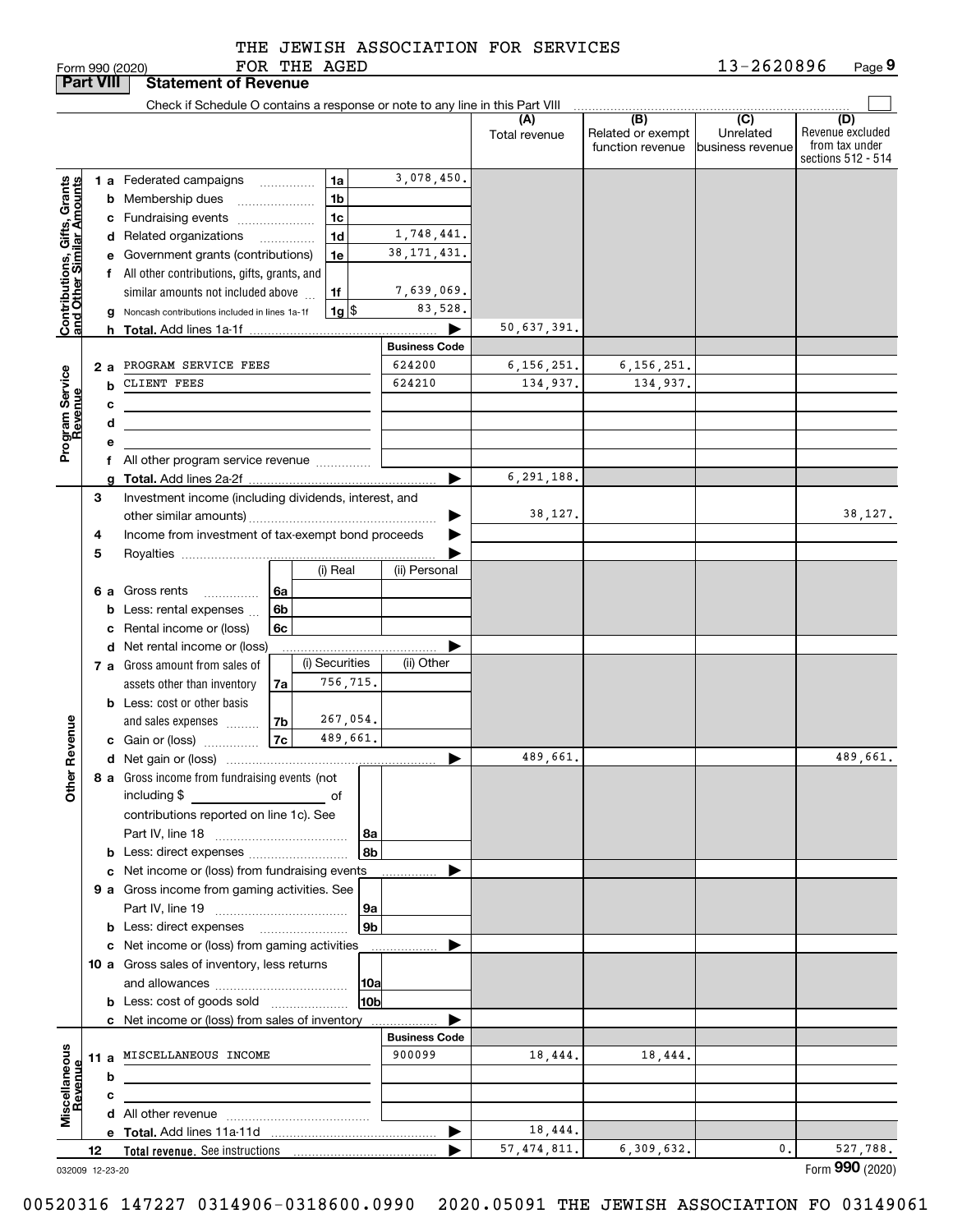# FOR THE AGED THE JEWISH ASSOCIATION FOR SERVICES

Form 990 (2020) **FOR THE AGED 1** 3-2 6 2 0 8 9 6 <sub>Page</sub> 10

|              | Section 501(c)(3) and 501(c)(4) organizations must complete all columns. All other organizations must complete column (A).<br>Check if Schedule O contains a response or note to any line in this Part IX. |                        |                           |                   |             |
|--------------|------------------------------------------------------------------------------------------------------------------------------------------------------------------------------------------------------------|------------------------|---------------------------|-------------------|-------------|
|              |                                                                                                                                                                                                            | (A)                    | (B)                       | (C)               | (D)         |
|              | Do not include amounts reported on lines 6b,<br>7b, 8b, 9b, and 10b of Part VIII.                                                                                                                          | Total expenses         | Program service           | Management and    | Fundraising |
| 1.           | Grants and other assistance to domestic organizations                                                                                                                                                      |                        | expenses                  | general expenses  | expenses    |
|              | and domestic governments. See Part IV, line 21                                                                                                                                                             |                        |                           |                   |             |
| $\mathbf{2}$ | Grants and other assistance to domestic                                                                                                                                                                    |                        |                           |                   |             |
|              | individuals. See Part IV, line 22                                                                                                                                                                          |                        |                           |                   |             |
| 3            | Grants and other assistance to foreign                                                                                                                                                                     |                        |                           |                   |             |
|              | organizations, foreign governments, and foreign                                                                                                                                                            |                        |                           |                   |             |
|              | individuals. See Part IV, lines 15 and 16                                                                                                                                                                  |                        |                           |                   |             |
| 4            | Benefits paid to or for members                                                                                                                                                                            |                        |                           |                   |             |
| 5            | Compensation of current officers, directors,                                                                                                                                                               |                        |                           |                   |             |
|              | trustees, and key employees                                                                                                                                                                                | 822,881.               | 638,621.                  | 176,182.          | 8,078.      |
| 6            | Compensation not included above to disqualified                                                                                                                                                            |                        |                           |                   |             |
|              | persons (as defined under section 4958(f)(1)) and                                                                                                                                                          |                        |                           |                   |             |
|              | persons described in section 4958(c)(3)(B)                                                                                                                                                                 |                        |                           |                   |             |
| 7            |                                                                                                                                                                                                            | 27,745,669.            | 21,526,310.               | 5,946,246.        | 273, 113.   |
| 8            | Pension plan accruals and contributions (include                                                                                                                                                           |                        |                           |                   |             |
|              | section 401(k) and 403(b) employer contributions)                                                                                                                                                          | 1,555,760.             | 1,209,622.                | 331,123.          | 15,015.     |
| 9            |                                                                                                                                                                                                            | 7,153,262.             | 5,561,746.                | 1,522,481.        | 69,035.     |
| 10           |                                                                                                                                                                                                            | 2, 143, 931.           | 1,666,932.                | 456,308.          | 20,691.     |
| 11           | Fees for services (nonemployees):                                                                                                                                                                          |                        |                           |                   |             |
| a            |                                                                                                                                                                                                            |                        |                           |                   |             |
| b            |                                                                                                                                                                                                            | 433,425.               | 228, 241.                 | 204,636.          | 548.        |
| c            |                                                                                                                                                                                                            | $\overline{273,044}$ . | 143,785.                  | 128,914.          | 345.        |
| d            |                                                                                                                                                                                                            |                        |                           |                   |             |
| е            | Professional fundraising services. See Part IV, line 17                                                                                                                                                    |                        |                           |                   |             |
| f            | Investment management fees                                                                                                                                                                                 |                        |                           |                   |             |
| g            | Other. (If line 11g amount exceeds 10% of line 25,                                                                                                                                                         |                        |                           |                   |             |
|              | column (A) amount, list line 11g expenses on Sch O.)                                                                                                                                                       | 2,889,076.             | 1,521,383.                | <u>1,364,039.</u> | 3,654.      |
| 12           |                                                                                                                                                                                                            |                        |                           |                   |             |
| 13           |                                                                                                                                                                                                            | 2, 210, 678.           | 1,218,436.                | 950,817.          | 41, 425.    |
| 14           |                                                                                                                                                                                                            |                        |                           |                   |             |
| 15           |                                                                                                                                                                                                            |                        |                           |                   |             |
| 16           |                                                                                                                                                                                                            | 3,750,062.             | 2,863,323.                | 853,620.          | 33, 119.    |
| 17           |                                                                                                                                                                                                            | 492,203.               | 487,202.                  | 5,001.            |             |
| 18           | Payments of travel or entertainment expenses                                                                                                                                                               |                        |                           |                   |             |
|              | for any federal, state, or local public officials                                                                                                                                                          |                        |                           |                   |             |
| 19           | Conferences, conventions, and meetings                                                                                                                                                                     |                        |                           |                   |             |
| 20           | Interest                                                                                                                                                                                                   |                        |                           |                   |             |
| 21           |                                                                                                                                                                                                            |                        |                           |                   |             |
| 22           | Depreciation, depletion, and amortization                                                                                                                                                                  | 152,246.               | 152,246.                  |                   |             |
| 23           | Insurance                                                                                                                                                                                                  | 554,090.               | 435,342.                  | 116,717.          | 2,031.      |
| 24           | Other expenses. Itemize expenses not covered                                                                                                                                                               |                        |                           |                   |             |
|              | above (List miscellaneous expenses on line 24e. If<br>line 24e amount exceeds 10% of line 25, column (A)                                                                                                   |                        |                           |                   |             |
|              | amount, list line 24e expenses on Schedule O.)                                                                                                                                                             |                        |                           |                   |             |
| a            | FOOD                                                                                                                                                                                                       | 3,659,387.             | 3,659,387.                |                   |             |
| b            | CLIENT SERVICES                                                                                                                                                                                            | 1,176,428.             | $\overline{1,175}$ , 503. | 925.              |             |
| c            | MISCELLANEOUS                                                                                                                                                                                              | 173,529.               | 22, 245.                  | 144,886.          | 6,398.      |
| d            | FUNDRAISING EXPENSES                                                                                                                                                                                       | 108,464.               |                           |                   | 108,464.    |
| е            | All other expenses                                                                                                                                                                                         | 91,713.                | 90, 268.                  |                   | 1,445.      |
| 25           | Total functional expenses. Add lines 1 through 24e                                                                                                                                                         | 55, 385, 848.          | 42,600,592.               | 12, 201, 895.     | 583,361.    |
| 26           | Joint costs. Complete this line only if the organization                                                                                                                                                   |                        |                           |                   |             |
|              | reported in column (B) joint costs from a combined                                                                                                                                                         |                        |                           |                   |             |
|              | educational campaign and fundraising solicitation.                                                                                                                                                         |                        |                           |                   |             |

032010 12-23-20

Check here

Check here  $\bullet$  if following SOP 98-2 (ASC 958-720)

**Part IX Statement of Functional Expenses**

Form (2020) **990**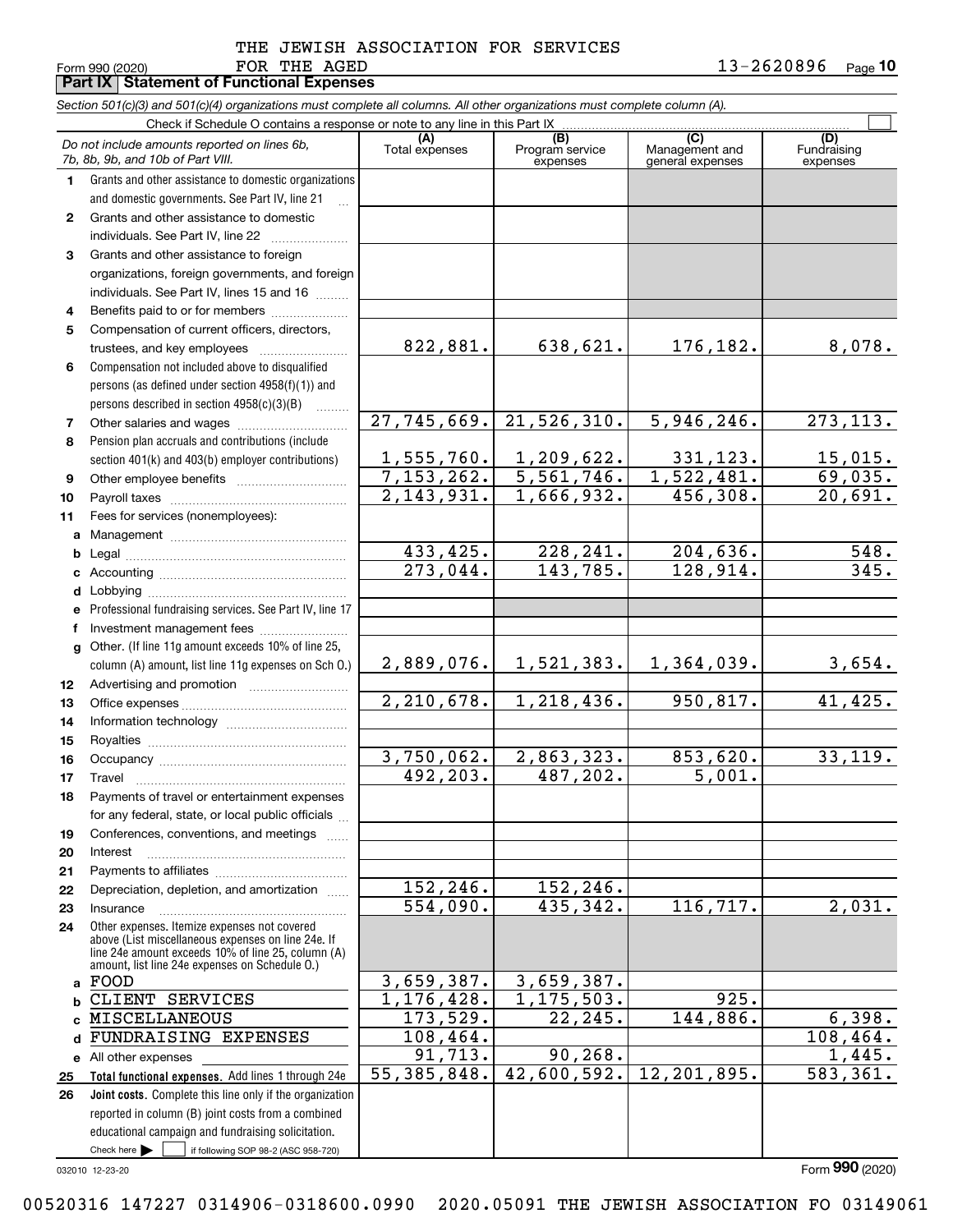# FOR THE AGED THE JEWISH ASSOCIATION FOR SERVICES

|                             | Part X | <b>Balance Sheet</b>                                                                                             |            |                         |                          |                 |                          |
|-----------------------------|--------|------------------------------------------------------------------------------------------------------------------|------------|-------------------------|--------------------------|-----------------|--------------------------|
|                             |        |                                                                                                                  |            |                         |                          |                 |                          |
|                             |        |                                                                                                                  |            |                         | (A)<br>Beginning of year |                 | (B)<br>End of year       |
|                             | 1      |                                                                                                                  |            |                         | 3, 103, 643.             | $\mathbf{1}$    | 6,474,781.               |
|                             | 2      |                                                                                                                  | 4,108,445. | $\mathbf{2}$            | 330,005.                 |                 |                          |
|                             | з      |                                                                                                                  |            |                         | 2,709,598.               | $\mathbf{3}$    | 2,966,655.               |
|                             | 4      |                                                                                                                  |            |                         | 4,411,817.               | $\overline{4}$  | 5,073,926.               |
|                             | 5      | Loans and other receivables from any current or former officer, director,                                        |            |                         |                          |                 |                          |
|                             |        | trustee, key employee, creator or founder, substantial contributor, or 35%                                       |            |                         |                          |                 |                          |
|                             |        | controlled entity or family member of any of these persons                                                       |            |                         |                          | 5               |                          |
|                             | 6      | Loans and other receivables from other disqualified persons (as defined                                          |            |                         |                          |                 |                          |
|                             |        | under section $4958(f)(1)$ , and persons described in section $4958(c)(3)(B)$                                    |            |                         |                          | 6               |                          |
|                             | 7      |                                                                                                                  |            |                         | 89,565.                  | $\overline{7}$  | 84,801.                  |
| Assets                      | 8      |                                                                                                                  |            |                         |                          | 8               |                          |
|                             | 9      | Prepaid expenses and deferred charges                                                                            |            |                         | 454,030.                 | $\mathbf{9}$    | 586,099.                 |
|                             |        | <b>10a</b> Land, buildings, and equipment: cost or other                                                         |            |                         |                          |                 |                          |
|                             |        | basis. Complete Part VI of Schedule D  10a                                                                       |            | <u>2,590,607.</u>       |                          |                 |                          |
|                             | b      | $\begin{array}{ c c c c c }\n\hline\n\textbf{10b} & \textbf{10b}\n\end{array}$<br>Less: accumulated depreciation |            | $\overline{2,110,754.}$ | 632,100.                 | 10 <sub>c</sub> | 479,853.                 |
|                             | 11     |                                                                                                                  |            |                         | 1,532,724.               | 11              | 5,124,560.               |
|                             | 12     |                                                                                                                  |            |                         | 2,539,058.               | 12              | 2,280,595.               |
|                             | 13     |                                                                                                                  |            |                         |                          | 13              |                          |
|                             | 14     |                                                                                                                  |            |                         |                          | 14              |                          |
|                             | 15     |                                                                                                                  |            |                         | 13,780,390.              | 15              | 11, 179, 805.            |
|                             | 16     |                                                                                                                  |            |                         | 33,361,370.              | 16              | 34,581,080.              |
|                             | 17     |                                                                                                                  |            |                         | 5,966,012.               | 17              | 5,862,761.               |
|                             | 18     |                                                                                                                  |            | 18                      |                          |                 |                          |
|                             | 19     | Deferred revenue material contracts and contracts are contracted revenue of the contract of the contract of the  |            | 19                      |                          |                 |                          |
|                             | 20     |                                                                                                                  |            |                         |                          | 20              |                          |
|                             | 21     | Escrow or custodial account liability. Complete Part IV of Schedule D                                            |            |                         | 9,914,749.               | 21              | 8,335,701.               |
|                             | 22     | Loans and other payables to any current or former officer, director,                                             |            |                         |                          |                 |                          |
| Liabilities                 |        | trustee, key employee, creator or founder, substantial contributor, or 35%                                       |            |                         |                          |                 |                          |
|                             |        | controlled entity or family member of any of these persons                                                       |            |                         |                          | 22              |                          |
|                             | 23     | Secured mortgages and notes payable to unrelated third parties                                                   |            | .                       | 140,000.                 | 23              | 70,000.                  |
|                             | 24     | Unsecured notes and loans payable to unrelated third parties                                                     |            |                         |                          | 24              |                          |
|                             | 25     | Other liabilities (including federal income tax, payables to related third                                       |            |                         |                          |                 |                          |
|                             |        | parties, and other liabilities not included on lines 17-24). Complete Part X                                     |            |                         |                          |                 |                          |
|                             |        | of Schedule D                                                                                                    |            |                         | 3,672,706.               | 25              | <u>4,370,250.</u>        |
|                             | 26     | Total liabilities. Add lines 17 through 25                                                                       |            |                         | 19,693,467.              | 26              | 18,638,712.              |
|                             |        | Organizations that follow FASB ASC 958, check here $\blacktriangleright \boxed{X}$                               |            |                         |                          |                 |                          |
|                             |        | and complete lines 27, 28, 32, and 33.                                                                           |            |                         |                          |                 |                          |
|                             | 27     |                                                                                                                  |            |                         | 11,039,684.              | 27              | 14, 195, 069.            |
|                             | 28     |                                                                                                                  |            |                         | 2,628,219.               | 28              | $\overline{1,747}, 299.$ |
|                             |        | Organizations that do not follow FASB ASC 958, check here $\blacktriangleright$                                  |            |                         |                          |                 |                          |
| Net Assets or Fund Balances |        | and complete lines 29 through 33.                                                                                |            |                         |                          |                 |                          |
|                             | 29     |                                                                                                                  |            |                         |                          | 29              |                          |
|                             | 30     | Paid-in or capital surplus, or land, building, or equipment fund                                                 |            |                         | 30                       |                 |                          |
|                             | 31     | Retained earnings, endowment, accumulated income, or other funds                                                 |            |                         |                          | 31              |                          |
|                             | 32     | Total net assets or fund balances                                                                                |            |                         | 13,667,903.              | 32              | 15,942,368.              |
|                             | 33     |                                                                                                                  |            |                         | 33, 361, 370.            | 33              | 34,581,080.              |

Form (2020) **990**

032011 12-23-20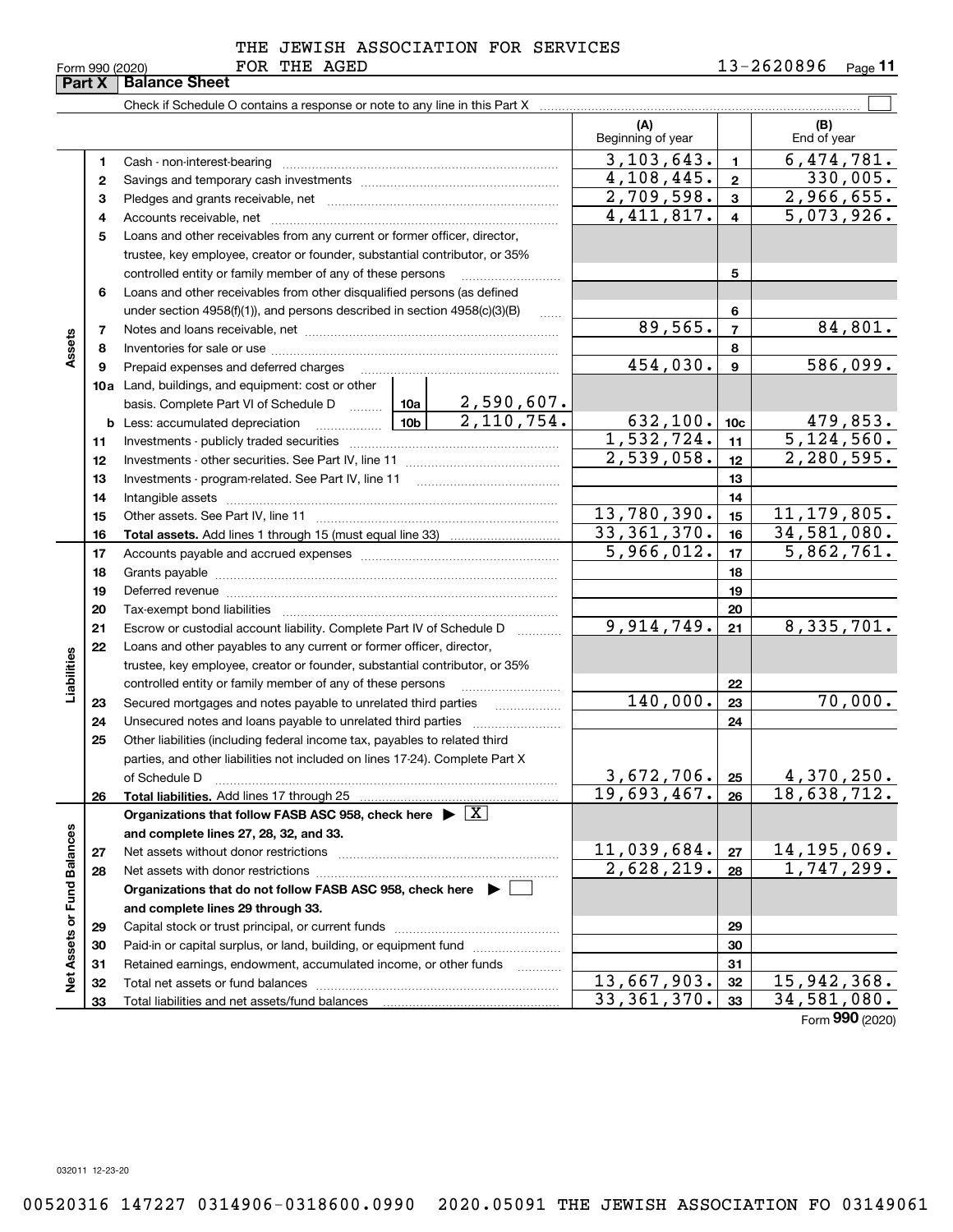| 13-2620896<br>Page $12$<br>Form 990 (2020)<br><b>Part XI   Reconciliation of Net Assets</b><br>$\overline{\mathbf{X}}$<br>57, 474, 811.<br>1<br>1<br>$\overline{55}$ , 385, 848.<br>$\mathbf{2}$<br>Total expenses (must equal Part IX, column (A), line 25)<br>2<br>2,088,963.<br>3<br>Revenue less expenses. Subtract line 2 from line 1<br>з<br>13,667,903.<br>$\overline{\mathbf{4}}$<br>Net assets or fund balances at beginning of year (must equal Part X, line 32, column (A)) manured manu-<br>4<br>185,496.<br>5<br>5<br>6<br>6<br>$\overline{7}$<br>Investment expenses www.communication.com/www.communication.com/www.communication.com/www.communication.com<br>7<br>8<br>Prior period adjustments<br>8<br>$\begin{minipage}{0.5\textwidth} \begin{tabular}{ l l l } \hline \multicolumn{1}{ l l l } \hline \multicolumn{1}{ l l } \hline \multicolumn{1}{ l } \multicolumn{1}{ l } \hline \multicolumn{1}{ l } \multicolumn{1}{ l } \multicolumn{1}{ l } \hline \multicolumn{1}{ l } \multicolumn{1}{ l } \multicolumn{1}{ l } \hline \multicolumn{1}{ l } \multicolumn{1}{ l } \hline \multicolumn{1}{ l } \multicolumn{1}{ l } \hline \multicolumn{1}{ $<br>6.<br>Other changes in net assets or fund balances (explain on Schedule O)<br>9<br>9<br>Net assets or fund balances at end of year. Combine lines 3 through 9 (must equal Part X, line 32,<br>10<br>15,942,368.<br>10<br>column (B))<br>Part XII Financial Statements and Reporting<br>$\overline{\mathbf{x}}$<br><b>Yes</b><br><b>No</b><br>$\boxed{\mathbf{X}}$ Accrual<br>Cash<br>Other<br>Accounting method used to prepare the Form 990:<br>1<br>If the organization changed its method of accounting from a prior year or checked "Other," explain in Schedule O.<br>X<br>2a Were the organization's financial statements compiled or reviewed by an independent accountant?<br>2a<br>If "Yes," check a box below to indicate whether the financial statements for the year were compiled or reviewed on a<br>separate basis, consolidated basis, or both:<br><b>Consolidated basis</b><br>Separate basis<br>Both consolidated and separate basis<br>Х<br><b>b</b> Were the organization's financial statements audited by an independent accountant?<br>2 <sub>b</sub><br>If "Yes," check a box below to indicate whether the financial statements for the year were audited on a separate basis,<br>consolidated basis, or both:<br>$\boxed{\textbf{X}}$ Consolidated basis<br>Separate basis<br>Both consolidated and separate basis<br>c If "Yes" to line 2a or 2b, does the organization have a committee that assumes responsibility for oversight of the audit,<br>Х<br>2c<br>If the organization changed either its oversight process or selection process during the tax year, explain on Schedule O.<br>3a As a result of a federal award, was the organization required to undergo an audit or audits as set forth in the Single Audit<br>X<br>Зa<br>b If "Yes," did the organization undergo the required audit or audits? If the organization did not undergo the required audit<br>х<br>3b<br>or audits, explain why on Schedule O and describe any steps taken to undergo such audits matured contains the successive or and the successive or and the successive or and the successive or and the successive or and the su<br>nnn | THE JEWISH ASSOCIATION FOR SERVICES |  |  |
|--------------------------------------------------------------------------------------------------------------------------------------------------------------------------------------------------------------------------------------------------------------------------------------------------------------------------------------------------------------------------------------------------------------------------------------------------------------------------------------------------------------------------------------------------------------------------------------------------------------------------------------------------------------------------------------------------------------------------------------------------------------------------------------------------------------------------------------------------------------------------------------------------------------------------------------------------------------------------------------------------------------------------------------------------------------------------------------------------------------------------------------------------------------------------------------------------------------------------------------------------------------------------------------------------------------------------------------------------------------------------------------------------------------------------------------------------------------------------------------------------------------------------------------------------------------------------------------------------------------------------------------------------------------------------------------------------------------------------------------------------------------------------------------------------------------------------------------------------------------------------------------------------------------------------------------------------------------------------------------------------------------------------------------------------------------------------------------------------------------------------------------------------------------------------------------------------------------------------------------------------------------------------------------------------------------------------------------------------------------------------------------------------------------------------------------------------------------------------------------------------------------------------------------------------------------------------------------------------------------------------------------------------------------------------------------------------------------------------------------------------------------------------------------------------------------------------------------------------------------------------------------------------------------------------------------------------------------------------------------------------------------------------------------------------------------------------------------------------------------------------------------------------------------------------------------------------------------------------------------------------------------------------------------------------------------------------------------|-------------------------------------|--|--|
|                                                                                                                                                                                                                                                                                                                                                                                                                                                                                                                                                                                                                                                                                                                                                                                                                                                                                                                                                                                                                                                                                                                                                                                                                                                                                                                                                                                                                                                                                                                                                                                                                                                                                                                                                                                                                                                                                                                                                                                                                                                                                                                                                                                                                                                                                                                                                                                                                                                                                                                                                                                                                                                                                                                                                                                                                                                                                                                                                                                                                                                                                                                                                                                                                                                                                                                                      | FOR THE AGED                        |  |  |
|                                                                                                                                                                                                                                                                                                                                                                                                                                                                                                                                                                                                                                                                                                                                                                                                                                                                                                                                                                                                                                                                                                                                                                                                                                                                                                                                                                                                                                                                                                                                                                                                                                                                                                                                                                                                                                                                                                                                                                                                                                                                                                                                                                                                                                                                                                                                                                                                                                                                                                                                                                                                                                                                                                                                                                                                                                                                                                                                                                                                                                                                                                                                                                                                                                                                                                                                      |                                     |  |  |
|                                                                                                                                                                                                                                                                                                                                                                                                                                                                                                                                                                                                                                                                                                                                                                                                                                                                                                                                                                                                                                                                                                                                                                                                                                                                                                                                                                                                                                                                                                                                                                                                                                                                                                                                                                                                                                                                                                                                                                                                                                                                                                                                                                                                                                                                                                                                                                                                                                                                                                                                                                                                                                                                                                                                                                                                                                                                                                                                                                                                                                                                                                                                                                                                                                                                                                                                      |                                     |  |  |
|                                                                                                                                                                                                                                                                                                                                                                                                                                                                                                                                                                                                                                                                                                                                                                                                                                                                                                                                                                                                                                                                                                                                                                                                                                                                                                                                                                                                                                                                                                                                                                                                                                                                                                                                                                                                                                                                                                                                                                                                                                                                                                                                                                                                                                                                                                                                                                                                                                                                                                                                                                                                                                                                                                                                                                                                                                                                                                                                                                                                                                                                                                                                                                                                                                                                                                                                      |                                     |  |  |
|                                                                                                                                                                                                                                                                                                                                                                                                                                                                                                                                                                                                                                                                                                                                                                                                                                                                                                                                                                                                                                                                                                                                                                                                                                                                                                                                                                                                                                                                                                                                                                                                                                                                                                                                                                                                                                                                                                                                                                                                                                                                                                                                                                                                                                                                                                                                                                                                                                                                                                                                                                                                                                                                                                                                                                                                                                                                                                                                                                                                                                                                                                                                                                                                                                                                                                                                      |                                     |  |  |
|                                                                                                                                                                                                                                                                                                                                                                                                                                                                                                                                                                                                                                                                                                                                                                                                                                                                                                                                                                                                                                                                                                                                                                                                                                                                                                                                                                                                                                                                                                                                                                                                                                                                                                                                                                                                                                                                                                                                                                                                                                                                                                                                                                                                                                                                                                                                                                                                                                                                                                                                                                                                                                                                                                                                                                                                                                                                                                                                                                                                                                                                                                                                                                                                                                                                                                                                      |                                     |  |  |
|                                                                                                                                                                                                                                                                                                                                                                                                                                                                                                                                                                                                                                                                                                                                                                                                                                                                                                                                                                                                                                                                                                                                                                                                                                                                                                                                                                                                                                                                                                                                                                                                                                                                                                                                                                                                                                                                                                                                                                                                                                                                                                                                                                                                                                                                                                                                                                                                                                                                                                                                                                                                                                                                                                                                                                                                                                                                                                                                                                                                                                                                                                                                                                                                                                                                                                                                      |                                     |  |  |
|                                                                                                                                                                                                                                                                                                                                                                                                                                                                                                                                                                                                                                                                                                                                                                                                                                                                                                                                                                                                                                                                                                                                                                                                                                                                                                                                                                                                                                                                                                                                                                                                                                                                                                                                                                                                                                                                                                                                                                                                                                                                                                                                                                                                                                                                                                                                                                                                                                                                                                                                                                                                                                                                                                                                                                                                                                                                                                                                                                                                                                                                                                                                                                                                                                                                                                                                      |                                     |  |  |
|                                                                                                                                                                                                                                                                                                                                                                                                                                                                                                                                                                                                                                                                                                                                                                                                                                                                                                                                                                                                                                                                                                                                                                                                                                                                                                                                                                                                                                                                                                                                                                                                                                                                                                                                                                                                                                                                                                                                                                                                                                                                                                                                                                                                                                                                                                                                                                                                                                                                                                                                                                                                                                                                                                                                                                                                                                                                                                                                                                                                                                                                                                                                                                                                                                                                                                                                      |                                     |  |  |
|                                                                                                                                                                                                                                                                                                                                                                                                                                                                                                                                                                                                                                                                                                                                                                                                                                                                                                                                                                                                                                                                                                                                                                                                                                                                                                                                                                                                                                                                                                                                                                                                                                                                                                                                                                                                                                                                                                                                                                                                                                                                                                                                                                                                                                                                                                                                                                                                                                                                                                                                                                                                                                                                                                                                                                                                                                                                                                                                                                                                                                                                                                                                                                                                                                                                                                                                      |                                     |  |  |
|                                                                                                                                                                                                                                                                                                                                                                                                                                                                                                                                                                                                                                                                                                                                                                                                                                                                                                                                                                                                                                                                                                                                                                                                                                                                                                                                                                                                                                                                                                                                                                                                                                                                                                                                                                                                                                                                                                                                                                                                                                                                                                                                                                                                                                                                                                                                                                                                                                                                                                                                                                                                                                                                                                                                                                                                                                                                                                                                                                                                                                                                                                                                                                                                                                                                                                                                      |                                     |  |  |
|                                                                                                                                                                                                                                                                                                                                                                                                                                                                                                                                                                                                                                                                                                                                                                                                                                                                                                                                                                                                                                                                                                                                                                                                                                                                                                                                                                                                                                                                                                                                                                                                                                                                                                                                                                                                                                                                                                                                                                                                                                                                                                                                                                                                                                                                                                                                                                                                                                                                                                                                                                                                                                                                                                                                                                                                                                                                                                                                                                                                                                                                                                                                                                                                                                                                                                                                      |                                     |  |  |
|                                                                                                                                                                                                                                                                                                                                                                                                                                                                                                                                                                                                                                                                                                                                                                                                                                                                                                                                                                                                                                                                                                                                                                                                                                                                                                                                                                                                                                                                                                                                                                                                                                                                                                                                                                                                                                                                                                                                                                                                                                                                                                                                                                                                                                                                                                                                                                                                                                                                                                                                                                                                                                                                                                                                                                                                                                                                                                                                                                                                                                                                                                                                                                                                                                                                                                                                      |                                     |  |  |
|                                                                                                                                                                                                                                                                                                                                                                                                                                                                                                                                                                                                                                                                                                                                                                                                                                                                                                                                                                                                                                                                                                                                                                                                                                                                                                                                                                                                                                                                                                                                                                                                                                                                                                                                                                                                                                                                                                                                                                                                                                                                                                                                                                                                                                                                                                                                                                                                                                                                                                                                                                                                                                                                                                                                                                                                                                                                                                                                                                                                                                                                                                                                                                                                                                                                                                                                      |                                     |  |  |
|                                                                                                                                                                                                                                                                                                                                                                                                                                                                                                                                                                                                                                                                                                                                                                                                                                                                                                                                                                                                                                                                                                                                                                                                                                                                                                                                                                                                                                                                                                                                                                                                                                                                                                                                                                                                                                                                                                                                                                                                                                                                                                                                                                                                                                                                                                                                                                                                                                                                                                                                                                                                                                                                                                                                                                                                                                                                                                                                                                                                                                                                                                                                                                                                                                                                                                                                      |                                     |  |  |
|                                                                                                                                                                                                                                                                                                                                                                                                                                                                                                                                                                                                                                                                                                                                                                                                                                                                                                                                                                                                                                                                                                                                                                                                                                                                                                                                                                                                                                                                                                                                                                                                                                                                                                                                                                                                                                                                                                                                                                                                                                                                                                                                                                                                                                                                                                                                                                                                                                                                                                                                                                                                                                                                                                                                                                                                                                                                                                                                                                                                                                                                                                                                                                                                                                                                                                                                      |                                     |  |  |
|                                                                                                                                                                                                                                                                                                                                                                                                                                                                                                                                                                                                                                                                                                                                                                                                                                                                                                                                                                                                                                                                                                                                                                                                                                                                                                                                                                                                                                                                                                                                                                                                                                                                                                                                                                                                                                                                                                                                                                                                                                                                                                                                                                                                                                                                                                                                                                                                                                                                                                                                                                                                                                                                                                                                                                                                                                                                                                                                                                                                                                                                                                                                                                                                                                                                                                                                      |                                     |  |  |
|                                                                                                                                                                                                                                                                                                                                                                                                                                                                                                                                                                                                                                                                                                                                                                                                                                                                                                                                                                                                                                                                                                                                                                                                                                                                                                                                                                                                                                                                                                                                                                                                                                                                                                                                                                                                                                                                                                                                                                                                                                                                                                                                                                                                                                                                                                                                                                                                                                                                                                                                                                                                                                                                                                                                                                                                                                                                                                                                                                                                                                                                                                                                                                                                                                                                                                                                      |                                     |  |  |
|                                                                                                                                                                                                                                                                                                                                                                                                                                                                                                                                                                                                                                                                                                                                                                                                                                                                                                                                                                                                                                                                                                                                                                                                                                                                                                                                                                                                                                                                                                                                                                                                                                                                                                                                                                                                                                                                                                                                                                                                                                                                                                                                                                                                                                                                                                                                                                                                                                                                                                                                                                                                                                                                                                                                                                                                                                                                                                                                                                                                                                                                                                                                                                                                                                                                                                                                      |                                     |  |  |
|                                                                                                                                                                                                                                                                                                                                                                                                                                                                                                                                                                                                                                                                                                                                                                                                                                                                                                                                                                                                                                                                                                                                                                                                                                                                                                                                                                                                                                                                                                                                                                                                                                                                                                                                                                                                                                                                                                                                                                                                                                                                                                                                                                                                                                                                                                                                                                                                                                                                                                                                                                                                                                                                                                                                                                                                                                                                                                                                                                                                                                                                                                                                                                                                                                                                                                                                      |                                     |  |  |
|                                                                                                                                                                                                                                                                                                                                                                                                                                                                                                                                                                                                                                                                                                                                                                                                                                                                                                                                                                                                                                                                                                                                                                                                                                                                                                                                                                                                                                                                                                                                                                                                                                                                                                                                                                                                                                                                                                                                                                                                                                                                                                                                                                                                                                                                                                                                                                                                                                                                                                                                                                                                                                                                                                                                                                                                                                                                                                                                                                                                                                                                                                                                                                                                                                                                                                                                      |                                     |  |  |
|                                                                                                                                                                                                                                                                                                                                                                                                                                                                                                                                                                                                                                                                                                                                                                                                                                                                                                                                                                                                                                                                                                                                                                                                                                                                                                                                                                                                                                                                                                                                                                                                                                                                                                                                                                                                                                                                                                                                                                                                                                                                                                                                                                                                                                                                                                                                                                                                                                                                                                                                                                                                                                                                                                                                                                                                                                                                                                                                                                                                                                                                                                                                                                                                                                                                                                                                      |                                     |  |  |
|                                                                                                                                                                                                                                                                                                                                                                                                                                                                                                                                                                                                                                                                                                                                                                                                                                                                                                                                                                                                                                                                                                                                                                                                                                                                                                                                                                                                                                                                                                                                                                                                                                                                                                                                                                                                                                                                                                                                                                                                                                                                                                                                                                                                                                                                                                                                                                                                                                                                                                                                                                                                                                                                                                                                                                                                                                                                                                                                                                                                                                                                                                                                                                                                                                                                                                                                      |                                     |  |  |
|                                                                                                                                                                                                                                                                                                                                                                                                                                                                                                                                                                                                                                                                                                                                                                                                                                                                                                                                                                                                                                                                                                                                                                                                                                                                                                                                                                                                                                                                                                                                                                                                                                                                                                                                                                                                                                                                                                                                                                                                                                                                                                                                                                                                                                                                                                                                                                                                                                                                                                                                                                                                                                                                                                                                                                                                                                                                                                                                                                                                                                                                                                                                                                                                                                                                                                                                      |                                     |  |  |
|                                                                                                                                                                                                                                                                                                                                                                                                                                                                                                                                                                                                                                                                                                                                                                                                                                                                                                                                                                                                                                                                                                                                                                                                                                                                                                                                                                                                                                                                                                                                                                                                                                                                                                                                                                                                                                                                                                                                                                                                                                                                                                                                                                                                                                                                                                                                                                                                                                                                                                                                                                                                                                                                                                                                                                                                                                                                                                                                                                                                                                                                                                                                                                                                                                                                                                                                      |                                     |  |  |
|                                                                                                                                                                                                                                                                                                                                                                                                                                                                                                                                                                                                                                                                                                                                                                                                                                                                                                                                                                                                                                                                                                                                                                                                                                                                                                                                                                                                                                                                                                                                                                                                                                                                                                                                                                                                                                                                                                                                                                                                                                                                                                                                                                                                                                                                                                                                                                                                                                                                                                                                                                                                                                                                                                                                                                                                                                                                                                                                                                                                                                                                                                                                                                                                                                                                                                                                      |                                     |  |  |
|                                                                                                                                                                                                                                                                                                                                                                                                                                                                                                                                                                                                                                                                                                                                                                                                                                                                                                                                                                                                                                                                                                                                                                                                                                                                                                                                                                                                                                                                                                                                                                                                                                                                                                                                                                                                                                                                                                                                                                                                                                                                                                                                                                                                                                                                                                                                                                                                                                                                                                                                                                                                                                                                                                                                                                                                                                                                                                                                                                                                                                                                                                                                                                                                                                                                                                                                      |                                     |  |  |
|                                                                                                                                                                                                                                                                                                                                                                                                                                                                                                                                                                                                                                                                                                                                                                                                                                                                                                                                                                                                                                                                                                                                                                                                                                                                                                                                                                                                                                                                                                                                                                                                                                                                                                                                                                                                                                                                                                                                                                                                                                                                                                                                                                                                                                                                                                                                                                                                                                                                                                                                                                                                                                                                                                                                                                                                                                                                                                                                                                                                                                                                                                                                                                                                                                                                                                                                      |                                     |  |  |
|                                                                                                                                                                                                                                                                                                                                                                                                                                                                                                                                                                                                                                                                                                                                                                                                                                                                                                                                                                                                                                                                                                                                                                                                                                                                                                                                                                                                                                                                                                                                                                                                                                                                                                                                                                                                                                                                                                                                                                                                                                                                                                                                                                                                                                                                                                                                                                                                                                                                                                                                                                                                                                                                                                                                                                                                                                                                                                                                                                                                                                                                                                                                                                                                                                                                                                                                      |                                     |  |  |
|                                                                                                                                                                                                                                                                                                                                                                                                                                                                                                                                                                                                                                                                                                                                                                                                                                                                                                                                                                                                                                                                                                                                                                                                                                                                                                                                                                                                                                                                                                                                                                                                                                                                                                                                                                                                                                                                                                                                                                                                                                                                                                                                                                                                                                                                                                                                                                                                                                                                                                                                                                                                                                                                                                                                                                                                                                                                                                                                                                                                                                                                                                                                                                                                                                                                                                                                      |                                     |  |  |
|                                                                                                                                                                                                                                                                                                                                                                                                                                                                                                                                                                                                                                                                                                                                                                                                                                                                                                                                                                                                                                                                                                                                                                                                                                                                                                                                                                                                                                                                                                                                                                                                                                                                                                                                                                                                                                                                                                                                                                                                                                                                                                                                                                                                                                                                                                                                                                                                                                                                                                                                                                                                                                                                                                                                                                                                                                                                                                                                                                                                                                                                                                                                                                                                                                                                                                                                      |                                     |  |  |
|                                                                                                                                                                                                                                                                                                                                                                                                                                                                                                                                                                                                                                                                                                                                                                                                                                                                                                                                                                                                                                                                                                                                                                                                                                                                                                                                                                                                                                                                                                                                                                                                                                                                                                                                                                                                                                                                                                                                                                                                                                                                                                                                                                                                                                                                                                                                                                                                                                                                                                                                                                                                                                                                                                                                                                                                                                                                                                                                                                                                                                                                                                                                                                                                                                                                                                                                      |                                     |  |  |
|                                                                                                                                                                                                                                                                                                                                                                                                                                                                                                                                                                                                                                                                                                                                                                                                                                                                                                                                                                                                                                                                                                                                                                                                                                                                                                                                                                                                                                                                                                                                                                                                                                                                                                                                                                                                                                                                                                                                                                                                                                                                                                                                                                                                                                                                                                                                                                                                                                                                                                                                                                                                                                                                                                                                                                                                                                                                                                                                                                                                                                                                                                                                                                                                                                                                                                                                      |                                     |  |  |
|                                                                                                                                                                                                                                                                                                                                                                                                                                                                                                                                                                                                                                                                                                                                                                                                                                                                                                                                                                                                                                                                                                                                                                                                                                                                                                                                                                                                                                                                                                                                                                                                                                                                                                                                                                                                                                                                                                                                                                                                                                                                                                                                                                                                                                                                                                                                                                                                                                                                                                                                                                                                                                                                                                                                                                                                                                                                                                                                                                                                                                                                                                                                                                                                                                                                                                                                      |                                     |  |  |
|                                                                                                                                                                                                                                                                                                                                                                                                                                                                                                                                                                                                                                                                                                                                                                                                                                                                                                                                                                                                                                                                                                                                                                                                                                                                                                                                                                                                                                                                                                                                                                                                                                                                                                                                                                                                                                                                                                                                                                                                                                                                                                                                                                                                                                                                                                                                                                                                                                                                                                                                                                                                                                                                                                                                                                                                                                                                                                                                                                                                                                                                                                                                                                                                                                                                                                                                      |                                     |  |  |

Form (2020) **990**

032012 12-23-20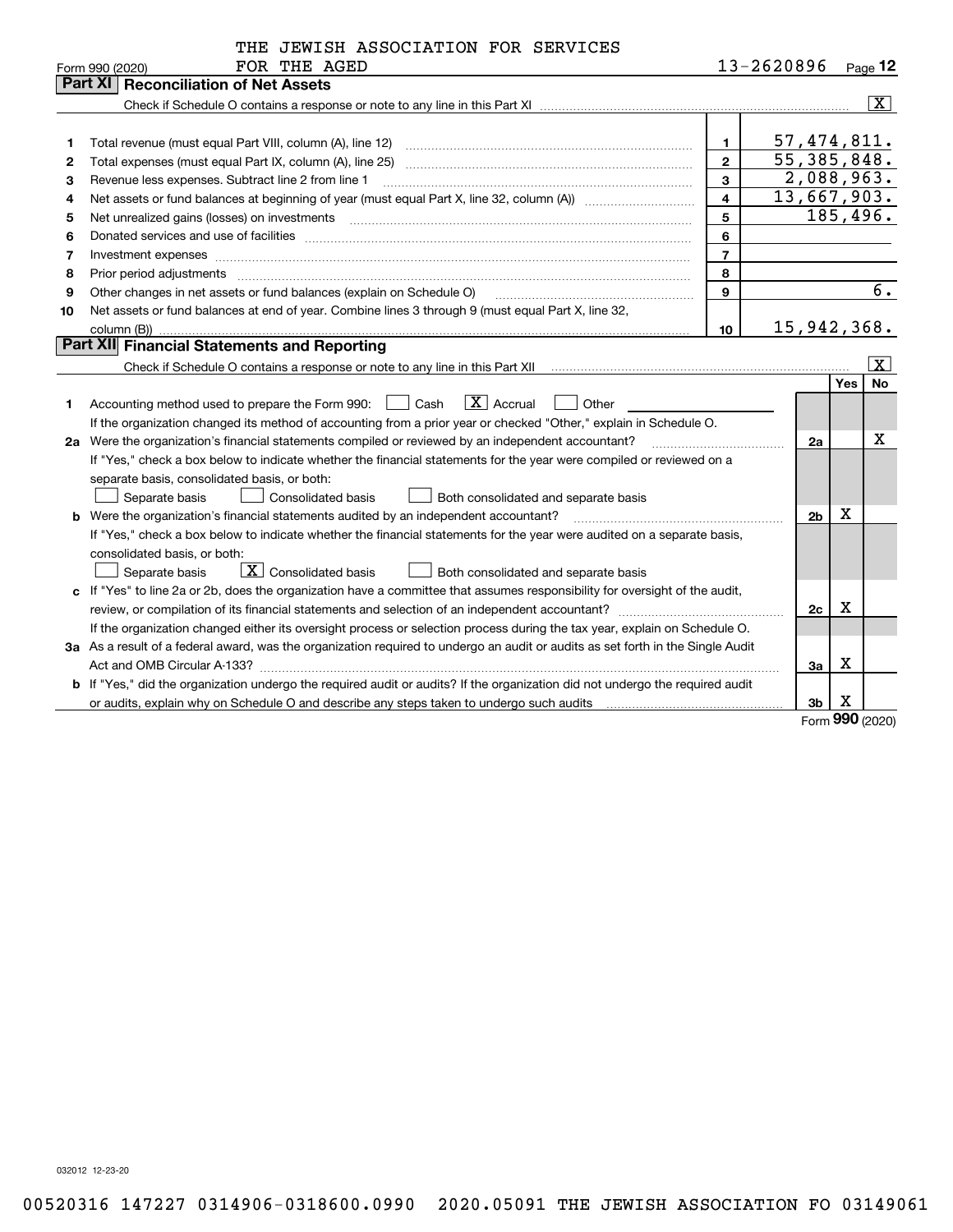| <b>Public Charity Status and Public Support</b><br>(Form 990 or 990-EZ)<br>Complete if the organization is a section $501(c)(3)$ organization or a section<br>4947(a)(1) nonexempt charitable trust.<br><b>Open to Public</b><br>Attach to Form 990 or Form 990-EZ.<br>Department of the Treasury<br>Internal Revenue Service<br>Inspection<br>Go to www.irs.gov/Form990 for instructions and the latest information.<br><b>Employer identification number</b><br>Name of the organization<br>THE JEWISH ASSOCIATION FOR SERVICES<br>13-2620896<br>FOR THE AGED<br>Part I<br>Reason for Public Charity Status. (All organizations must complete this part.) See instructions.<br>The organization is not a private foundation because it is: (For lines 1 through 12, check only one box.)<br>1<br>A church, convention of churches, or association of churches described in section 170(b)(1)(A)(i).<br>2<br>A school described in section 170(b)(1)(A)(ii). (Attach Schedule E (Form 990 or 990-EZ).)<br>з<br>A hospital or a cooperative hospital service organization described in section $170(b)(1)(A)(iii)$ .<br>A medical research organization operated in conjunction with a hospital described in section 170(b)(1)(A)(iii). Enter the hospital's name,<br>4<br>city, and state:<br>An organization operated for the benefit of a college or university owned or operated by a governmental unit described in<br>5<br>section 170(b)(1)(A)(iv). (Complete Part II.)<br>6<br>A federal, state, or local government or governmental unit described in section 170(b)(1)(A)(v).<br>$\mathbf{X}$<br>7<br>An organization that normally receives a substantial part of its support from a governmental unit or from the general public described in<br>section 170(b)(1)(A)(vi). (Complete Part II.)<br>8<br>A community trust described in section 170(b)(1)(A)(vi). (Complete Part II.)<br>9<br>An agricultural research organization described in section 170(b)(1)(A)(ix) operated in conjunction with a land-grant college<br>or university or a non-land-grant college of agriculture (see instructions). Enter the name, city, and state of the college or<br>university:<br>An organization that normally receives (1) more than 33 1/3% of its support from contributions, membership fees, and gross receipts from<br>10<br>activities related to its exempt functions, subject to certain exceptions; and (2) no more than 33 1/3% of its support from gross investment<br>income and unrelated business taxable income (less section 511 tax) from businesses acquired by the organization after June 30, 1975.<br>See section 509(a)(2). (Complete Part III.)<br>11<br>An organization organized and operated exclusively to test for public safety. See section 509(a)(4).<br>12<br>An organization organized and operated exclusively for the benefit of, to perform the functions of, or to carry out the purposes of one or<br>more publicly supported organizations described in section 509(a)(1) or section 509(a)(2). See section 509(a)(3). Check the box in<br>lines 12a through 12d that describes the type of supporting organization and complete lines 12e, 12f, and 12g.<br>Type I. A supporting organization operated, supervised, or controlled by its supported organization(s), typically by giving<br>a<br>the supported organization(s) the power to regularly appoint or elect a majority of the directors or trustees of the supporting<br>organization. You must complete Part IV, Sections A and B.<br>Type II. A supporting organization supervised or controlled in connection with its supported organization(s), by having<br>b<br>control or management of the supporting organization vested in the same persons that control or manage the supported<br>organization(s). You must complete Part IV, Sections A and C.<br>Type III functionally integrated. A supporting organization operated in connection with, and functionally integrated with,<br>c<br>its supported organization(s) (see instructions). You must complete Part IV, Sections A, D, and E.<br>Type III non-functionally integrated. A supporting organization operated in connection with its supported organization(s)<br>d<br>that is not functionally integrated. The organization generally must satisfy a distribution requirement and an attentiveness<br>requirement (see instructions). You must complete Part IV, Sections A and D, and Part V.<br>Check this box if the organization received a written determination from the IRS that it is a Type I, Type II, Type III<br>е<br>functionally integrated, or Type III non-functionally integrated supporting organization.<br>f Enter the number of supported organizations<br>Provide the following information about the supported organization(s).<br>(iv) Is the organization listed<br>(i) Name of supported<br>(iii) Type of organization<br>(v) Amount of monetary<br>(vi) Amount of other<br>(ii) EIN<br>in your governing document?<br>(described on lines 1-10<br>organization<br>support (see instructions)<br>support (see instructions)<br>Yes<br>No<br>above (see instructions))<br>Total | <b>SCHEDULE A</b> |  |  |  | OMB No. 1545-0047 |
|-------------------------------------------------------------------------------------------------------------------------------------------------------------------------------------------------------------------------------------------------------------------------------------------------------------------------------------------------------------------------------------------------------------------------------------------------------------------------------------------------------------------------------------------------------------------------------------------------------------------------------------------------------------------------------------------------------------------------------------------------------------------------------------------------------------------------------------------------------------------------------------------------------------------------------------------------------------------------------------------------------------------------------------------------------------------------------------------------------------------------------------------------------------------------------------------------------------------------------------------------------------------------------------------------------------------------------------------------------------------------------------------------------------------------------------------------------------------------------------------------------------------------------------------------------------------------------------------------------------------------------------------------------------------------------------------------------------------------------------------------------------------------------------------------------------------------------------------------------------------------------------------------------------------------------------------------------------------------------------------------------------------------------------------------------------------------------------------------------------------------------------------------------------------------------------------------------------------------------------------------------------------------------------------------------------------------------------------------------------------------------------------------------------------------------------------------------------------------------------------------------------------------------------------------------------------------------------------------------------------------------------------------------------------------------------------------------------------------------------------------------------------------------------------------------------------------------------------------------------------------------------------------------------------------------------------------------------------------------------------------------------------------------------------------------------------------------------------------------------------------------------------------------------------------------------------------------------------------------------------------------------------------------------------------------------------------------------------------------------------------------------------------------------------------------------------------------------------------------------------------------------------------------------------------------------------------------------------------------------------------------------------------------------------------------------------------------------------------------------------------------------------------------------------------------------------------------------------------------------------------------------------------------------------------------------------------------------------------------------------------------------------------------------------------------------------------------------------------------------------------------------------------------------------------------------------------------------------------------------------------------------------------------------------------------------------------------------------------------------------------------------------------------------------------------------------------------------------------------------------------------------------------------------------------------------------------------------------------------------------------------------------------------------------------------------------------------------------------------------------------------------------------------------------------------------------------------------------------------------------------------------------------------------------------------------------------------------------------------------------------------------------------------------------------------------------------------------------------------------------------------------------------------------------------------------------|-------------------|--|--|--|-------------------|
|                                                                                                                                                                                                                                                                                                                                                                                                                                                                                                                                                                                                                                                                                                                                                                                                                                                                                                                                                                                                                                                                                                                                                                                                                                                                                                                                                                                                                                                                                                                                                                                                                                                                                                                                                                                                                                                                                                                                                                                                                                                                                                                                                                                                                                                                                                                                                                                                                                                                                                                                                                                                                                                                                                                                                                                                                                                                                                                                                                                                                                                                                                                                                                                                                                                                                                                                                                                                                                                                                                                                                                                                                                                                                                                                                                                                                                                                                                                                                                                                                                                                                                                                                                                                                                                                                                                                                                                                                                                                                                                                                                                                                                                                                                                                                                                                                                                                                                                                                                                                                                                                                                                                                                                           |                   |  |  |  |                   |
|                                                                                                                                                                                                                                                                                                                                                                                                                                                                                                                                                                                                                                                                                                                                                                                                                                                                                                                                                                                                                                                                                                                                                                                                                                                                                                                                                                                                                                                                                                                                                                                                                                                                                                                                                                                                                                                                                                                                                                                                                                                                                                                                                                                                                                                                                                                                                                                                                                                                                                                                                                                                                                                                                                                                                                                                                                                                                                                                                                                                                                                                                                                                                                                                                                                                                                                                                                                                                                                                                                                                                                                                                                                                                                                                                                                                                                                                                                                                                                                                                                                                                                                                                                                                                                                                                                                                                                                                                                                                                                                                                                                                                                                                                                                                                                                                                                                                                                                                                                                                                                                                                                                                                                                           |                   |  |  |  |                   |
|                                                                                                                                                                                                                                                                                                                                                                                                                                                                                                                                                                                                                                                                                                                                                                                                                                                                                                                                                                                                                                                                                                                                                                                                                                                                                                                                                                                                                                                                                                                                                                                                                                                                                                                                                                                                                                                                                                                                                                                                                                                                                                                                                                                                                                                                                                                                                                                                                                                                                                                                                                                                                                                                                                                                                                                                                                                                                                                                                                                                                                                                                                                                                                                                                                                                                                                                                                                                                                                                                                                                                                                                                                                                                                                                                                                                                                                                                                                                                                                                                                                                                                                                                                                                                                                                                                                                                                                                                                                                                                                                                                                                                                                                                                                                                                                                                                                                                                                                                                                                                                                                                                                                                                                           |                   |  |  |  |                   |
|                                                                                                                                                                                                                                                                                                                                                                                                                                                                                                                                                                                                                                                                                                                                                                                                                                                                                                                                                                                                                                                                                                                                                                                                                                                                                                                                                                                                                                                                                                                                                                                                                                                                                                                                                                                                                                                                                                                                                                                                                                                                                                                                                                                                                                                                                                                                                                                                                                                                                                                                                                                                                                                                                                                                                                                                                                                                                                                                                                                                                                                                                                                                                                                                                                                                                                                                                                                                                                                                                                                                                                                                                                                                                                                                                                                                                                                                                                                                                                                                                                                                                                                                                                                                                                                                                                                                                                                                                                                                                                                                                                                                                                                                                                                                                                                                                                                                                                                                                                                                                                                                                                                                                                                           |                   |  |  |  |                   |
|                                                                                                                                                                                                                                                                                                                                                                                                                                                                                                                                                                                                                                                                                                                                                                                                                                                                                                                                                                                                                                                                                                                                                                                                                                                                                                                                                                                                                                                                                                                                                                                                                                                                                                                                                                                                                                                                                                                                                                                                                                                                                                                                                                                                                                                                                                                                                                                                                                                                                                                                                                                                                                                                                                                                                                                                                                                                                                                                                                                                                                                                                                                                                                                                                                                                                                                                                                                                                                                                                                                                                                                                                                                                                                                                                                                                                                                                                                                                                                                                                                                                                                                                                                                                                                                                                                                                                                                                                                                                                                                                                                                                                                                                                                                                                                                                                                                                                                                                                                                                                                                                                                                                                                                           |                   |  |  |  |                   |
|                                                                                                                                                                                                                                                                                                                                                                                                                                                                                                                                                                                                                                                                                                                                                                                                                                                                                                                                                                                                                                                                                                                                                                                                                                                                                                                                                                                                                                                                                                                                                                                                                                                                                                                                                                                                                                                                                                                                                                                                                                                                                                                                                                                                                                                                                                                                                                                                                                                                                                                                                                                                                                                                                                                                                                                                                                                                                                                                                                                                                                                                                                                                                                                                                                                                                                                                                                                                                                                                                                                                                                                                                                                                                                                                                                                                                                                                                                                                                                                                                                                                                                                                                                                                                                                                                                                                                                                                                                                                                                                                                                                                                                                                                                                                                                                                                                                                                                                                                                                                                                                                                                                                                                                           |                   |  |  |  |                   |
|                                                                                                                                                                                                                                                                                                                                                                                                                                                                                                                                                                                                                                                                                                                                                                                                                                                                                                                                                                                                                                                                                                                                                                                                                                                                                                                                                                                                                                                                                                                                                                                                                                                                                                                                                                                                                                                                                                                                                                                                                                                                                                                                                                                                                                                                                                                                                                                                                                                                                                                                                                                                                                                                                                                                                                                                                                                                                                                                                                                                                                                                                                                                                                                                                                                                                                                                                                                                                                                                                                                                                                                                                                                                                                                                                                                                                                                                                                                                                                                                                                                                                                                                                                                                                                                                                                                                                                                                                                                                                                                                                                                                                                                                                                                                                                                                                                                                                                                                                                                                                                                                                                                                                                                           |                   |  |  |  |                   |
|                                                                                                                                                                                                                                                                                                                                                                                                                                                                                                                                                                                                                                                                                                                                                                                                                                                                                                                                                                                                                                                                                                                                                                                                                                                                                                                                                                                                                                                                                                                                                                                                                                                                                                                                                                                                                                                                                                                                                                                                                                                                                                                                                                                                                                                                                                                                                                                                                                                                                                                                                                                                                                                                                                                                                                                                                                                                                                                                                                                                                                                                                                                                                                                                                                                                                                                                                                                                                                                                                                                                                                                                                                                                                                                                                                                                                                                                                                                                                                                                                                                                                                                                                                                                                                                                                                                                                                                                                                                                                                                                                                                                                                                                                                                                                                                                                                                                                                                                                                                                                                                                                                                                                                                           |                   |  |  |  |                   |
|                                                                                                                                                                                                                                                                                                                                                                                                                                                                                                                                                                                                                                                                                                                                                                                                                                                                                                                                                                                                                                                                                                                                                                                                                                                                                                                                                                                                                                                                                                                                                                                                                                                                                                                                                                                                                                                                                                                                                                                                                                                                                                                                                                                                                                                                                                                                                                                                                                                                                                                                                                                                                                                                                                                                                                                                                                                                                                                                                                                                                                                                                                                                                                                                                                                                                                                                                                                                                                                                                                                                                                                                                                                                                                                                                                                                                                                                                                                                                                                                                                                                                                                                                                                                                                                                                                                                                                                                                                                                                                                                                                                                                                                                                                                                                                                                                                                                                                                                                                                                                                                                                                                                                                                           |                   |  |  |  |                   |
|                                                                                                                                                                                                                                                                                                                                                                                                                                                                                                                                                                                                                                                                                                                                                                                                                                                                                                                                                                                                                                                                                                                                                                                                                                                                                                                                                                                                                                                                                                                                                                                                                                                                                                                                                                                                                                                                                                                                                                                                                                                                                                                                                                                                                                                                                                                                                                                                                                                                                                                                                                                                                                                                                                                                                                                                                                                                                                                                                                                                                                                                                                                                                                                                                                                                                                                                                                                                                                                                                                                                                                                                                                                                                                                                                                                                                                                                                                                                                                                                                                                                                                                                                                                                                                                                                                                                                                                                                                                                                                                                                                                                                                                                                                                                                                                                                                                                                                                                                                                                                                                                                                                                                                                           |                   |  |  |  |                   |
|                                                                                                                                                                                                                                                                                                                                                                                                                                                                                                                                                                                                                                                                                                                                                                                                                                                                                                                                                                                                                                                                                                                                                                                                                                                                                                                                                                                                                                                                                                                                                                                                                                                                                                                                                                                                                                                                                                                                                                                                                                                                                                                                                                                                                                                                                                                                                                                                                                                                                                                                                                                                                                                                                                                                                                                                                                                                                                                                                                                                                                                                                                                                                                                                                                                                                                                                                                                                                                                                                                                                                                                                                                                                                                                                                                                                                                                                                                                                                                                                                                                                                                                                                                                                                                                                                                                                                                                                                                                                                                                                                                                                                                                                                                                                                                                                                                                                                                                                                                                                                                                                                                                                                                                           |                   |  |  |  |                   |
|                                                                                                                                                                                                                                                                                                                                                                                                                                                                                                                                                                                                                                                                                                                                                                                                                                                                                                                                                                                                                                                                                                                                                                                                                                                                                                                                                                                                                                                                                                                                                                                                                                                                                                                                                                                                                                                                                                                                                                                                                                                                                                                                                                                                                                                                                                                                                                                                                                                                                                                                                                                                                                                                                                                                                                                                                                                                                                                                                                                                                                                                                                                                                                                                                                                                                                                                                                                                                                                                                                                                                                                                                                                                                                                                                                                                                                                                                                                                                                                                                                                                                                                                                                                                                                                                                                                                                                                                                                                                                                                                                                                                                                                                                                                                                                                                                                                                                                                                                                                                                                                                                                                                                                                           |                   |  |  |  |                   |
|                                                                                                                                                                                                                                                                                                                                                                                                                                                                                                                                                                                                                                                                                                                                                                                                                                                                                                                                                                                                                                                                                                                                                                                                                                                                                                                                                                                                                                                                                                                                                                                                                                                                                                                                                                                                                                                                                                                                                                                                                                                                                                                                                                                                                                                                                                                                                                                                                                                                                                                                                                                                                                                                                                                                                                                                                                                                                                                                                                                                                                                                                                                                                                                                                                                                                                                                                                                                                                                                                                                                                                                                                                                                                                                                                                                                                                                                                                                                                                                                                                                                                                                                                                                                                                                                                                                                                                                                                                                                                                                                                                                                                                                                                                                                                                                                                                                                                                                                                                                                                                                                                                                                                                                           |                   |  |  |  |                   |
|                                                                                                                                                                                                                                                                                                                                                                                                                                                                                                                                                                                                                                                                                                                                                                                                                                                                                                                                                                                                                                                                                                                                                                                                                                                                                                                                                                                                                                                                                                                                                                                                                                                                                                                                                                                                                                                                                                                                                                                                                                                                                                                                                                                                                                                                                                                                                                                                                                                                                                                                                                                                                                                                                                                                                                                                                                                                                                                                                                                                                                                                                                                                                                                                                                                                                                                                                                                                                                                                                                                                                                                                                                                                                                                                                                                                                                                                                                                                                                                                                                                                                                                                                                                                                                                                                                                                                                                                                                                                                                                                                                                                                                                                                                                                                                                                                                                                                                                                                                                                                                                                                                                                                                                           |                   |  |  |  |                   |
|                                                                                                                                                                                                                                                                                                                                                                                                                                                                                                                                                                                                                                                                                                                                                                                                                                                                                                                                                                                                                                                                                                                                                                                                                                                                                                                                                                                                                                                                                                                                                                                                                                                                                                                                                                                                                                                                                                                                                                                                                                                                                                                                                                                                                                                                                                                                                                                                                                                                                                                                                                                                                                                                                                                                                                                                                                                                                                                                                                                                                                                                                                                                                                                                                                                                                                                                                                                                                                                                                                                                                                                                                                                                                                                                                                                                                                                                                                                                                                                                                                                                                                                                                                                                                                                                                                                                                                                                                                                                                                                                                                                                                                                                                                                                                                                                                                                                                                                                                                                                                                                                                                                                                                                           |                   |  |  |  |                   |
|                                                                                                                                                                                                                                                                                                                                                                                                                                                                                                                                                                                                                                                                                                                                                                                                                                                                                                                                                                                                                                                                                                                                                                                                                                                                                                                                                                                                                                                                                                                                                                                                                                                                                                                                                                                                                                                                                                                                                                                                                                                                                                                                                                                                                                                                                                                                                                                                                                                                                                                                                                                                                                                                                                                                                                                                                                                                                                                                                                                                                                                                                                                                                                                                                                                                                                                                                                                                                                                                                                                                                                                                                                                                                                                                                                                                                                                                                                                                                                                                                                                                                                                                                                                                                                                                                                                                                                                                                                                                                                                                                                                                                                                                                                                                                                                                                                                                                                                                                                                                                                                                                                                                                                                           |                   |  |  |  |                   |
|                                                                                                                                                                                                                                                                                                                                                                                                                                                                                                                                                                                                                                                                                                                                                                                                                                                                                                                                                                                                                                                                                                                                                                                                                                                                                                                                                                                                                                                                                                                                                                                                                                                                                                                                                                                                                                                                                                                                                                                                                                                                                                                                                                                                                                                                                                                                                                                                                                                                                                                                                                                                                                                                                                                                                                                                                                                                                                                                                                                                                                                                                                                                                                                                                                                                                                                                                                                                                                                                                                                                                                                                                                                                                                                                                                                                                                                                                                                                                                                                                                                                                                                                                                                                                                                                                                                                                                                                                                                                                                                                                                                                                                                                                                                                                                                                                                                                                                                                                                                                                                                                                                                                                                                           |                   |  |  |  |                   |
|                                                                                                                                                                                                                                                                                                                                                                                                                                                                                                                                                                                                                                                                                                                                                                                                                                                                                                                                                                                                                                                                                                                                                                                                                                                                                                                                                                                                                                                                                                                                                                                                                                                                                                                                                                                                                                                                                                                                                                                                                                                                                                                                                                                                                                                                                                                                                                                                                                                                                                                                                                                                                                                                                                                                                                                                                                                                                                                                                                                                                                                                                                                                                                                                                                                                                                                                                                                                                                                                                                                                                                                                                                                                                                                                                                                                                                                                                                                                                                                                                                                                                                                                                                                                                                                                                                                                                                                                                                                                                                                                                                                                                                                                                                                                                                                                                                                                                                                                                                                                                                                                                                                                                                                           |                   |  |  |  |                   |
|                                                                                                                                                                                                                                                                                                                                                                                                                                                                                                                                                                                                                                                                                                                                                                                                                                                                                                                                                                                                                                                                                                                                                                                                                                                                                                                                                                                                                                                                                                                                                                                                                                                                                                                                                                                                                                                                                                                                                                                                                                                                                                                                                                                                                                                                                                                                                                                                                                                                                                                                                                                                                                                                                                                                                                                                                                                                                                                                                                                                                                                                                                                                                                                                                                                                                                                                                                                                                                                                                                                                                                                                                                                                                                                                                                                                                                                                                                                                                                                                                                                                                                                                                                                                                                                                                                                                                                                                                                                                                                                                                                                                                                                                                                                                                                                                                                                                                                                                                                                                                                                                                                                                                                                           |                   |  |  |  |                   |
|                                                                                                                                                                                                                                                                                                                                                                                                                                                                                                                                                                                                                                                                                                                                                                                                                                                                                                                                                                                                                                                                                                                                                                                                                                                                                                                                                                                                                                                                                                                                                                                                                                                                                                                                                                                                                                                                                                                                                                                                                                                                                                                                                                                                                                                                                                                                                                                                                                                                                                                                                                                                                                                                                                                                                                                                                                                                                                                                                                                                                                                                                                                                                                                                                                                                                                                                                                                                                                                                                                                                                                                                                                                                                                                                                                                                                                                                                                                                                                                                                                                                                                                                                                                                                                                                                                                                                                                                                                                                                                                                                                                                                                                                                                                                                                                                                                                                                                                                                                                                                                                                                                                                                                                           |                   |  |  |  |                   |
|                                                                                                                                                                                                                                                                                                                                                                                                                                                                                                                                                                                                                                                                                                                                                                                                                                                                                                                                                                                                                                                                                                                                                                                                                                                                                                                                                                                                                                                                                                                                                                                                                                                                                                                                                                                                                                                                                                                                                                                                                                                                                                                                                                                                                                                                                                                                                                                                                                                                                                                                                                                                                                                                                                                                                                                                                                                                                                                                                                                                                                                                                                                                                                                                                                                                                                                                                                                                                                                                                                                                                                                                                                                                                                                                                                                                                                                                                                                                                                                                                                                                                                                                                                                                                                                                                                                                                                                                                                                                                                                                                                                                                                                                                                                                                                                                                                                                                                                                                                                                                                                                                                                                                                                           |                   |  |  |  |                   |
|                                                                                                                                                                                                                                                                                                                                                                                                                                                                                                                                                                                                                                                                                                                                                                                                                                                                                                                                                                                                                                                                                                                                                                                                                                                                                                                                                                                                                                                                                                                                                                                                                                                                                                                                                                                                                                                                                                                                                                                                                                                                                                                                                                                                                                                                                                                                                                                                                                                                                                                                                                                                                                                                                                                                                                                                                                                                                                                                                                                                                                                                                                                                                                                                                                                                                                                                                                                                                                                                                                                                                                                                                                                                                                                                                                                                                                                                                                                                                                                                                                                                                                                                                                                                                                                                                                                                                                                                                                                                                                                                                                                                                                                                                                                                                                                                                                                                                                                                                                                                                                                                                                                                                                                           |                   |  |  |  |                   |
|                                                                                                                                                                                                                                                                                                                                                                                                                                                                                                                                                                                                                                                                                                                                                                                                                                                                                                                                                                                                                                                                                                                                                                                                                                                                                                                                                                                                                                                                                                                                                                                                                                                                                                                                                                                                                                                                                                                                                                                                                                                                                                                                                                                                                                                                                                                                                                                                                                                                                                                                                                                                                                                                                                                                                                                                                                                                                                                                                                                                                                                                                                                                                                                                                                                                                                                                                                                                                                                                                                                                                                                                                                                                                                                                                                                                                                                                                                                                                                                                                                                                                                                                                                                                                                                                                                                                                                                                                                                                                                                                                                                                                                                                                                                                                                                                                                                                                                                                                                                                                                                                                                                                                                                           |                   |  |  |  |                   |
|                                                                                                                                                                                                                                                                                                                                                                                                                                                                                                                                                                                                                                                                                                                                                                                                                                                                                                                                                                                                                                                                                                                                                                                                                                                                                                                                                                                                                                                                                                                                                                                                                                                                                                                                                                                                                                                                                                                                                                                                                                                                                                                                                                                                                                                                                                                                                                                                                                                                                                                                                                                                                                                                                                                                                                                                                                                                                                                                                                                                                                                                                                                                                                                                                                                                                                                                                                                                                                                                                                                                                                                                                                                                                                                                                                                                                                                                                                                                                                                                                                                                                                                                                                                                                                                                                                                                                                                                                                                                                                                                                                                                                                                                                                                                                                                                                                                                                                                                                                                                                                                                                                                                                                                           |                   |  |  |  |                   |
|                                                                                                                                                                                                                                                                                                                                                                                                                                                                                                                                                                                                                                                                                                                                                                                                                                                                                                                                                                                                                                                                                                                                                                                                                                                                                                                                                                                                                                                                                                                                                                                                                                                                                                                                                                                                                                                                                                                                                                                                                                                                                                                                                                                                                                                                                                                                                                                                                                                                                                                                                                                                                                                                                                                                                                                                                                                                                                                                                                                                                                                                                                                                                                                                                                                                                                                                                                                                                                                                                                                                                                                                                                                                                                                                                                                                                                                                                                                                                                                                                                                                                                                                                                                                                                                                                                                                                                                                                                                                                                                                                                                                                                                                                                                                                                                                                                                                                                                                                                                                                                                                                                                                                                                           |                   |  |  |  |                   |
|                                                                                                                                                                                                                                                                                                                                                                                                                                                                                                                                                                                                                                                                                                                                                                                                                                                                                                                                                                                                                                                                                                                                                                                                                                                                                                                                                                                                                                                                                                                                                                                                                                                                                                                                                                                                                                                                                                                                                                                                                                                                                                                                                                                                                                                                                                                                                                                                                                                                                                                                                                                                                                                                                                                                                                                                                                                                                                                                                                                                                                                                                                                                                                                                                                                                                                                                                                                                                                                                                                                                                                                                                                                                                                                                                                                                                                                                                                                                                                                                                                                                                                                                                                                                                                                                                                                                                                                                                                                                                                                                                                                                                                                                                                                                                                                                                                                                                                                                                                                                                                                                                                                                                                                           |                   |  |  |  |                   |
|                                                                                                                                                                                                                                                                                                                                                                                                                                                                                                                                                                                                                                                                                                                                                                                                                                                                                                                                                                                                                                                                                                                                                                                                                                                                                                                                                                                                                                                                                                                                                                                                                                                                                                                                                                                                                                                                                                                                                                                                                                                                                                                                                                                                                                                                                                                                                                                                                                                                                                                                                                                                                                                                                                                                                                                                                                                                                                                                                                                                                                                                                                                                                                                                                                                                                                                                                                                                                                                                                                                                                                                                                                                                                                                                                                                                                                                                                                                                                                                                                                                                                                                                                                                                                                                                                                                                                                                                                                                                                                                                                                                                                                                                                                                                                                                                                                                                                                                                                                                                                                                                                                                                                                                           |                   |  |  |  |                   |
|                                                                                                                                                                                                                                                                                                                                                                                                                                                                                                                                                                                                                                                                                                                                                                                                                                                                                                                                                                                                                                                                                                                                                                                                                                                                                                                                                                                                                                                                                                                                                                                                                                                                                                                                                                                                                                                                                                                                                                                                                                                                                                                                                                                                                                                                                                                                                                                                                                                                                                                                                                                                                                                                                                                                                                                                                                                                                                                                                                                                                                                                                                                                                                                                                                                                                                                                                                                                                                                                                                                                                                                                                                                                                                                                                                                                                                                                                                                                                                                                                                                                                                                                                                                                                                                                                                                                                                                                                                                                                                                                                                                                                                                                                                                                                                                                                                                                                                                                                                                                                                                                                                                                                                                           |                   |  |  |  |                   |
|                                                                                                                                                                                                                                                                                                                                                                                                                                                                                                                                                                                                                                                                                                                                                                                                                                                                                                                                                                                                                                                                                                                                                                                                                                                                                                                                                                                                                                                                                                                                                                                                                                                                                                                                                                                                                                                                                                                                                                                                                                                                                                                                                                                                                                                                                                                                                                                                                                                                                                                                                                                                                                                                                                                                                                                                                                                                                                                                                                                                                                                                                                                                                                                                                                                                                                                                                                                                                                                                                                                                                                                                                                                                                                                                                                                                                                                                                                                                                                                                                                                                                                                                                                                                                                                                                                                                                                                                                                                                                                                                                                                                                                                                                                                                                                                                                                                                                                                                                                                                                                                                                                                                                                                           |                   |  |  |  |                   |
|                                                                                                                                                                                                                                                                                                                                                                                                                                                                                                                                                                                                                                                                                                                                                                                                                                                                                                                                                                                                                                                                                                                                                                                                                                                                                                                                                                                                                                                                                                                                                                                                                                                                                                                                                                                                                                                                                                                                                                                                                                                                                                                                                                                                                                                                                                                                                                                                                                                                                                                                                                                                                                                                                                                                                                                                                                                                                                                                                                                                                                                                                                                                                                                                                                                                                                                                                                                                                                                                                                                                                                                                                                                                                                                                                                                                                                                                                                                                                                                                                                                                                                                                                                                                                                                                                                                                                                                                                                                                                                                                                                                                                                                                                                                                                                                                                                                                                                                                                                                                                                                                                                                                                                                           |                   |  |  |  |                   |
|                                                                                                                                                                                                                                                                                                                                                                                                                                                                                                                                                                                                                                                                                                                                                                                                                                                                                                                                                                                                                                                                                                                                                                                                                                                                                                                                                                                                                                                                                                                                                                                                                                                                                                                                                                                                                                                                                                                                                                                                                                                                                                                                                                                                                                                                                                                                                                                                                                                                                                                                                                                                                                                                                                                                                                                                                                                                                                                                                                                                                                                                                                                                                                                                                                                                                                                                                                                                                                                                                                                                                                                                                                                                                                                                                                                                                                                                                                                                                                                                                                                                                                                                                                                                                                                                                                                                                                                                                                                                                                                                                                                                                                                                                                                                                                                                                                                                                                                                                                                                                                                                                                                                                                                           |                   |  |  |  |                   |
|                                                                                                                                                                                                                                                                                                                                                                                                                                                                                                                                                                                                                                                                                                                                                                                                                                                                                                                                                                                                                                                                                                                                                                                                                                                                                                                                                                                                                                                                                                                                                                                                                                                                                                                                                                                                                                                                                                                                                                                                                                                                                                                                                                                                                                                                                                                                                                                                                                                                                                                                                                                                                                                                                                                                                                                                                                                                                                                                                                                                                                                                                                                                                                                                                                                                                                                                                                                                                                                                                                                                                                                                                                                                                                                                                                                                                                                                                                                                                                                                                                                                                                                                                                                                                                                                                                                                                                                                                                                                                                                                                                                                                                                                                                                                                                                                                                                                                                                                                                                                                                                                                                                                                                                           |                   |  |  |  |                   |
|                                                                                                                                                                                                                                                                                                                                                                                                                                                                                                                                                                                                                                                                                                                                                                                                                                                                                                                                                                                                                                                                                                                                                                                                                                                                                                                                                                                                                                                                                                                                                                                                                                                                                                                                                                                                                                                                                                                                                                                                                                                                                                                                                                                                                                                                                                                                                                                                                                                                                                                                                                                                                                                                                                                                                                                                                                                                                                                                                                                                                                                                                                                                                                                                                                                                                                                                                                                                                                                                                                                                                                                                                                                                                                                                                                                                                                                                                                                                                                                                                                                                                                                                                                                                                                                                                                                                                                                                                                                                                                                                                                                                                                                                                                                                                                                                                                                                                                                                                                                                                                                                                                                                                                                           |                   |  |  |  |                   |
|                                                                                                                                                                                                                                                                                                                                                                                                                                                                                                                                                                                                                                                                                                                                                                                                                                                                                                                                                                                                                                                                                                                                                                                                                                                                                                                                                                                                                                                                                                                                                                                                                                                                                                                                                                                                                                                                                                                                                                                                                                                                                                                                                                                                                                                                                                                                                                                                                                                                                                                                                                                                                                                                                                                                                                                                                                                                                                                                                                                                                                                                                                                                                                                                                                                                                                                                                                                                                                                                                                                                                                                                                                                                                                                                                                                                                                                                                                                                                                                                                                                                                                                                                                                                                                                                                                                                                                                                                                                                                                                                                                                                                                                                                                                                                                                                                                                                                                                                                                                                                                                                                                                                                                                           |                   |  |  |  |                   |
|                                                                                                                                                                                                                                                                                                                                                                                                                                                                                                                                                                                                                                                                                                                                                                                                                                                                                                                                                                                                                                                                                                                                                                                                                                                                                                                                                                                                                                                                                                                                                                                                                                                                                                                                                                                                                                                                                                                                                                                                                                                                                                                                                                                                                                                                                                                                                                                                                                                                                                                                                                                                                                                                                                                                                                                                                                                                                                                                                                                                                                                                                                                                                                                                                                                                                                                                                                                                                                                                                                                                                                                                                                                                                                                                                                                                                                                                                                                                                                                                                                                                                                                                                                                                                                                                                                                                                                                                                                                                                                                                                                                                                                                                                                                                                                                                                                                                                                                                                                                                                                                                                                                                                                                           |                   |  |  |  |                   |
|                                                                                                                                                                                                                                                                                                                                                                                                                                                                                                                                                                                                                                                                                                                                                                                                                                                                                                                                                                                                                                                                                                                                                                                                                                                                                                                                                                                                                                                                                                                                                                                                                                                                                                                                                                                                                                                                                                                                                                                                                                                                                                                                                                                                                                                                                                                                                                                                                                                                                                                                                                                                                                                                                                                                                                                                                                                                                                                                                                                                                                                                                                                                                                                                                                                                                                                                                                                                                                                                                                                                                                                                                                                                                                                                                                                                                                                                                                                                                                                                                                                                                                                                                                                                                                                                                                                                                                                                                                                                                                                                                                                                                                                                                                                                                                                                                                                                                                                                                                                                                                                                                                                                                                                           |                   |  |  |  |                   |
|                                                                                                                                                                                                                                                                                                                                                                                                                                                                                                                                                                                                                                                                                                                                                                                                                                                                                                                                                                                                                                                                                                                                                                                                                                                                                                                                                                                                                                                                                                                                                                                                                                                                                                                                                                                                                                                                                                                                                                                                                                                                                                                                                                                                                                                                                                                                                                                                                                                                                                                                                                                                                                                                                                                                                                                                                                                                                                                                                                                                                                                                                                                                                                                                                                                                                                                                                                                                                                                                                                                                                                                                                                                                                                                                                                                                                                                                                                                                                                                                                                                                                                                                                                                                                                                                                                                                                                                                                                                                                                                                                                                                                                                                                                                                                                                                                                                                                                                                                                                                                                                                                                                                                                                           |                   |  |  |  |                   |
|                                                                                                                                                                                                                                                                                                                                                                                                                                                                                                                                                                                                                                                                                                                                                                                                                                                                                                                                                                                                                                                                                                                                                                                                                                                                                                                                                                                                                                                                                                                                                                                                                                                                                                                                                                                                                                                                                                                                                                                                                                                                                                                                                                                                                                                                                                                                                                                                                                                                                                                                                                                                                                                                                                                                                                                                                                                                                                                                                                                                                                                                                                                                                                                                                                                                                                                                                                                                                                                                                                                                                                                                                                                                                                                                                                                                                                                                                                                                                                                                                                                                                                                                                                                                                                                                                                                                                                                                                                                                                                                                                                                                                                                                                                                                                                                                                                                                                                                                                                                                                                                                                                                                                                                           |                   |  |  |  |                   |
|                                                                                                                                                                                                                                                                                                                                                                                                                                                                                                                                                                                                                                                                                                                                                                                                                                                                                                                                                                                                                                                                                                                                                                                                                                                                                                                                                                                                                                                                                                                                                                                                                                                                                                                                                                                                                                                                                                                                                                                                                                                                                                                                                                                                                                                                                                                                                                                                                                                                                                                                                                                                                                                                                                                                                                                                                                                                                                                                                                                                                                                                                                                                                                                                                                                                                                                                                                                                                                                                                                                                                                                                                                                                                                                                                                                                                                                                                                                                                                                                                                                                                                                                                                                                                                                                                                                                                                                                                                                                                                                                                                                                                                                                                                                                                                                                                                                                                                                                                                                                                                                                                                                                                                                           |                   |  |  |  |                   |
|                                                                                                                                                                                                                                                                                                                                                                                                                                                                                                                                                                                                                                                                                                                                                                                                                                                                                                                                                                                                                                                                                                                                                                                                                                                                                                                                                                                                                                                                                                                                                                                                                                                                                                                                                                                                                                                                                                                                                                                                                                                                                                                                                                                                                                                                                                                                                                                                                                                                                                                                                                                                                                                                                                                                                                                                                                                                                                                                                                                                                                                                                                                                                                                                                                                                                                                                                                                                                                                                                                                                                                                                                                                                                                                                                                                                                                                                                                                                                                                                                                                                                                                                                                                                                                                                                                                                                                                                                                                                                                                                                                                                                                                                                                                                                                                                                                                                                                                                                                                                                                                                                                                                                                                           |                   |  |  |  |                   |
|                                                                                                                                                                                                                                                                                                                                                                                                                                                                                                                                                                                                                                                                                                                                                                                                                                                                                                                                                                                                                                                                                                                                                                                                                                                                                                                                                                                                                                                                                                                                                                                                                                                                                                                                                                                                                                                                                                                                                                                                                                                                                                                                                                                                                                                                                                                                                                                                                                                                                                                                                                                                                                                                                                                                                                                                                                                                                                                                                                                                                                                                                                                                                                                                                                                                                                                                                                                                                                                                                                                                                                                                                                                                                                                                                                                                                                                                                                                                                                                                                                                                                                                                                                                                                                                                                                                                                                                                                                                                                                                                                                                                                                                                                                                                                                                                                                                                                                                                                                                                                                                                                                                                                                                           |                   |  |  |  |                   |
|                                                                                                                                                                                                                                                                                                                                                                                                                                                                                                                                                                                                                                                                                                                                                                                                                                                                                                                                                                                                                                                                                                                                                                                                                                                                                                                                                                                                                                                                                                                                                                                                                                                                                                                                                                                                                                                                                                                                                                                                                                                                                                                                                                                                                                                                                                                                                                                                                                                                                                                                                                                                                                                                                                                                                                                                                                                                                                                                                                                                                                                                                                                                                                                                                                                                                                                                                                                                                                                                                                                                                                                                                                                                                                                                                                                                                                                                                                                                                                                                                                                                                                                                                                                                                                                                                                                                                                                                                                                                                                                                                                                                                                                                                                                                                                                                                                                                                                                                                                                                                                                                                                                                                                                           |                   |  |  |  |                   |
|                                                                                                                                                                                                                                                                                                                                                                                                                                                                                                                                                                                                                                                                                                                                                                                                                                                                                                                                                                                                                                                                                                                                                                                                                                                                                                                                                                                                                                                                                                                                                                                                                                                                                                                                                                                                                                                                                                                                                                                                                                                                                                                                                                                                                                                                                                                                                                                                                                                                                                                                                                                                                                                                                                                                                                                                                                                                                                                                                                                                                                                                                                                                                                                                                                                                                                                                                                                                                                                                                                                                                                                                                                                                                                                                                                                                                                                                                                                                                                                                                                                                                                                                                                                                                                                                                                                                                                                                                                                                                                                                                                                                                                                                                                                                                                                                                                                                                                                                                                                                                                                                                                                                                                                           |                   |  |  |  |                   |
|                                                                                                                                                                                                                                                                                                                                                                                                                                                                                                                                                                                                                                                                                                                                                                                                                                                                                                                                                                                                                                                                                                                                                                                                                                                                                                                                                                                                                                                                                                                                                                                                                                                                                                                                                                                                                                                                                                                                                                                                                                                                                                                                                                                                                                                                                                                                                                                                                                                                                                                                                                                                                                                                                                                                                                                                                                                                                                                                                                                                                                                                                                                                                                                                                                                                                                                                                                                                                                                                                                                                                                                                                                                                                                                                                                                                                                                                                                                                                                                                                                                                                                                                                                                                                                                                                                                                                                                                                                                                                                                                                                                                                                                                                                                                                                                                                                                                                                                                                                                                                                                                                                                                                                                           |                   |  |  |  |                   |
|                                                                                                                                                                                                                                                                                                                                                                                                                                                                                                                                                                                                                                                                                                                                                                                                                                                                                                                                                                                                                                                                                                                                                                                                                                                                                                                                                                                                                                                                                                                                                                                                                                                                                                                                                                                                                                                                                                                                                                                                                                                                                                                                                                                                                                                                                                                                                                                                                                                                                                                                                                                                                                                                                                                                                                                                                                                                                                                                                                                                                                                                                                                                                                                                                                                                                                                                                                                                                                                                                                                                                                                                                                                                                                                                                                                                                                                                                                                                                                                                                                                                                                                                                                                                                                                                                                                                                                                                                                                                                                                                                                                                                                                                                                                                                                                                                                                                                                                                                                                                                                                                                                                                                                                           |                   |  |  |  |                   |
|                                                                                                                                                                                                                                                                                                                                                                                                                                                                                                                                                                                                                                                                                                                                                                                                                                                                                                                                                                                                                                                                                                                                                                                                                                                                                                                                                                                                                                                                                                                                                                                                                                                                                                                                                                                                                                                                                                                                                                                                                                                                                                                                                                                                                                                                                                                                                                                                                                                                                                                                                                                                                                                                                                                                                                                                                                                                                                                                                                                                                                                                                                                                                                                                                                                                                                                                                                                                                                                                                                                                                                                                                                                                                                                                                                                                                                                                                                                                                                                                                                                                                                                                                                                                                                                                                                                                                                                                                                                                                                                                                                                                                                                                                                                                                                                                                                                                                                                                                                                                                                                                                                                                                                                           |                   |  |  |  |                   |
|                                                                                                                                                                                                                                                                                                                                                                                                                                                                                                                                                                                                                                                                                                                                                                                                                                                                                                                                                                                                                                                                                                                                                                                                                                                                                                                                                                                                                                                                                                                                                                                                                                                                                                                                                                                                                                                                                                                                                                                                                                                                                                                                                                                                                                                                                                                                                                                                                                                                                                                                                                                                                                                                                                                                                                                                                                                                                                                                                                                                                                                                                                                                                                                                                                                                                                                                                                                                                                                                                                                                                                                                                                                                                                                                                                                                                                                                                                                                                                                                                                                                                                                                                                                                                                                                                                                                                                                                                                                                                                                                                                                                                                                                                                                                                                                                                                                                                                                                                                                                                                                                                                                                                                                           |                   |  |  |  |                   |
|                                                                                                                                                                                                                                                                                                                                                                                                                                                                                                                                                                                                                                                                                                                                                                                                                                                                                                                                                                                                                                                                                                                                                                                                                                                                                                                                                                                                                                                                                                                                                                                                                                                                                                                                                                                                                                                                                                                                                                                                                                                                                                                                                                                                                                                                                                                                                                                                                                                                                                                                                                                                                                                                                                                                                                                                                                                                                                                                                                                                                                                                                                                                                                                                                                                                                                                                                                                                                                                                                                                                                                                                                                                                                                                                                                                                                                                                                                                                                                                                                                                                                                                                                                                                                                                                                                                                                                                                                                                                                                                                                                                                                                                                                                                                                                                                                                                                                                                                                                                                                                                                                                                                                                                           |                   |  |  |  |                   |
|                                                                                                                                                                                                                                                                                                                                                                                                                                                                                                                                                                                                                                                                                                                                                                                                                                                                                                                                                                                                                                                                                                                                                                                                                                                                                                                                                                                                                                                                                                                                                                                                                                                                                                                                                                                                                                                                                                                                                                                                                                                                                                                                                                                                                                                                                                                                                                                                                                                                                                                                                                                                                                                                                                                                                                                                                                                                                                                                                                                                                                                                                                                                                                                                                                                                                                                                                                                                                                                                                                                                                                                                                                                                                                                                                                                                                                                                                                                                                                                                                                                                                                                                                                                                                                                                                                                                                                                                                                                                                                                                                                                                                                                                                                                                                                                                                                                                                                                                                                                                                                                                                                                                                                                           |                   |  |  |  |                   |
|                                                                                                                                                                                                                                                                                                                                                                                                                                                                                                                                                                                                                                                                                                                                                                                                                                                                                                                                                                                                                                                                                                                                                                                                                                                                                                                                                                                                                                                                                                                                                                                                                                                                                                                                                                                                                                                                                                                                                                                                                                                                                                                                                                                                                                                                                                                                                                                                                                                                                                                                                                                                                                                                                                                                                                                                                                                                                                                                                                                                                                                                                                                                                                                                                                                                                                                                                                                                                                                                                                                                                                                                                                                                                                                                                                                                                                                                                                                                                                                                                                                                                                                                                                                                                                                                                                                                                                                                                                                                                                                                                                                                                                                                                                                                                                                                                                                                                                                                                                                                                                                                                                                                                                                           |                   |  |  |  |                   |

LHA For Paperwork Reduction Act Notice, see the Instructions for Form 990 or 990-EZ. <sub>032021</sub> o1-25-21 Schedule A (Form 990 or 990-EZ) 2020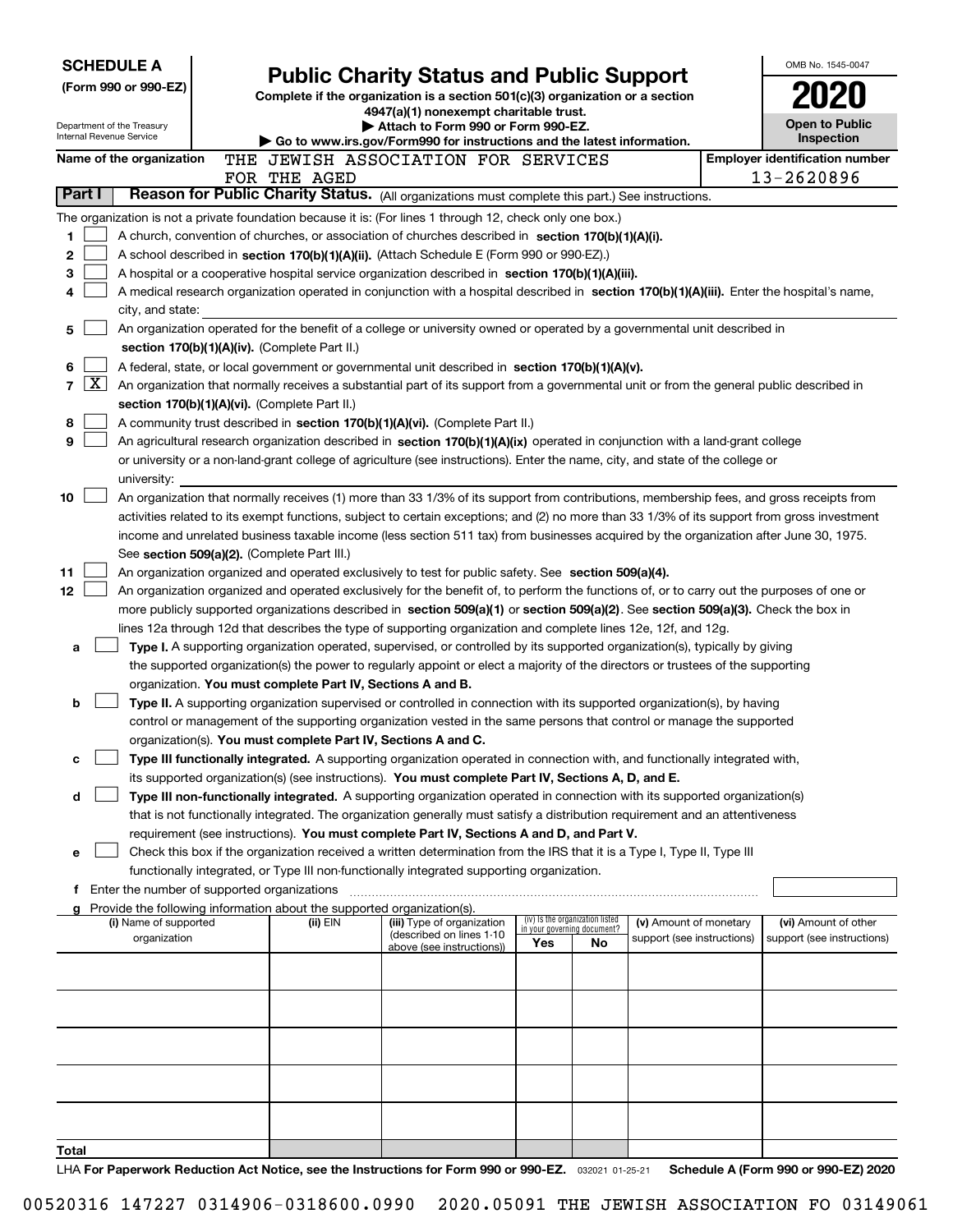# Schedule A (Form 990 or 990-EZ) 2020 Page FOR THE AGED 13-2620896

13-2620896 Page 2

(Complete only if you checked the box on line 5, 7, or 8 of Part I or if the organization failed to qualify under Part III. If the organization fails to qualify under the tests listed below, please complete Part III.) **Part II** Support Schedule for Organizations Described in Sections 170(b)(1)(A)(iv) and 170(b)(1)(A)(vi)

| <b>Section A. Public Support</b>                                                                                                                                              |                                                        |          |                                       |            |                 |                    |  |  |
|-------------------------------------------------------------------------------------------------------------------------------------------------------------------------------|--------------------------------------------------------|----------|---------------------------------------|------------|-----------------|--------------------|--|--|
| Calendar year (or fiscal year beginning in)                                                                                                                                   | (a) 2016                                               | (b) 2017 | $(c)$ 2018                            | $(d)$ 2019 | (e) 2020        | (f) Total          |  |  |
| 1 Gifts, grants, contributions, and                                                                                                                                           |                                                        |          |                                       |            |                 |                    |  |  |
| membership fees received. (Do not                                                                                                                                             |                                                        |          |                                       |            |                 |                    |  |  |
| include any "unusual grants.")                                                                                                                                                | 43787996.46751768.47142416.53357924.50637391.241677495 |          |                                       |            |                 |                    |  |  |
| 2 Tax revenues levied for the organ-                                                                                                                                          |                                                        |          |                                       |            |                 |                    |  |  |
| ization's benefit and either paid to                                                                                                                                          |                                                        |          |                                       |            |                 |                    |  |  |
| or expended on its behalf                                                                                                                                                     |                                                        |          |                                       |            |                 |                    |  |  |
| 3 The value of services or facilities                                                                                                                                         |                                                        |          |                                       |            |                 |                    |  |  |
| furnished by a governmental unit to                                                                                                                                           |                                                        |          |                                       |            |                 |                    |  |  |
| the organization without charge                                                                                                                                               |                                                        |          |                                       |            |                 |                    |  |  |
| 4 Total. Add lines 1 through 3                                                                                                                                                | 43787996.46751768.47142416.53357924.50637391.241677495 |          |                                       |            |                 |                    |  |  |
| 5 The portion of total contributions                                                                                                                                          |                                                        |          |                                       |            |                 |                    |  |  |
| by each person (other than a                                                                                                                                                  |                                                        |          |                                       |            |                 |                    |  |  |
| governmental unit or publicly                                                                                                                                                 |                                                        |          |                                       |            |                 |                    |  |  |
| supported organization) included                                                                                                                                              |                                                        |          |                                       |            |                 |                    |  |  |
| on line 1 that exceeds 2% of the                                                                                                                                              |                                                        |          |                                       |            |                 |                    |  |  |
| amount shown on line 11,                                                                                                                                                      |                                                        |          |                                       |            |                 |                    |  |  |
| column (f)                                                                                                                                                                    |                                                        |          |                                       |            |                 |                    |  |  |
| 6 Public support. Subtract line 5 from line 4.                                                                                                                                |                                                        |          |                                       |            |                 | 241677495          |  |  |
| <b>Section B. Total Support</b>                                                                                                                                               |                                                        |          |                                       |            |                 |                    |  |  |
| Calendar year (or fiscal year beginning in)                                                                                                                                   | (a) 2016                                               | (b) 2017 | $(c)$ 2018                            | $(d)$ 2019 | (e) 2020        | (f) Total          |  |  |
| <b>7</b> Amounts from line 4                                                                                                                                                  | 43787996.46751768.47142416.53357924.50637391.241677495 |          |                                       |            |                 |                    |  |  |
| 8 Gross income from interest,                                                                                                                                                 |                                                        |          |                                       |            |                 |                    |  |  |
| dividends, payments received on                                                                                                                                               |                                                        |          |                                       |            |                 |                    |  |  |
| securities loans, rents, royalties,                                                                                                                                           |                                                        |          |                                       |            |                 |                    |  |  |
| and income from similar sources                                                                                                                                               | 8,889.                                                 | 18,314.  | 37,334.                               | 21,373.    | 38,127.         | 124,037.           |  |  |
| 9 Net income from unrelated business                                                                                                                                          |                                                        |          |                                       |            |                 |                    |  |  |
| activities, whether or not the                                                                                                                                                |                                                        |          |                                       |            |                 |                    |  |  |
| business is regularly carried on                                                                                                                                              | 4,200.                                                 |          |                                       |            |                 | 4,200.             |  |  |
| 10 Other income. Do not include gain                                                                                                                                          |                                                        |          |                                       |            |                 |                    |  |  |
| or loss from the sale of capital                                                                                                                                              |                                                        |          |                                       |            |                 |                    |  |  |
| assets (Explain in Part VI.)                                                                                                                                                  |                                                        |          | $413,508.$ 374,990. 262,020. 167,946. |            |                 | $18,444.$ 1236908. |  |  |
| 11 Total support. Add lines 7 through 10                                                                                                                                      |                                                        |          |                                       |            |                 | 243042640          |  |  |
| 12 Gross receipts from related activities, etc. (see instructions)                                                                                                            |                                                        |          |                                       |            | 12 <sup>2</sup> | 29,094,490.        |  |  |
| 13 First 5 years. If the Form 990 is for the organization's first, second, third, fourth, or fifth tax year as a section 501(c)(3)                                            |                                                        |          |                                       |            |                 |                    |  |  |
| organization, check this box and stop here                                                                                                                                    |                                                        |          |                                       |            |                 |                    |  |  |
| <b>Section C. Computation of Public Support Percentage</b>                                                                                                                    |                                                        |          |                                       |            |                 |                    |  |  |
| 14 Public support percentage for 2020 (line 6, column (f), divided by line 11, column (f) <i>mummumumum</i>                                                                   |                                                        |          |                                       |            | 14              | 99.44<br>%         |  |  |
|                                                                                                                                                                               |                                                        |          |                                       |            | 15              | 99.37<br>%         |  |  |
| 16a 33 1/3% support test - 2020. If the organization did not check the box on line 13, and line 14 is 33 1/3% or more, check this box and                                     |                                                        |          |                                       |            |                 |                    |  |  |
| $\blacktriangleright$ $\boxed{\text{X}}$<br>stop here. The organization qualifies as a publicly supported organization                                                        |                                                        |          |                                       |            |                 |                    |  |  |
| b 33 1/3% support test - 2019. If the organization did not check a box on line 13 or 16a, and line 15 is 33 1/3% or more, check this box                                      |                                                        |          |                                       |            |                 |                    |  |  |
| and stop here. The organization qualifies as a publicly supported organization                                                                                                |                                                        |          |                                       |            |                 |                    |  |  |
| 17a 10% -facts-and-circumstances test - 2020. If the organization did not check a box on line 13, 16a, or 16b, and line 14 is 10% or more,                                    |                                                        |          |                                       |            |                 |                    |  |  |
| and if the organization meets the facts-and-circumstances test, check this box and stop here. Explain in Part VI how the organization                                         |                                                        |          |                                       |            |                 |                    |  |  |
| meets the facts-and-circumstances test. The organization qualifies as a publicly supported organization                                                                       |                                                        |          |                                       |            |                 |                    |  |  |
| <b>b 10% -facts-and-circumstances test - 2019.</b> If the organization did not check a box on line 13, 16a, 16b, or 17a, and line 15 is 10% or                                |                                                        |          |                                       |            |                 |                    |  |  |
| more, and if the organization meets the facts-and-circumstances test, check this box and stop here. Explain in Part VI how the                                                |                                                        |          |                                       |            |                 |                    |  |  |
| organization meets the facts-and-circumstances test. The organization qualifies as a publicly supported organization                                                          |                                                        |          |                                       |            |                 |                    |  |  |
|                                                                                                                                                                               |                                                        |          |                                       |            |                 |                    |  |  |
| 18 Private foundation. If the organization did not check a box on line 13, 16a, 16b, 17a, or 17b, check this box and see instructions<br>Schodule A (Form 000 or 000 EZ) 2020 |                                                        |          |                                       |            |                 |                    |  |  |

**Schedule A (Form 990 or 990-EZ) 2020**

032022 01-25-21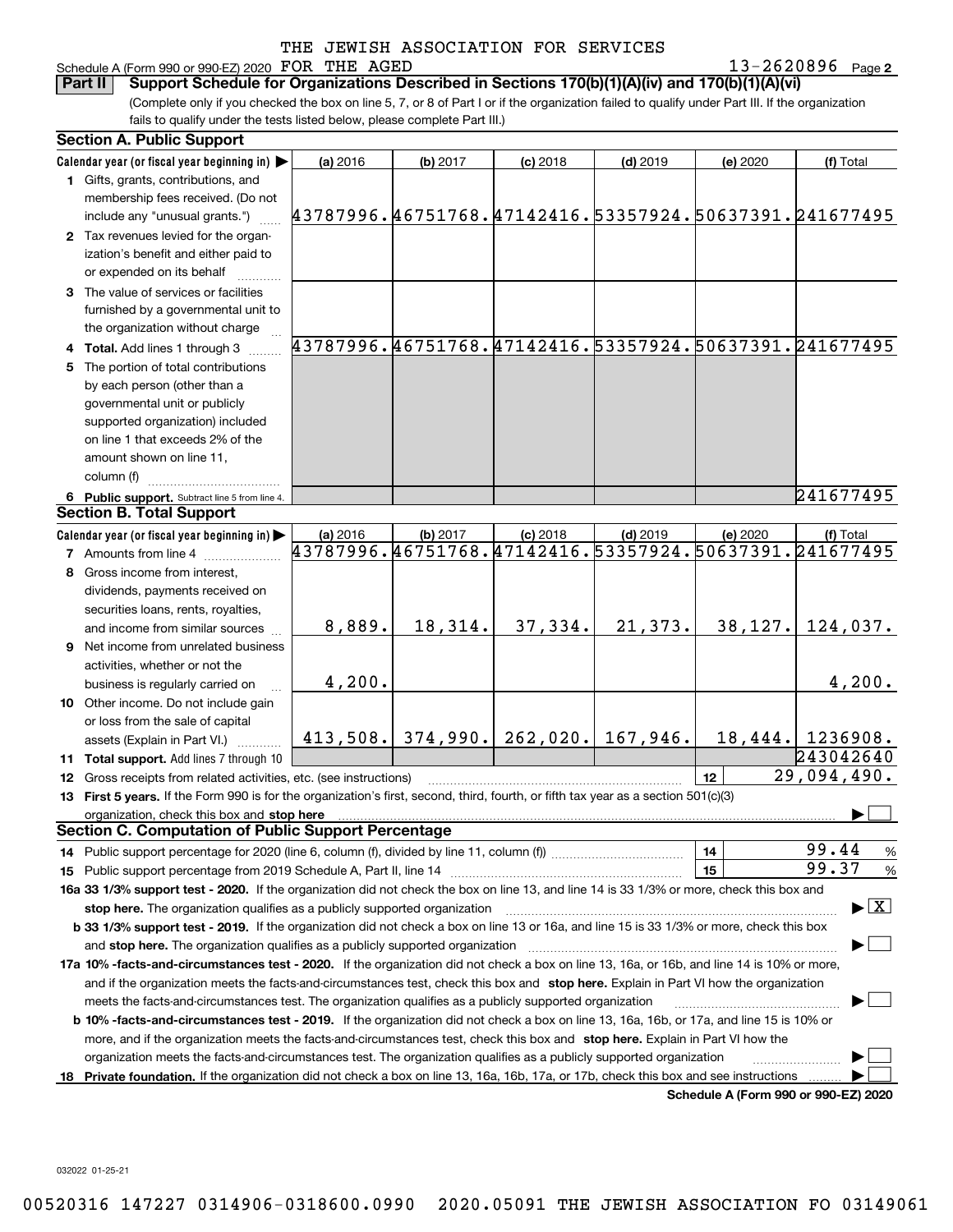Schedule A (Form 990 or 990-EZ) 2020 Page FOR THE AGED 13-2620896

**Part III Support Schedule for Organizations Described in Section 509(a)(2)** 

(Complete only if you checked the box on line 10 of Part I or if the organization failed to qualify under Part II. If the organization fails to qualify under the tests listed below, please complete Part II.)

|    | <b>Section A. Public Support</b>                                                                                                                                                                                               |          |          |                 |            |    |          |                                      |   |
|----|--------------------------------------------------------------------------------------------------------------------------------------------------------------------------------------------------------------------------------|----------|----------|-----------------|------------|----|----------|--------------------------------------|---|
|    | Calendar year (or fiscal year beginning in) $\blacktriangleright$                                                                                                                                                              | (a) 2016 | (b) 2017 | <b>(c)</b> 2018 | $(d)$ 2019 |    | (e) 2020 | (f) Total                            |   |
|    | 1 Gifts, grants, contributions, and                                                                                                                                                                                            |          |          |                 |            |    |          |                                      |   |
|    | membership fees received. (Do not                                                                                                                                                                                              |          |          |                 |            |    |          |                                      |   |
|    | include any "unusual grants.")                                                                                                                                                                                                 |          |          |                 |            |    |          |                                      |   |
|    | 2 Gross receipts from admissions,<br>merchandise sold or services per-<br>formed, or facilities furnished in<br>any activity that is related to the<br>organization's tax-exempt purpose                                       |          |          |                 |            |    |          |                                      |   |
|    | 3 Gross receipts from activities that<br>are not an unrelated trade or bus-                                                                                                                                                    |          |          |                 |            |    |          |                                      |   |
|    | iness under section 513                                                                                                                                                                                                        |          |          |                 |            |    |          |                                      |   |
|    | 4 Tax revenues levied for the organ-<br>ization's benefit and either paid to                                                                                                                                                   |          |          |                 |            |    |          |                                      |   |
|    | or expended on its behalf                                                                                                                                                                                                      |          |          |                 |            |    |          |                                      |   |
|    | 5 The value of services or facilities<br>furnished by a governmental unit to<br>the organization without charge                                                                                                                |          |          |                 |            |    |          |                                      |   |
|    | <b>6 Total.</b> Add lines 1 through 5                                                                                                                                                                                          |          |          |                 |            |    |          |                                      |   |
|    | 7a Amounts included on lines 1, 2, and                                                                                                                                                                                         |          |          |                 |            |    |          |                                      |   |
|    | 3 received from disqualified persons                                                                                                                                                                                           |          |          |                 |            |    |          |                                      |   |
|    | <b>b</b> Amounts included on lines 2 and 3 received<br>from other than disqualified persons that<br>exceed the greater of \$5,000 or 1% of the<br>amount on line 13 for the year                                               |          |          |                 |            |    |          |                                      |   |
|    | c Add lines 7a and 7b                                                                                                                                                                                                          |          |          |                 |            |    |          |                                      |   |
|    | 8 Public support. (Subtract line 7c from line 6.)                                                                                                                                                                              |          |          |                 |            |    |          |                                      |   |
|    | <b>Section B. Total Support</b>                                                                                                                                                                                                |          |          |                 |            |    |          |                                      |   |
|    | Calendar year (or fiscal year beginning in) $\blacktriangleright$                                                                                                                                                              | (a) 2016 | (b) 2017 | $(c)$ 2018      | $(d)$ 2019 |    | (e) 2020 | (f) Total                            |   |
|    | 9 Amounts from line 6                                                                                                                                                                                                          |          |          |                 |            |    |          |                                      |   |
|    | <b>10a</b> Gross income from interest,<br>dividends, payments received on<br>securities loans, rents, royalties,<br>and income from similar sources                                                                            |          |          |                 |            |    |          |                                      |   |
|    | <b>b</b> Unrelated business taxable income                                                                                                                                                                                     |          |          |                 |            |    |          |                                      |   |
|    | (less section 511 taxes) from businesses<br>acquired after June 30, 1975 [10001]                                                                                                                                               |          |          |                 |            |    |          |                                      |   |
|    | c Add lines 10a and 10b                                                                                                                                                                                                        |          |          |                 |            |    |          |                                      |   |
|    | 11 Net income from unrelated business<br>activities not included in line 10b.<br>whether or not the business is<br>regularly carried on                                                                                        |          |          |                 |            |    |          |                                      |   |
|    | 12 Other income. Do not include gain<br>or loss from the sale of capital<br>assets (Explain in Part VI.)                                                                                                                       |          |          |                 |            |    |          |                                      |   |
|    | <b>13</b> Total support. (Add lines 9, 10c, 11, and 12.)                                                                                                                                                                       |          |          |                 |            |    |          |                                      |   |
|    | 14 First 5 years. If the Form 990 is for the organization's first, second, third, fourth, or fifth tax year as a section 501(c)(3) organization,                                                                               |          |          |                 |            |    |          |                                      |   |
|    | check this box and stop here measurement content to the state of the state of the state of the state of the state of the state of the state of the state of the state of the state of the state of the state of the state of t |          |          |                 |            |    |          |                                      |   |
|    | <b>Section C. Computation of Public Support Percentage</b>                                                                                                                                                                     |          |          |                 |            |    |          |                                      |   |
|    |                                                                                                                                                                                                                                |          |          |                 |            | 15 |          |                                      | % |
|    | 16 Public support percentage from 2019 Schedule A, Part III, line 15                                                                                                                                                           |          |          |                 |            | 16 |          |                                      | % |
|    | <b>Section D. Computation of Investment Income Percentage</b>                                                                                                                                                                  |          |          |                 |            |    |          |                                      |   |
|    | 17 Investment income percentage for 2020 (line 10c, column (f), divided by line 13, column (f))                                                                                                                                |          |          |                 |            | 17 |          |                                      | % |
|    | 18 Investment income percentage from 2019 Schedule A, Part III, line 17                                                                                                                                                        |          |          |                 |            | 18 |          |                                      | % |
|    | 19a 33 1/3% support tests - 2020. If the organization did not check the box on line 14, and line 15 is more than 33 1/3%, and line 17 is not                                                                                   |          |          |                 |            |    |          |                                      |   |
|    | more than 33 1/3%, check this box and stop here. The organization qualifies as a publicly supported organization                                                                                                               |          |          |                 |            |    |          | ▶                                    |   |
|    | b 33 1/3% support tests - 2019. If the organization did not check a box on line 14 or line 19a, and line 16 is more than 33 1/3%, and                                                                                          |          |          |                 |            |    |          |                                      |   |
|    | line 18 is not more than 33 1/3%, check this box and stop here. The organization qualifies as a publicly supported organization                                                                                                |          |          |                 |            |    |          |                                      |   |
| 20 | <b>Private foundation.</b> If the organization did not check a box on line 14, 19a, or 19b, check this box and see instructions                                                                                                |          |          |                 |            |    |          |                                      |   |
|    | 032023 01-25-21                                                                                                                                                                                                                |          |          |                 |            |    |          | Schedule A (Form 990 or 990-EZ) 2020 |   |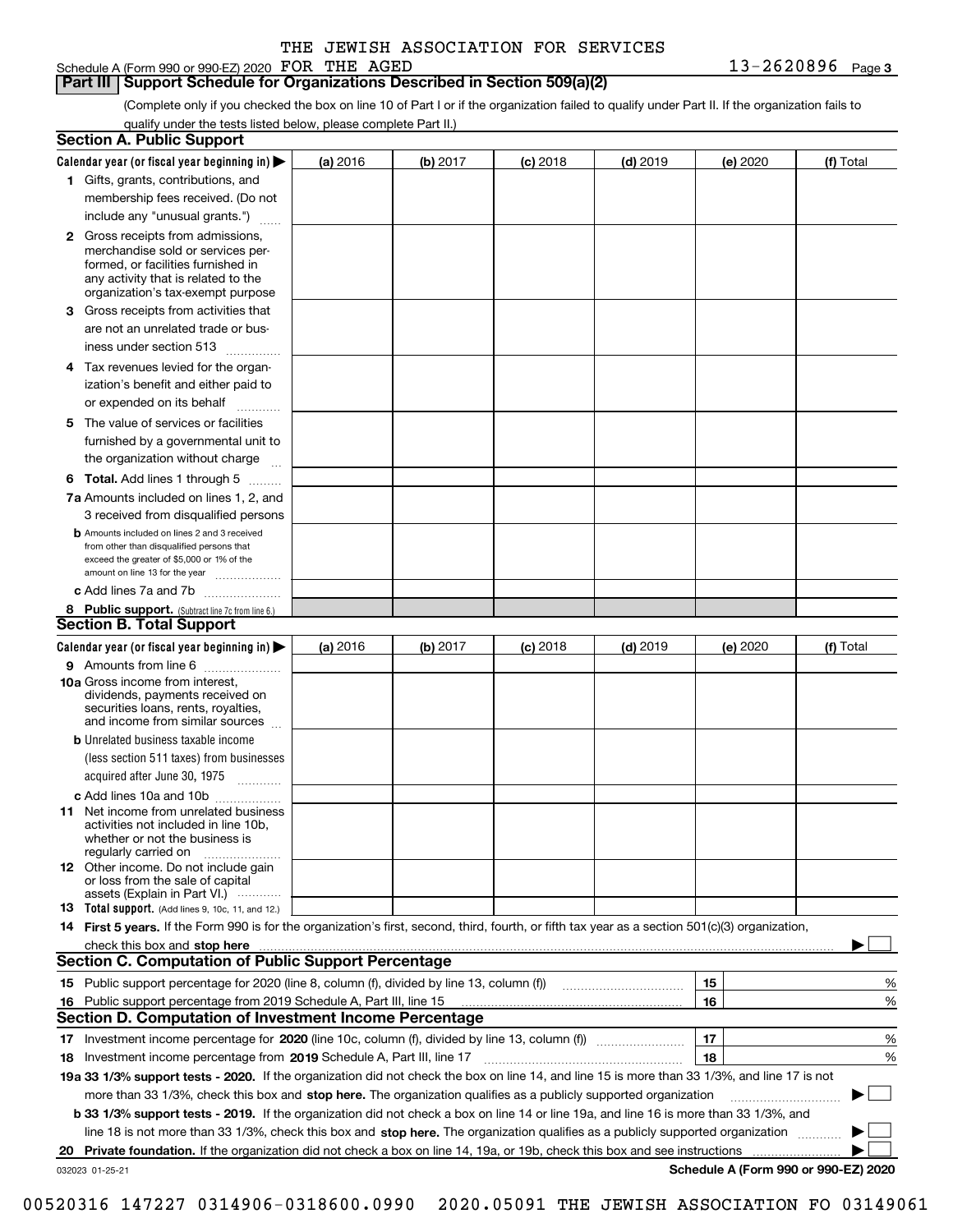# Schedule A (Form 990 or 990-EZ) 2020 Page FOR THE AGED 13-2620896

**Part IV Supporting Organizations**

(Complete only if you checked a box in line 12 on Part I. If you checked box 12a, Part I, complete Sections A and B. If you checked box 12b, Part I, complete Sections A and C. If you checked box 12c, Part I, complete Sections A, D, and E. If you checked box 12d, Part I, complete Sections A and D, and complete Part V.)

# **Section A. All Supporting Organizations**

- **1** Are all of the organization's supported organizations listed by name in the organization's governing documents? If "No," describe in **Part VI** how the supported organizations are designated. If designated by *class or purpose, describe the designation. If historic and continuing relationship, explain.*
- **2** Did the organization have any supported organization that does not have an IRS determination of status under section 509(a)(1) or (2)? If "Yes," explain in Part VI how the organization determined that the supported *organization was described in section 509(a)(1) or (2).*
- **3a** Did the organization have a supported organization described in section 501(c)(4), (5), or (6)? If "Yes," answer *lines 3b and 3c below.*
- **b** Did the organization confirm that each supported organization qualified under section 501(c)(4), (5), or (6) and satisfied the public support tests under section 509(a)(2)? If "Yes," describe in **Part VI** when and how the *organization made the determination.*
- **c**Did the organization ensure that all support to such organizations was used exclusively for section 170(c)(2)(B) purposes? If "Yes," explain in **Part VI** what controls the organization put in place to ensure such use.
- **4a***If* Was any supported organization not organized in the United States ("foreign supported organization")? *"Yes," and if you checked box 12a or 12b in Part I, answer lines 4b and 4c below.*
- **b** Did the organization have ultimate control and discretion in deciding whether to make grants to the foreign supported organization? If "Yes," describe in **Part VI** how the organization had such control and discretion *despite being controlled or supervised by or in connection with its supported organizations.*
- **c** Did the organization support any foreign supported organization that does not have an IRS determination under sections 501(c)(3) and 509(a)(1) or (2)? If "Yes," explain in **Part VI** what controls the organization used *to ensure that all support to the foreign supported organization was used exclusively for section 170(c)(2)(B) purposes.*
- **5a** Did the organization add, substitute, or remove any supported organizations during the tax year? If "Yes," answer lines 5b and 5c below (if applicable). Also, provide detail in **Part VI,** including (i) the names and EIN *numbers of the supported organizations added, substituted, or removed; (ii) the reasons for each such action; (iii) the authority under the organization's organizing document authorizing such action; and (iv) how the action was accomplished (such as by amendment to the organizing document).*
- **b** Type I or Type II only. Was any added or substituted supported organization part of a class already designated in the organization's organizing document?
- **cSubstitutions only.**  Was the substitution the result of an event beyond the organization's control?
- **6** Did the organization provide support (whether in the form of grants or the provision of services or facilities) to **Part VI.** *If "Yes," provide detail in* support or benefit one or more of the filing organization's supported organizations? anyone other than (i) its supported organizations, (ii) individuals that are part of the charitable class benefited by one or more of its supported organizations, or (iii) other supporting organizations that also
- **7**Did the organization provide a grant, loan, compensation, or other similar payment to a substantial contributor *If "Yes," complete Part I of Schedule L (Form 990 or 990-EZ).* regard to a substantial contributor? (as defined in section 4958(c)(3)(C)), a family member of a substantial contributor, or a 35% controlled entity with
- **8** Did the organization make a loan to a disqualified person (as defined in section 4958) not described in line 7? *If "Yes," complete Part I of Schedule L (Form 990 or 990-EZ).*
- **9a** Was the organization controlled directly or indirectly at any time during the tax year by one or more in section 509(a)(1) or (2))? If "Yes," *provide detail in* <code>Part VI.</code> disqualified persons, as defined in section 4946 (other than foundation managers and organizations described
- **b**the supporting organization had an interest? If "Yes," provide detail in P**art VI**. Did one or more disqualified persons (as defined in line 9a) hold a controlling interest in any entity in which
- **c**Did a disqualified person (as defined in line 9a) have an ownership interest in, or derive any personal benefit from, assets in which the supporting organization also had an interest? If "Yes," provide detail in P**art VI.**
- **10a** Was the organization subject to the excess business holdings rules of section 4943 because of section supporting organizations)? If "Yes," answer line 10b below. 4943(f) (regarding certain Type II supporting organizations, and all Type III non-functionally integrated
	- **b** Did the organization have any excess business holdings in the tax year? (Use Schedule C, Form 4720, to *determine whether the organization had excess business holdings.)*

032024 01-25-21

**Schedule A (Form 990 or 990-EZ) 2020**

13-2620896 Page 4

**1**

**2**

**3a**

**3b**

**3c**

**4a**

**4b**

**4c**

**5a**

**5b5c**

**6**

**7**

**8**

**9a**

**9b**

**9c**

**10a**

**10b**

**YesNo**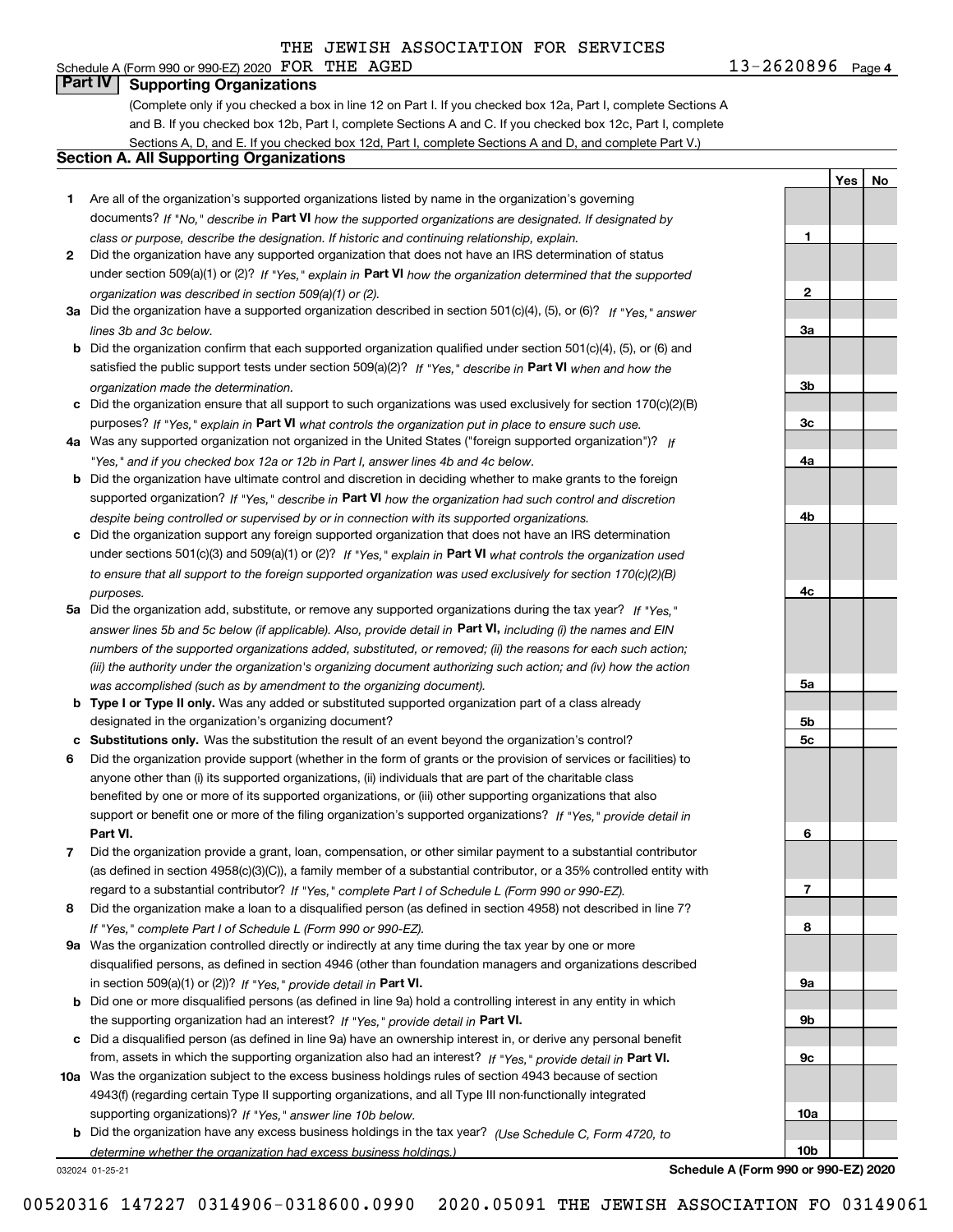**Part IV Supporting Organizations** *(continued)*

**5** Schedule A (Form 990 or 990-EZ) 2020 Page FOR THE AGED 13-2620896

|              |                                                                                                                                                                                                                                                                                                                                                                                                                                                                                                                          |             | Yes | No |
|--------------|--------------------------------------------------------------------------------------------------------------------------------------------------------------------------------------------------------------------------------------------------------------------------------------------------------------------------------------------------------------------------------------------------------------------------------------------------------------------------------------------------------------------------|-------------|-----|----|
| 11           | Has the organization accepted a gift or contribution from any of the following persons?                                                                                                                                                                                                                                                                                                                                                                                                                                  |             |     |    |
|              | a A person who directly or indirectly controls, either alone or together with persons described in lines 11b and                                                                                                                                                                                                                                                                                                                                                                                                         |             |     |    |
|              | 11c below, the governing body of a supported organization?                                                                                                                                                                                                                                                                                                                                                                                                                                                               | 11a         |     |    |
|              | <b>b</b> A family member of a person described in line 11a above?                                                                                                                                                                                                                                                                                                                                                                                                                                                        | 11b         |     |    |
|              | c A 35% controlled entity of a person described in line 11a or 11b above? If "Yes" to line 11a, 11b, or 11c, provide                                                                                                                                                                                                                                                                                                                                                                                                     |             |     |    |
|              | detail in Part VI.                                                                                                                                                                                                                                                                                                                                                                                                                                                                                                       | 11c         |     |    |
|              | <b>Section B. Type I Supporting Organizations</b>                                                                                                                                                                                                                                                                                                                                                                                                                                                                        |             |     |    |
|              |                                                                                                                                                                                                                                                                                                                                                                                                                                                                                                                          |             | Yes | No |
| 1            | Did the governing body, members of the governing body, officers acting in their official capacity, or membership of one or<br>more supported organizations have the power to regularly appoint or elect at least a majority of the organization's officers,<br>directors, or trustees at all times during the tax year? If "No," describe in Part VI how the supported organization(s)<br>effectively operated, supervised, or controlled the organization's activities. If the organization had more than one supported |             |     |    |
|              | organization, describe how the powers to appoint and/or remove officers, directors, or trustees were allocated among the<br>supported organizations and what conditions or restrictions, if any, applied to such powers during the tax year.                                                                                                                                                                                                                                                                             | 1           |     |    |
| $\mathbf{2}$ | Did the organization operate for the benefit of any supported organization other than the supported                                                                                                                                                                                                                                                                                                                                                                                                                      |             |     |    |
|              | organization(s) that operated, supervised, or controlled the supporting organization? If "Yes," explain in                                                                                                                                                                                                                                                                                                                                                                                                               |             |     |    |
|              | Part VI how providing such benefit carried out the purposes of the supported organization(s) that operated,                                                                                                                                                                                                                                                                                                                                                                                                              |             |     |    |
|              | supervised, or controlled the supporting organization.                                                                                                                                                                                                                                                                                                                                                                                                                                                                   | $\mathbf 2$ |     |    |
|              | Section C. Type II Supporting Organizations                                                                                                                                                                                                                                                                                                                                                                                                                                                                              |             |     |    |
|              |                                                                                                                                                                                                                                                                                                                                                                                                                                                                                                                          |             | Yes | No |
| 1            | Were a majority of the organization's directors or trustees during the tax year also a majority of the directors                                                                                                                                                                                                                                                                                                                                                                                                         |             |     |    |
|              | or trustees of each of the organization's supported organization(s)? If "No," describe in Part VI how control                                                                                                                                                                                                                                                                                                                                                                                                            |             |     |    |
|              | or management of the supporting organization was vested in the same persons that controlled or managed                                                                                                                                                                                                                                                                                                                                                                                                                   |             |     |    |
|              | the supported organization(s).                                                                                                                                                                                                                                                                                                                                                                                                                                                                                           | 1           |     |    |
|              | Section D. All Type III Supporting Organizations                                                                                                                                                                                                                                                                                                                                                                                                                                                                         |             |     |    |
|              |                                                                                                                                                                                                                                                                                                                                                                                                                                                                                                                          |             | Yes | No |
| 1            | Did the organization provide to each of its supported organizations, by the last day of the fifth month of the                                                                                                                                                                                                                                                                                                                                                                                                           |             |     |    |
|              | organization's tax year, (i) a written notice describing the type and amount of support provided during the prior tax                                                                                                                                                                                                                                                                                                                                                                                                    |             |     |    |
|              | year, (ii) a copy of the Form 990 that was most recently filed as of the date of notification, and (iii) copies of the                                                                                                                                                                                                                                                                                                                                                                                                   |             |     |    |
|              | organization's governing documents in effect on the date of notification, to the extent not previously provided?                                                                                                                                                                                                                                                                                                                                                                                                         | 1           |     |    |
| 2            | Were any of the organization's officers, directors, or trustees either (i) appointed or elected by the supported                                                                                                                                                                                                                                                                                                                                                                                                         |             |     |    |
|              | organization(s) or (ii) serving on the governing body of a supported organization? If "No," explain in Part VI how                                                                                                                                                                                                                                                                                                                                                                                                       |             |     |    |
|              |                                                                                                                                                                                                                                                                                                                                                                                                                                                                                                                          | 2           |     |    |
| 3            | the organization maintained a close and continuous working relationship with the supported organization(s).<br>By reason of the relationship described in line 2, above, did the organization's supported organizations have a                                                                                                                                                                                                                                                                                           |             |     |    |
|              | significant voice in the organization's investment policies and in directing the use of the organization's                                                                                                                                                                                                                                                                                                                                                                                                               |             |     |    |
|              |                                                                                                                                                                                                                                                                                                                                                                                                                                                                                                                          |             |     |    |
|              | income or assets at all times during the tax year? If "Yes," describe in Part VI the role the organization's                                                                                                                                                                                                                                                                                                                                                                                                             |             |     |    |
|              | supported organizations played in this regard.<br>Section E. Type III Functionally Integrated Supporting Organizations                                                                                                                                                                                                                                                                                                                                                                                                   | з           |     |    |
|              |                                                                                                                                                                                                                                                                                                                                                                                                                                                                                                                          |             |     |    |
| 1            | Check the box next to the method that the organization used to satisfy the Integral Part Test during the year (see instructions).                                                                                                                                                                                                                                                                                                                                                                                        |             |     |    |
| a            | The organization satisfied the Activities Test. Complete line 2 below.                                                                                                                                                                                                                                                                                                                                                                                                                                                   |             |     |    |
| b            | The organization is the parent of each of its supported organizations. Complete line 3 below.                                                                                                                                                                                                                                                                                                                                                                                                                            |             |     |    |
| c            | The organization supported a governmental entity. Describe in Part VI how you supported a governmental entity (see instructions).                                                                                                                                                                                                                                                                                                                                                                                        |             |     |    |
| 2            | Activities Test. Answer lines 2a and 2b below.                                                                                                                                                                                                                                                                                                                                                                                                                                                                           |             | Yes | No |
| а            | Did substantially all of the organization's activities during the tax year directly further the exempt purposes of                                                                                                                                                                                                                                                                                                                                                                                                       |             |     |    |
|              | the supported organization(s) to which the organization was responsive? If "Yes," then in Part VI identify                                                                                                                                                                                                                                                                                                                                                                                                               |             |     |    |
|              | those supported organizations and explain how these activities directly furthered their exempt purposes,                                                                                                                                                                                                                                                                                                                                                                                                                 |             |     |    |
|              | how the organization was responsive to those supported organizations, and how the organization determined                                                                                                                                                                                                                                                                                                                                                                                                                |             |     |    |
|              | that these activities constituted substantially all of its activities.                                                                                                                                                                                                                                                                                                                                                                                                                                                   | 2a          |     |    |
|              | <b>b</b> Did the activities described in line 2a, above, constitute activities that, but for the organization's involvement,                                                                                                                                                                                                                                                                                                                                                                                             |             |     |    |
|              | one or more of the organization's supported organization(s) would have been engaged in? If "Yes," explain in                                                                                                                                                                                                                                                                                                                                                                                                             |             |     |    |
|              | <b>Part VI</b> the reasons for the organization's position that its supported organization(s) would have engaged in                                                                                                                                                                                                                                                                                                                                                                                                      |             |     |    |
|              | these activities but for the organization's involvement.                                                                                                                                                                                                                                                                                                                                                                                                                                                                 | 2b          |     |    |
| з            | Parent of Supported Organizations. Answer lines 3a and 3b below.                                                                                                                                                                                                                                                                                                                                                                                                                                                         |             |     |    |
| а            | Did the organization have the power to regularly appoint or elect a majority of the officers, directors, or                                                                                                                                                                                                                                                                                                                                                                                                              |             |     |    |
|              | trustees of each of the supported organizations? If "Yes" or "No" provide details in Part VI.                                                                                                                                                                                                                                                                                                                                                                                                                            | За          |     |    |
|              | <b>b</b> Did the organization exercise a substantial degree of direction over the policies, programs, and activities of each                                                                                                                                                                                                                                                                                                                                                                                             |             |     |    |
|              | of its supported organizations? If "Yes." describe in Part VI the role played by the organization in this regard.                                                                                                                                                                                                                                                                                                                                                                                                        | Зb          |     |    |
|              | Schedule A (Form 990 or 990-EZ) 2020<br>032025 01-25-21                                                                                                                                                                                                                                                                                                                                                                                                                                                                  |             |     |    |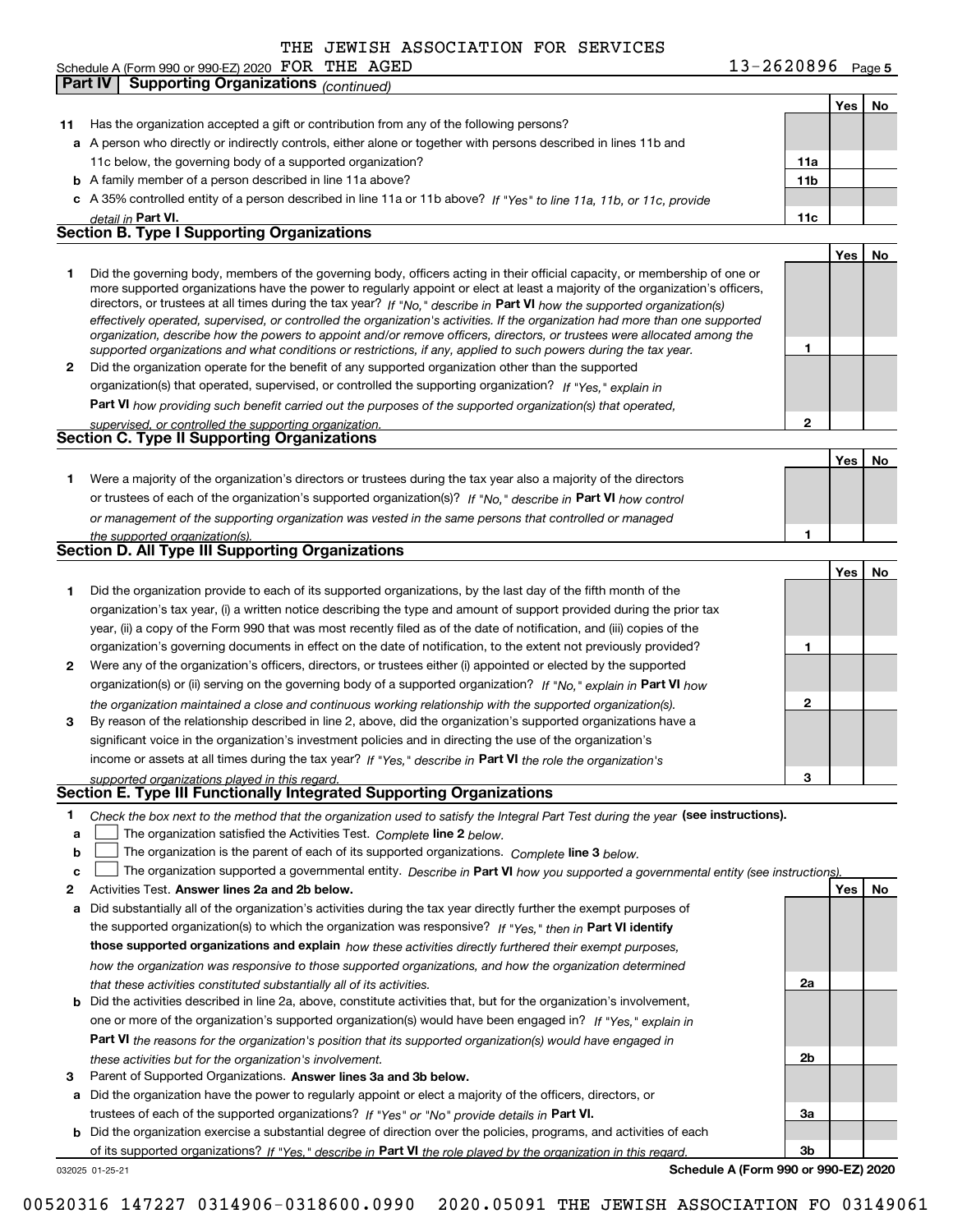#### **1Part VI** Check here if the organization satisfied the Integral Part Test as a qualifying trust on Nov. 20, 1970 ( explain in Part **VI**). See instructions. **Section A - Adjusted Net Income 12** Recoveries of prior-year distributions **3** Other gross income (see instructions) **456** Portion of operating expenses paid or incurred for production or **7** Other expenses (see instructions) **8** Adjusted Net Income (subtract lines 5, 6, and 7 from line 4) **8 8 1234567Section B - Minimum Asset Amount 1**Aggregate fair market value of all non-exempt-use assets (see **2**Acquisition indebtedness applicable to non-exempt-use assets **3** Subtract line 2 from line 1d. **4**Cash deemed held for exempt use. Enter 0.015 of line 3 (for greater amount, **5** Net value of non-exempt-use assets (subtract line 4 from line 3) **678a** Average monthly value of securities **b** Average monthly cash balances **c**Fair market value of other non-exempt-use assets **dTotal**  (add lines 1a, 1b, and 1c) **eDiscount** claimed for blockage or other factors **1a1b1c1d2345678**(explain in detail in Part VI): **Minimum Asset Amount**  (add line 7 to line 6) **Section C - Distributable Amount 12**Enter 0.85 of line 1. **3456** Distributable Amount. Subtract line 5 from line 4, unless subject to **123456**Schedule A (Form 990 or 990-EZ) 2020 Page FOR THE AGED 13-2620896 All other Type III non-functionally integrated supporting organizations must complete Sections A through E. (B) Current Year (optional)(A) Prior Year Net short-term capital gain Add lines 1 through 3. Depreciation and depletion collection of gross income or for management, conservation, or maintenance of property held for production of income (see instructions) (B) Current Year (optional)(A) Prior Year instructions for short tax year or assets held for part of year): see instructions). Multiply line 5 by 0.035. Recoveries of prior-year distributions Current Year Adjusted net income for prior year (from Section A, line 8, column A) Minimum asset amount for prior year (from Section B, line 8, column A) Enter greater of line 2 or line 3. Income tax imposed in prior year emergency temporary reduction (see instructions). **Part V Type III Non-Functionally Integrated 509(a)(3) Supporting Organizations**   $\mathcal{L}^{\text{max}}$

**7**Check here if the current year is the organization's first as a non-functionally integrated Type III supporting organization (see instructions). $\mathcal{L}^{\text{max}}$ 

**Schedule A (Form 990 or 990-EZ) 2020**

032026 01-25-21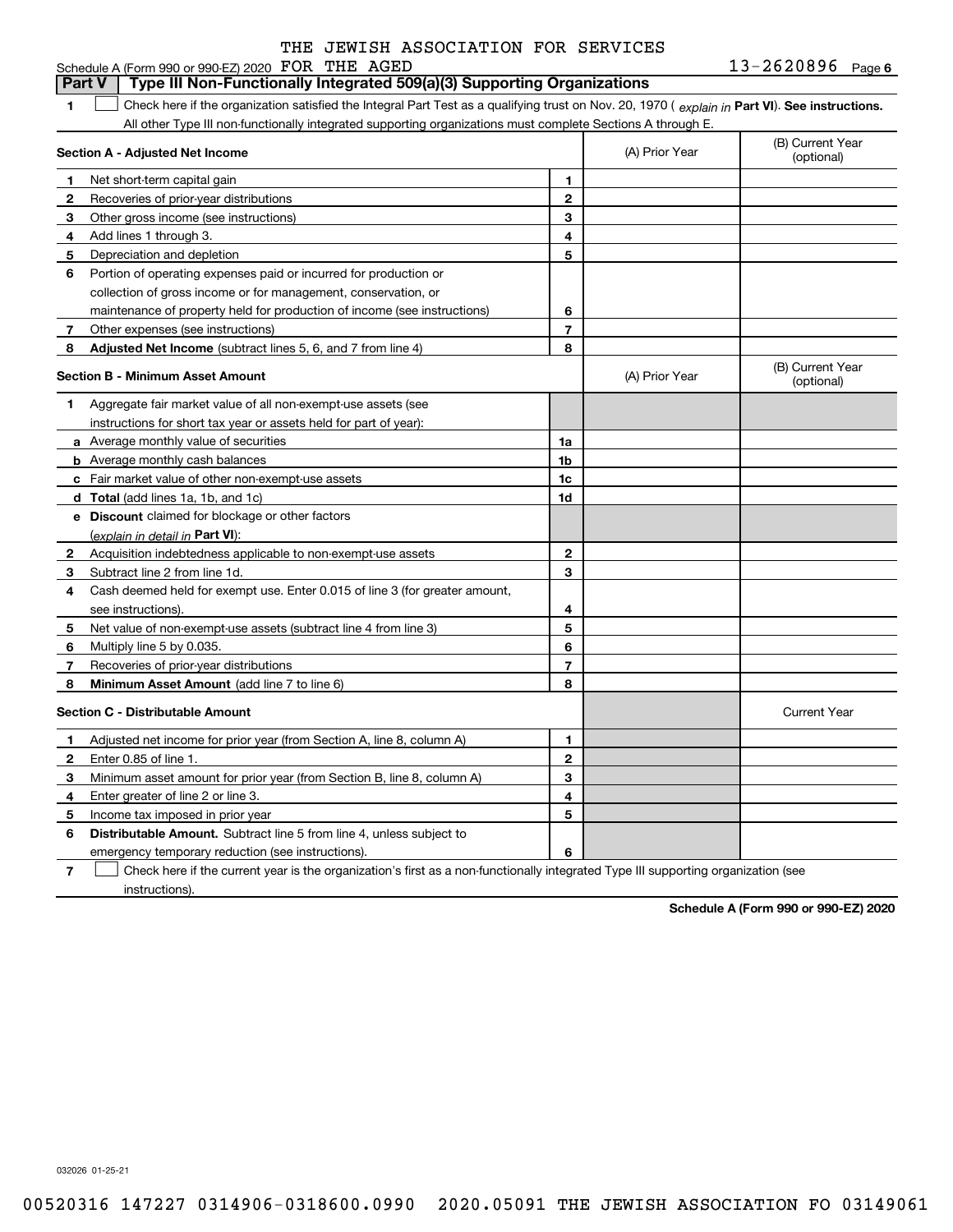|               | Schedule A (Form 990 or 990-EZ) 2020 FOR THE AGED                                          |                                    |                                               |                          | $13 - 2620896$ Page 7                            |  |
|---------------|--------------------------------------------------------------------------------------------|------------------------------------|-----------------------------------------------|--------------------------|--------------------------------------------------|--|
| <b>Part V</b> | Type III Non-Functionally Integrated 509(a)(3) Supporting Organizations                    |                                    | (continued)                                   |                          |                                                  |  |
|               | <b>Section D - Distributions</b>                                                           |                                    |                                               |                          | <b>Current Year</b>                              |  |
| 1             | Amounts paid to supported organizations to accomplish exempt purposes                      |                                    |                                               | 1                        |                                                  |  |
| 2             | Amounts paid to perform activity that directly furthers exempt purposes of supported       |                                    |                                               |                          |                                                  |  |
|               | organizations, in excess of income from activity                                           |                                    |                                               | 2                        |                                                  |  |
| 3             | Administrative expenses paid to accomplish exempt purposes of supported organizations      |                                    |                                               | 3                        |                                                  |  |
| 4             | Amounts paid to acquire exempt-use assets                                                  |                                    |                                               | 4                        |                                                  |  |
| 5             | Qualified set-aside amounts (prior IRS approval required - provide details in Part VI)     |                                    |                                               | 5                        |                                                  |  |
| 6             | Other distributions ( <i>describe in</i> Part VI). See instructions.                       |                                    |                                               | 6                        |                                                  |  |
| 7             | Total annual distributions. Add lines 1 through 6.                                         |                                    |                                               | $\overline{\phantom{a}}$ |                                                  |  |
| 8             | Distributions to attentive supported organizations to which the organization is responsive |                                    |                                               |                          |                                                  |  |
|               | (provide details in Part VI). See instructions.                                            |                                    |                                               | 8                        |                                                  |  |
| 9             | Distributable amount for 2020 from Section C, line 6                                       |                                    |                                               | 9                        |                                                  |  |
| 10            | Line 8 amount divided by line 9 amount                                                     |                                    |                                               | 10                       |                                                  |  |
|               | <b>Section E - Distribution Allocations</b> (see instructions)                             | (i)<br><b>Excess Distributions</b> | (ii)<br><b>Underdistributions</b><br>Pre-2020 |                          | (iii)<br><b>Distributable</b><br>Amount for 2020 |  |
| 1             | Distributable amount for 2020 from Section C, line 6                                       |                                    |                                               |                          |                                                  |  |
| 2             | Underdistributions, if any, for years prior to 2020 (reason-                               |                                    |                                               |                          |                                                  |  |
|               | able cause required - explain in Part VI). See instructions.                               |                                    |                                               |                          |                                                  |  |
| 3             | Excess distributions carryover, if any, to 2020                                            |                                    |                                               |                          |                                                  |  |
|               | a From 2015                                                                                |                                    |                                               |                          |                                                  |  |
|               | <b>b</b> From 2016                                                                         |                                    |                                               |                          |                                                  |  |
|               | $c$ From 2017                                                                              |                                    |                                               |                          |                                                  |  |
|               | d From 2018                                                                                |                                    |                                               |                          |                                                  |  |
|               | e From 2019                                                                                |                                    |                                               |                          |                                                  |  |
|               | f Total of lines 3a through 3e                                                             |                                    |                                               |                          |                                                  |  |
|               | g Applied to underdistributions of prior years                                             |                                    |                                               |                          |                                                  |  |
|               | <b>h</b> Applied to 2020 distributable amount                                              |                                    |                                               |                          |                                                  |  |
|               | i Carryover from 2015 not applied (see instructions)                                       |                                    |                                               |                          |                                                  |  |
|               | Remainder. Subtract lines 3g, 3h, and 3i from line 3f.                                     |                                    |                                               |                          |                                                  |  |
| 4             | Distributions for 2020 from Section D.                                                     |                                    |                                               |                          |                                                  |  |
|               | \$<br>line $7:$                                                                            |                                    |                                               |                          |                                                  |  |
|               | a Applied to underdistributions of prior years                                             |                                    |                                               |                          |                                                  |  |
|               | <b>b</b> Applied to 2020 distributable amount                                              |                                    |                                               |                          |                                                  |  |
|               | <b>c</b> Remainder. Subtract lines 4a and 4b from line 4.                                  |                                    |                                               |                          |                                                  |  |
|               | Remaining underdistributions for years prior to 2020, if                                   |                                    |                                               |                          |                                                  |  |
|               | any. Subtract lines 3g and 4a from line 2. For result greater                              |                                    |                                               |                          |                                                  |  |
|               | than zero, explain in Part VI. See instructions.                                           |                                    |                                               |                          |                                                  |  |
| 6             | Remaining underdistributions for 2020. Subtract lines 3h                                   |                                    |                                               |                          |                                                  |  |
|               | and 4b from line 1. For result greater than zero, explain in                               |                                    |                                               |                          |                                                  |  |
|               | <b>Part VI.</b> See instructions.                                                          |                                    |                                               |                          |                                                  |  |
| 7             | Excess distributions carryover to 2021. Add lines 3j                                       |                                    |                                               |                          |                                                  |  |
|               | and 4c.                                                                                    |                                    |                                               |                          |                                                  |  |
| 8             | Breakdown of line 7:                                                                       |                                    |                                               |                          |                                                  |  |
|               | a Excess from 2016                                                                         |                                    |                                               |                          |                                                  |  |
|               | <b>b</b> Excess from 2017                                                                  |                                    |                                               |                          |                                                  |  |
|               | c Excess from 2018                                                                         |                                    |                                               |                          |                                                  |  |
|               | d Excess from 2019                                                                         |                                    |                                               |                          |                                                  |  |
|               | e Excess from 2020                                                                         |                                    |                                               |                          |                                                  |  |

**Schedule A (Form 990 or 990-EZ) 2020**

032027 01-25-21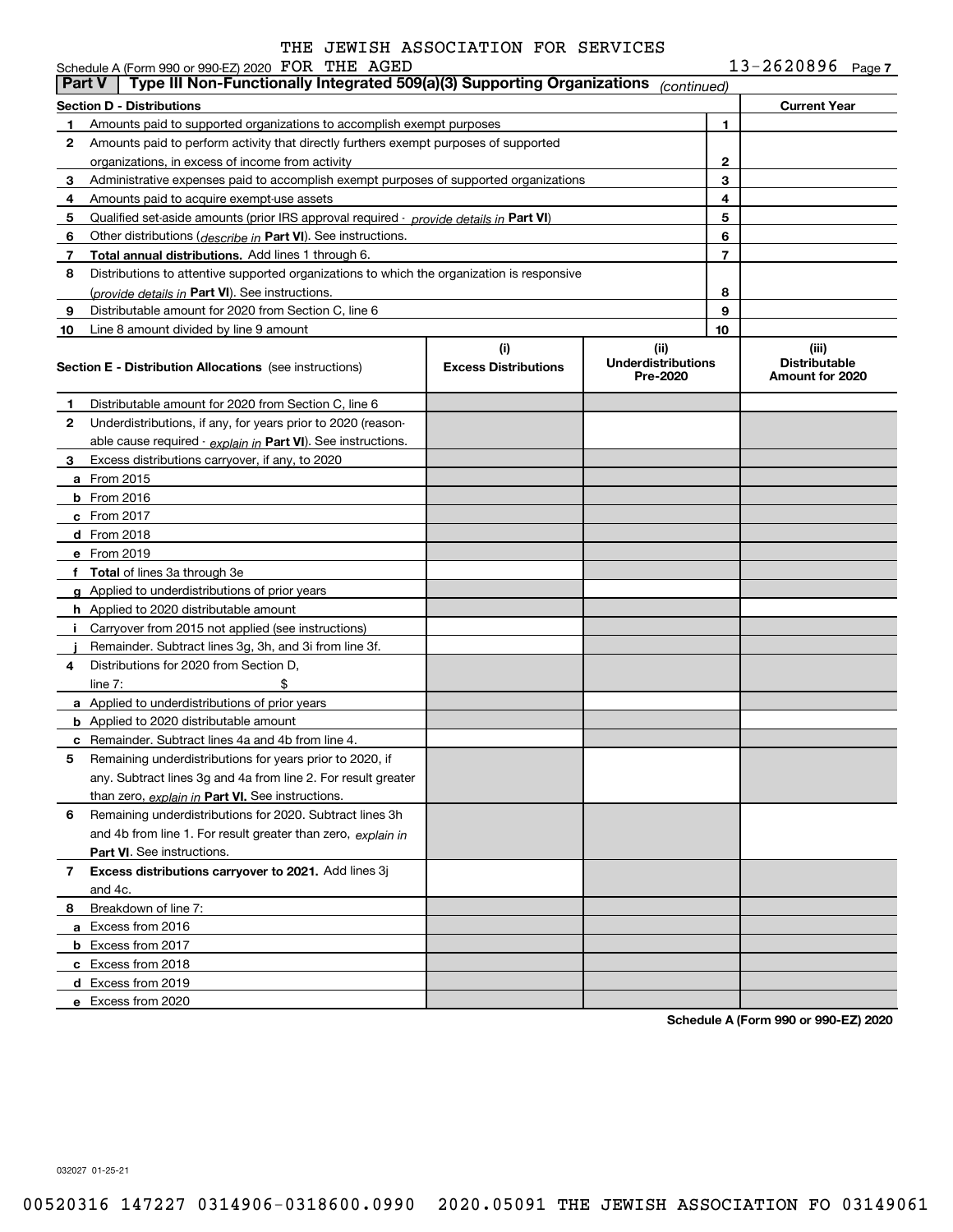Part VI | Supplemental Information. Provide the explanations required by Part II, line 10; Part II, line 17a or 17b; Part III, line 12; Part IV, Section A, lines 1, 2, 3b, 3c, 4b, 4c, 5a, 6, 9a, 9b, 9c, 11a, 11b, and 11c; Part IV, Section B, lines 1 and 2; Part IV, Section C, line 1; Part IV, Section D, lines 2 and 3; Part IV, Section E, lines 1c, 2a, 2b, 3a, and 3b; Part V, line 1; Part V, Section B, line 1e; Part V, Section D, lines 5, 6, and 8; and Part V, Section E, lines 2, 5, and 6. Also complete this part for any additional information. (See instructions.)

SCHEDULE A, PART II, LINE 10, EXPLANATION FOR OTHER INCOME:

| FUNDRAISING             |                                                                                                                                                                                                                                          |
|-------------------------|------------------------------------------------------------------------------------------------------------------------------------------------------------------------------------------------------------------------------------------|
| 2016 AMOUNT: \$         | 44,175.                                                                                                                                                                                                                                  |
| 2017 AMOUNT: \$         | 262,821.                                                                                                                                                                                                                                 |
| 2018 AMOUNT: \$         | 142,050.                                                                                                                                                                                                                                 |
| 2019 AMOUNT: \$         | $-780.$                                                                                                                                                                                                                                  |
|                         |                                                                                                                                                                                                                                          |
| MISCELLANEOUS           |                                                                                                                                                                                                                                          |
| 2016 AMOUNT: \$         | 369, 333.                                                                                                                                                                                                                                |
| 2017 AMOUNT: \$         | 112, 169.<br><u> 1989 - John Stein, mars and de Britain and de Britain and de Britain and de Britain and de Britain and de Br</u>                                                                                                        |
| 2018 AMOUNT: \$         | 108,731.<br>and the control of the control of the control of the control of the control of the control of the control of the                                                                                                             |
| 2019 AMOUNT: \$         | 100, 314.                                                                                                                                                                                                                                |
| 2020 AMOUNT: \$         | 18,444.<br>the control of the control of the control of the control of the control of the control of the control of the control of the control of the control of the control of the control of the control of the control of the control |
|                         |                                                                                                                                                                                                                                          |
| INSURANCE REIMBURSEMENT |                                                                                                                                                                                                                                          |
| 2018 AMOUNT: \$         | 11,239.<br><u> 1989 - Johann Harry Barn, mars ar breist fan de Amerikaanske kommunenter oan de Fryske kommunente fan de Frys</u>                                                                                                         |
| 2019 AMOUNT: \$         | 68,412.<br>the control of the control of the control of the control of the control of the control of the control of the control of the control of the control of the control of the control of the control of the control of the control |
|                         |                                                                                                                                                                                                                                          |
|                         |                                                                                                                                                                                                                                          |
|                         |                                                                                                                                                                                                                                          |
|                         |                                                                                                                                                                                                                                          |
|                         |                                                                                                                                                                                                                                          |
|                         |                                                                                                                                                                                                                                          |
|                         |                                                                                                                                                                                                                                          |
|                         |                                                                                                                                                                                                                                          |
|                         |                                                                                                                                                                                                                                          |
|                         | Schodule A (Form 000 or 000 EZ) 2020                                                                                                                                                                                                     |

032028 01-25-21

**Schedule A (Form 990 or 990-EZ) 2020**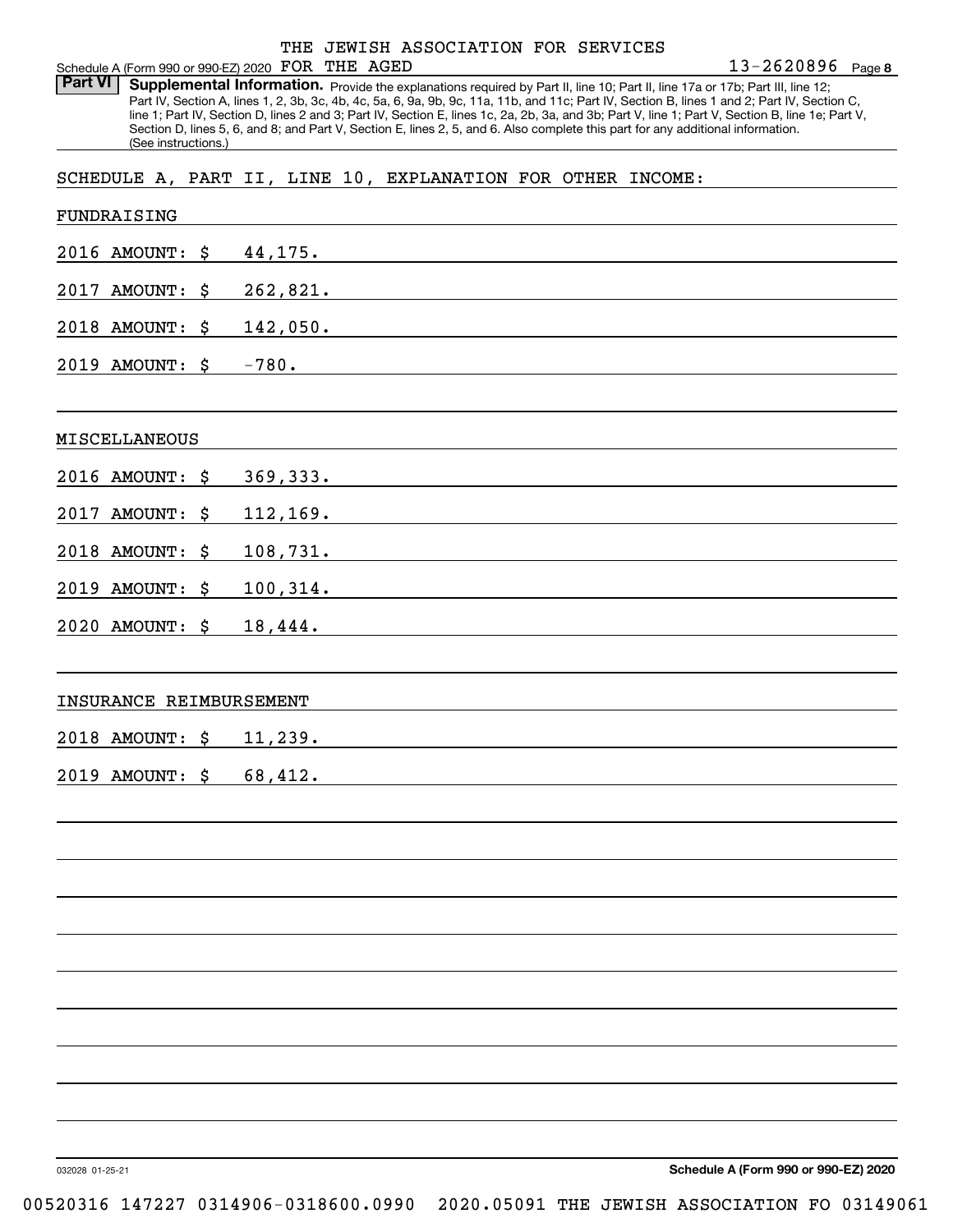Department of the Treasury Internal Revenue Service **(Form 990, 990-EZ, or 990-PF)**

# **Schedule B Schedule of Contributors**

**| Attach to Form 990, Form 990-EZ, or Form 990-PF. | Go to www.irs.gov/Form990 for the latest information.** OMB No. 1545-0047

| ₽<br>Л | Λ | ÷<br>J<br>17 | I |
|--------|---|--------------|---|
|        |   |              |   |

**Employer identification number**

**Organization type** (check one):

|  | THE JEWISH ASSOCIATION FOR SERVICES |  |
|--|-------------------------------------|--|
|  |                                     |  |

|  | FOR THE AGED |  |
|--|--------------|--|
|  |              |  |

13-2620896

| Filers of:         | Section:                                                                    |
|--------------------|-----------------------------------------------------------------------------|
| Form 990 or 990-EZ | $\boxed{\text{X}}$ 501(c)( 3) (enter number) organization                   |
|                    | $4947(a)(1)$ nonexempt charitable trust not treated as a private foundation |
|                    | 527 political organization                                                  |
| Form 990-PF        | 501(c)(3) exempt private foundation                                         |
|                    | 4947(a)(1) nonexempt charitable trust treated as a private foundation       |
|                    | 501(c)(3) taxable private foundation                                        |

Check if your organization is covered by the **General Rule** or a **Special Rule. Note:**  Only a section 501(c)(7), (8), or (10) organization can check boxes for both the General Rule and a Special Rule. See instructions.

### **General Rule**

 $\mathcal{L}^{\text{max}}$ 

For an organization filing Form 990, 990-EZ, or 990-PF that received, during the year, contributions totaling \$5,000 or more (in money or property) from any one contributor. Complete Parts I and II. See instructions for determining a contributor's total contributions.

#### **Special Rules**

any one contributor, during the year, total contributions of the greater of  $\,$  (1) \$5,000; or **(2)** 2% of the amount on (i) Form 990, Part VIII, line 1h;  $\boxed{\textbf{X}}$  For an organization described in section 501(c)(3) filing Form 990 or 990-EZ that met the 33 1/3% support test of the regulations under sections 509(a)(1) and 170(b)(1)(A)(vi), that checked Schedule A (Form 990 or 990-EZ), Part II, line 13, 16a, or 16b, and that received from or (ii) Form 990-EZ, line 1. Complete Parts I and II.

For an organization described in section 501(c)(7), (8), or (10) filing Form 990 or 990-EZ that received from any one contributor, during the year, total contributions of more than \$1,000 exclusively for religious, charitable, scientific, literary, or educational purposes, or for the prevention of cruelty to children or animals. Complete Parts I (entering "N/A" in column (b) instead of the contributor name and address), II, and III.  $\mathcal{L}^{\text{max}}$ 

purpose. Don't complete any of the parts unless the **General Rule** applies to this organization because it received *nonexclusively* year, contributions <sub>exclusively</sub> for religious, charitable, etc., purposes, but no such contributions totaled more than \$1,000. If this box is checked, enter here the total contributions that were received during the year for an  $\;$ exclusively religious, charitable, etc., For an organization described in section 501(c)(7), (8), or (10) filing Form 990 or 990-EZ that received from any one contributor, during the religious, charitable, etc., contributions totaling \$5,000 or more during the year  $\Box$ — $\Box$   $\Box$  $\mathcal{L}^{\text{max}}$ 

**Caution:**  An organization that isn't covered by the General Rule and/or the Special Rules doesn't file Schedule B (Form 990, 990-EZ, or 990-PF),  **must** but it answer "No" on Part IV, line 2, of its Form 990; or check the box on line H of its Form 990-EZ or on its Form 990-PF, Part I, line 2, to certify that it doesn't meet the filing requirements of Schedule B (Form 990, 990-EZ, or 990-PF).

**For Paperwork Reduction Act Notice, see the instructions for Form 990, 990-EZ, or 990-PF. Schedule B (Form 990, 990-EZ, or 990-PF) (2020)** LHA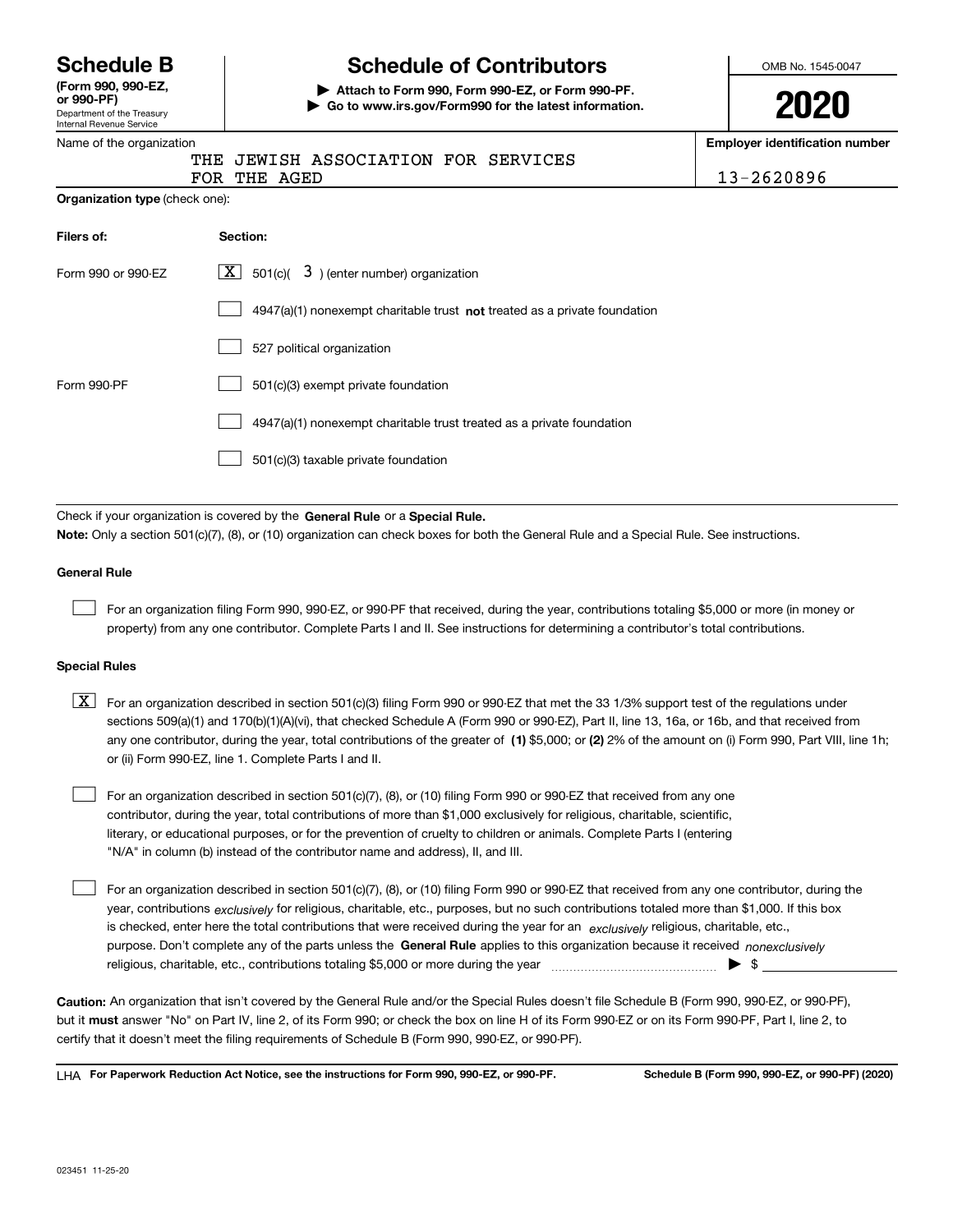# Schedule B (Form 990, 990-EZ, or 990-PF) (2020) **Page 2** Page 2

|                       | Schedule B (Form 990, 990-EZ, or 990-PF) (2020)                                                                  |                                                                     | Page 2                                                                                                  |
|-----------------------|------------------------------------------------------------------------------------------------------------------|---------------------------------------------------------------------|---------------------------------------------------------------------------------------------------------|
|                       | Name of organization<br>THE JEWISH ASSOCIATION FOR SERVICES<br>FOR THE AGED                                      |                                                                     | <b>Employer identification number</b><br>13-2620896                                                     |
| Part I                | Contributors (see instructions). Use duplicate copies of Part I if additional space is needed.                   |                                                                     |                                                                                                         |
| (a)<br>No.            | (b)<br>Name, address, and ZIP + 4                                                                                | (c)<br><b>Total contributions</b>                                   | (d)<br>Type of contribution                                                                             |
| 1                     | NYC DEPARTMENT FOR THE AGING<br><b>LAFAYETTE ST</b><br>2.<br>NEW YORK, NY 10007                                  | 24,468,944.<br>\$                                                   | $\mathbf{X}$<br>Person<br>Payroll<br>Noncash<br>(Complete Part II for<br>noncash contributions.)        |
| (a)                   | (b)                                                                                                              | (c)                                                                 | (d)                                                                                                     |
| No.<br>$\overline{a}$ | Name, address, and ZIP + 4<br>NYC DEPARTMENT OF HEALTH AND MENTAL<br><b>HYGINE</b><br>28TH ST 14TH FLOOR<br>4209 | <b>Total contributions</b><br>1,223,966.<br>$$\tilde{\phantom{a}}$$ | Type of contribution<br>$\mathbf{X}$<br>Person<br>Payroll<br>Noncash                                    |
|                       | LONG ISLAND CITY, NY 11101                                                                                       |                                                                     | (Complete Part II for<br>noncash contributions.)                                                        |
| (a)<br>No.            | (b)<br>Name, address, and ZIP + 4                                                                                | (c)<br><b>Total contributions</b>                                   | (d)<br>Type of contribution                                                                             |
| 3                     | NYC HUMAN RESOURCES ADMINISTRATION<br>132 W. 125TH STREET, 5TH FLOOR<br>NEW YORK, NY 10027                       | \$11,140,622.                                                       | $\mathbf{X}$<br>Person<br>Payroll<br>Noncash<br>(Complete Part II for<br>noncash contributions.)        |
| (a)<br>No.            | (b)<br>Name, address, and ZIP + 4                                                                                | (c)<br><b>Total contributions</b>                                   | (d)<br>Type of contribution                                                                             |
| 4                     | <b>UJA FEDERATION</b><br><b>EAST 59TH STREET</b><br>130<br>NEW YORK, NY 10022                                    | 3,072,134.<br>\$                                                    | $\mathbf{X}$<br>Person<br><b>Payroll</b><br>Noncash<br>(Complete Part II for<br>noncash contributions.) |
| (a)<br>No.            | (b)<br>Name, address, and ZIP + 4                                                                                | (c)<br><b>Total contributions</b>                                   | (d)<br>Type of contribution                                                                             |
|                       |                                                                                                                  | \$                                                                  | Person<br>Payroll<br>Noncash<br>(Complete Part II for<br>noncash contributions.)                        |
| (a)<br>No.            | (b)<br>Name, address, and ZIP + 4                                                                                | (c)<br><b>Total contributions</b>                                   | (d)<br>Type of contribution                                                                             |
|                       |                                                                                                                  | \$                                                                  | Person<br>Payroll<br>Noncash<br>(Complete Part II for<br>noncash contributions.)                        |

023452 11-25-20 **Schedule B (Form 990, 990-EZ, or 990-PF) (2020)**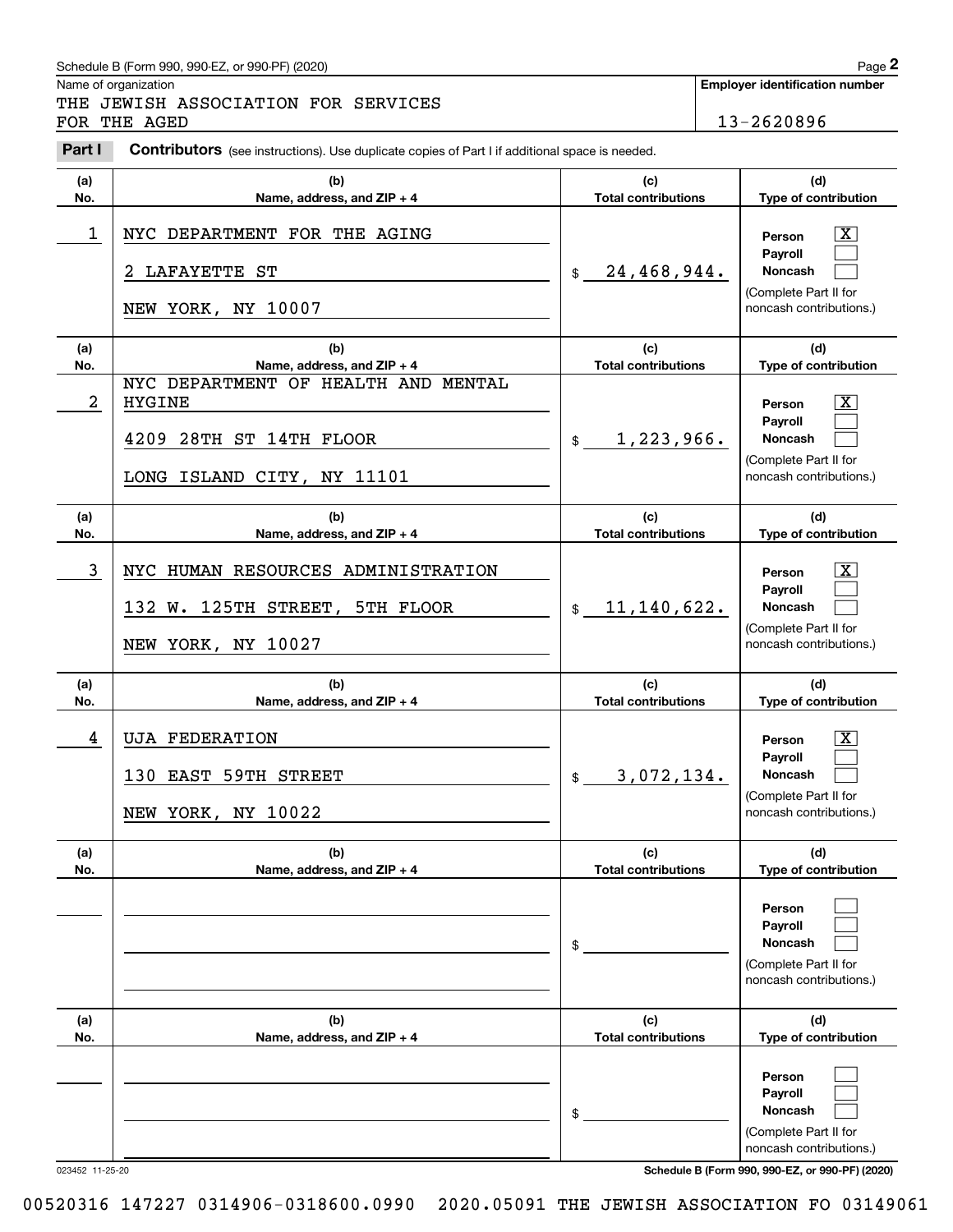| Name of organization         | Schedule B (Form 990, 990-EZ, or 990-PF) (2020)<br>THE JEWISH ASSOCIATION FOR SERVICES              |                                                 | Page 3<br><b>Employer identification number</b> |  |
|------------------------------|-----------------------------------------------------------------------------------------------------|-------------------------------------------------|-------------------------------------------------|--|
|                              | FOR THE AGED                                                                                        |                                                 | 13-2620896                                      |  |
| Part II                      | Noncash Property (see instructions). Use duplicate copies of Part II if additional space is needed. |                                                 |                                                 |  |
| (a)<br>No.<br>from<br>Part I | (b)<br>Description of noncash property given                                                        | (c)<br>FMV (or estimate)<br>(See instructions.) | (d)<br>Date received                            |  |
|                              |                                                                                                     | \$                                              |                                                 |  |
| (a)<br>No.<br>from<br>Part I | (b)<br>Description of noncash property given                                                        | (c)<br>FMV (or estimate)<br>(See instructions.) | (d)<br>Date received                            |  |
|                              |                                                                                                     | \$                                              |                                                 |  |
| (a)<br>No.<br>from<br>Part I | (b)<br>Description of noncash property given                                                        | (c)<br>FMV (or estimate)<br>(See instructions.) | (d)<br>Date received                            |  |
|                              |                                                                                                     | \$                                              |                                                 |  |
| (a)<br>No.<br>from<br>Part I | (b)<br>Description of noncash property given                                                        | (c)<br>FMV (or estimate)<br>(See instructions.) | (d)<br>Date received                            |  |
|                              |                                                                                                     | \$                                              |                                                 |  |
| (a)<br>No.<br>from<br>Part I | (b)<br>Description of noncash property given                                                        | (c)<br>FMV (or estimate)<br>(See instructions.) | (d)<br>Date received                            |  |
|                              |                                                                                                     | \$                                              |                                                 |  |
| (a)<br>No.<br>from<br>Part I | (b)<br>Description of noncash property given                                                        | (c)<br>FMV (or estimate)<br>(See instructions.) | (d)<br>Date received                            |  |
|                              |                                                                                                     | \$                                              |                                                 |  |

023453 11-25-20 **Schedule B (Form 990, 990-EZ, or 990-PF) (2020)**

00520316 147227 0314906-0318600.0990 2020.05091 THE JEWISH ASSOCIATION FO 03149061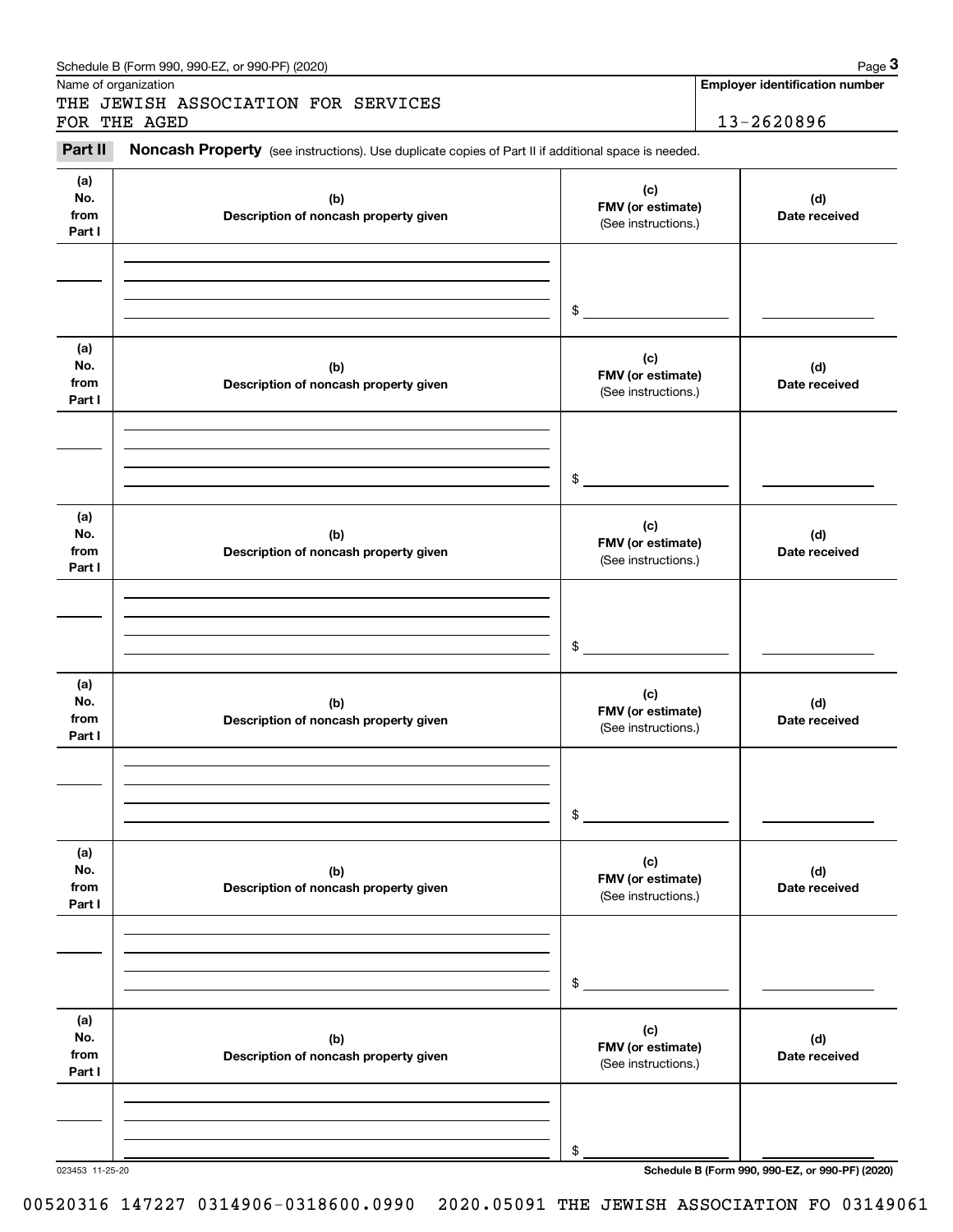|                           | Schedule B (Form 990, 990-EZ, or 990-PF) (2020)                                                                                                                                                                                                                                                 |                      | Page 4                                                                                                                                                         |
|---------------------------|-------------------------------------------------------------------------------------------------------------------------------------------------------------------------------------------------------------------------------------------------------------------------------------------------|----------------------|----------------------------------------------------------------------------------------------------------------------------------------------------------------|
|                           | Name of organization                                                                                                                                                                                                                                                                            |                      | <b>Employer identification number</b>                                                                                                                          |
|                           | THE JEWISH ASSOCIATION FOR SERVICES                                                                                                                                                                                                                                                             |                      |                                                                                                                                                                |
|                           | FOR THE AGED                                                                                                                                                                                                                                                                                    |                      | 13-2620896                                                                                                                                                     |
| Part III                  | from any one contributor. Complete columns (a) through (e) and the following line entry. For organizations<br>completing Part III, enter the total of exclusively religious, charitable, etc., contributions of \$1,000 or less for the year. (Enter this info. once.) $\blacktriangleright$ \$ |                      | Exclusively religious, charitable, etc., contributions to organizations described in section 501(c)(7), (8), or (10) that total more than \$1,000 for the year |
|                           | Use duplicate copies of Part III if additional space is needed.                                                                                                                                                                                                                                 |                      |                                                                                                                                                                |
| (a) No.<br>from<br>Part I | (b) Purpose of gift                                                                                                                                                                                                                                                                             | (c) Use of gift      | (d) Description of how gift is held                                                                                                                            |
|                           |                                                                                                                                                                                                                                                                                                 |                      |                                                                                                                                                                |
|                           |                                                                                                                                                                                                                                                                                                 | (e) Transfer of gift |                                                                                                                                                                |
|                           | Transferee's name, address, and ZIP + 4                                                                                                                                                                                                                                                         |                      | Relationship of transferor to transferee                                                                                                                       |
|                           |                                                                                                                                                                                                                                                                                                 |                      |                                                                                                                                                                |
| (a) No.<br>from<br>Part I | (b) Purpose of gift                                                                                                                                                                                                                                                                             | (c) Use of gift      | (d) Description of how gift is held                                                                                                                            |
|                           |                                                                                                                                                                                                                                                                                                 |                      |                                                                                                                                                                |
|                           |                                                                                                                                                                                                                                                                                                 | (e) Transfer of gift |                                                                                                                                                                |
|                           | Transferee's name, address, and ZIP + 4                                                                                                                                                                                                                                                         |                      | Relationship of transferor to transferee                                                                                                                       |
|                           |                                                                                                                                                                                                                                                                                                 |                      |                                                                                                                                                                |
|                           |                                                                                                                                                                                                                                                                                                 |                      |                                                                                                                                                                |
| (a) No.<br>from<br>Part I | (b) Purpose of gift                                                                                                                                                                                                                                                                             | (c) Use of gift      | (d) Description of how gift is held                                                                                                                            |
|                           |                                                                                                                                                                                                                                                                                                 |                      |                                                                                                                                                                |
|                           |                                                                                                                                                                                                                                                                                                 | (e) Transfer of gift |                                                                                                                                                                |
|                           | Transferee's name, address, and $ZIP + 4$                                                                                                                                                                                                                                                       |                      | Relationship of transferor to transferee                                                                                                                       |
|                           |                                                                                                                                                                                                                                                                                                 |                      |                                                                                                                                                                |
|                           |                                                                                                                                                                                                                                                                                                 |                      |                                                                                                                                                                |
| (a) No.<br>from<br>Part I | (b) Purpose of gift                                                                                                                                                                                                                                                                             | (c) Use of gift      | (d) Description of how gift is held                                                                                                                            |
|                           |                                                                                                                                                                                                                                                                                                 |                      |                                                                                                                                                                |
|                           |                                                                                                                                                                                                                                                                                                 | (e) Transfer of gift |                                                                                                                                                                |
|                           | Transferee's name, address, and $ZIP + 4$                                                                                                                                                                                                                                                       |                      | Relationship of transferor to transferee                                                                                                                       |
|                           |                                                                                                                                                                                                                                                                                                 |                      |                                                                                                                                                                |

Schedule B (Form 990, 990-EZ, or 990-PF) (2020) Page 4

**Schedule B (Form 990, 990-EZ, or 990-PF) (2020)**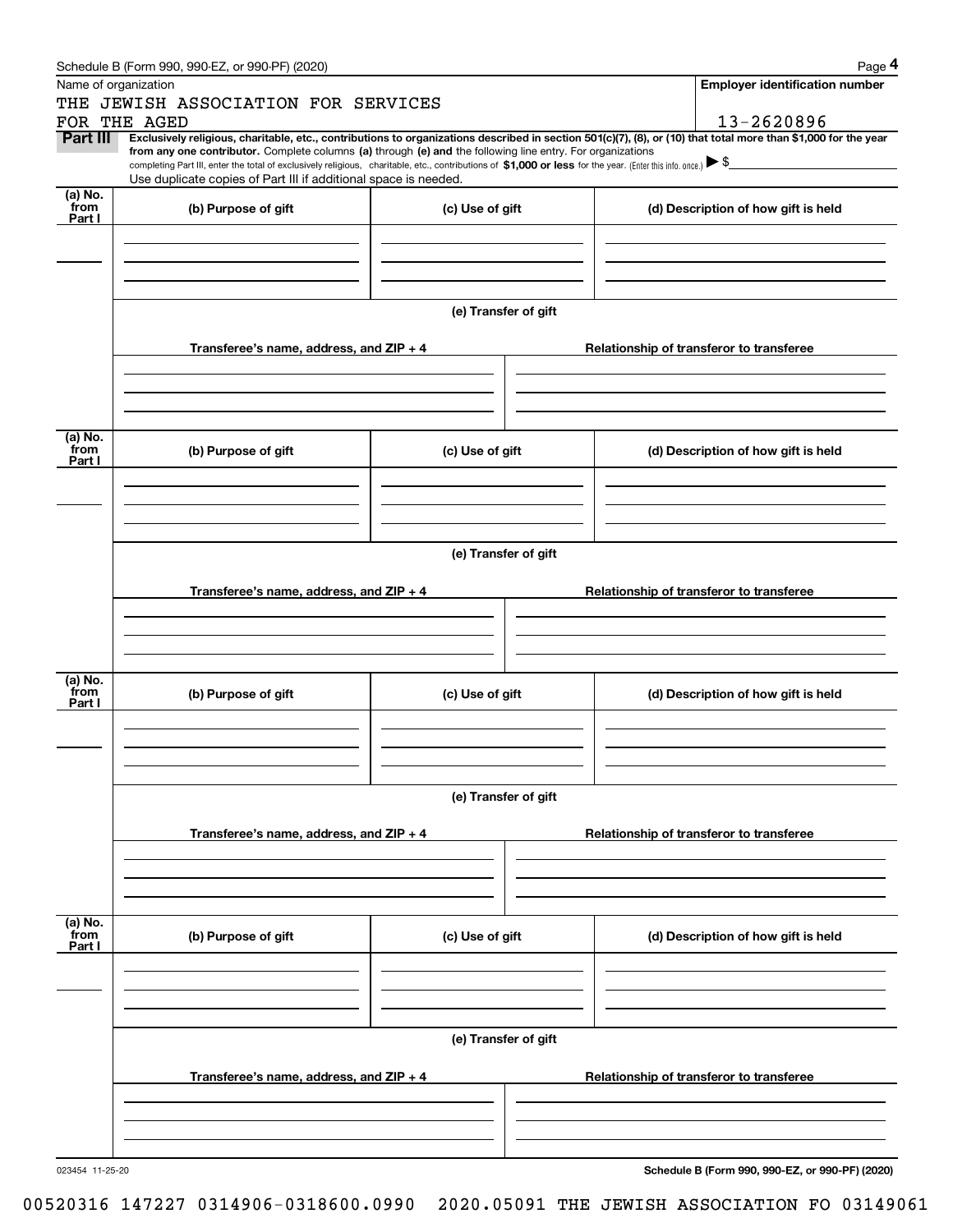|                | <b>SCHEDULE D</b>                                      |                                                                                                        | <b>Supplemental Financial Statements</b>                                                                                                                                                                                                      | OMB No. 1545-0047                                  |
|----------------|--------------------------------------------------------|--------------------------------------------------------------------------------------------------------|-----------------------------------------------------------------------------------------------------------------------------------------------------------------------------------------------------------------------------------------------|----------------------------------------------------|
|                | (Form 990)                                             |                                                                                                        | Complete if the organization answered "Yes" on Form 990,<br>Part IV, line 6, 7, 8, 9, 10, 11a, 11b, 11c, 11d, 11e, 11f, 12a, or 12b.                                                                                                          |                                                    |
|                | Department of the Treasury<br>Internal Revenue Service |                                                                                                        | Attach to Form 990.<br>Go to www.irs.gov/Form990 for instructions and the latest information.                                                                                                                                                 | Open to Public<br>Inspection                       |
|                | Name of the organization                               | THE JEWISH ASSOCIATION FOR SERVICES                                                                    |                                                                                                                                                                                                                                               | <b>Employer identification number</b>              |
|                |                                                        | FOR THE AGED                                                                                           |                                                                                                                                                                                                                                               | 13-2620896                                         |
| Part I         |                                                        |                                                                                                        | Organizations Maintaining Donor Advised Funds or Other Similar Funds or Accounts. Complete if the                                                                                                                                             |                                                    |
|                |                                                        | organization answered "Yes" on Form 990, Part IV, line 6.                                              |                                                                                                                                                                                                                                               |                                                    |
|                |                                                        |                                                                                                        | (a) Donor advised funds                                                                                                                                                                                                                       | (b) Funds and other accounts                       |
| 1<br>2         |                                                        | Aggregate value of contributions to (during year)                                                      |                                                                                                                                                                                                                                               |                                                    |
| з              |                                                        | Aggregate value of grants from (during year)                                                           |                                                                                                                                                                                                                                               |                                                    |
| 4              |                                                        |                                                                                                        |                                                                                                                                                                                                                                               |                                                    |
| 5              |                                                        |                                                                                                        | Did the organization inform all donors and donor advisors in writing that the assets held in donor advised funds                                                                                                                              |                                                    |
|                |                                                        |                                                                                                        |                                                                                                                                                                                                                                               | Yes<br>No                                          |
| 6              |                                                        |                                                                                                        | Did the organization inform all grantees, donors, and donor advisors in writing that grant funds can be used only                                                                                                                             |                                                    |
|                |                                                        |                                                                                                        | for charitable purposes and not for the benefit of the donor or donor advisor, or for any other purpose conferring                                                                                                                            |                                                    |
|                | impermissible private benefit?                         |                                                                                                        |                                                                                                                                                                                                                                               | Yes<br>No.                                         |
| <b>Part II</b> |                                                        |                                                                                                        | Conservation Easements. Complete if the organization answered "Yes" on Form 990, Part IV, line 7.                                                                                                                                             |                                                    |
| 1              |                                                        | Purpose(s) of conservation easements held by the organization (check all that apply).                  |                                                                                                                                                                                                                                               |                                                    |
|                |                                                        | Preservation of land for public use (for example, recreation or education)                             |                                                                                                                                                                                                                                               | Preservation of a historically important land area |
|                |                                                        | Protection of natural habitat                                                                          | Preservation of a certified historic structure                                                                                                                                                                                                |                                                    |
|                |                                                        | Preservation of open space                                                                             |                                                                                                                                                                                                                                               |                                                    |
| 2              |                                                        |                                                                                                        | Complete lines 2a through 2d if the organization held a qualified conservation contribution in the form of a conservation easement on the last                                                                                                |                                                    |
| а              | day of the tax year.                                   |                                                                                                        |                                                                                                                                                                                                                                               | Held at the End of the Tax Year<br>2a              |
| b              |                                                        | Total acreage restricted by conservation easements                                                     |                                                                                                                                                                                                                                               | 2b                                                 |
| с              |                                                        |                                                                                                        |                                                                                                                                                                                                                                               | 2c                                                 |
| d              |                                                        |                                                                                                        | Number of conservation easements included in (c) acquired after 7/25/06, and not on a historic structure                                                                                                                                      |                                                    |
|                |                                                        |                                                                                                        | listed in the National Register [111] Marshall Register [11] Marshall Register [11] Marshall Register [11] Marshall Register [11] Marshall Register [11] Marshall Register [11] Marshall Register [11] Marshall Register [11]                 | 2d                                                 |
| 3              |                                                        |                                                                                                        | Number of conservation easements modified, transferred, released, extinguished, or terminated by the organization during the tax                                                                                                              |                                                    |
|                | $year \triangleright$                                  |                                                                                                        |                                                                                                                                                                                                                                               |                                                    |
| 4              |                                                        | Number of states where property subject to conservation easement is located                            |                                                                                                                                                                                                                                               |                                                    |
| 5              |                                                        | Does the organization have a written policy regarding the periodic monitoring, inspection, handling of |                                                                                                                                                                                                                                               |                                                    |
|                |                                                        | violations, and enforcement of the conservation easements it holds?                                    |                                                                                                                                                                                                                                               | No<br>Yes                                          |
| 6              |                                                        |                                                                                                        | Staff and volunteer hours devoted to monitoring, inspecting, handling of violations, and enforcing conservation easements during the year                                                                                                     |                                                    |
|                |                                                        |                                                                                                        | Amount of expenses incurred in monitoring, inspecting, handling of violations, and enforcing conservation easements during the year                                                                                                           |                                                    |
| 7              | $\blacktriangleright$ \$                               |                                                                                                        |                                                                                                                                                                                                                                               |                                                    |
| 8              |                                                        |                                                                                                        | Does each conservation easement reported on line 2(d) above satisfy the requirements of section 170(h)(4)(B)(i)                                                                                                                               |                                                    |
|                |                                                        |                                                                                                        |                                                                                                                                                                                                                                               | Yes<br>No                                          |
| 9              |                                                        |                                                                                                        | In Part XIII, describe how the organization reports conservation easements in its revenue and expense statement and                                                                                                                           |                                                    |
|                |                                                        |                                                                                                        | balance sheet, and include, if applicable, the text of the footnote to the organization's financial statements that describes the                                                                                                             |                                                    |
|                |                                                        | organization's accounting for conservation easements.                                                  |                                                                                                                                                                                                                                               |                                                    |
|                | Part III                                               |                                                                                                        | Organizations Maintaining Collections of Art, Historical Treasures, or Other Similar Assets.                                                                                                                                                  |                                                    |
|                |                                                        | Complete if the organization answered "Yes" on Form 990, Part IV, line 8.                              |                                                                                                                                                                                                                                               |                                                    |
|                |                                                        |                                                                                                        | 1a If the organization elected, as permitted under FASB ASC 958, not to report in its revenue statement and balance sheet works                                                                                                               |                                                    |
|                |                                                        |                                                                                                        | of art, historical treasures, or other similar assets held for public exhibition, education, or research in furtherance of public                                                                                                             |                                                    |
| b              |                                                        |                                                                                                        | service, provide in Part XIII the text of the footnote to its financial statements that describes these items.<br>If the organization elected, as permitted under FASB ASC 958, to report in its revenue statement and balance sheet works of |                                                    |
|                |                                                        |                                                                                                        | art, historical treasures, or other similar assets held for public exhibition, education, or research in furtherance of public service,                                                                                                       |                                                    |
|                |                                                        | provide the following amounts relating to these items:                                                 |                                                                                                                                                                                                                                               |                                                    |
|                |                                                        |                                                                                                        |                                                                                                                                                                                                                                               | $\frac{1}{2}$                                      |
|                |                                                        | (ii) Assets included in Form 990, Part X                                                               |                                                                                                                                                                                                                                               | $\blacktriangleright$ s                            |
| 2              |                                                        |                                                                                                        | If the organization received or held works of art, historical treasures, or other similar assets for financial gain, provide                                                                                                                  |                                                    |
|                |                                                        | the following amounts required to be reported under FASB ASC 958 relating to these items:              |                                                                                                                                                                                                                                               |                                                    |
| а              |                                                        |                                                                                                        |                                                                                                                                                                                                                                               | \$                                                 |
|                |                                                        |                                                                                                        |                                                                                                                                                                                                                                               | -\$                                                |
|                |                                                        | LHA For Paperwork Reduction Act Notice, see the Instructions for Form 990.                             |                                                                                                                                                                                                                                               | Schedule D (Form 990) 2020                         |
|                | 032051 12-01-20                                        |                                                                                                        |                                                                                                                                                                                                                                               |                                                    |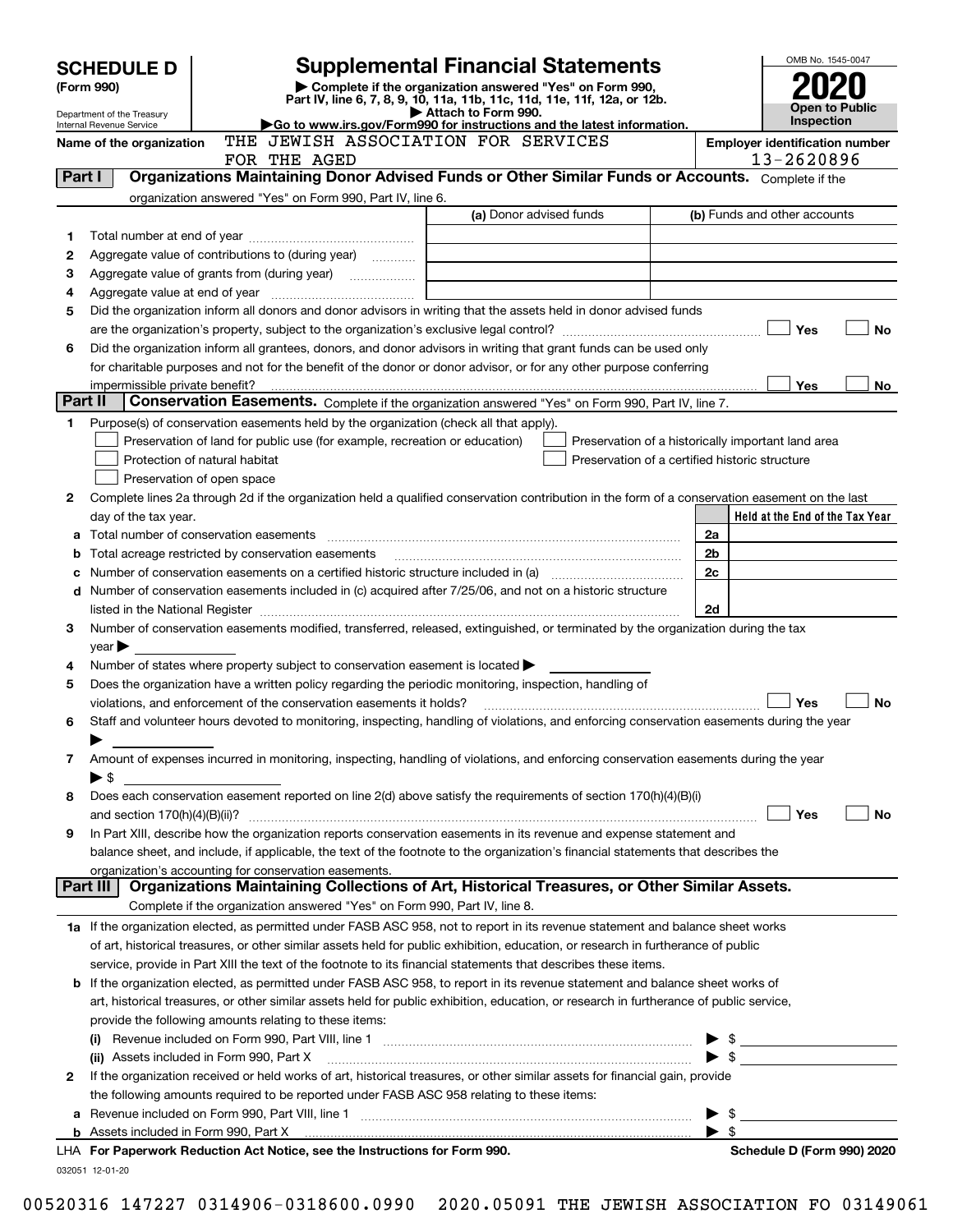|               |                                                                                                                                                                                                                                | THE JEWISH ASSOCIATION FOR SERVICES     |                               |                                                                                                                                                                                                                                |                                 |          |               |                                              |                         |
|---------------|--------------------------------------------------------------------------------------------------------------------------------------------------------------------------------------------------------------------------------|-----------------------------------------|-------------------------------|--------------------------------------------------------------------------------------------------------------------------------------------------------------------------------------------------------------------------------|---------------------------------|----------|---------------|----------------------------------------------|-------------------------|
|               | FOR THE AGED<br>Schedule D (Form 990) 2020                                                                                                                                                                                     |                                         |                               |                                                                                                                                                                                                                                |                                 |          |               | $13 - 2620896$ Page 2                        |                         |
|               | Organizations Maintaining Collections of Art, Historical Treasures, or Other Similar Assets (continued)<br>Part III                                                                                                            |                                         |                               |                                                                                                                                                                                                                                |                                 |          |               |                                              |                         |
| 3             | Using the organization's acquisition, accession, and other records, check any of the following that make significant use of its                                                                                                |                                         |                               |                                                                                                                                                                                                                                |                                 |          |               |                                              |                         |
|               | collection items (check all that apply):                                                                                                                                                                                       |                                         |                               |                                                                                                                                                                                                                                |                                 |          |               |                                              |                         |
| a             | Public exhibition                                                                                                                                                                                                              |                                         |                               | Loan or exchange program                                                                                                                                                                                                       |                                 |          |               |                                              |                         |
| b             | Scholarly research                                                                                                                                                                                                             | е                                       |                               | Other and the control of the control of the control of the control of the control of the control of the control of the control of the control of the control of the control of the control of the control of the control of th |                                 |          |               |                                              |                         |
| c             | Preservation for future generations                                                                                                                                                                                            |                                         |                               |                                                                                                                                                                                                                                |                                 |          |               |                                              |                         |
|               | Provide a description of the organization's collections and explain how they further the organization's exempt purpose in Part XIII.                                                                                           |                                         |                               |                                                                                                                                                                                                                                |                                 |          |               |                                              |                         |
| 5             | During the year, did the organization solicit or receive donations of art, historical treasures, or other similar assets                                                                                                       |                                         |                               |                                                                                                                                                                                                                                |                                 |          |               |                                              |                         |
|               | to be sold to raise funds rather than to be maintained as part of the organization's collection?                                                                                                                               |                                         |                               |                                                                                                                                                                                                                                |                                 |          |               | Yes                                          | No                      |
|               | Part IV<br>Escrow and Custodial Arrangements. Complete if the organization answered "Yes" on Form 990, Part IV, line 9, or<br>reported an amount on Form 990, Part X, line 21.                                                 |                                         |                               |                                                                                                                                                                                                                                |                                 |          |               |                                              |                         |
|               |                                                                                                                                                                                                                                |                                         |                               |                                                                                                                                                                                                                                |                                 |          |               |                                              |                         |
|               | 1a Is the organization an agent, trustee, custodian or other intermediary for contributions or other assets not included                                                                                                       |                                         |                               |                                                                                                                                                                                                                                |                                 |          |               |                                              | $\boxed{\text{X}}$ No   |
|               | b If "Yes," explain the arrangement in Part XIII and complete the following table:                                                                                                                                             |                                         |                               |                                                                                                                                                                                                                                |                                 |          |               | Yes                                          |                         |
|               |                                                                                                                                                                                                                                |                                         |                               |                                                                                                                                                                                                                                |                                 |          |               |                                              |                         |
|               |                                                                                                                                                                                                                                |                                         |                               |                                                                                                                                                                                                                                |                                 | 1c       |               | Amount                                       |                         |
|               | c Beginning balance measurements and the contract of the contract of the contract of the contract of the contract of the contract of the contract of the contract of the contract of the contract of the contract of the contr |                                         |                               |                                                                                                                                                                                                                                |                                 | 1d       |               |                                              |                         |
|               |                                                                                                                                                                                                                                |                                         |                               |                                                                                                                                                                                                                                |                                 | 1e       |               |                                              |                         |
|               | Distributions during the year manufactured and an according to the control of the control of the set of the set of the set of the set of the set of the set of the set of the set of the set of the set of the set of the set  |                                         |                               |                                                                                                                                                                                                                                |                                 | 1f       |               |                                              |                         |
|               | 2a Did the organization include an amount on Form 990, Part X, line 21, for escrow or custodial account liability?                                                                                                             |                                         |                               |                                                                                                                                                                                                                                |                                 |          |               | $\boxed{\text{X}}$ Yes                       | No                      |
|               | <b>b</b> If "Yes," explain the arrangement in Part XIII. Check here if the explanation has been provided on Part XIII                                                                                                          |                                         |                               |                                                                                                                                                                                                                                |                                 |          |               |                                              | $\overline{\mathbf{X}}$ |
| <b>Part V</b> | Endowment Funds. Complete if the organization answered "Yes" on Form 990, Part IV, line 10.                                                                                                                                    |                                         |                               |                                                                                                                                                                                                                                |                                 |          |               |                                              |                         |
|               |                                                                                                                                                                                                                                | (a) Current year                        | (b) Prior year                | (c) Two years back                                                                                                                                                                                                             |                                 |          |               | (d) Three years back $ $ (e) Four years back |                         |
| 1a            | Beginning of year balance                                                                                                                                                                                                      | 1,216,394.                              | 10,237,558.                   | 10,452,515.                                                                                                                                                                                                                    |                                 |          | 10, 371, 233. |                                              | 10, 111, 565.           |
|               |                                                                                                                                                                                                                                |                                         |                               |                                                                                                                                                                                                                                |                                 |          |               |                                              |                         |
|               | Net investment earnings, gains, and losses                                                                                                                                                                                     | 116,565.                                | 39,884.                       | 69,727.                                                                                                                                                                                                                        |                                 |          | 351,730.      |                                              | 540, 243.               |
|               | Grants or scholarships                                                                                                                                                                                                         |                                         |                               |                                                                                                                                                                                                                                |                                 |          |               |                                              |                         |
|               | e Other expenditures for facilities                                                                                                                                                                                            |                                         |                               |                                                                                                                                                                                                                                |                                 |          |               |                                              |                         |
|               |                                                                                                                                                                                                                                | 116, 565.                               | 9,061,048.                    | 284,684.                                                                                                                                                                                                                       |                                 |          | 270,448.      |                                              | 280,575.                |
|               |                                                                                                                                                                                                                                |                                         |                               |                                                                                                                                                                                                                                |                                 |          |               |                                              |                         |
|               | End of year balance                                                                                                                                                                                                            |                                         | $1, 216, 394.$ $1, 216, 394.$ | 10, 237, 558.                                                                                                                                                                                                                  |                                 |          | 10,452,515.   |                                              | 10, 371, 233.           |
| 2             | Provide the estimated percentage of the current year end balance (line 1g, column (a)) held as:                                                                                                                                |                                         |                               |                                                                                                                                                                                                                                |                                 |          |               |                                              |                         |
|               | Board designated or quasi-endowment                                                                                                                                                                                            |                                         | %                             |                                                                                                                                                                                                                                |                                 |          |               |                                              |                         |
|               | Permanent endowment $\blacktriangleright$ _____ 100                                                                                                                                                                            | $\%$                                    |                               |                                                                                                                                                                                                                                |                                 |          |               |                                              |                         |
|               | $\mathbf c$ Term endowment $\blacktriangleright$                                                                                                                                                                               | %                                       |                               |                                                                                                                                                                                                                                |                                 |          |               |                                              |                         |
|               | The percentages on lines 2a, 2b, and 2c should equal 100%.                                                                                                                                                                     |                                         |                               |                                                                                                                                                                                                                                |                                 |          |               |                                              |                         |
|               | 3a Are there endowment funds not in the possession of the organization that are held and administered for the organization                                                                                                     |                                         |                               |                                                                                                                                                                                                                                |                                 |          |               |                                              |                         |
|               | by:                                                                                                                                                                                                                            |                                         |                               |                                                                                                                                                                                                                                |                                 |          |               |                                              | Yes<br><u>No</u>        |
|               | (i)                                                                                                                                                                                                                            |                                         |                               |                                                                                                                                                                                                                                |                                 |          |               | 3a(i)                                        | X                       |
|               |                                                                                                                                                                                                                                |                                         |                               |                                                                                                                                                                                                                                |                                 |          |               | 3a(ii)                                       | $\overline{\mathbf{X}}$ |
|               |                                                                                                                                                                                                                                |                                         |                               |                                                                                                                                                                                                                                |                                 |          |               | 3b                                           |                         |
| 4             | Describe in Part XIII the intended uses of the organization's endowment funds.                                                                                                                                                 |                                         |                               |                                                                                                                                                                                                                                |                                 |          |               |                                              |                         |
|               | Land, Buildings, and Equipment.<br><b>Part VI</b>                                                                                                                                                                              |                                         |                               |                                                                                                                                                                                                                                |                                 |          |               |                                              |                         |
|               | Complete if the organization answered "Yes" on Form 990, Part IV, line 11a. See Form 990, Part X, line 10.                                                                                                                     |                                         |                               |                                                                                                                                                                                                                                |                                 |          |               |                                              |                         |
|               | Description of property                                                                                                                                                                                                        | (a) Cost or other<br>basis (investment) | basis (other)                 | (b) Cost or other                                                                                                                                                                                                              | (c) Accumulated<br>depreciation |          |               | (d) Book value                               |                         |
|               |                                                                                                                                                                                                                                |                                         |                               | 1,495.                                                                                                                                                                                                                         |                                 |          |               |                                              | 1,495.                  |
| b             |                                                                                                                                                                                                                                |                                         |                               |                                                                                                                                                                                                                                |                                 |          |               |                                              |                         |
|               |                                                                                                                                                                                                                                |                                         |                               | 456,370.                                                                                                                                                                                                                       |                                 | 316,842. |               |                                              | 139,528.                |
|               |                                                                                                                                                                                                                                |                                         |                               | 2, 132, 742.                                                                                                                                                                                                                   | 1,793,912.                      |          |               |                                              | 338,830.                |
|               |                                                                                                                                                                                                                                |                                         |                               |                                                                                                                                                                                                                                |                                 |          |               |                                              |                         |
|               |                                                                                                                                                                                                                                |                                         |                               |                                                                                                                                                                                                                                |                                 |          |               | <b>Calcadole D. (Fause 000) 0000</b>         | 479,853.                |
|               |                                                                                                                                                                                                                                |                                         |                               |                                                                                                                                                                                                                                |                                 |          |               |                                              |                         |

**Schedule D (Form 990) 2020**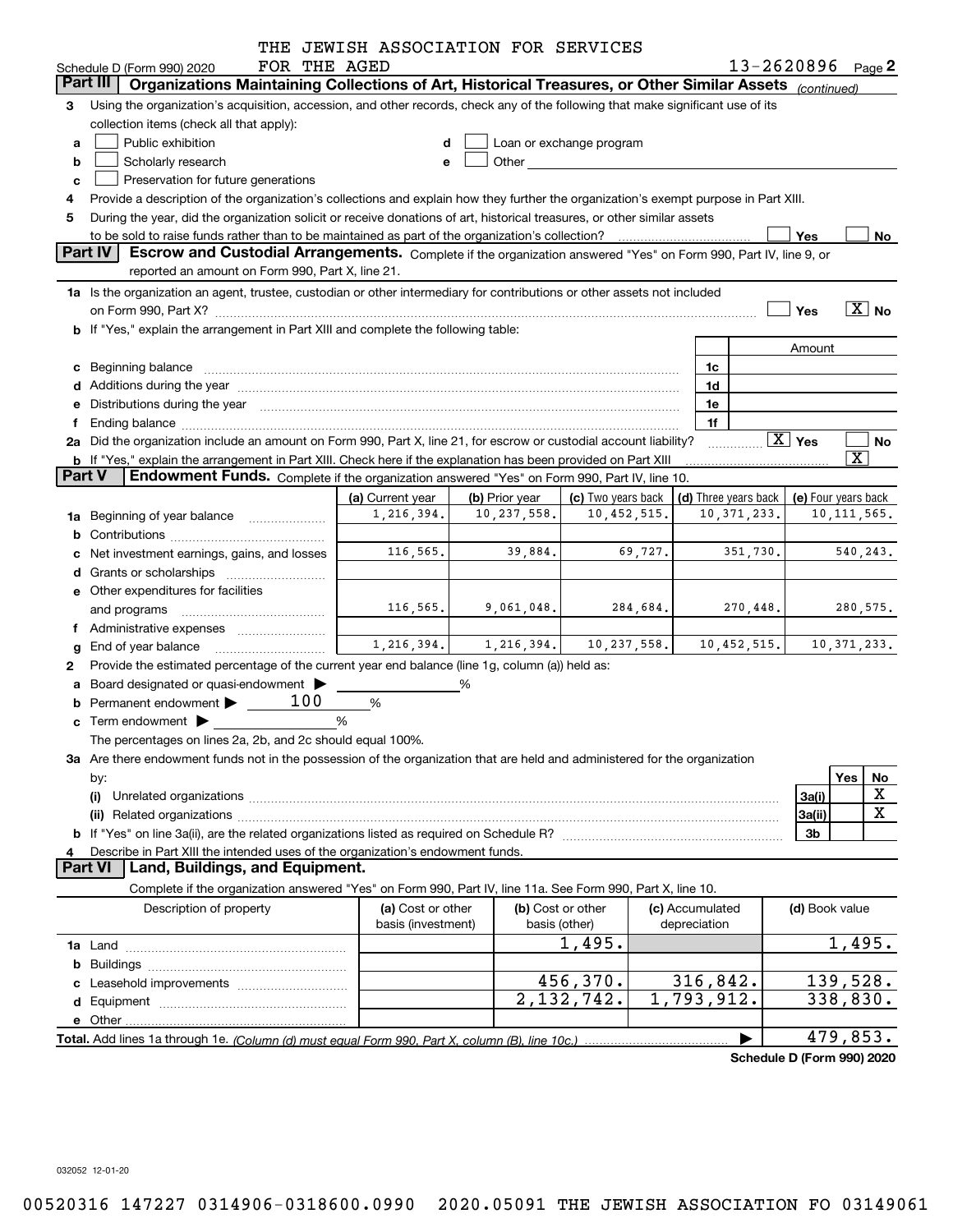|  |  | THE JEWISH ASSOCIATION FOR SERVICES |  |  |
|--|--|-------------------------------------|--|--|
|--|--|-------------------------------------|--|--|

| FOR THE AGED<br>Schedule D (Form 990) 2020                                                                                                           | $13 - 2620896$ Page 3 |  |                                                           |  |
|------------------------------------------------------------------------------------------------------------------------------------------------------|-----------------------|--|-----------------------------------------------------------|--|
| <b>Investments - Other Securities.</b><br><b>Part VIII</b>                                                                                           |                       |  |                                                           |  |
| Complete if the organization answered "Yes" on Form 990, Part IV, line 11b. See Form 990, Part X, line 12.                                           |                       |  |                                                           |  |
| (a) Description of security or category (including name of security)                                                                                 | (b) Book value        |  | (c) Method of valuation: Cost or end-of-year market value |  |
| (1) Financial derivatives                                                                                                                            |                       |  |                                                           |  |
| (2) Closely held equity interests<br>.                                                                                                               |                       |  |                                                           |  |
| $(3)$ Other                                                                                                                                          |                       |  |                                                           |  |
| (A) MILLENIUM INTERNATIONAL                                                                                                                          | 2, 257, 630.          |  | END-OF-YEAR MARKET VALUE                                  |  |
| LIMITED PARTNERSHIP<br>(B)                                                                                                                           |                       |  |                                                           |  |
| <b>INTEREST</b><br>(C)                                                                                                                               | 22,965.               |  | END-OF-YEAR MARKET VALUE                                  |  |
| (D)                                                                                                                                                  |                       |  |                                                           |  |
| (E)                                                                                                                                                  |                       |  |                                                           |  |
| (F)                                                                                                                                                  |                       |  |                                                           |  |
| (G)                                                                                                                                                  |                       |  |                                                           |  |
| (H)                                                                                                                                                  |                       |  |                                                           |  |
| <b>Total.</b> (Col. (b) must equal Form 990, Part X, col. (B) line 12.)                                                                              | 2,280,595.            |  |                                                           |  |
| Part VIII Investments - Program Related.                                                                                                             |                       |  |                                                           |  |
| Complete if the organization answered "Yes" on Form 990, Part IV, line 11c. See Form 990, Part X, line 13.                                           |                       |  |                                                           |  |
| (a) Description of investment                                                                                                                        | (b) Book value        |  | (c) Method of valuation: Cost or end-of-year market value |  |
| (1)                                                                                                                                                  |                       |  |                                                           |  |
| (2)                                                                                                                                                  |                       |  |                                                           |  |
| (3)                                                                                                                                                  |                       |  |                                                           |  |
| (4)                                                                                                                                                  |                       |  |                                                           |  |
| (5)                                                                                                                                                  |                       |  |                                                           |  |
| (6)                                                                                                                                                  |                       |  |                                                           |  |
| (7)                                                                                                                                                  |                       |  |                                                           |  |
| (8)                                                                                                                                                  |                       |  |                                                           |  |
| (9)                                                                                                                                                  |                       |  |                                                           |  |
| <b>Total.</b> (Col. (b) must equal Form 990, Part X, col. (B) line 13.)<br><b>Other Assets.</b>                                                      |                       |  |                                                           |  |
| Part IX                                                                                                                                              |                       |  |                                                           |  |
| Complete if the organization answered "Yes" on Form 990, Part IV, line 11d. See Form 990, Part X, line 15.                                           |                       |  |                                                           |  |
|                                                                                                                                                      | (a) Description       |  | (b) Book value                                            |  |
| (1) DUE FROM AFFILIATES<br>(2) ASSETS HELD FOR OTHERS                                                                                                |                       |  | $\overline{2,415,321}$ .<br>509, 340.                     |  |
| (3) ASETS HELD FOR GURADIANSHIP CLIENTS                                                                                                              |                       |  | 8,019,484.                                                |  |
| (4) SECURITY DEPOSITS                                                                                                                                |                       |  | 95,392.                                                   |  |
| (5) OTHER ASSETS                                                                                                                                     |                       |  | 140,268.                                                  |  |
|                                                                                                                                                      |                       |  |                                                           |  |
| (6)                                                                                                                                                  |                       |  |                                                           |  |
| (7)                                                                                                                                                  |                       |  |                                                           |  |
| (8)                                                                                                                                                  |                       |  |                                                           |  |
| (9)                                                                                                                                                  |                       |  | 11, 179, 805.                                             |  |
| <b>Other Liabilities.</b><br>Part X                                                                                                                  |                       |  |                                                           |  |
| Complete if the organization answered "Yes" on Form 990, Part IV, line 11e or 11f. See Form 990, Part X, line 25.                                    |                       |  |                                                           |  |
| (a) Description of liability<br>1.                                                                                                                   |                       |  | (b) Book value                                            |  |
| Federal income taxes<br>(1)                                                                                                                          |                       |  |                                                           |  |
| REFUNDABLE ADVANCES AND<br>(2)                                                                                                                       | OTHER                 |  | 2,413,949.                                                |  |
| DEFERRED RENT PAYABLE<br>(3)                                                                                                                         |                       |  | $\overline{1,446,961}$ .                                  |  |
| AMOUNTS HELD FOR A SPECIFIC                                                                                                                          |                       |  |                                                           |  |
| (4)<br>PURPOSE<br>(5)                                                                                                                                |                       |  | 509, 340.                                                 |  |
|                                                                                                                                                      |                       |  |                                                           |  |
| (6)                                                                                                                                                  |                       |  |                                                           |  |
| (7)                                                                                                                                                  |                       |  |                                                           |  |
| (8)                                                                                                                                                  |                       |  |                                                           |  |
| (9)                                                                                                                                                  |                       |  | 4,370,250.                                                |  |
| 2. Liability for uncertain tax positions. In Part XIII, provide the text of the footnote to the organization's financial statements that reports the |                       |  |                                                           |  |
| organization's liability for uncertain tax positions under FASB ASC 740. Check here if the text of the footnote has been provided in Part XIII       |                       |  | X                                                         |  |
|                                                                                                                                                      |                       |  |                                                           |  |

**Schedule D (Form 990) 2020**

032053 12-01-20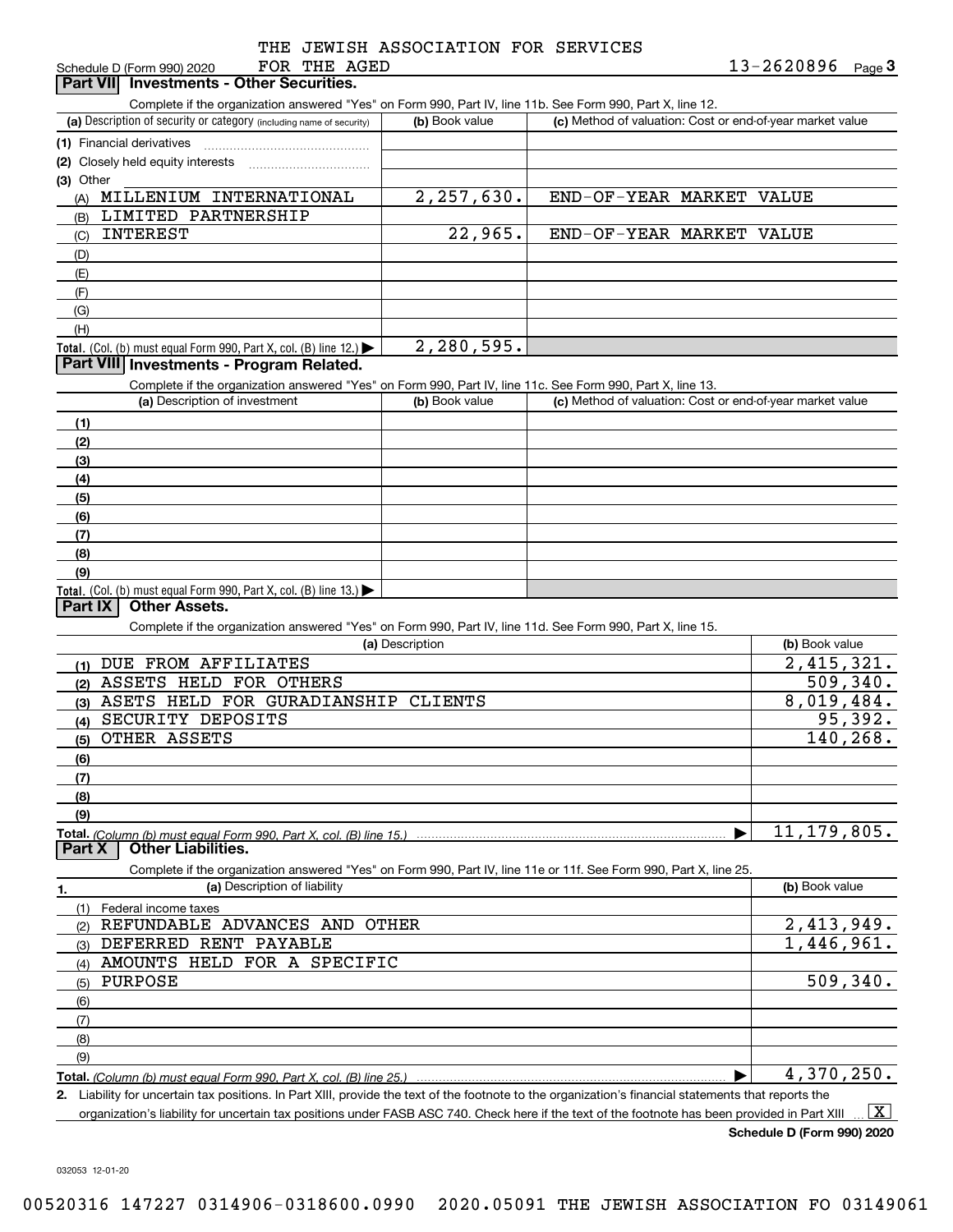|   | THE JEWISH ASSOCIATION FOR SERVICES                                                                                                                                                                                                |                |              |                |                             |
|---|------------------------------------------------------------------------------------------------------------------------------------------------------------------------------------------------------------------------------------|----------------|--------------|----------------|-----------------------------|
|   | FOR THE AGED<br>Schedule D (Form 990) 2020                                                                                                                                                                                         |                |              |                | $13 - 2620896$ Page 4       |
|   | Reconciliation of Revenue per Audited Financial Statements With Revenue per Return.<br>Part XI                                                                                                                                     |                |              |                |                             |
|   | Complete if the organization answered "Yes" on Form 990, Part IV, line 12a.                                                                                                                                                        |                |              |                |                             |
| 1 | Total revenue, gains, and other support per audited financial statements                                                                                                                                                           |                |              | $\blacksquare$ | 57, 551, 843.               |
| 2 | Amounts included on line 1 but not on Form 990, Part VIII, line 12:                                                                                                                                                                |                |              |                |                             |
| a | Net unrealized gains (losses) on investments [11] matter contracts and the unrealized gains (losses) on investments                                                                                                                | 2a             | 185,496.     |                |                             |
| b |                                                                                                                                                                                                                                    | 2 <sub>b</sub> |              |                |                             |
|   |                                                                                                                                                                                                                                    | 2c             |              |                |                             |
| d |                                                                                                                                                                                                                                    | 2d             | $-108, 464.$ |                |                             |
| e | Add lines 2a through 2d                                                                                                                                                                                                            |                |              | 2e             | 77,032.                     |
| 3 |                                                                                                                                                                                                                                    |                |              | $\mathbf{a}$   | 57,474,811.                 |
| 4 | Amounts included on Form 990, Part VIII, line 12, but not on line 1:                                                                                                                                                               |                |              |                |                             |
| a |                                                                                                                                                                                                                                    | 4a             |              |                |                             |
|   |                                                                                                                                                                                                                                    | 4h             |              |                |                             |
|   | Add lines 4a and 4b                                                                                                                                                                                                                |                |              | 4с             | 0.                          |
| 5 |                                                                                                                                                                                                                                    |                |              | 5              | 57, 474, 811.               |
|   | Part XII   Reconciliation of Expenses per Audited Financial Statements With Expenses per Return.                                                                                                                                   |                |              |                |                             |
|   | Complete if the organization answered "Yes" on Form 990, Part IV, line 12a.                                                                                                                                                        |                |              |                |                             |
| 1 | Total expenses and losses per audited financial statements [11] [12] contain an intervention and contain a statements [13] [13] and the statements [13] [13] and the statements [13] and the statements [13] and the statement     |                |              | $\blacksquare$ | 55, 277, 384.               |
| 2 | Amounts included on line 1 but not on Form 990, Part IX, line 25:                                                                                                                                                                  |                |              |                |                             |
| a |                                                                                                                                                                                                                                    | 2a             |              |                |                             |
|   |                                                                                                                                                                                                                                    | 2 <sub>b</sub> |              |                |                             |
|   |                                                                                                                                                                                                                                    | 2c             |              |                |                             |
| d |                                                                                                                                                                                                                                    | 2d             |              |                |                             |
| е | Add lines 2a through 2d <b>manufactures</b> in the contract of the contract of the contract of the contract of the contract of the contract of the contract of the contract of the contract of the contract of the contract of the |                |              | <b>2e</b>      | $0$ .                       |
| 3 |                                                                                                                                                                                                                                    |                |              | 3              | 55, 277, 384.               |
| 4 | Amounts included on Form 990, Part IX, line 25, but not on line 1:                                                                                                                                                                 |                |              |                |                             |
| a |                                                                                                                                                                                                                                    | 4a             |              |                |                             |
|   |                                                                                                                                                                                                                                    | 4 <sub>b</sub> | 108,464.     |                |                             |
|   | c Add lines 4a and 4b                                                                                                                                                                                                              |                |              | 4c             | 108,464.                    |
|   |                                                                                                                                                                                                                                    |                |              | 5              | $\overline{55}$ , 385, 848. |
|   | Part XIII Supplemental Information.                                                                                                                                                                                                |                |              |                |                             |

Provide the descriptions required for Part II, lines 3, 5, and 9; Part III, lines 1a and 4; Part IV, lines 1b and 2b; Part V, line 4; Part X, line 2; Part XI, lines 2d and 4b; and Part XII, lines 2d and 4b. Also complete this part to provide any additional information.

### PART IV, LINE 2B:

| ASSETS HELD FOR OTHERS INCLUDE FUNDS ( CASH DEPOSITS ) HELD BY THE        |
|---------------------------------------------------------------------------|
| ORGANIZATION ON BEHALF OF ITS PARTICIPANTS. ASSETS HELD FOR GUARDIANSHIP  |
| CLIENTS INCLUDE FUNDS HELD BY THE REPORTING ORGANIZATION IN ITS CAPACITY  |
| AS GUARDIAN, BY APPOINTMENT OF THE SUPREME COURT OF THE STATE OF NEW YORK |
| AND AS REPRESENTATIVE PAYEE WITH POWER OF ATTORNEY FOR NUMEROUS ELDERLY   |
| PERSONS ( "GUARDIANSHIP CLIENTS" ). DISBURSEMENTS ARE MADE AS OF A COURT  |
| MANDATE REOUIRING THE REPORTING ORGANIZATION TO PAY ALL EXPENDITURES ON   |
| THE GUARDIANSHIP CLIENTS.<br>BEHALF OF                                    |
|                                                                           |

# PART V, LINE 4:

032054 12-01-20 **Schedule D (Form 990) 2020** THE REPORTING ORGANIZATION'S ENDOWMENT IS TO BE USED AND INVESTED FOR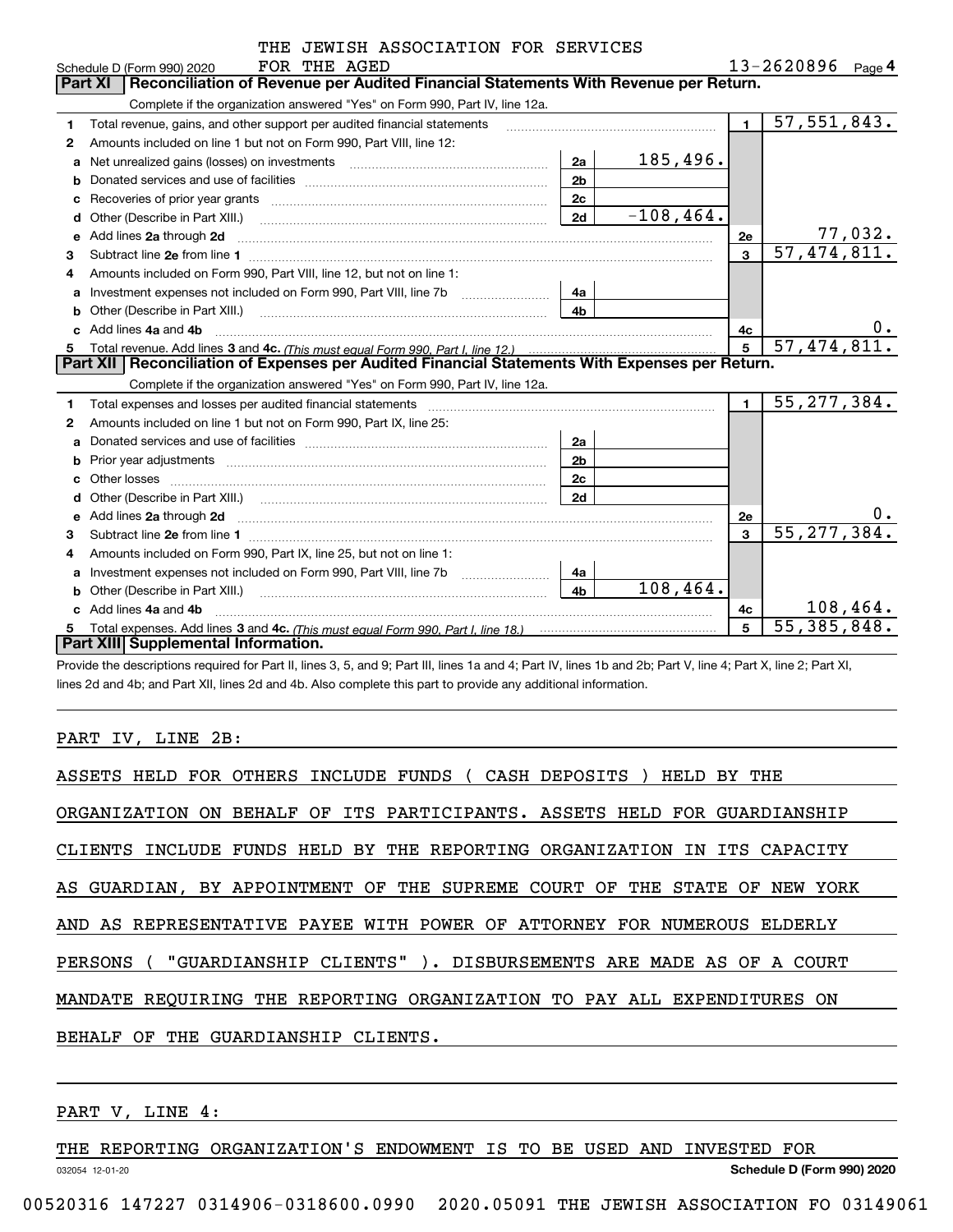**5**Schedule D (Form 990) 2020 Page *(continued)* **Part XIII Supplemental Information**  CERTAIN ORGANIZATIONAL PURPOSES. THE ORGANIZATION HAS ADOPTED INVESTMENT AND SPENDING POLICIES FOR ENDOWMENT ASSETS THAT ATTEMPT TO PROVIDE A PREDICTABLE STREAM OF FUNDING TO PROGRAMS SUPPORTED BY ITS ENDOWMENT WHILE SEEKING TO MAINTAIN THE PURCHASING POWER OF THE ENDOWMENT ASSETS UNDER THIS POLICY, AS APPROVED BY THE INVESTMENT COMMITTEE. THE ENDOWMENT ASSETS ARE INVESTED IN A MANNER THAT IS INTENDED TO PROVIDE, IN PRIORITY ORDER 1) SAFETY OF PRINCIPAL, 2) LIQUIDITY FOR OPERATING NEEDS, 3) DIVERSIFICATION OF RISK AND 4) MAXIMIZATION OF YIELD.

THE JEWISH ASSOCIATION FOR SERVICES

FOR THE AGED

PART X, LINE 2:

JASA SERVICES AND JHM HAVE BOTH BEEN DETERMINED BY THE INTERNAL REVENUE SERVICE ("IRS") NOT TO BE "PRIVATE FOUNDATIONS" WITHIN THE MEANING OF SECTION 509(A) OF THE INTERNAL REVENUE CODE. THERE WAS NO UNRELATED BUSINESS INCOME FOR THE YEAR ENDED JUNE 30, 2021 AND 2020; THEREFORE, THERE IS NO PROVISION FOR INCOME TAXES IN THE ACCOMPANYING COMBINED FINANCIAL STATEMENTS. THE ORGANIZATION DOES NOT BELIEVE IT HAS TAKEN ANY MATERIAL UNCERTAIN TAX POSITIONS AND, ACCORDINGLY, THEY HAVE NOT RECORDED ANY LIABILITY FOR UNRECOGNIZED TAX BENEFITS. THE ORGANIZATION'S FEDERAL AND STATE INFORMATION RETURNS FILED PRIOR TO FISCAL YEAR 2018 ARE CLOSED. MANAGEMENT CONTINUALLY EVALUATES EXPIRING STATUTES OF LIMITATIONS, AUDITS, PROPOSED SETTLEMENTS, CHANGES IN THE TAX LAW AND NEW AUTHORITATIVE RULINGS.

PART XI, LINE 2D - OTHER ADJUSTMENTS:

RECLASSIFIED FUNDRAISING EXPENSES -108,464.

PART XII, LINE 4B - OTHER ADJUSTMENTS:

RECLASSIFIED FUNDRAISING EXPENSES 108,464.

**Schedule D (Form 990) 2020**

032055 12-01-20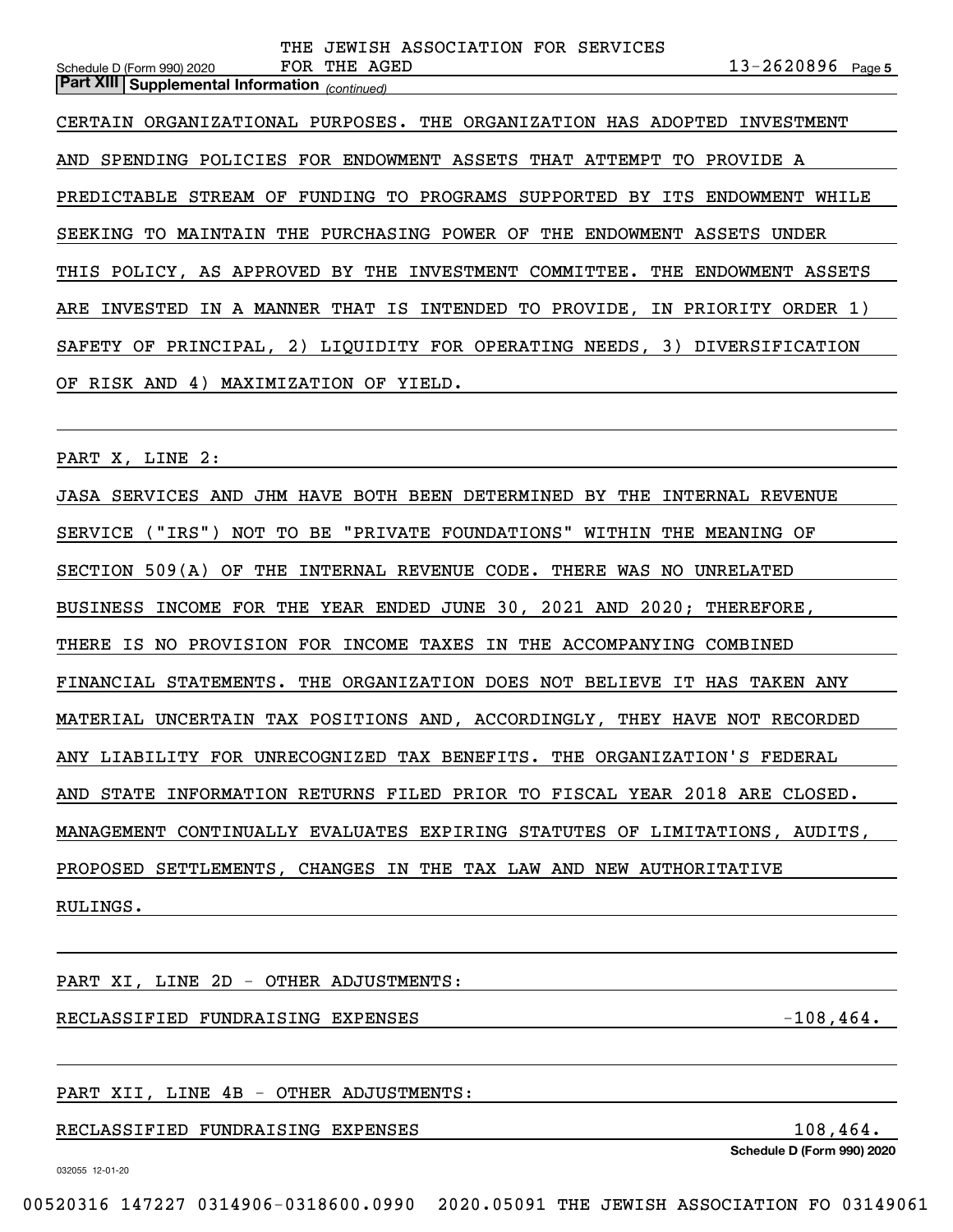| <b>SCHEDULE J</b>          | <b>Compensation Information</b>                                                                                                                              |                                       | OMB No. 1545-0047     |    |
|----------------------------|--------------------------------------------------------------------------------------------------------------------------------------------------------------|---------------------------------------|-----------------------|----|
| (Form 990)                 | For certain Officers, Directors, Trustees, Key Employees, and Highest                                                                                        |                                       | 2020                  |    |
|                            | <b>Compensated Employees</b><br>Complete if the organization answered "Yes" on Form 990, Part IV, line 23.                                                   |                                       |                       |    |
| Department of the Treasury | Attach to Form 990.                                                                                                                                          |                                       | <b>Open to Public</b> |    |
| Internal Revenue Service   | Go to www.irs.gov/Form990 for instructions and the latest information.                                                                                       |                                       | <b>Inspection</b>     |    |
|                            | THE JEWISH ASSOCIATION FOR SERVICES<br>Name of the organization                                                                                              | <b>Employer identification number</b> |                       |    |
|                            | FOR THE AGED<br><b>Questions Regarding Compensation</b>                                                                                                      | 13-2620896                            |                       |    |
| Part I                     |                                                                                                                                                              |                                       |                       |    |
|                            |                                                                                                                                                              |                                       | Yes                   | No |
|                            | Check the appropriate box(es) if the organization provided any of the following to or for a person listed on Form 990,                                       |                                       |                       |    |
|                            | Part VII, Section A, line 1a. Complete Part III to provide any relevant information regarding these items.                                                   |                                       |                       |    |
|                            | First-class or charter travel<br>Housing allowance or residence for personal use<br>Travel for companions<br>Payments for business use of personal residence |                                       |                       |    |
|                            | Tax indemnification and gross-up payments<br>Health or social club dues or initiation fees                                                                   |                                       |                       |    |
|                            | Discretionary spending account<br>Personal services (such as maid, chauffeur, chef)                                                                          |                                       |                       |    |
|                            |                                                                                                                                                              |                                       |                       |    |
|                            | <b>b</b> If any of the boxes on line 1a are checked, did the organization follow a written policy regarding payment or                                       |                                       |                       |    |
|                            |                                                                                                                                                              |                                       | 1b                    |    |
| 2                          | Did the organization require substantiation prior to reimbursing or allowing expenses incurred by all directors,                                             |                                       |                       |    |
|                            |                                                                                                                                                              |                                       | $\mathbf{2}$          |    |
|                            |                                                                                                                                                              |                                       |                       |    |
| з                          | Indicate which, if any, of the following the organization used to establish the compensation of the organization's                                           |                                       |                       |    |
|                            | CEO/Executive Director. Check all that apply. Do not check any boxes for methods used by a related organization to                                           |                                       |                       |    |
|                            | establish compensation of the CEO/Executive Director, but explain in Part III.                                                                               |                                       |                       |    |
|                            | $X$ Compensation committee<br>Written employment contract                                                                                                    |                                       |                       |    |
|                            | $X$ Compensation survey or study<br>Independent compensation consultant                                                                                      |                                       |                       |    |
|                            | $\boxed{\textbf{X}}$ Form 990 of other organizations<br>$\overline{\mathbf{X}}$ Approval by the board or compensation committee                              |                                       |                       |    |
|                            |                                                                                                                                                              |                                       |                       |    |
| 4                          | During the year, did any person listed on Form 990, Part VII, Section A, line 1a, with respect to the filing                                                 |                                       |                       |    |
|                            | organization or a related organization:                                                                                                                      |                                       |                       |    |
| а                          | Receive a severance payment or change-of-control payment?                                                                                                    |                                       | 4a                    | х  |
| b                          | Participate in or receive payment from a supplemental nonqualified retirement plan?                                                                          |                                       | 4b                    | X  |
| с                          | Participate in or receive payment from an equity-based compensation arrangement?                                                                             |                                       | 4с                    | х  |
|                            | If "Yes" to any of lines 4a-c, list the persons and provide the applicable amounts for each item in Part III.                                                |                                       |                       |    |
|                            |                                                                                                                                                              |                                       |                       |    |
|                            | Only section 501(c)(3), 501(c)(4), and 501(c)(29) organizations must complete lines 5-9.                                                                     |                                       |                       |    |
| 5                          | For persons listed on Form 990, Part VII, Section A, line 1a, did the organization pay or accrue any compensation                                            |                                       |                       |    |
|                            | contingent on the revenues of:                                                                                                                               |                                       |                       |    |
| a                          |                                                                                                                                                              |                                       | 5а                    | х  |
|                            |                                                                                                                                                              |                                       | 5b                    | х  |
|                            | If "Yes" on line 5a or 5b, describe in Part III.                                                                                                             |                                       |                       |    |
|                            | 6 For persons listed on Form 990, Part VII, Section A, line 1a, did the organization pay or accrue any compensation                                          |                                       |                       |    |
|                            | contingent on the net earnings of:                                                                                                                           |                                       |                       | х  |
| a                          |                                                                                                                                                              |                                       | 6a                    | Х  |
|                            | If "Yes" on line 6a or 6b, describe in Part III.                                                                                                             |                                       | 6b                    |    |
|                            | 7 For persons listed on Form 990, Part VII, Section A, line 1a, did the organization provide any nonfixed payments                                           |                                       |                       |    |
|                            |                                                                                                                                                              |                                       | 7                     | x  |
| 8                          | Were any amounts reported on Form 990, Part VII, paid or accrued pursuant to a contract that was subject to the                                              |                                       |                       |    |
|                            | initial contract exception described in Regulations section 53.4958-4(a)(3)? If "Yes," describe in Part III                                                  |                                       | 8                     | x  |
| 9                          | If "Yes" on line 8, did the organization also follow the rebuttable presumption procedure described in                                                       |                                       |                       |    |
|                            |                                                                                                                                                              |                                       | 9                     |    |
|                            | LHA For Paperwork Reduction Act Notice, see the Instructions for Form 990.                                                                                   | Schedule J (Form 990) 2020            |                       |    |
|                            |                                                                                                                                                              |                                       |                       |    |

032111 12-07-20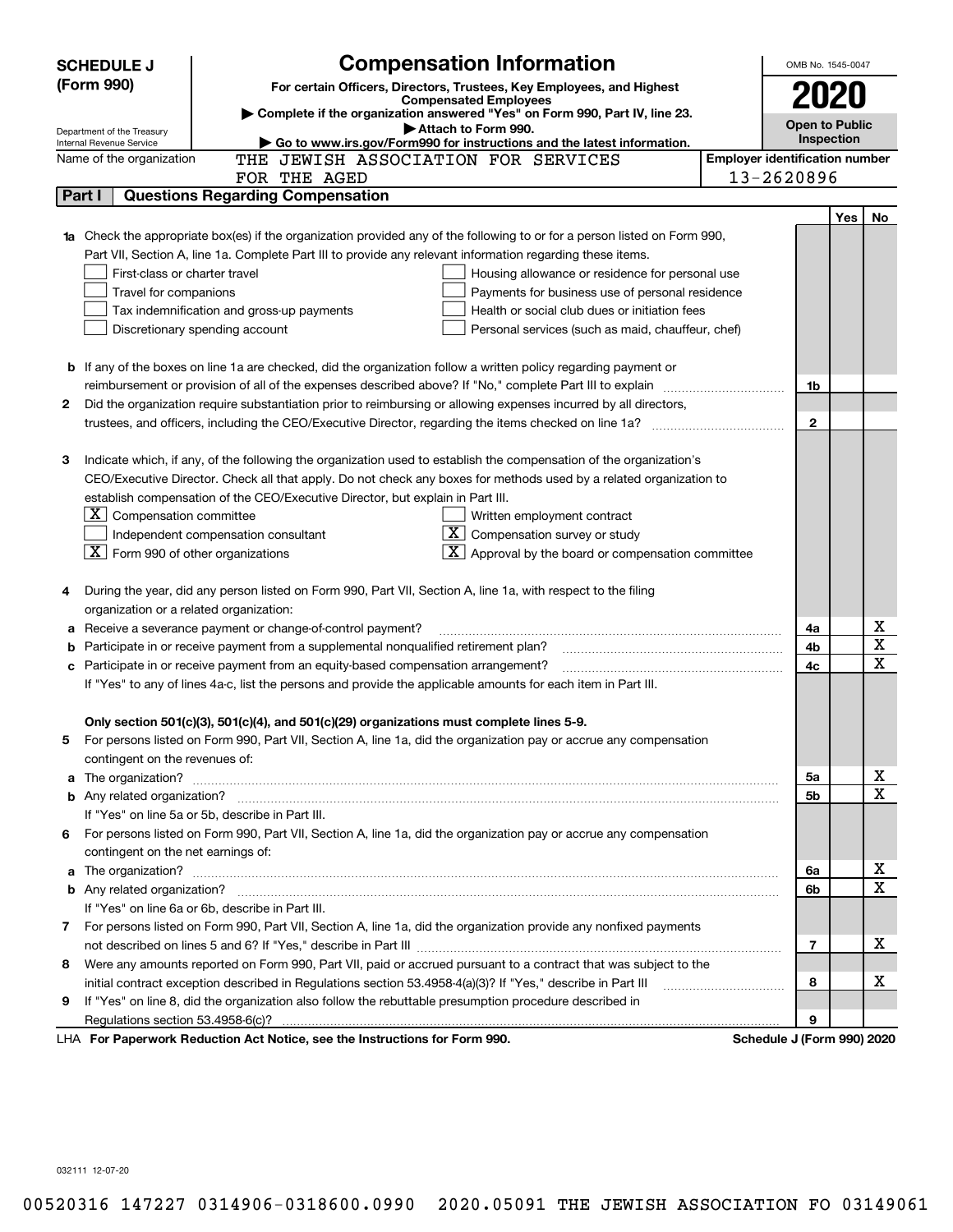FOR THE AGED

13-2620896

**2**

# **Part II Officers, Directors, Trustees, Key Employees, and Highest Compensated Employees.**  Schedule J (Form 990) 2020 Page Use duplicate copies if additional space is needed.

For each individual whose compensation must be reported on Schedule J, report compensation from the organization on row (i) and from related organizations, described in the instructions, on row (ii). Do not list any individuals that aren't listed on Form 990, Part VII.

**Note:**  The sum of columns (B)(i)-(iii) for each listed individual must equal the total amount of Form 990, Part VII, Section A, line 1a, applicable column (D) and (E) amounts for that individual.

|                                | (B) Breakdown of W-2 and/or 1099-MISC compensation |                          |                                           | (C) Retirement and<br>(D) Nontaxable<br>other deferred<br>benefits |               | (E) Total of columns<br>$(B)(i)-(D)$ | (F) Compensation<br>in column (B) |                                           |
|--------------------------------|----------------------------------------------------|--------------------------|-------------------------------------------|--------------------------------------------------------------------|---------------|--------------------------------------|-----------------------------------|-------------------------------------------|
| (A) Name and Title             |                                                    | (i) Base<br>compensation | (ii) Bonus &<br>incentive<br>compensation | (iii) Other<br>reportable<br>compensation                          | compensation  |                                      |                                   | reported as deferred<br>on prior Form 990 |
| KATHRYN HASLANGER<br>(1)       | (i)                                                | 403,080.                 | 0.                                        | 21,364.                                                            | 9,596.        | 34, 102.                             | 468,142.                          | 0.                                        |
| CEO                            | (ii)                                               | 0.                       | 0.                                        | 0.                                                                 | 0.            | 0.                                   | $\mathbf 0$ .                     | $\overline{0}$ .                          |
| (2)<br>TRACY WELSH             | (i)                                                | 294, 285.                | 0.                                        | 702.                                                               | 8,634.        | 48,103.                              | 351, 724.                         | $\overline{0}$ .                          |
| COO                            | (ii)                                               | 0.                       | 0.                                        | 0.                                                                 | 0.            | $\mathbf 0$ .                        | $\mathbf 0$ .                     | 0.                                        |
| ALLISTER WESSON<br>(3)         | (i)                                                | 229,063.                 | 0.                                        | 224.                                                               | 6,862.        | 52, 134.                             | 288,283.                          | 0.                                        |
| CHIEF DEVELOPMENT AND COMM     | (ii)                                               | 0.                       | 0.                                        | 0.                                                                 | 0.            | 0.                                   | $\mathbf 0$ .                     | 0.                                        |
| SHOLOM JOSEPH ELLENBERG<br>(4) | (i)                                                | 229, 753.                | $\mathbf 0$ .                             | 1,118.                                                             | 6,795.        | 44,671.                              | 282, 337.                         | 0.                                        |
| CHIEF INFORMATION OFFICER      | (ii)                                               | 0.                       | 0.                                        | 0.                                                                 | $\mathbf 0$ . | $\mathbf 0$ .                        | 0.                                | 0.                                        |
| DONALD MANNING<br>(5)          | (i)                                                | 266, 112.                | $\overline{0}$ .                          | 1,136.                                                             | 13,038.       | 1,000.                               | 281,286.                          | $\overline{0}$ .                          |
| EXECUTIVE DIRECTORY OF REA     | (ii)                                               | 0.                       | $\overline{0}$ .                          | 0.                                                                 | 0.            | 0.                                   | $\mathbf 0$ .                     | $\overline{0}$ .                          |
| AMY CHALFY<br>(6)              | (i)                                                | 217,827.                 | $\overline{0}$ .                          | 5,220.                                                             | 10,830.       | 36,867.                              | 270,744.                          | $\overline{0}$ .                          |
| CHIEF PROGRAM OFFICER          | (ii)                                               | 0.                       | 0.                                        | 0.                                                                 | 0.            | 0.                                   | 0.                                | $\overline{0}$ .                          |
| ALAN COHEN<br>(7)              | (i)                                                | 219,554.                 | 0.                                        | 1,032.                                                             | 6,590.        | 20,003.                              | 247,179.                          | $\overline{0}$ .                          |
| SENIOR HEALTH PROGRAMS OFF     | (ii)                                               | 0.                       | 0.                                        | 0.                                                                 | 0.            | 0.                                   | 0.                                | 0.                                        |
|                                | (i)                                                |                          |                                           |                                                                    |               |                                      |                                   |                                           |
|                                | (ii)                                               |                          |                                           |                                                                    |               |                                      |                                   |                                           |
|                                | (i)                                                |                          |                                           |                                                                    |               |                                      |                                   |                                           |
|                                | (ii)                                               |                          |                                           |                                                                    |               |                                      |                                   |                                           |
|                                | (i)                                                |                          |                                           |                                                                    |               |                                      |                                   |                                           |
|                                | (ii)                                               |                          |                                           |                                                                    |               |                                      |                                   |                                           |
|                                | (i)                                                |                          |                                           |                                                                    |               |                                      |                                   |                                           |
|                                | (ii)                                               |                          |                                           |                                                                    |               |                                      |                                   |                                           |
|                                | (i)                                                |                          |                                           |                                                                    |               |                                      |                                   |                                           |
|                                | (ii)                                               |                          |                                           |                                                                    |               |                                      |                                   |                                           |
|                                | (i)                                                |                          |                                           |                                                                    |               |                                      |                                   |                                           |
|                                | (ii)                                               |                          |                                           |                                                                    |               |                                      |                                   |                                           |
|                                | (i)                                                |                          |                                           |                                                                    |               |                                      |                                   |                                           |
|                                | (ii)                                               |                          |                                           |                                                                    |               |                                      |                                   |                                           |
|                                | (i)                                                |                          |                                           |                                                                    |               |                                      |                                   |                                           |
|                                | (ii)                                               |                          |                                           |                                                                    |               |                                      |                                   |                                           |
|                                | (i)                                                |                          |                                           |                                                                    |               |                                      |                                   |                                           |
|                                | (ii)                                               |                          |                                           |                                                                    |               |                                      |                                   |                                           |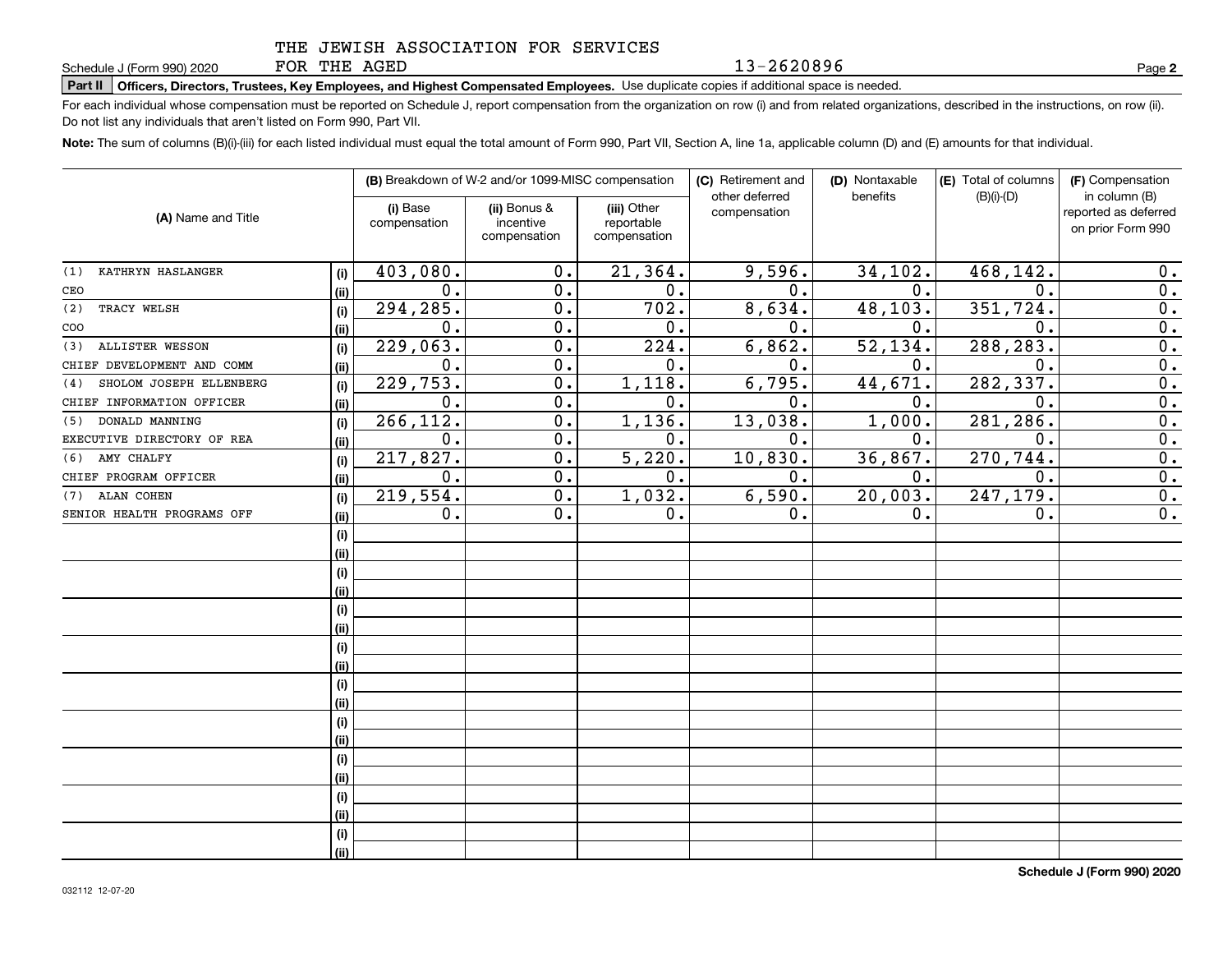| Schedule J (Form 990) 202 |  |  |
|---------------------------|--|--|

# **Part III Supplemental Information**

Schedule J (Form 990) 2020 FOR THE AGED<br>Part III Supplemental Information<br>Provide the information, explanation, or descriptions required for Part I, lines 1a, 1b, 3, 4a, 4b, 4c, 5a, 5b, 6a, 6b, 7, and 8, and for Part II. A

**Schedule J (Form 990) 2020**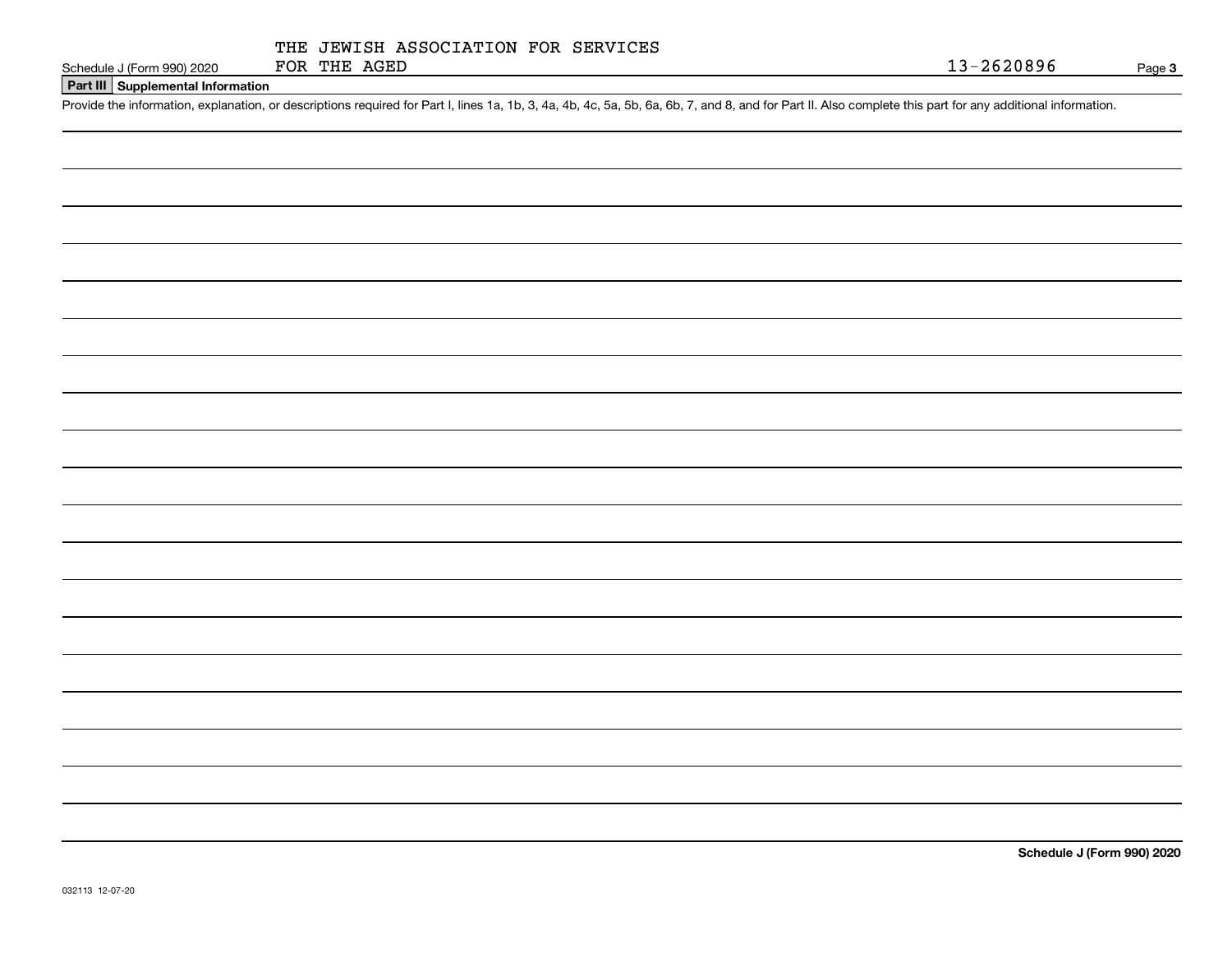|               | (Form 990)<br>► Complete if the organizations answered "Yes" on Form 990, Part IV, lines 29 or 30. |                                                                                         |                               |                                      |                                                                                                                                |  | 2020                                                         |    |
|---------------|----------------------------------------------------------------------------------------------------|-----------------------------------------------------------------------------------------|-------------------------------|--------------------------------------|--------------------------------------------------------------------------------------------------------------------------------|--|--------------------------------------------------------------|----|
|               | Department of the Treasury<br>Internal Revenue Service                                             | Attach to Form 990.                                                                     |                               |                                      | ► Go to www.irs.gov/Form990 for instructions and the latest information.                                                       |  | <b>Open to Public</b><br>Inspection                          |    |
|               | Name of the organization                                                                           | THE JEWISH ASSOCIATION FOR SERVICES                                                     |                               |                                      |                                                                                                                                |  | <b>Employer identification number</b>                        |    |
|               |                                                                                                    | FOR THE AGED                                                                            |                               |                                      |                                                                                                                                |  | 13-2620896                                                   |    |
| <b>Part I</b> |                                                                                                    | <b>Types of Property</b>                                                                |                               |                                      |                                                                                                                                |  |                                                              |    |
|               |                                                                                                    |                                                                                         | (a)<br>Check if<br>applicable | (b)<br>Number of<br>contributions or | (c)<br>Noncash contribution<br>amounts reported on<br>litems contributed Form 990, Part VIII, line 1q                          |  | (d)<br>Method of determining<br>noncash contribution amounts |    |
| 1.            |                                                                                                    |                                                                                         |                               |                                      |                                                                                                                                |  |                                                              |    |
| 2             |                                                                                                    |                                                                                         |                               |                                      |                                                                                                                                |  |                                                              |    |
| З             |                                                                                                    | Art - Fractional interests                                                              |                               |                                      |                                                                                                                                |  |                                                              |    |
| 4             |                                                                                                    |                                                                                         |                               |                                      |                                                                                                                                |  |                                                              |    |
| 5             |                                                                                                    | Clothing and household goods                                                            |                               |                                      |                                                                                                                                |  |                                                              |    |
| 6             |                                                                                                    |                                                                                         |                               |                                      |                                                                                                                                |  |                                                              |    |
| 7             |                                                                                                    |                                                                                         |                               |                                      |                                                                                                                                |  |                                                              |    |
| 8             | Intellectual property                                                                              |                                                                                         |                               |                                      |                                                                                                                                |  |                                                              |    |
| 9             |                                                                                                    | Securities - Publicly traded                                                            |                               |                                      |                                                                                                                                |  |                                                              |    |
| 10            |                                                                                                    | Securities - Closely held stock                                                         |                               |                                      |                                                                                                                                |  |                                                              |    |
| 11            | Securities - Partnership, LLC, or                                                                  |                                                                                         |                               |                                      |                                                                                                                                |  |                                                              |    |
|               | trust interests                                                                                    |                                                                                         |                               |                                      |                                                                                                                                |  |                                                              |    |
| 12            |                                                                                                    |                                                                                         |                               |                                      |                                                                                                                                |  |                                                              |    |
| 13            | Qualified conservation contribution                                                                |                                                                                         |                               |                                      |                                                                                                                                |  |                                                              |    |
|               | Historic structures                                                                                |                                                                                         |                               |                                      |                                                                                                                                |  |                                                              |    |
| 14            |                                                                                                    | Qualified conservation contribution - Other                                             |                               |                                      |                                                                                                                                |  |                                                              |    |
| 15            | Real estate - Residential                                                                          |                                                                                         |                               |                                      |                                                                                                                                |  |                                                              |    |
| 16<br>17      |                                                                                                    | Real estate - Commercial                                                                |                               |                                      |                                                                                                                                |  |                                                              |    |
| 18            |                                                                                                    |                                                                                         |                               |                                      |                                                                                                                                |  |                                                              |    |
| 19            |                                                                                                    |                                                                                         |                               |                                      |                                                                                                                                |  |                                                              |    |
| 20            |                                                                                                    | Drugs and medical supplies                                                              |                               |                                      |                                                                                                                                |  |                                                              |    |
| 21            |                                                                                                    |                                                                                         |                               |                                      |                                                                                                                                |  |                                                              |    |
| 22            |                                                                                                    |                                                                                         |                               |                                      |                                                                                                                                |  |                                                              |    |
| 23            |                                                                                                    |                                                                                         |                               |                                      |                                                                                                                                |  |                                                              |    |
| 24            |                                                                                                    |                                                                                         |                               |                                      |                                                                                                                                |  |                                                              |    |
| 25            | Other $\blacktriangleright$ ( OTHER                                                                |                                                                                         | X                             | 4                                    | 83,528.FMV                                                                                                                     |  |                                                              |    |
| 26            | Other $\blacktriangleright$ (                                                                      | $\mathcal{N}$                                                                           |                               |                                      |                                                                                                                                |  |                                                              |    |
| 27            | Other                                                                                              |                                                                                         |                               |                                      |                                                                                                                                |  |                                                              |    |
| 28            | Other                                                                                              |                                                                                         |                               |                                      |                                                                                                                                |  |                                                              |    |
| 29            |                                                                                                    | Number of Forms 8283 received by the organization during the tax year for contributions |                               |                                      |                                                                                                                                |  |                                                              |    |
|               |                                                                                                    | for which the organization completed Form 8283, Part V, Donee Acknowledgement           |                               |                                      | 29                                                                                                                             |  |                                                              |    |
|               |                                                                                                    |                                                                                         |                               |                                      |                                                                                                                                |  | Yes                                                          | No |
|               |                                                                                                    |                                                                                         |                               |                                      | 30a During the year, did the organization receive by contribution any property reported in Part I, lines 1 through 28, that it |  |                                                              |    |
|               |                                                                                                    |                                                                                         |                               |                                      | must hold for at least three years from the date of the initial contribution, and which isn't required to be used for          |  |                                                              |    |
|               |                                                                                                    | exempt purposes for the entire holding period?                                          |                               |                                      |                                                                                                                                |  | <b>30a</b>                                                   | х  |
|               |                                                                                                    | <b>b</b> If "Yes," describe the arrangement in Part II.                                 |                               |                                      |                                                                                                                                |  |                                                              |    |
| 31            |                                                                                                    |                                                                                         |                               |                                      | Does the organization have a gift acceptance policy that requires the review of any nonstandard contributions?                 |  | 31                                                           | х  |
|               |                                                                                                    |                                                                                         |                               |                                      | 32a Does the organization hire or use third parties or related organizations to solicit, process, or sell noncash              |  |                                                              |    |
|               | contributions?                                                                                     |                                                                                         |                               |                                      |                                                                                                                                |  | <b>32a</b>                                                   | x  |
|               | <b>b</b> If "Yes," describe in Part II.                                                            |                                                                                         |                               |                                      |                                                                                                                                |  |                                                              |    |
| 33            |                                                                                                    |                                                                                         |                               |                                      | If the organization didn't report an amount in column (c) for a type of property for which column (a) is checked,              |  |                                                              |    |
|               | describe in Part II.                                                                               |                                                                                         |                               |                                      |                                                                                                                                |  |                                                              |    |

### **For Paperwork Reduction Act Notice, see the Instructions for Form 990. Schedule M (Form 990) 2020** LHA

032141 11-23-20

# **Noncash Contributions**

OMB No. 1545-0047

| SCHEDULE M |  |
|------------|--|
| (Form 990) |  |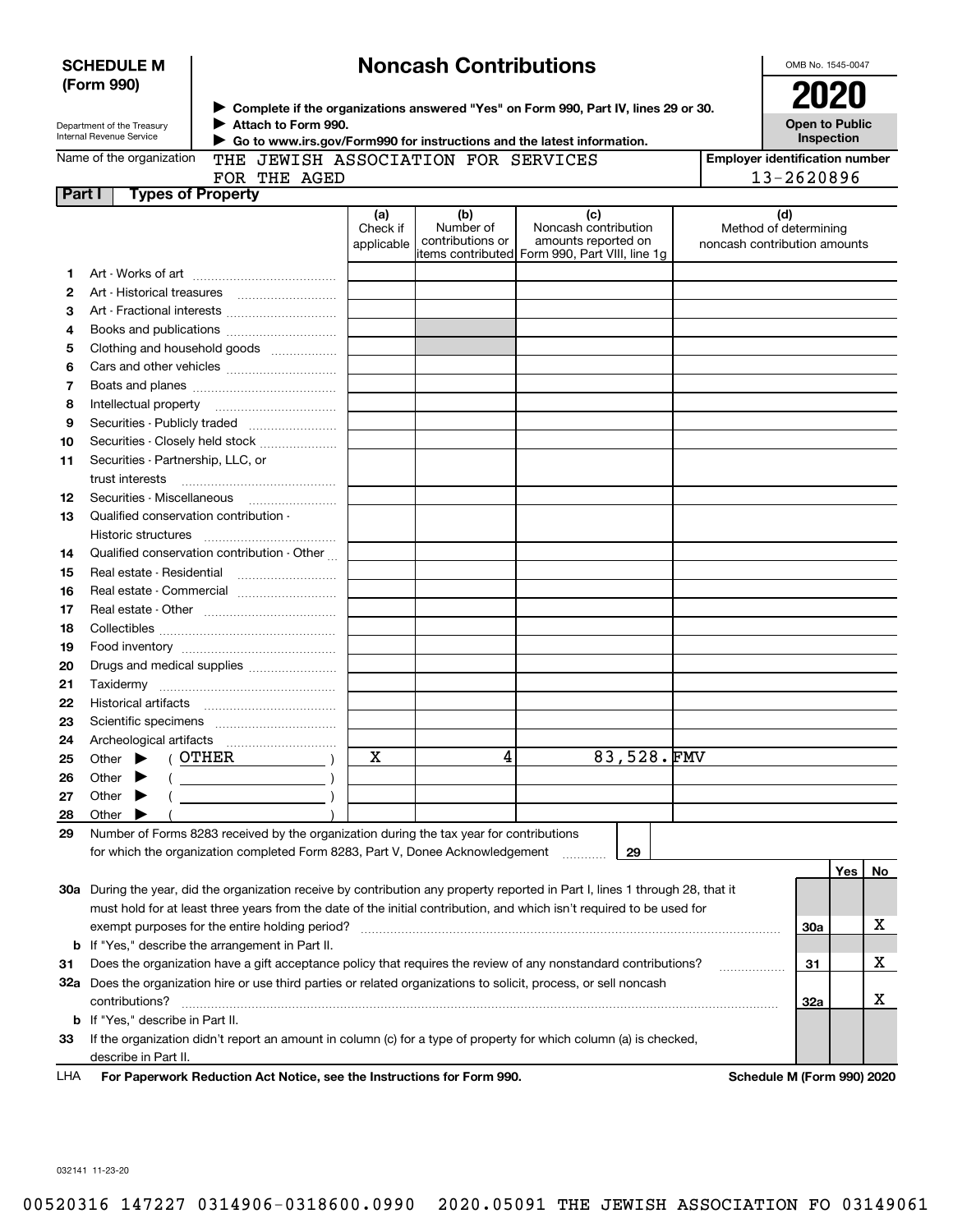|  | THE JEWISH ASSOCIATION FOR SERVICES |  |
|--|-------------------------------------|--|

FOR THE AGED

Schedule M (Form 990) 2020 FOR THE AGED<br>**Part II** Supplemental Information. Provide the information required by Part I. lines 30b. 32b. and 33. and whether the organ Part II | Supplemental Information. Provide the information required by Part I, lines 30b, 32b, and 33, and whether the organization is reporting in Part I, column (b), the number of contributions, the number of items received, or a combination of both. Also complete this part for any additional information.

SCHEDULE M, PART I, COLUMN (B):

AMOUNTS IN COLUMN B REPRESENT THE NUMBER OF CONTRIBUTORS.

**Schedule M (Form 990) 2020**

**2**

032142 11-23-20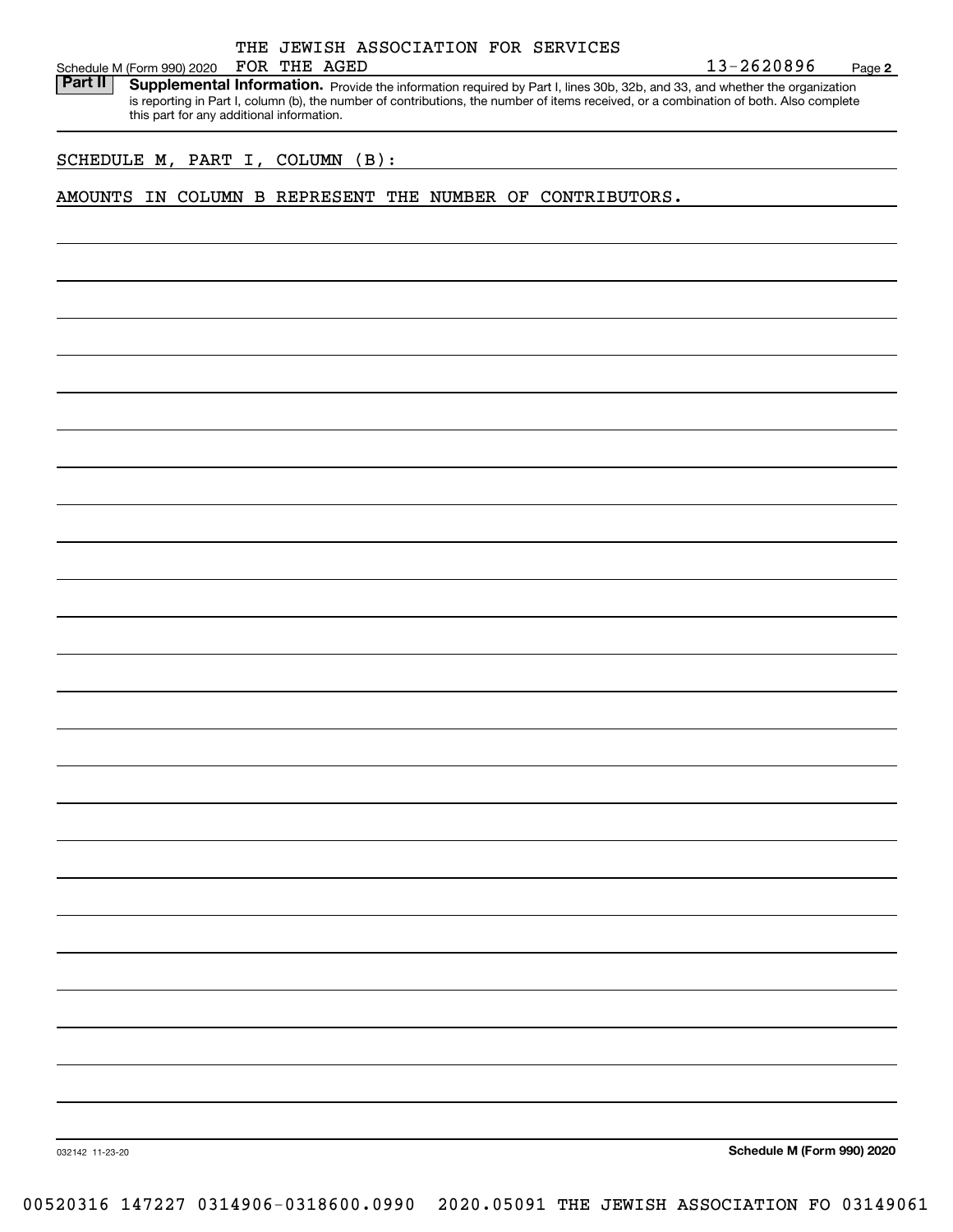**(Form 990 or 990-EZ)**

Department of the Treasury Internal Revenue Service Name of the organization

**Complete to provide information for responses to specific questions on Form 990 or 990-EZ or to provide any additional information. | Attach to Form 990 or 990-EZ. | Go to www.irs.gov/Form990 for the latest information. SCHEDULE O Supplemental Information to Form 990 or 990-EZ** THE JEWISH ASSOCIATION FOR SERVICES



FOR THE AGED 13-2620896

# FORM 990, PART I, LINE 1, DESCRIPTION OF ORGANIZATION MISSION:

JASA'S MISSION IS TO SUSTAIN AND ENRICH THE LIVES OF THE AGING IN THE

NEW YORK METROPOLITAN AREA SO THAT THEY CAN REMAIN IN THE COMMUNITY

WITH DIGNITY AND AUTONOMY.

FORM 990, PART III, LINE 4A, PROGRAM SERVICE ACCOMPLISHMENTS:

TELEPHONIC HELP CENTER AND NY CONNECT PROGRAM; 6,000 FRAIL SENIORS

RECEIVE COUNSELING, ASSISTANCE WITH SECURING BENEFITS AND ENTITLEMENTS,

HELP WITH ARRANGING HOME CARE AND OTHER IN-HOME SERVICES THROUGH JASA'S

CASE MANAGEMENT PROGRAMS; 700 SENIORS ARE ASSISTED BY JASA'S SOCIAL

WORK AND LEGAL SERVICES TEAM IN OUR ELDER ABUSE PREVENTION PROGRAMS;

350 SENIORS ARE HELPED THROUGH JASA'S OUTPATIENT MENTAL HEALTH CLINICS-

AND PSYCHOSOCIAL CLUBS; 2,500 FRAIL, AT-RISK SENIORS AND DISABLED

INDIVIDUALS RECEIVE INTENSIVE CASE AND FINANCIAL MANAGEMENT THROUGH THE

AGENCY'S ADULT PROTECTIVE SERVICES AND COMMUNITY GUARDIANSHIP PROGRAM;

1,200 INDIVIDUALS PARTICIPATE AS JASA VOLUNTEERS THROUGHOUT THE GREATER

NEW YORK COMMUNITY. 5,300 CLIENTS ARE SERVED IN NATURALLY OCCURRING

RETIREMENT COMMUNITIES.

FORM 990, PART VI, SECTION B, LINE 11B:

THE FORM 990 IS REVIEWED BY THE VP OF FINANCE AND COO THEN IT IS PROVIDED

TO THE BOARD PRIOR TO FILING WITH THE IRS

FORM 990, PART VI, SECTION B, LINE 12C:

ON AN ANNUAL BASIS, THE CONFLICT OF INTEREST POLICY STATEMENT IS SENT TO

032211 11-20-20 LHA For Paperwork Reduction Act Notice, see the Instructions for Form 990 or 990-EZ. Schedule O (Form 990 or 990-EZ) 2020 THE BOARD ALONG WITH A LIST OF VENDORS, SERVICE PROVIDERS, EMPLOYEES, ETC.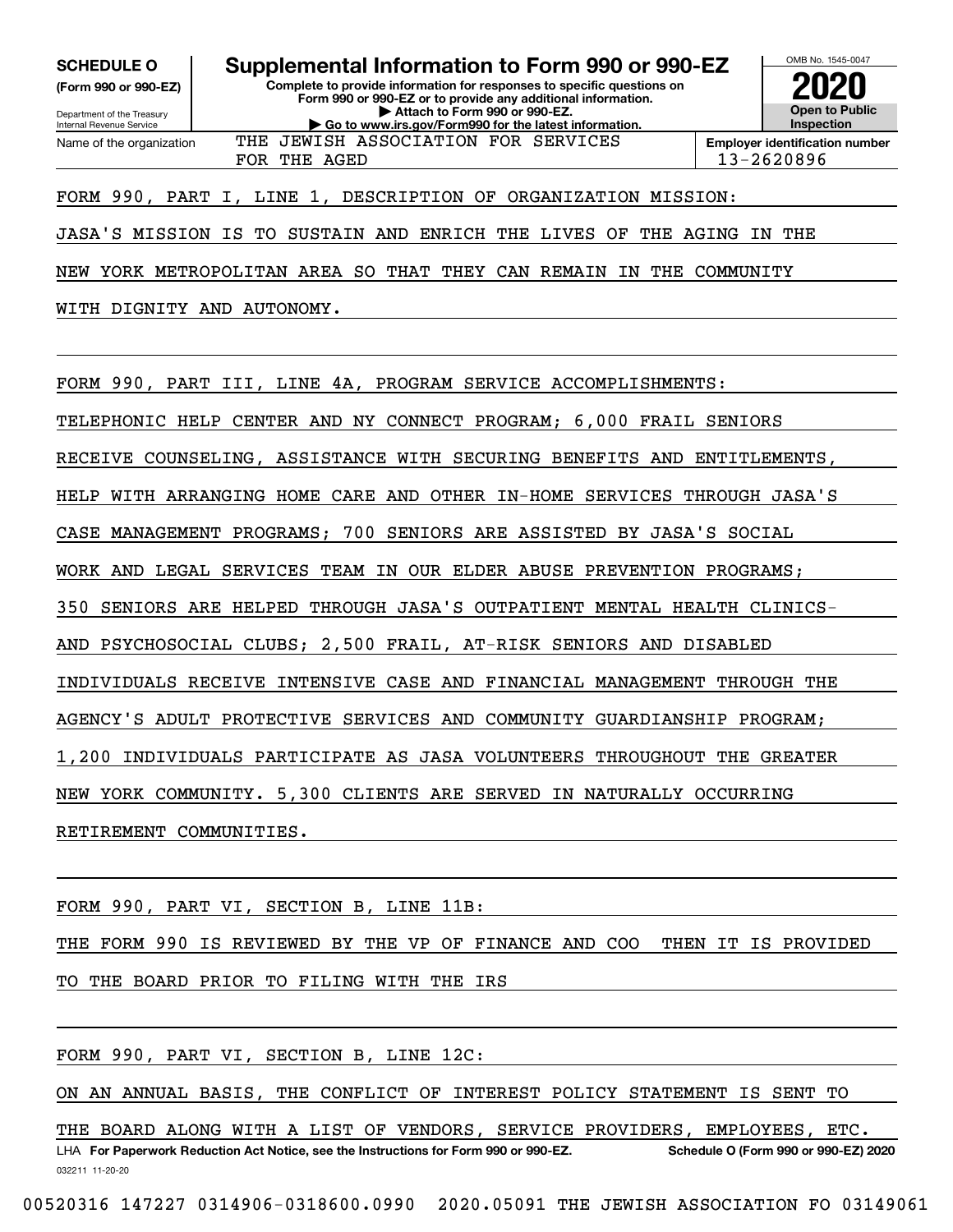| Schedule O (Form 990 or 990-EZ) 2020<br>Page 2 |                                                                              |                                                     |  |  |  |  |  |  |  |
|------------------------------------------------|------------------------------------------------------------------------------|-----------------------------------------------------|--|--|--|--|--|--|--|
|                                                | Name of the organization THE JEWISH ASSOCIATION FOR SERVICES<br>FOR THE AGED | <b>Employer identification number</b><br>13-2620896 |  |  |  |  |  |  |  |
|                                                | THE FORM MUST BE SIGNED AND RETURNED TO THE RESPECTIVE COMMITTEE OF THE      |                                                     |  |  |  |  |  |  |  |

BOARD THE FORMS ARE REVIEWED AND KEPT ON FILE.

FORM 990, PART VI, SECTION B, LINE 15:

EACH YEAR, COMPENSATION OF THE CEO AND OTHER KEY EMPLOYEES ARE REVIEWED BY THE COMPENSATION COMMITTEE OF THE BOARD OF A RELATED ORGANIZATION EVERY TWO YEARS, AN EXTERNAL CONSULTANT OR FIRM IS ENGAGED TO PROVIDE A COMPARATIVE SALARY AND COMPENSATION DATA REPORT FOR FULL SALARY REVIEWS AND APPROVALS FOR THE CEO AND KEY EMPLOYEE ROLES THE FIRST COMPENSATION REPORT WAS PREPARED IN 2014-2015. THE LAST COMPREHENSIVE COMPENSATION REPORT AND REVIEW WAS IN 2021. THE NEXT COMPREHENSIVE COMPENSATION REPORT AND REVIEW IS SCHEDULE FOR THE SPRING OF 2023 DOCUMENTATION IS MAINTAINED OF SALARY REVIEWS.

FORM 990, PART VI, SECTION C, LINE 19:

THE CORPORATION'S AUDITED FINANCIAL STATEMENTS ARE AVAILABLE ON THE WEBSITE. ALL OTHER GOVERNING DOCUMENTS AND CONFLICT OF INTEREST POLICIES ARE AVAILABLE TO THE PUBLIC UPON REQUEST.

FORM 990, PART XI, LINE 9, CHANGES IN NET ASSETS:

ROUNDING ADJUSTMENT 6.

FORM 990, PART XII, LINE 2C:

ORGANIZATION HAS A FINANCE COMMITTEE THAT OVERSEES THE APPOINTMENT OF

AUDITOR AND THE COMPLETION OF THE AUDITED FINANCIAL STATEMENTS AND 990

TAX RETURN.

032212 11-20-20

**Schedule O (Form 990 or 990-EZ) 2020**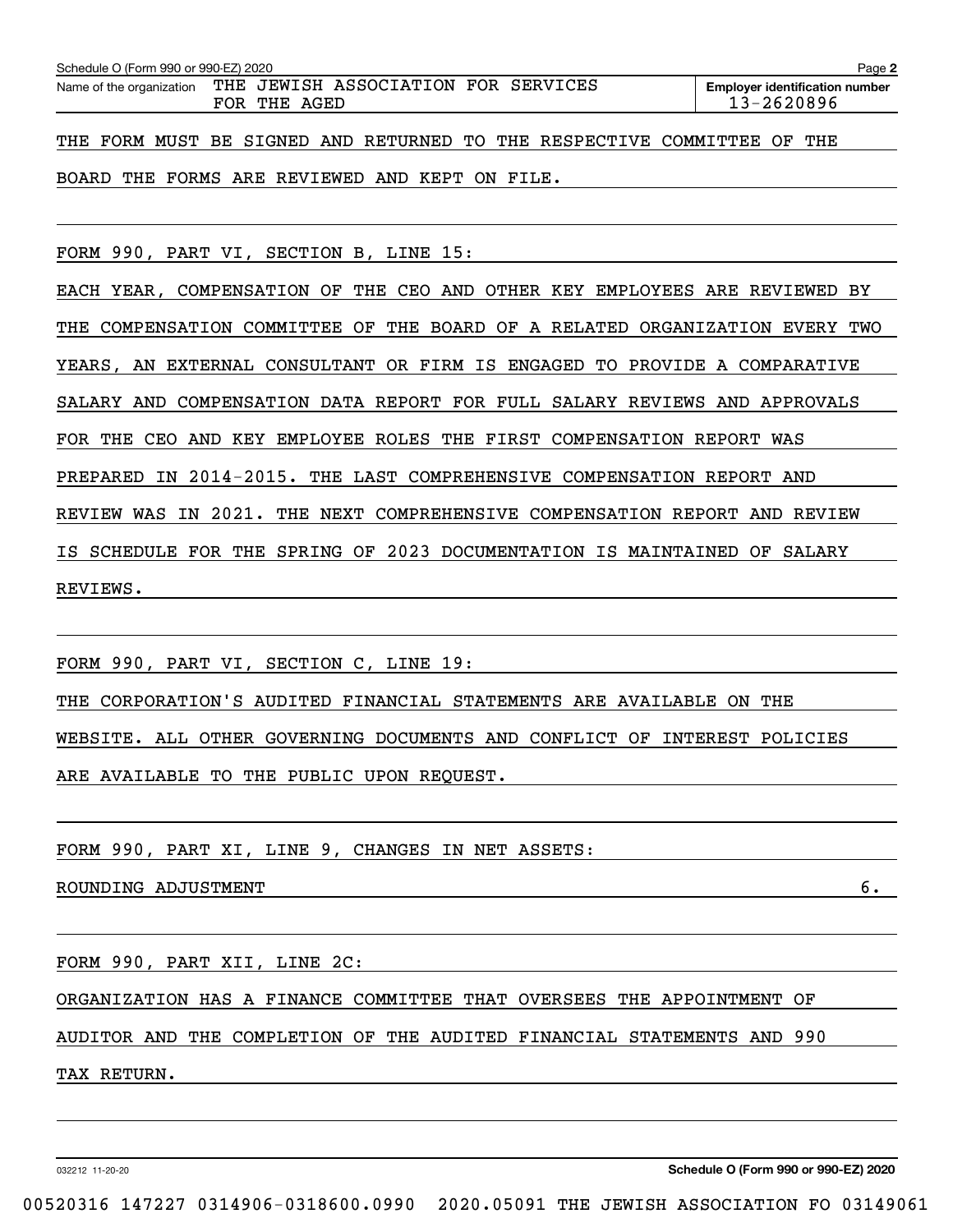| <b>SCHEDULE R</b><br>(Form 990)<br>Department of the Treasury<br>Internal Revenue Service | Complete if the organization answered "Yes" on Form 990, Part IV, line 33, 34, 35b, 36, or 37.                                                                                                                     |                                        | OMB No. 1545-0047                                   | <b>Open to Public</b><br>Inspection |                                                          |                                     |                                                     |                                                            |
|-------------------------------------------------------------------------------------------|--------------------------------------------------------------------------------------------------------------------------------------------------------------------------------------------------------------------|----------------------------------------|-----------------------------------------------------|-------------------------------------|----------------------------------------------------------|-------------------------------------|-----------------------------------------------------|------------------------------------------------------------|
| Name of the organization                                                                  | FOR THE AGED                                                                                                                                                                                                       | THE JEWISH ASSOCIATION FOR SERVICES    |                                                     |                                     |                                                          |                                     | <b>Employer identification number</b><br>13-2620896 |                                                            |
| Part I                                                                                    | Identification of Disregarded Entities. Complete if the organization answered "Yes" on Form 990, Part IV, line 33.                                                                                                 |                                        |                                                     |                                     |                                                          |                                     |                                                     |                                                            |
| (a)<br>Name, address, and EIN (if applicable)<br>of disregarded entity                    |                                                                                                                                                                                                                    | (b)<br>Primary activity                | (c)<br>Legal domicile (state or<br>foreign country) | (d)<br>Total income                 | (e)<br>End-of-year assets                                |                                     | (f)<br>Direct controlling<br>entity                 |                                                            |
|                                                                                           |                                                                                                                                                                                                                    |                                        |                                                     |                                     |                                                          |                                     |                                                     |                                                            |
|                                                                                           |                                                                                                                                                                                                                    |                                        |                                                     |                                     |                                                          |                                     |                                                     |                                                            |
| Part II                                                                                   | Identification of Related Tax-Exempt Organizations. Complete if the organization answered "Yes" on Form 990, Part IV, line 34, because it had one or more related tax-exempt<br>organizations during the tax year. |                                        |                                                     |                                     |                                                          |                                     |                                                     |                                                            |
|                                                                                           | (a)<br>Name, address, and EIN<br>of related organization                                                                                                                                                           | (b)<br>Primary activity                | (c)<br>Legal domicile (state or<br>foreign country) | (d)<br>Exempt Code<br>section       | (e)<br>Public charity<br>status (if section<br>501(c)(3) | (f)<br>Direct controlling<br>entity | Yes                                                 | $(g)$<br>Section 512(b)(13)<br>controlled<br>entity?<br>No |
| NEW YORK, NY 10018                                                                        | ASSOCIATION FOR SERVICES FOR THE AGED INC.<br>13-2951640, 247 WEST 37TH STREET, 9TH FLOOR                                                                                                                          | HOME CARE                              | NEW YORK                                            | 501(C)(3)                           | LINE 7                                                   | N/A                                 |                                                     | X                                                          |
|                                                                                           | BRIGHTON BEACH HOUSING DEVELOPMENT FUND<br>COMPANY INC - 13-3042331, 247 WEST 37TH<br>STREET 9TH FLOOR NEW YORK NY 10018                                                                                           | AFFORDABLE HOUSING FOR<br>OLDER ADULTS | NEW YORK                                            | 501(C)(3)                           | LINE 10                                                  | <b>JASA CORP</b>                    |                                                     | x                                                          |
| NEW YORK, NY 10018                                                                        | BROOKDALE VILLAGE HOUSING CORPORATION -<br>23-7375605, 247 WEST 37TH STREET, 9TH FLOOR,                                                                                                                            | AFFORDABLE HOUSING FOR<br>OLDER ADULTS | NEW YORK                                            | 501(C)(3)                           | LINE 10                                                  | <b>JASA CORP</b>                    |                                                     | x                                                          |
| NEW YORK, NY 10018                                                                        | CONEY ISLAND SITE NINE HOUSES INC<br>$\overline{a}$<br>11-2306651, 247 WEST 37TH STREET, 9TH FLOOR                                                                                                                 | AFFORDABLE HOUSING FOR<br>OLDER ADULTS | NEW YORK                                            | 501(C)(3)                           | LINE 10                                                  | JASA CORP                           |                                                     | X                                                          |

**For Paperwork Reduction Act Notice, see the Instructions for Form 990. Schedule R (Form 990) 2020**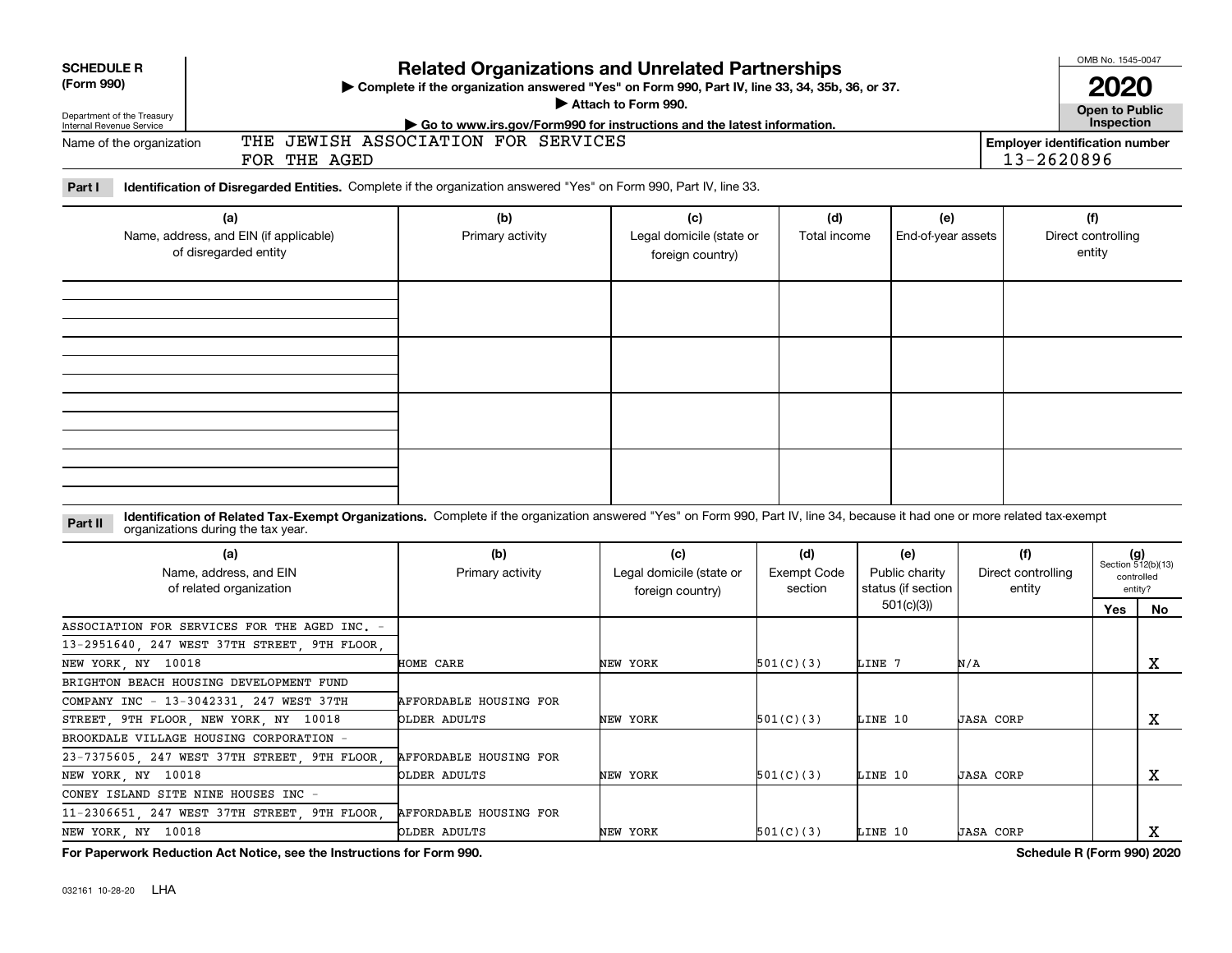Schedule R (Form 990)

# **Part II Continuation of Identification of Related Tax-Exempt Organizations**

| (a)<br>Name, address, and EIN<br>of related organization | (b)<br>Primary activity       | (c)<br>Legal domicile (state or<br>foreign country) | (d)<br><b>Exempt Code</b><br>section | (e)<br>Public charity<br>status (if section | (f)<br>Direct controlling<br>entity | $(g)$<br>Section 512(b)(13)<br>controlled<br>organization? |              |
|----------------------------------------------------------|-------------------------------|-----------------------------------------------------|--------------------------------------|---------------------------------------------|-------------------------------------|------------------------------------------------------------|--------------|
|                                                          |                               |                                                     |                                      | 501(c)(3)                                   |                                     | <b>Yes</b>                                                 | <b>No</b>    |
| ISRAEL SENIOR CITIZENS HOUSING DEVELOPMENT               |                               |                                                     |                                      |                                             |                                     |                                                            |              |
| FUND CORP - 11-2077747, 247 WEST 37TH                    | <b>AFFORDABLE HOUSING FOR</b> |                                                     |                                      |                                             |                                     |                                                            |              |
| STREET, 9TH FLOOR, NEW YORK, NY 10018                    | OLDER ADULTS                  | NEW YORK                                            | 501(C)(3)                            | LINE 10                                     | <b>JASA CORP</b>                    |                                                            | X            |
| JASA CORPORATION - 13-3936007                            |                               |                                                     |                                      |                                             |                                     |                                                            |              |
| 247 WEST 37TH STREET, 9TH FLOOR                          |                               |                                                     |                                      |                                             |                                     |                                                            |              |
| NEW YORK, NY 10018                                       | SUPPORTED ORGANIZATION        | NEW YORK                                            | 501(C)(3)                            | LINE 12A, I   JASA CORP                     |                                     |                                                            | X            |
| JASA HOUSING MNGT SERVICES FOR THE AGED INC.             |                               |                                                     |                                      |                                             |                                     |                                                            |              |
| - 13-3078676, 247 WEST 37TH STREET, 9TH                  | AFFORDABLE HOUSING FOR        |                                                     |                                      |                                             |                                     |                                                            |              |
| FLOOR, NEW YORK, NY 10018                                | OLDER ADULTS                  | NEW YORK                                            | 501(C)(3)                            | LINE 12A, I   JASA CORP                     |                                     |                                                            | X            |
| MANHATTAN BEACH HOUSING DEVELOPMENT FUND -               |                               |                                                     |                                      |                                             |                                     |                                                            |              |
| 13-3035718, 247 WEST 37TH STREET, 9TH FLOOR,             | AFFORDABLE HOUSING FOR        |                                                     |                                      |                                             |                                     |                                                            |              |
| NEW YORK, NY 10018                                       | OLDER ADULTS                  | NEW YORK                                            | 501(C)(3)                            | LINE 10                                     | <b>JASA CORP</b>                    |                                                            | $\mathbf{x}$ |
| ONE STOP SENIOR SERVICES - 13-3174492                    |                               |                                                     |                                      |                                             |                                     |                                                            |              |
| 247 WEST 37TH STREET, 9TH FLOOR                          | SOCIAL SERVICES FOR OLDER     |                                                     |                                      |                                             |                                     |                                                            |              |
| NEW YORK, NY 10018                                       | ADULTS                        | NEW YORK                                            | 501(C)(3)                            | LINE 7                                      | <b>JASA CORP</b>                    |                                                            | X            |
| POSITIVELY THIRD STREET HOUSING DEVELOPMENT              |                               |                                                     |                                      |                                             |                                     |                                                            |              |
| FUND INC - 30-0054211, 247 WEST 37TH STREET,             | AFFORDABLE HOUSING FOR        |                                                     |                                      |                                             |                                     |                                                            |              |
| 9TH FLOOR, NEW YORK, NY 10018                            | OLDER ADULTS                  | NEW YORK                                            | 501(C)(3)                            | LINE 10                                     | <b>JASA CORP</b>                    |                                                            | X            |
| SEAGIRT HOUSING DEVELOPMENT FUND -                       |                               |                                                     |                                      |                                             |                                     |                                                            |              |
| 13-3173810, 247 WEST 37TH STREET, 9TH FLOOR,             | AFFORDABLE HOUSING FOR        |                                                     |                                      |                                             |                                     |                                                            |              |
| NEW YORK, NY 10018                                       | OLDER ADULTS                  | NEW YORK                                            | 501(C)(3)                            | LINE 10                                     | <b>JASA CORP</b>                    |                                                            | X            |
| SERVICES FOR THE AGED INC. - 13-3200109                  |                               |                                                     |                                      |                                             |                                     |                                                            |              |
| 247 WEST 37TH STREET 9TH FLOOR                           |                               |                                                     |                                      |                                             |                                     |                                                            |              |
| NEW YORK, NY 10018                                       | HOME CARE                     | NEW YORK                                            | 501(C)(3)                            | LINE 7                                      | <b>JASA CORP</b>                    |                                                            | X            |
|                                                          |                               |                                                     |                                      |                                             |                                     |                                                            |              |
|                                                          |                               |                                                     |                                      |                                             |                                     |                                                            |              |
|                                                          |                               |                                                     |                                      |                                             |                                     |                                                            |              |
|                                                          |                               |                                                     |                                      |                                             |                                     |                                                            |              |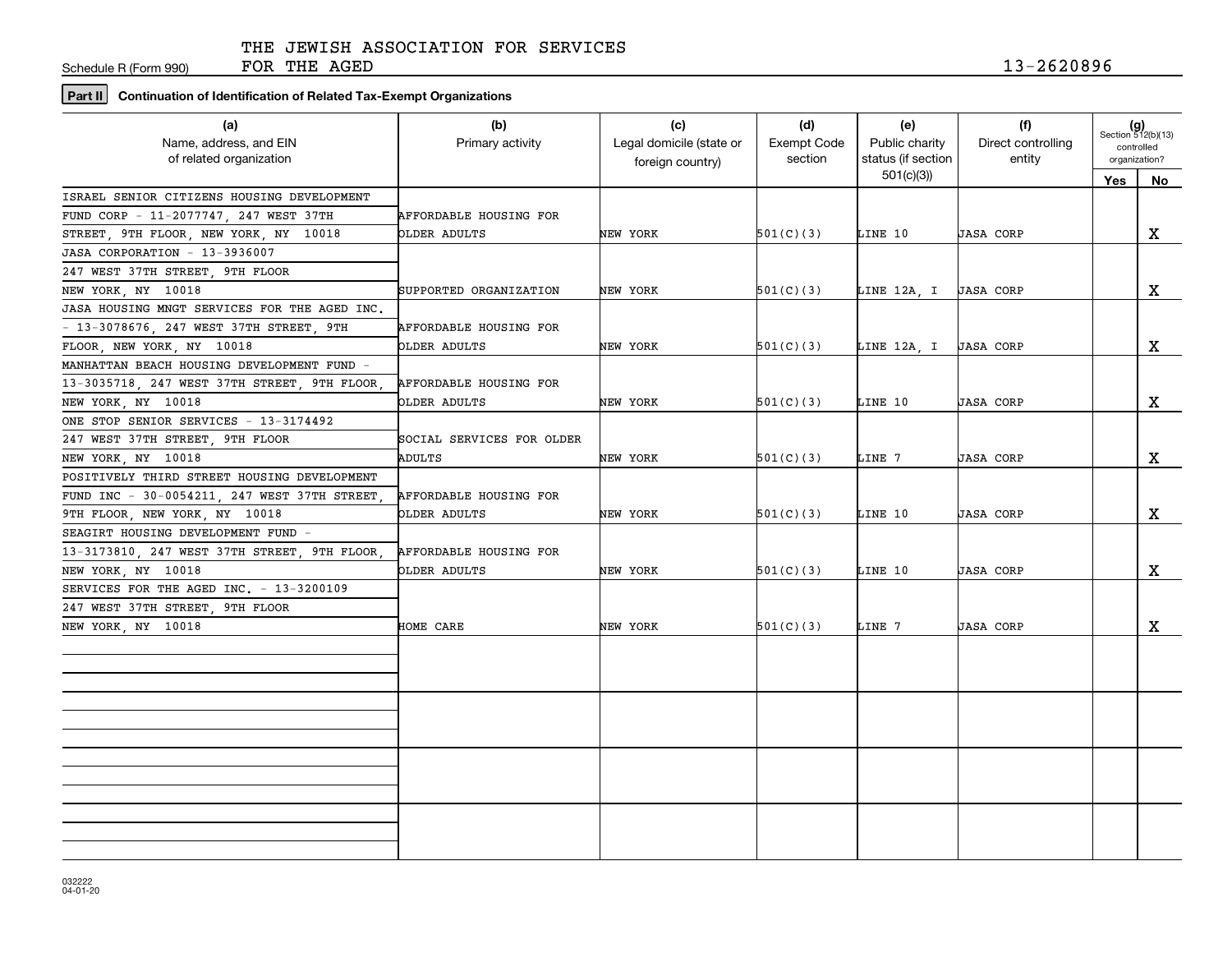Schedule R (Form 990) 2020 POR THE AGED  $13-2620896$ FOR THE AGED

**2**

**Identification of Related Organizations Taxable as a Partnership.** Complete if the organization answered "Yes" on Form 990, Part IV, line 34, because it had one or more related **Part III** organizations treated as a partnership during the tax year.

| (a)                                               | (b)              | (c)                  | (d)                | (e)                                                                 | (f)            | (g)                   |              | (h)              | (i)                                                       | (i) | (k)                                                       |
|---------------------------------------------------|------------------|----------------------|--------------------|---------------------------------------------------------------------|----------------|-----------------------|--------------|------------------|-----------------------------------------------------------|-----|-----------------------------------------------------------|
| Name, address, and EIN<br>of related organization | Primary activity | Legal<br>domicile    | Direct controlling | Predominant income                                                  | Share of total | Share of              |              | Disproportionate | Code V-UBI                                                |     | General or Percentage<br>managing<br>partner?<br>partner? |
|                                                   |                  | (state or<br>foreign | entity             | related, unrelated,<br>excluded from tax under<br>sections 512-514) | income         | end-of-year<br>assets | allocations? |                  | amount in box<br>20 of Schedule<br>K-1 (Form 1065) Yes No |     |                                                           |
|                                                   |                  | country)             |                    |                                                                     |                |                       | Yes $ $      | No               |                                                           |     |                                                           |
|                                                   |                  |                      |                    |                                                                     |                |                       |              |                  |                                                           |     |                                                           |
|                                                   |                  |                      |                    |                                                                     |                |                       |              |                  |                                                           |     |                                                           |
|                                                   |                  |                      |                    |                                                                     |                |                       |              |                  |                                                           |     |                                                           |
|                                                   |                  |                      |                    |                                                                     |                |                       |              |                  |                                                           |     |                                                           |
|                                                   |                  |                      |                    |                                                                     |                |                       |              |                  |                                                           |     |                                                           |
|                                                   |                  |                      |                    |                                                                     |                |                       |              |                  |                                                           |     |                                                           |
|                                                   |                  |                      |                    |                                                                     |                |                       |              |                  |                                                           |     |                                                           |
|                                                   |                  |                      |                    |                                                                     |                |                       |              |                  |                                                           |     |                                                           |
|                                                   |                  |                      |                    |                                                                     |                |                       |              |                  |                                                           |     |                                                           |
|                                                   |                  |                      |                    |                                                                     |                |                       |              |                  |                                                           |     |                                                           |
|                                                   |                  |                      |                    |                                                                     |                |                       |              |                  |                                                           |     |                                                           |
|                                                   |                  |                      |                    |                                                                     |                |                       |              |                  |                                                           |     |                                                           |
|                                                   |                  |                      |                    |                                                                     |                |                       |              |                  |                                                           |     |                                                           |
|                                                   |                  |                      |                    |                                                                     |                |                       |              |                  |                                                           |     |                                                           |
|                                                   |                  |                      |                    |                                                                     |                |                       |              |                  |                                                           |     |                                                           |
|                                                   |                  |                      |                    |                                                                     |                |                       |              |                  |                                                           |     |                                                           |
|                                                   |                  |                      |                    |                                                                     |                |                       |              |                  |                                                           |     |                                                           |

**Identification of Related Organizations Taxable as a Corporation or Trust.** Complete if the organization answered "Yes" on Form 990, Part IV, line 34, because it had one or more related **Part IV** organizations treated as a corporation or trust during the tax year.

| (a)<br>Name, address, and EIN<br>of related organization | (b)<br>Primary activity | (c)<br>Legal domicile<br>(state or<br>foreign | (d)<br>Direct controlling<br>entity | (e)<br>Type of entity<br>(C corp, S corp,<br>or trust) | (f)<br>Share of total<br>income | (g)<br>Share of<br>end-of-year<br>assets | (h)<br> Percentage <br>ownership | $\begin{array}{c} \textbf{(i)}\\ \text{Section}\\ 512 \text{(b)} \text{(13)}\\ \text{controlled}\\ \text{entity?} \end{array}$ |
|----------------------------------------------------------|-------------------------|-----------------------------------------------|-------------------------------------|--------------------------------------------------------|---------------------------------|------------------------------------------|----------------------------------|--------------------------------------------------------------------------------------------------------------------------------|
|                                                          |                         | country)                                      |                                     |                                                        |                                 |                                          |                                  | Yes No                                                                                                                         |
|                                                          |                         |                                               |                                     |                                                        |                                 |                                          |                                  |                                                                                                                                |
|                                                          |                         |                                               |                                     |                                                        |                                 |                                          |                                  |                                                                                                                                |
|                                                          |                         |                                               |                                     |                                                        |                                 |                                          |                                  |                                                                                                                                |
|                                                          |                         |                                               |                                     |                                                        |                                 |                                          |                                  |                                                                                                                                |
|                                                          |                         |                                               |                                     |                                                        |                                 |                                          |                                  |                                                                                                                                |
|                                                          |                         |                                               |                                     |                                                        |                                 |                                          |                                  |                                                                                                                                |
|                                                          |                         |                                               |                                     |                                                        |                                 |                                          |                                  |                                                                                                                                |
|                                                          |                         |                                               |                                     |                                                        |                                 |                                          |                                  |                                                                                                                                |
|                                                          |                         |                                               |                                     |                                                        |                                 |                                          |                                  |                                                                                                                                |
|                                                          |                         |                                               |                                     |                                                        |                                 |                                          |                                  |                                                                                                                                |
|                                                          |                         |                                               |                                     |                                                        |                                 |                                          |                                  |                                                                                                                                |
|                                                          |                         |                                               |                                     |                                                        |                                 |                                          |                                  |                                                                                                                                |
|                                                          |                         |                                               |                                     |                                                        |                                 |                                          |                                  |                                                                                                                                |
|                                                          |                         |                                               |                                     |                                                        |                                 |                                          |                                  |                                                                                                                                |
|                                                          |                         |                                               |                                     |                                                        |                                 |                                          |                                  |                                                                                                                                |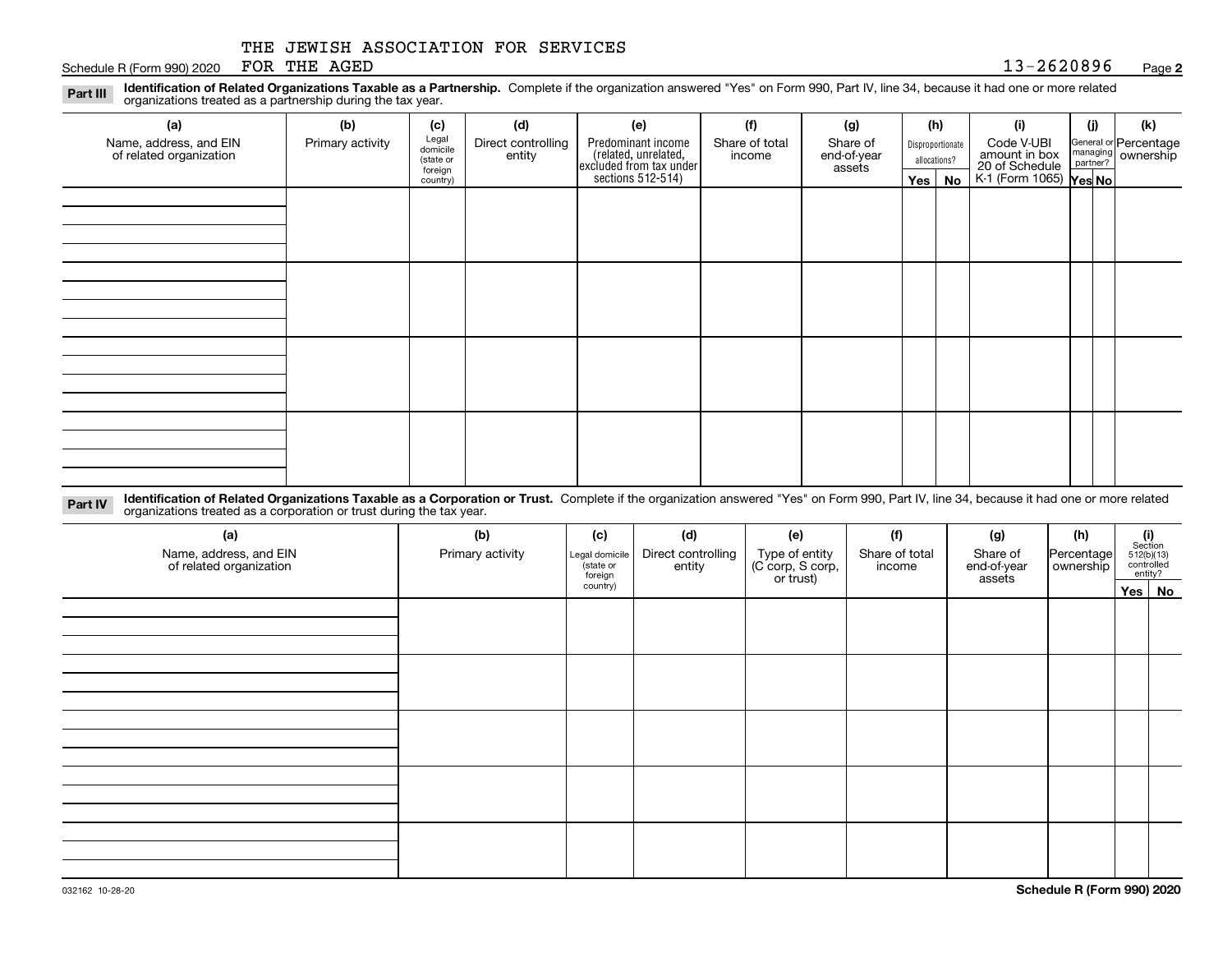FOR THE AGED

Page 3 Schedule R (Form 990) 2020 POR THE AGED  $13-2620896$ 

**Part V** T**ransactions With Related Organizations.** Complete if the organization answered "Yes" on Form 990, Part IV, line 34, 35b, or 36.

| Note: Complete line 1 if any entity is listed in Parts II, III, or IV of this schedule.                                                                                                                                        |                 |   | Yes   No    |
|--------------------------------------------------------------------------------------------------------------------------------------------------------------------------------------------------------------------------------|-----------------|---|-------------|
| During the tax year, did the organization engage in any of the following transactions with one or more related organizations listed in Parts II-IV?                                                                            |                 |   |             |
|                                                                                                                                                                                                                                | 1a              |   | X           |
| b Gift, grant, or capital contribution to related organization(s) manufaction contracts and contribution to related organization(s) manufaction contribution to related organization(s)                                        | 1b              |   | $\mathbf X$ |
| c Gift, grant, or capital contribution from related organization(s) mature material contract contribution from related organization(s) matured contents of mature material contribution from related organization(s) material  | 1 <sub>c</sub>  |   | X           |
|                                                                                                                                                                                                                                | 1 <sub>d</sub>  | х |             |
|                                                                                                                                                                                                                                | 1e              | Χ |             |
|                                                                                                                                                                                                                                |                 |   |             |
| Dividends from related organization(s) manufactured and contract and contract and contract and contract and contract and contract and contract and contract and contract and contract and contract and contract and contract a | 1f              |   | X           |
|                                                                                                                                                                                                                                | 1a              |   | $\mathbf x$ |
| h Purchase of assets from related organization(s) manufactured content to content the content of the content of the content of the content of the content of the content of the content of the content of the content of the c | 1h              |   | X           |
|                                                                                                                                                                                                                                | 1i              |   | $\mathbf x$ |
| Lease of facilities, equipment, or other assets to related organization(s) manufactured content and content and content and content and content and content and content and content and content and content and content and co | 1i.             |   | X           |
|                                                                                                                                                                                                                                |                 |   |             |
| k Lease of facilities, equipment, or other assets from related organization(s) manufaction content and content to content and an analyzing content and an analyzing content and an analyzing content and content and content a | 1k              | X |             |
|                                                                                                                                                                                                                                | 11              | Χ |             |
|                                                                                                                                                                                                                                | 1 <sub>m</sub>  |   | X           |
|                                                                                                                                                                                                                                | 1n              | X |             |
| <b>o</b> Sharing of paid employees with related organization(s)                                                                                                                                                                | 10 <sub>o</sub> | x |             |
|                                                                                                                                                                                                                                |                 |   |             |
| p Reimbursement paid to related organization(s) for expenses [11111] [12] reasonal content of the separation (s) for expenses [11111] [12] reasonal content in the separation (s) for expenses [1111] [12] reasonal content in | 1p              |   | X           |
|                                                                                                                                                                                                                                | 1 <sub>q</sub>  | х |             |
|                                                                                                                                                                                                                                |                 |   |             |
| Other transfer of cash or property to related organization(s)                                                                                                                                                                  | 1r              |   | X           |
|                                                                                                                                                                                                                                | 1s              |   | X           |
| If the answer to any of the above is "Yes," see the instructions for information on who must complete this line, including covered relationships and transaction thresholds.                                                   |                 |   |             |

|     | (a)<br>Name of related organization | (b)<br>Transaction<br>type (a-s) | (c)<br>Amount involved | (d)<br>Method of determining amount involved |
|-----|-------------------------------------|----------------------------------|------------------------|----------------------------------------------|
| (1) |                                     |                                  |                        |                                              |
| (2) |                                     |                                  |                        |                                              |
| (3) |                                     |                                  |                        |                                              |
| (4) |                                     |                                  |                        |                                              |
| (5) |                                     |                                  |                        |                                              |
| (6) |                                     |                                  |                        |                                              |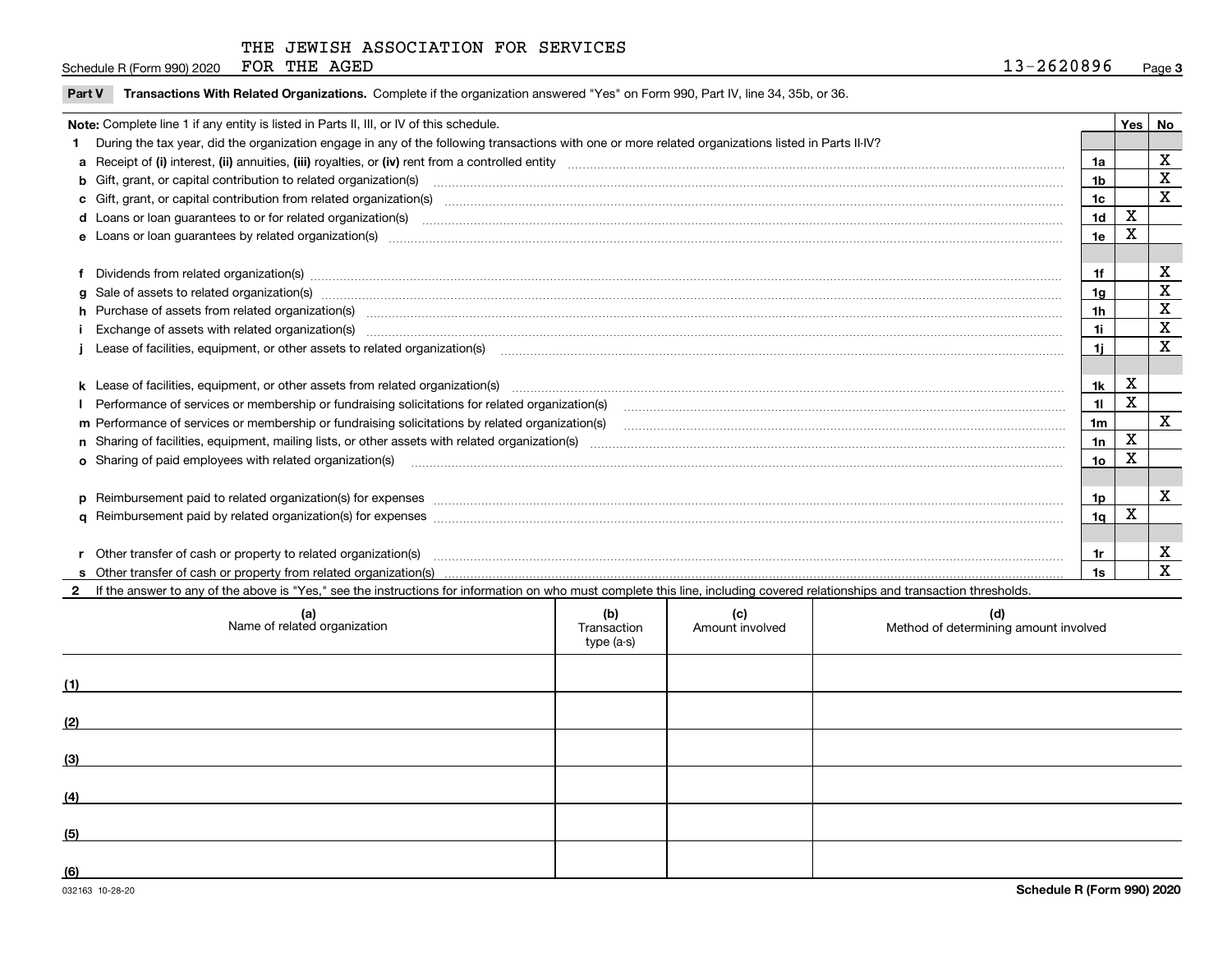Schedule R (Form 990) 2020 Page FOR THE AGED 13-2620896

#### **Part VI Unrelated Organizations Taxable as a Partnership. Complete if the organization answered "Yes" on Form 990, Part IV, line 37.**

Provide the following information for each entity taxed as a partnership through which the organization conducted more than five percent of its activities (measured by total assets or gross revenue) that was not a related organization. See instructions regarding exclusion for certain investment partnerships.

| that was not a related erganization. See includitions regarding excludion for contain invectment partnerompe.<br>(a) | (b)              | (c)               | (d)                                                                                        |                                                                                                                  | (f)      | (g)         | (h)                              |  | (i)                                                                                          | (i)    | (k) |  |
|----------------------------------------------------------------------------------------------------------------------|------------------|-------------------|--------------------------------------------------------------------------------------------|------------------------------------------------------------------------------------------------------------------|----------|-------------|----------------------------------|--|----------------------------------------------------------------------------------------------|--------|-----|--|
| Name, address, and EIN                                                                                               | Primary activity | Legal domicile    |                                                                                            | $\begin{array}{c} \textbf{(e)}\\ \text{Are all} \\ \text{partners sec.}\\ 501(c)(3)\\ \text{orgs.?} \end{array}$ | Share of | Share of    |                                  |  |                                                                                              |        |     |  |
| of entity                                                                                                            |                  | (state or foreign | Predominant income<br>(related, unrelated,<br>excluded from tax under<br>sections 512-514) |                                                                                                                  | total    | end-of-year | Disproportionate<br>allocations? |  | Code V-UBI<br>amount in box 20 managing<br>of Schedule K-1 partner?<br>(Form 1065)<br>ves No |        |     |  |
|                                                                                                                      |                  | country)          |                                                                                            |                                                                                                                  | income   | assets      |                                  |  |                                                                                              |        |     |  |
|                                                                                                                      |                  |                   |                                                                                            | Yes No                                                                                                           |          |             | Yes No                           |  |                                                                                              | Yes No |     |  |
|                                                                                                                      |                  |                   |                                                                                            |                                                                                                                  |          |             |                                  |  |                                                                                              |        |     |  |
|                                                                                                                      |                  |                   |                                                                                            |                                                                                                                  |          |             |                                  |  |                                                                                              |        |     |  |
|                                                                                                                      |                  |                   |                                                                                            |                                                                                                                  |          |             |                                  |  |                                                                                              |        |     |  |
|                                                                                                                      |                  |                   |                                                                                            |                                                                                                                  |          |             |                                  |  |                                                                                              |        |     |  |
|                                                                                                                      |                  |                   |                                                                                            |                                                                                                                  |          |             |                                  |  |                                                                                              |        |     |  |
|                                                                                                                      |                  |                   |                                                                                            |                                                                                                                  |          |             |                                  |  |                                                                                              |        |     |  |
|                                                                                                                      |                  |                   |                                                                                            |                                                                                                                  |          |             |                                  |  |                                                                                              |        |     |  |
|                                                                                                                      |                  |                   |                                                                                            |                                                                                                                  |          |             |                                  |  |                                                                                              |        |     |  |
|                                                                                                                      |                  |                   |                                                                                            |                                                                                                                  |          |             |                                  |  |                                                                                              |        |     |  |
|                                                                                                                      |                  |                   |                                                                                            |                                                                                                                  |          |             |                                  |  |                                                                                              |        |     |  |
|                                                                                                                      |                  |                   |                                                                                            |                                                                                                                  |          |             |                                  |  |                                                                                              |        |     |  |
|                                                                                                                      |                  |                   |                                                                                            |                                                                                                                  |          |             |                                  |  |                                                                                              |        |     |  |
|                                                                                                                      |                  |                   |                                                                                            |                                                                                                                  |          |             |                                  |  |                                                                                              |        |     |  |
|                                                                                                                      |                  |                   |                                                                                            |                                                                                                                  |          |             |                                  |  |                                                                                              |        |     |  |
|                                                                                                                      |                  |                   |                                                                                            |                                                                                                                  |          |             |                                  |  |                                                                                              |        |     |  |
|                                                                                                                      |                  |                   |                                                                                            |                                                                                                                  |          |             |                                  |  |                                                                                              |        |     |  |
|                                                                                                                      |                  |                   |                                                                                            |                                                                                                                  |          |             |                                  |  |                                                                                              |        |     |  |
|                                                                                                                      |                  |                   |                                                                                            |                                                                                                                  |          |             |                                  |  |                                                                                              |        |     |  |
|                                                                                                                      |                  |                   |                                                                                            |                                                                                                                  |          |             |                                  |  |                                                                                              |        |     |  |
|                                                                                                                      |                  |                   |                                                                                            |                                                                                                                  |          |             |                                  |  |                                                                                              |        |     |  |
|                                                                                                                      |                  |                   |                                                                                            |                                                                                                                  |          |             |                                  |  |                                                                                              |        |     |  |
|                                                                                                                      |                  |                   |                                                                                            |                                                                                                                  |          |             |                                  |  |                                                                                              |        |     |  |
|                                                                                                                      |                  |                   |                                                                                            |                                                                                                                  |          |             |                                  |  |                                                                                              |        |     |  |
|                                                                                                                      |                  |                   |                                                                                            |                                                                                                                  |          |             |                                  |  |                                                                                              |        |     |  |
|                                                                                                                      |                  |                   |                                                                                            |                                                                                                                  |          |             |                                  |  |                                                                                              |        |     |  |
|                                                                                                                      |                  |                   |                                                                                            |                                                                                                                  |          |             |                                  |  |                                                                                              |        |     |  |
|                                                                                                                      |                  |                   |                                                                                            |                                                                                                                  |          |             |                                  |  |                                                                                              |        |     |  |
|                                                                                                                      |                  |                   |                                                                                            |                                                                                                                  |          |             |                                  |  |                                                                                              |        |     |  |
|                                                                                                                      |                  |                   |                                                                                            |                                                                                                                  |          |             |                                  |  |                                                                                              |        |     |  |
|                                                                                                                      |                  |                   |                                                                                            |                                                                                                                  |          |             |                                  |  |                                                                                              |        |     |  |
|                                                                                                                      |                  |                   |                                                                                            |                                                                                                                  |          |             |                                  |  |                                                                                              |        |     |  |
|                                                                                                                      |                  |                   |                                                                                            |                                                                                                                  |          |             |                                  |  |                                                                                              |        |     |  |
|                                                                                                                      |                  |                   |                                                                                            |                                                                                                                  |          |             |                                  |  |                                                                                              |        |     |  |
|                                                                                                                      |                  |                   |                                                                                            |                                                                                                                  |          |             |                                  |  |                                                                                              |        |     |  |

**Schedule R (Form 990) 2020**